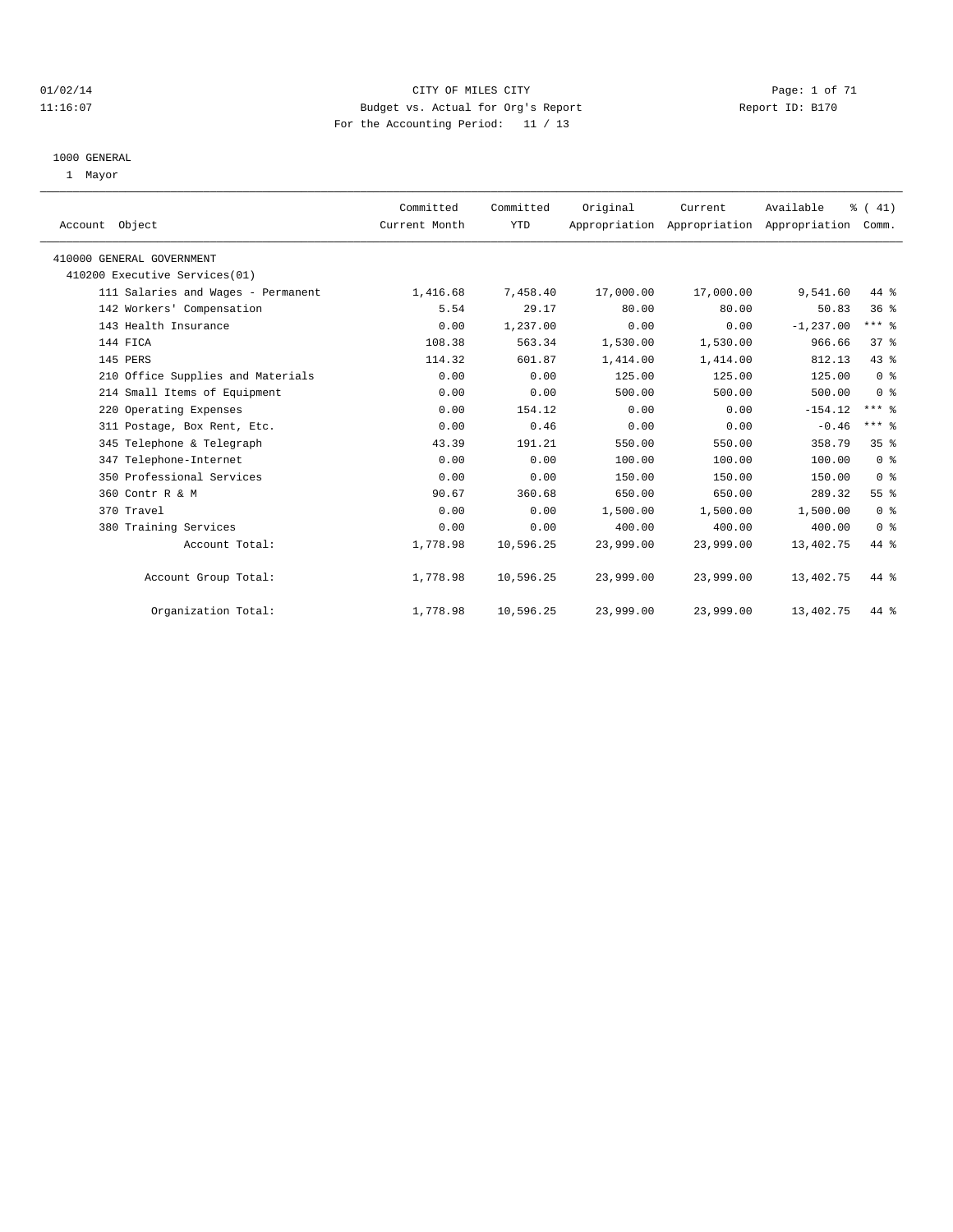#### 01/02/14 Page: 2 of 71 11:16:07 Budget vs. Actual for Org's Report Changer Report ID: B170 For the Accounting Period: 11 / 13

#### 1000 GENERAL

2 City Council

| Account Object                           | Committed<br>Current Month | Committed<br><b>YTD</b> | Original  | Current   | Available<br>Appropriation Appropriation Appropriation | % (41)<br>Comm. |
|------------------------------------------|----------------------------|-------------------------|-----------|-----------|--------------------------------------------------------|-----------------|
| 410000 GENERAL GOVERNMENT                |                            |                         |           |           |                                                        |                 |
| 410100 Legislative Services(02)          |                            |                         |           |           |                                                        |                 |
| 111 Salaries and Wages - Permanent       | 2,000.00                   | 10,000.00               | 24,000.00 | 24,000.00 | 14,000.00                                              | $42$ %          |
| 142 Workers' Compensation                | 7.84                       | 39.20                   | 94.00     | 94.00     | 54.80                                                  | 42 %            |
| 144 FICA                                 | 152.96                     | 764.80                  | 1,836.00  | 1,836.00  | 1,071.20                                               | 42.8            |
| 145 PERS                                 | 60.54                      | 302.68                  | 636.00    | 636.00    | 333.32                                                 | 48 %            |
| 220 Operating Expenses                   | 0.00                       | 154.13                  | 0.00      | 0.00      | $-154.13$                                              | $***$ $_{8}$    |
| 350 Professional Services                | 0.00                       | 5,000.00                | 0.00      | 0.00      | $-5,000.00$                                            | $***$ $=$       |
| 370 Travel                               | 0.00                       | 0.00                    | 500.00    | 500.00    | 500.00                                                 | 0 <sup>8</sup>  |
| 380 Training Services                    | 0.00                       | 0.00                    | 500.00    | 500.00    | 500.00                                                 | 0 <sup>8</sup>  |
| Account Total:                           | 2,221.34                   | 16,260.81               | 27,566.00 | 27,566.00 | 11,305.19                                              | 59 <sub>8</sub> |
| 410105 Safety Culture-Supplies           |                            |                         |           |           |                                                        |                 |
| 230 Repair and Maintenance Supplies      | 0.00                       | 0.00                    | 1,000.00  | 1,000.00  | 1,000.00                                               | 0 <sup>8</sup>  |
| Account Total:                           | 0.00                       | 0.00                    | 1,000.00  | 1,000.00  | 1,000.00                                               | 0 <sup>8</sup>  |
| Account Group Total:                     | 2,221.34                   | 16,260.81               | 28,566.00 | 28,566.00 | 12,305.19                                              | $57*$           |
| 470000 Housing and Community Development |                            |                         |           |           |                                                        |                 |
| 470300 Ecomonic Development              |                            |                         |           |           |                                                        |                 |
| 350 Professional Services                | 0.00                       | 8,569.00                | 13,438.00 | 13,438.00 | 4,869.00                                               | 64 %            |
| Account Total:                           | 0.00                       | 8,569.00                | 13,438.00 | 13,438.00 | 4,869.00                                               | 64 %            |
| Account Group Total:                     | 0.00                       | 8,569.00                | 13,438.00 | 13,438.00 | 4,869.00                                               | $64$ $%$        |
| 520000 OTHER FINANCING USES              |                            |                         |           |           |                                                        |                 |
| 521000 Interfund Operating Transfers Out |                            |                         |           |           |                                                        |                 |
| 820 Transfers to Other Funds             | 0.00                       | 0.00                    | 46,000.00 | 46,000.00 | 46,000.00                                              | 0 <sup>8</sup>  |
| Account Total:                           | 0.00                       | 0.00                    | 46,000.00 | 46,000.00 | 46,000.00                                              | 0 <sup>8</sup>  |
| Account Group Total:                     | 0.00                       | 0.00                    | 46,000.00 | 46,000.00 | 46,000.00                                              | 0 <sup>8</sup>  |
| Organization Total:                      | 2,221.34                   | 24,829.81               | 88,004.00 | 88,004.00 | 63, 174. 19                                            | $28*$           |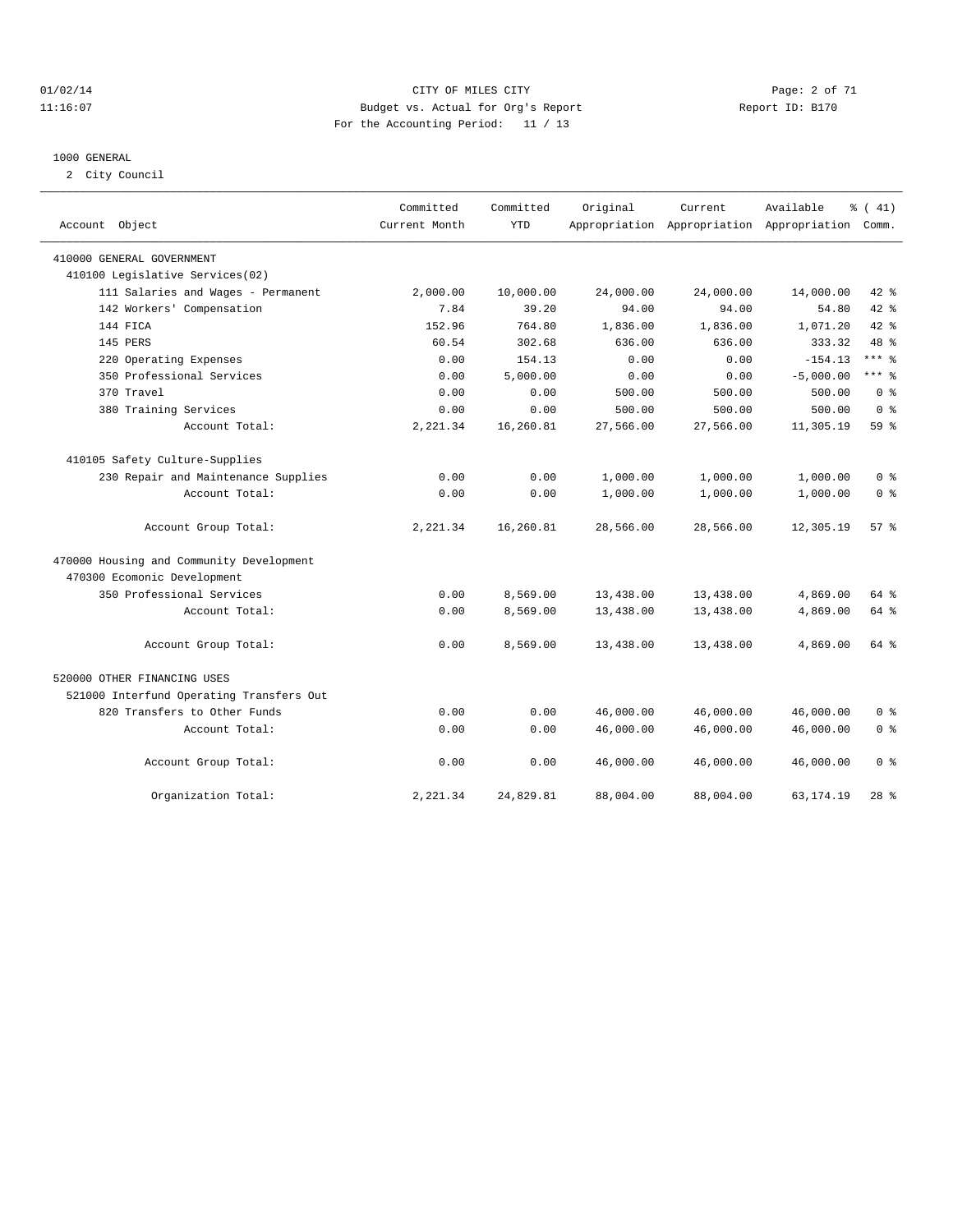#### 01/02/14 Page: 3 of 71 11:16:07 Budget vs. Actual for Org's Report Changer Report ID: B170 For the Accounting Period: 11 / 13

————————————————————————————————————————————————————————————————————————————————————————————————————————————————————————————————————

#### 1000 GENERAL

3 City Clerk

|                                                        | Committed     | Committed  | Original   | Current    | Available                                       | % (41)          |
|--------------------------------------------------------|---------------|------------|------------|------------|-------------------------------------------------|-----------------|
| Account Object                                         | Current Month | <b>YTD</b> |            |            | Appropriation Appropriation Appropriation Comm. |                 |
| 410000 GENERAL GOVERNMENT                              |               |            |            |            |                                                 |                 |
| 410500 Financial Services(03)                          |               |            |            |            |                                                 |                 |
| 111 Salaries and Wages - Permanent                     | 8,748.22      | 42,889.08  | 109,195.00 | 109,195.00 | 66,305.92                                       | 39 %            |
| 121 OVERTIME-PERMANENT                                 | 0.00          | 0.00       | 4,267.00   | 4,267.00   | 4,267.00                                        | 0 <sup>8</sup>  |
| 131 VACATION                                           | 164.77        | 1,810.27   | 5,847.00   | 5,847.00   | 4,036.73                                        | $31$ %          |
| 132 SICK LEAVE                                         | 214.44        | 1,287.24   | 0.00       | 0.00       | $-1, 287.24$                                    | $***$ 2         |
| 133 OTHER LEAVE PAY                                    | 298.01        | 1,121.26   | 7,212.00   | 7,212.00   | 6,090.74                                        | 16 <sup>8</sup> |
| 141 Unemployment Insurance                             | 42.42         | 214.04     | 569.00     | 569.00     | 354.96                                          | 38 <sup>8</sup> |
| 142 Workers' Compensation                              | 85.96         | 433.74     | 1,148.00   | 1,148.00   | 714.26                                          | 38 <sup>8</sup> |
| 143 Health Insurance                                   | 1,855.15      | 9,275.75   | 22,266.00  | 22,266.00  | 12,990.25                                       | $42*$           |
| 144 FICA                                               | 720.62        | 3,636.04   | 9,678.00   | 9,678.00   | 6,041.96                                        | 38 <sup>8</sup> |
| 145 PERS                                               | 760.62        | 3,801.56   | 10,116.00  | 10,116.00  | 6,314.44                                        | 38 %            |
| 196 CLOTHING ALLOTMENT                                 | 0.00          | 450.00     | 450.00     | 450.00     | 0.00                                            | 100 %           |
| 210 Office Supplies and Materials                      | 208.10        | 985.57     | 2,808.00   | 2,808.00   | 1,822.43                                        | 35%             |
| 214 Small Items of Equipment                           | 0.00          | 0.00       | 3,050.00   | 3,050.00   | 3,050.00                                        | 0 <sup>8</sup>  |
| 220 Operating Expenses                                 | 0.00          | 336.25     | 3,600.00   | 3,600.00   | 3, 263. 75                                      | 9 <sup>8</sup>  |
| 230 Repair and Maintenance Supplies                    | 0.00          | 0.00       | 200.00     | 200.00     | 200.00                                          | 0 <sup>8</sup>  |
| 311 Postage, Box Rent, Etc.                            | 675.74        | $-335.41$  | 3,600.00   | 3,600.00   | 3,935.41                                        | $-9$ %          |
| 320 Printing, Duplicating, Typing &                    | 0.00          | 70.69      | 1,000.00   | 1,000.00   | 929.31                                          | 7 %             |
| 330 Publicity, Subscriptions & Dues                    | 120.67        | 287.07     | 1,400.00   | 1,400.00   | 1,112.93                                        | $21$ %          |
| 334 Memberships, Registrations & Dues                  | 185.00        | 2,858.00   | 3,400.00   | 3,400.00   | 542.00                                          | 84 %            |
| 345 Telephone & Telegraph                              | 64.93         | 313.32     | 750.00     | 750.00     | 436.68                                          | 42 %            |
| 347 Telephone-Internet                                 | 19.52         | 99.95      | 250.00     | 250.00     | 150.05                                          | 40 %            |
| 350 Professional Services                              | 13,295.07     | 22,876.85  | 35,000.00  | 35,000.00  | 12, 123. 15                                     | 65 %            |
| 360 Contr R & M                                        | 4,285.69      | 10,073.36  | 8,000.00   | 8,000.00   | $-2,073.36$ 126 %                               |                 |
| 370 Travel                                             | 0.00          | 0.00       | 1,200.00   | 1,200.00   | 1,200.00                                        | 0 <sup>8</sup>  |
| 380 Training Services                                  | 0.00          | 0.00       | 1,000.00   | 1,000.00   | 1,000.00                                        | 0 <sup>8</sup>  |
| 382 Books                                              | 12.67         | 12.67      | 200.00     | 200.00     | 187.33                                          | 6 %             |
| 521 Surety Bonds for Officials & Employees             | 0.00          | 983.00     | 983.00     | 983.00     | 0.00                                            | 100 %           |
| Account Total:                                         | 31,757.60     | 103,480.30 | 237,189.00 | 237,189.00 | 133,708.70                                      | 44 %            |
|                                                        |               |            |            |            |                                                 |                 |
| 411101 Labor Negotiations<br>350 Professional Services |               |            |            |            |                                                 | 3 <sup>8</sup>  |
|                                                        | 0.00          | 306.25     | 12,000.00  | 12,000.00  | 11,693.75                                       |                 |
| Account Total:                                         | 0.00          | 306.25     | 12,000.00  | 12,000.00  | 11,693.75                                       | 3%              |
| Account Group Total:                                   | 31,757.60     | 103,786.55 | 249,189.00 | 249,189.00 | 145,402.45                                      | $42*$           |
| 510000 MISCELLANEOUS                                   |               |            |            |            |                                                 |                 |
| 510330 Comprehensive Liability Insurance               |               |            |            |            |                                                 |                 |
| 513 Liability                                          | 0.00          | 63,584.37  | 63,584.00  | 63,584.00  |                                                 | $-0.37$ 100 %   |
| Account Total:                                         | 0.00          | 63,584.37  | 63,584.00  | 63,584.00  | $-0.37$                                         | $100*$          |
| Account Group Total:                                   | 0.00          | 63,584.37  | 63,584.00  | 63,584.00  |                                                 | $-0.37$ 100 %   |
| Organization Total:                                    | 31,757.60     | 167,370.92 | 312,773.00 | 312,773.00 | 145,402.08                                      | 54 %            |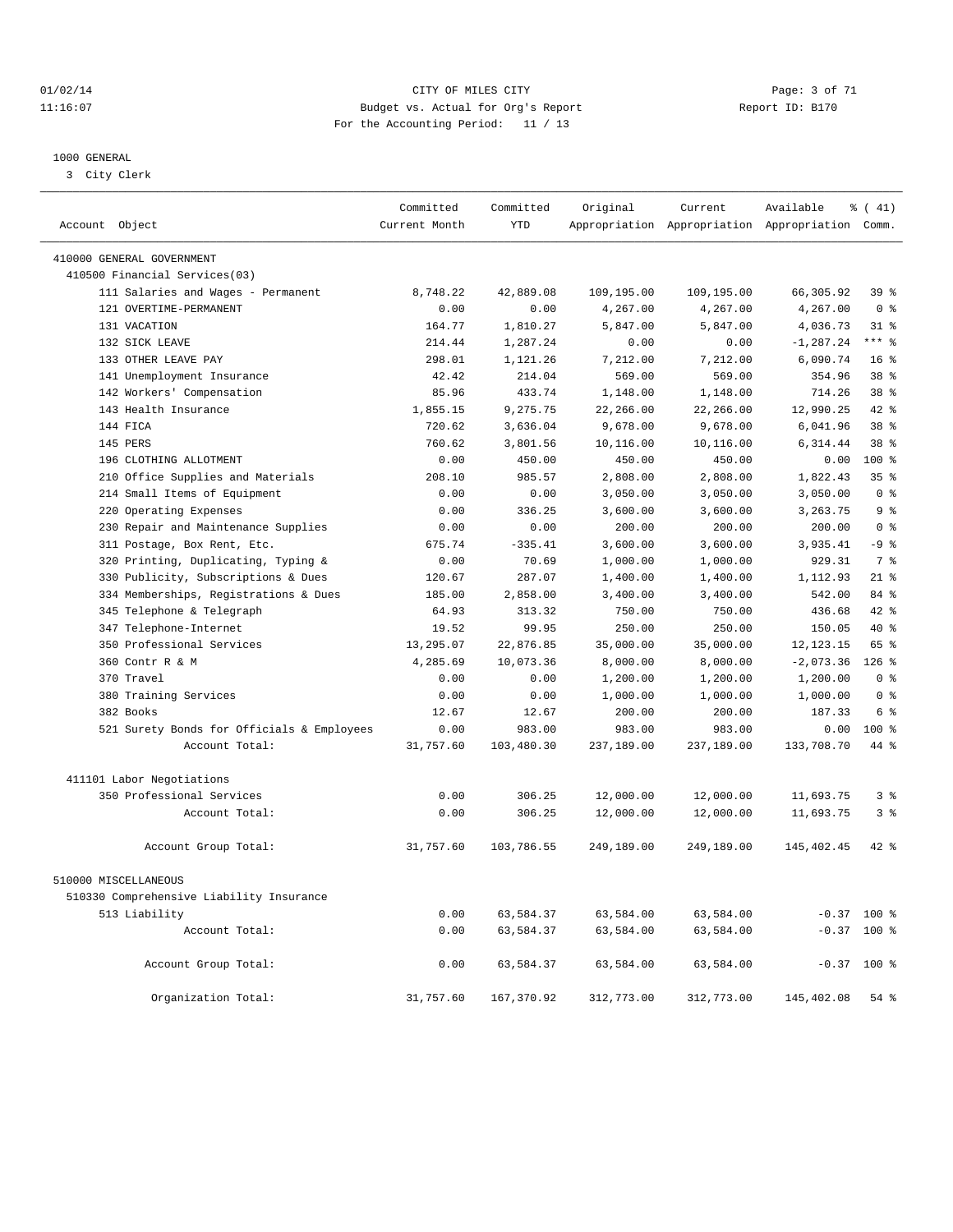#### 01/02/14 Page: 4 of 71 11:16:07 Budget vs. Actual for Org's Report Changer Report ID: B170 For the Accounting Period: 11 / 13

# 1000 GENERAL

4 Attorney

| Account Object                     | Committed<br>Current Month | Committed<br><b>YTD</b> | Original  | Current<br>Appropriation Appropriation Appropriation | Available  | $\frac{1}{6}$ ( 41)<br>Comm. |  |
|------------------------------------|----------------------------|-------------------------|-----------|------------------------------------------------------|------------|------------------------------|--|
|                                    |                            |                         |           |                                                      |            |                              |  |
| 410000 GENERAL GOVERNMENT          |                            |                         |           |                                                      |            |                              |  |
| 411100 Legal Services (04)         |                            |                         |           |                                                      |            |                              |  |
| 111 Salaries and Wages - Permanent | 7,776.53                   | 34,953.91               | 78,098.00 | 78,098.00                                            | 43, 144.09 | 45 %                         |  |
| 141 Unemployment Insurance         | 34.99                      | 157.45                  | 352.00    | 352.00                                               | 194.55     | 45 %                         |  |
| 142 Workers' Compensation          | 261.14                     | 1,131.00                | 395.00    | 395.00                                               | $-736.00$  | $286$ %                      |  |
| 144 FICA                           | 594.90                     | 2,676.83                | 5,975.00  | 5,975.00                                             | 3,298.17   | 45 %                         |  |
| 145 PERS                           | 627.57                     | 2,820.82                | 6, 303.00 | 6,303.00                                             | 3,482.18   | 45 %                         |  |
| 196 CLOTHING ALLOTMENT             | 0.00                       | 37.50                   | 56.00     | 56.00                                                | 18.50      | 67 %                         |  |
| 210 Office Supplies and Materials  | 41.38                      | 525.12                  | 250.00    | 250.00                                               | $-275.12$  | $210*$                       |  |
| 214 Small Items of Equipment       | 0.00                       | 0.00                    | 200.00    | 200.00                                               | 200.00     | 0 <sup>8</sup>               |  |
| 220 Operating Expenses             | 53.65                      | 240.70                  | 300.00    | 300.00                                               | 59.30      | $80*$                        |  |
| 311 Postage, Box Rent, Etc.        | 63.80                      | 368.87                  | 300.00    | 300.00                                               | $-68.87$   | $123$ %                      |  |
| 345 Telephone & Telegraph          | 17.04                      | 59.34                   | 120.00    | 120.00                                               | 60.66      | 49 %                         |  |
| 347 Telephone-Internet             | 0.00                       | 0.00                    | 120.00    | 120.00                                               | 120.00     | 0 <sup>8</sup>               |  |
| 350 Professional Services          | 100.00                     | 500.00                  | 1,200.00  | 1,200.00                                             | 700.00     | 42 %                         |  |
| 360 Contr R & M                    | 0.00                       | 0.00                    | 200.00    | 200.00                                               | 200.00     | 0 <sup>8</sup>               |  |
| 370 Travel                         | 0.00                       | 0.00                    | 550.00    | 550.00                                               | 550.00     | 0 <sup>8</sup>               |  |
| Account Total:                     | 9,571.00                   | 43, 471.54              | 94,419.00 | 94,419.00                                            | 50,947.46  | 46%                          |  |
| Account Group Total:               | 9,571.00                   | 43, 471.54              | 94,419.00 | 94,419.00                                            | 50,947.46  | $46*$                        |  |
| Organization Total:                | 9,571.00                   | 43, 471.54              | 94,419.00 | 94,419.00                                            | 50,947.46  | $46*$                        |  |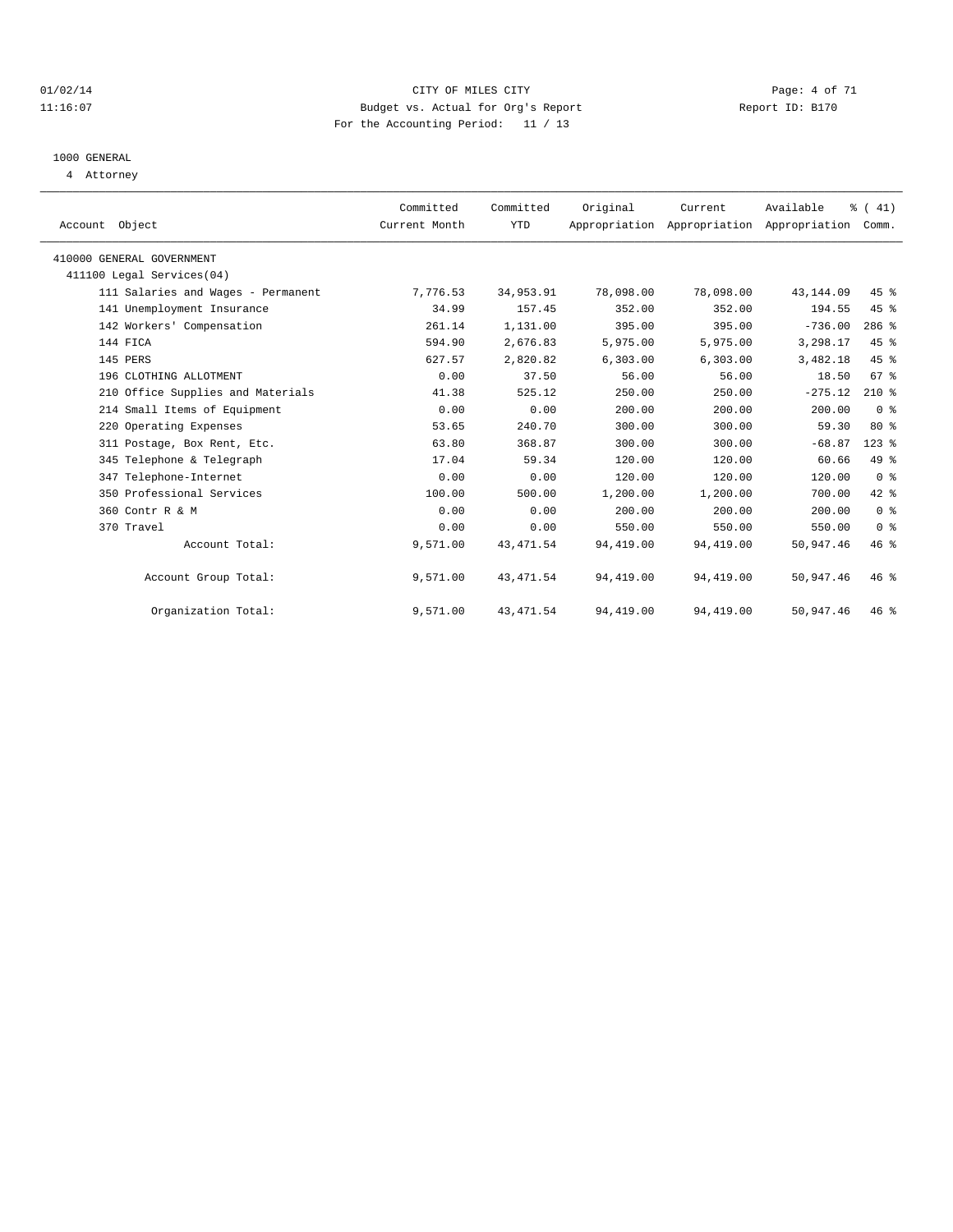#### 01/02/14 Page: 5 of 71 11:16:07 Budget vs. Actual for Org's Report Changer Report ID: B170 For the Accounting Period: 11 / 13

#### 1000 GENERAL

5 Police

|                                                              | Committed           | Committed             | Original              | Current      | Available                                       | % (41)            |
|--------------------------------------------------------------|---------------------|-----------------------|-----------------------|--------------|-------------------------------------------------|-------------------|
| Account Object                                               | Current Month       | <b>YTD</b>            |                       |              | Appropriation Appropriation Appropriation Comm. |                   |
|                                                              |                     |                       |                       |              |                                                 |                   |
| 420000 PUBLIC SAFETY                                         |                     |                       |                       |              |                                                 |                   |
| 420140 Crime Control and Investigation (05)                  |                     |                       |                       |              |                                                 |                   |
| 111 Salaries and Wages - Permanent                           | 43, 432.60          | 226,939.81            | 619,418.00            | 619,418.00   | 392, 478.19                                     | 37%               |
| 121 OVERTIME-PERMANENT                                       | 2,705.44            | 6,783.92              | 21,504.00             | 21,504.00    | 14,720.08                                       | $32$ $%$          |
| 131 VACATION                                                 | 3,683.60            | 17, 243. 15           | 30,000.00             | 30,000.00    | 12,756.85                                       | 57%               |
| 132 SICK LEAVE                                               | 500.41              | 7,807.89              | 7,500.00              | 7,500.00     | $-307.89$                                       | $104$ %           |
| 133 OTHER LEAVE PAY                                          | 280.88              | 1,296.79              | 8,004.00              | 8,004.00     | 6,707.21                                        | 16 <sup>8</sup>   |
| 134 HOLIDAY PAY                                              | 2,508.42            | 9,321.86              | 21,504.00             | 21,504.00    | 12,182.14                                       | $43$ $%$          |
| 141 Unemployment Insurance                                   | 239.00              | 1,249.82              | 3,186.00              | 3,186.00     | 1,936.18                                        | 39 %              |
| 142 Workers' Compensation                                    | 2,304.44            | 12,083.00             | 32,326.00             | 32,326.00    | 20, 243.00                                      | 37%               |
| 143 Health Insurance                                         | 6,286.97            | 35,093.60             | 111,306.00            | 111,306.00   | 76, 212.40                                      | $32*$             |
| 144 FICA                                                     | 759.16              | 4,253.69              | 13,631.00             | 13,631.00    | 9,377.31                                        | 31.8              |
| 146 Police Pension                                           | 6,169.71            | 34,283.99             | 94,431.00             | 94,431.00    | 60,147.01                                       | 36%               |
| 196 CLOTHING ALLOTMENT                                       | 0.00                | 6,030.00              | 12,960.00             | 12,960.00    | 6,930.00                                        | 47 %              |
| Office Supplies and Materials<br>210                         | 0.00                | 1,581.58              | 5,000.00              | 5,000.00     | 3, 418.42                                       | $32$ $%$          |
| 214 Small Items of Equipment                                 | 2,118.33            | 11,460.40             | 19,600.00             | 19,600.00    | 8,139.60                                        | 58 %              |
| 220 Operating Expenses                                       | 3,655.51            | 6,853.63              | 13,125.00             | 13,125.00    | 6,271.37                                        | $52$ $%$          |
| 226 Clothing and Uniforms                                    | 0.00                | 278.33                | 500.00                | 500.00       | 221.67                                          | 56%               |
| 227 Firearm Supplies                                         | 1,220.00            | 1,220.00              | 4,800.00              | 4,800.00     | 3,580.00                                        | 25%               |
| Repair and Maintenance Supplies<br>230                       | 903.82              | 2,186.36              | 6,000.00              | 6,000.00     | 3,813.64                                        | 36%               |
| 231 Gas, Oil, Diesel Fuel, Grease, etc.                      | 2,705.75            | 13,551.83             | 32,000.00             | 32,000.00    | 18,448.17                                       | $42*$             |
| 311 Postage, Box Rent, Etc.                                  | 22.43               | 307.67                | 600.00                | 600.00       | 292.33                                          | $51$ %            |
| 330 Publicity, Subscriptions & Dues                          | 0.00                | 0.00                  | 300.00                | 300.00       | 300.00                                          | 0 <sup>8</sup>    |
| 334 Memberships, Registrations & Dues                        | 0.00                | 117.00                | 1,800.00              | 1,800.00     | 1,683.00                                        | 7 %               |
| Telephone & Telegraph<br>345                                 | 325.51              | 1,601.69              | 4,500.00              | 4,500.00     | 2,898.31                                        | 36%               |
| 346 Garbage Service                                          | 43.00               | 215.00                | 500.00                | 500.00       | 285.00                                          | 43.8              |
| 347 Telephone-Internet                                       | 65.60               | 328.00                | 800.00                | 800.00       | 472.00                                          | 41 %              |
| 350 Professional Services                                    | 350.00              | 2,782.75              | 9,000.00              | 9,000.00     | 6,217.25                                        | 31.8              |
| 360 Contr R & M                                              | 0.00                | 64.24                 | 1,500.00              | 1,500.00     | 1,435.76                                        | 4%                |
| 366 R&M Vehicles - Police/Animal Control                     | 1,207.33            | 4,717.18              | 18,000.00             | 18,000.00    | 13,282.82                                       | $26$ %            |
| 370 Travel                                                   | 438.07              |                       | 5,500.00              | 5,500.00     |                                                 | $32$ $%$          |
| 380 Training Services                                        | 0.00                | 1,777.02<br>3,290.00  |                       |              | 3,722.98                                        | 37%               |
| 381 BOOKS(POP&MILES) (correct)                               |                     |                       | 9,000.00              | 9,000.00     | 5,710.00                                        | 0 <sup>8</sup>    |
|                                                              | 0.00                | 0.00                  | 500.00                | 500.00       | 500.00                                          |                   |
| 512 Insurance on Vehicles & Equipment                        | 0.00                | 1,474.59              | 1,475.00              | 1,475.00     | 0.41                                            | 100 %             |
| 700 Grants, Contributions & Indemnities                      | 0.00                | 15,970.00             | 15,970.00             | 15,970.00    | 0.00                                            | 100 %             |
| Account Total:                                               | 81,925.98           | 432,164.79            | 1,126,240.00          | 1,126,240.00 | 694,075.21                                      | 38 %              |
| 420142 Drug Enforcement                                      |                     |                       |                       |              |                                                 |                   |
|                                                              |                     |                       |                       |              |                                                 |                   |
| 111 Salaries and Wages - Permanent<br>121 OVERTIME-PERMANENT | 10,760.64<br>839.11 | 37,858.76<br>3,232.19 | 45,263.00<br>1,274.00 | 45,263.00    | 7,404.24                                        | 84 %<br>$254$ $%$ |
|                                                              |                     |                       |                       | 1,274.00     | $-1,958.19$                                     |                   |
| 131 VACATION                                                 | 0.00                | 0.00                  | 1,070.00              | 1,070.00     | 1,070.00                                        | 0 <sup>8</sup>    |
| 132 SICK LEAVE                                               | 0.00                | 0.00                  | 700.00                | 700.00       | 700.00                                          | 0 <sup>8</sup>    |
| 133 OTHER LEAVE PAY                                          | 0.00                | 0.00                  | 531.00                | 531.00       | 531.00                                          | 0 <sup>8</sup>    |
| 134 HOLIDAY PAY                                              | 549.00              | 2,803.32              | 212.00                | 212.00       | $-2,591.32$                                     | *** %             |
| 141 Unemployment Insurance                                   | 54.67               | 197.52                | 219.00                | 219.00       | 21.48                                           | 90%               |
| 142 Workers' Compensation                                    | 526.95              | 1,887.38              | 2,219.00              | 2,219.00     | 331.62                                          | 85 %              |
| 143 Health Insurance                                         | 1,807.63            | 7,233.49              | 7,422.00              | 7,422.00     | 188.51                                          | 97 %              |
| 144 FICA                                                     | 175.94              | 636.01                | 705.00                | 705.00       | 68.99                                           | 90 %              |
| 146 Police Pension                                           | 1,532.90            | 5,383.78              | 6,762.00              | 6,762.00     | 1,378.22                                        | 80 %              |
| 196 CLOTHING ALLOTMENT                                       | 0.00                | 0.00                  | 720.00                | 720.00       | 720.00                                          | 0 <sup>8</sup>    |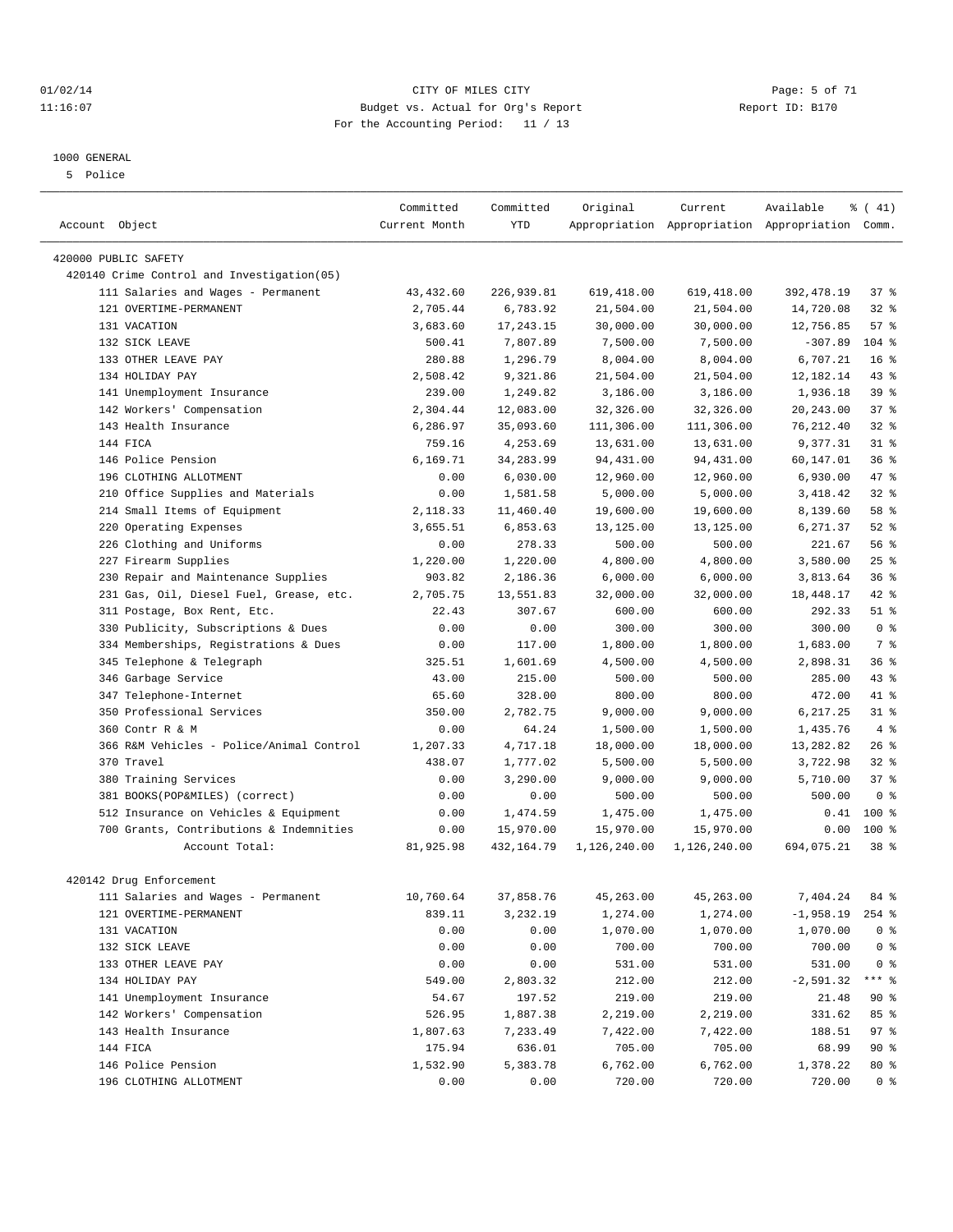#### 01/02/14 Page: 6 of 71 11:16:07 Budget vs. Actual for Org's Report Changer Report ID: B170 For the Accounting Period: 11 / 13

#### 1000 GENERAL

5 Police

| Account Object                           | Committed<br>Current Month | Committed<br>YTD | Original     | Current      | Available<br>Appropriation Appropriation Appropriation Comm. | % (41)         |
|------------------------------------------|----------------------------|------------------|--------------|--------------|--------------------------------------------------------------|----------------|
| Account Total:                           | 16,246.84                  | 59, 232.45       | 67,097.00    | 67,097.00    | 7,864.55                                                     | 88 %           |
| 420144 School Resource Officer           |                            |                  |              |              |                                                              |                |
| 111 Salaries and Wages - Permanent       | 4,364.64                   | 12,708.89        | 29,463.00    | 29,463.00    | 16,754.11                                                    | $43$ $%$       |
| 121 OVERTIME-PERMANENT                   | 0.00                       | 0.00             | 1,500.00     | 1,500.00     | 1,500.00                                                     | 0 <sup>8</sup> |
| 131 VACATION                             | 0.00                       | 0.00             | 3,976.00     | 3,976.00     | 3,976.00                                                     | 0 <sup>8</sup> |
| 132 SICK LEAVE                           | 0.00                       | 0.00             | 1,300.00     | 1,300.00     | 1,300.00                                                     | 0 <sup>8</sup> |
| 133 OTHER LEAVE PAY                      | 0.00                       | 0.00             | 2,500.00     | 2,500.00     | 2,500.00                                                     | 0 <sup>8</sup> |
| 134 HOLIDAY PAY                          | 0.00                       | 0.00             | 500.00       | 500.00       | 500.00                                                       | 0 <sup>8</sup> |
| 141 Unemployment Insurance               | 19.64                      | 57.20            | 177.00       | 177.00       | 119.80                                                       | 32%            |
| 142 Workers' Compensation                | 186.72                     | 554.39           | 1,792.00     | 1,792.00     | 1,237.61                                                     | $31$ %         |
| 143 Health Insurance                     | 618.50                     | 1,855.50         | 5,202.00     | 5,202.00     | 3,346.50                                                     | 36%            |
| 144 FICA                                 | 61.84                      | 179.93           | 569.00       | 569.00       | 389.07                                                       | $32$ $%$       |
| 146 Police Pension                       | 555.59                     | 1,668.96         | 5,236.00     | 5,236.00     | 3,567.04                                                     | 32%            |
| Account Total:                           | 5,806.93                   | 17,024.87        | 52,215.00    | 52, 215.00   | 35,190.13                                                    | 33%            |
| 420160 Communications-Dispatch           |                            |                  |              |              |                                                              |                |
| 111 Salaries and Wages - Permanent       | 21,050.44                  | 92, 943.43       | 243,149.00   | 243,149.00   | 150,205.57                                                   | 38 %           |
| 121 OVERTIME-PERMANENT                   | 215.12                     | 2,802.62         | 6,000.00     | 6,000.00     | 3,197.38                                                     | 47 %           |
| 131 VACATION                             | 1,678.66                   | 5,608.05         | 12,000.00    | 12,000.00    | 6,391.95                                                     | 47 %           |
| 132 SICK LEAVE                           | 427.08                     | 3,037.57         | 4,500.00     | 4,500.00     | 1,462.43                                                     | 68 %           |
| 133 OTHER LEAVE PAY                      | 0.00                       | 591.33           | 3,500.00     | 3,500.00     | 2,908.67                                                     | $17*$          |
| 134 HOLIDAY PAY                          | 1,055.76                   | 4,517.16         | 12,620.00    | 12,620.00    | 8,102.84                                                     | 36%            |
| 141 Unemployment Insurance               | 109.91                     | 497.16           | 1,265.00     | 1,265.00     | 767.84                                                       | 39 %           |
| 142 Workers' Compensation                | 1,064.09                   | 4,835.85         | 12,929.00    | 12,929.00    | 8,093.15                                                     | 37%            |
| 143 Health Insurance                     | 3,096.30                   | 15,481.50        | 44,532.00    | 44,532.00    | 29,050.50                                                    | 35%            |
| 144 FICA                                 | 1,857.12                   | 8,394.81         | 21,509.00    | 21,509.00    | 13, 114. 19                                                  | 39 %           |
| 145 PERS                                 | 1,971.28                   | 8,836.73         | 20,676.00    | 20,676.00    | 11,839.27                                                    | 43 %           |
| 196 CLOTHING ALLOTMENT                   | 0.00                       | 991.66           | 2,400.00     | 2,400.00     | 1,408.34                                                     | 41 %           |
| Office Supplies and Materials<br>210     | 185.53                     | 427.54           | 3,000.00     | 3,000.00     | 2,572.46                                                     | 14 %           |
| 214 Small Items of Equipment             | 0.00                       | 0.00             | 200.00       | 200.00       | 200.00                                                       | 0 <sup>8</sup> |
| 220 Operating Expenses                   | 137.88                     | 310.20           | 1,000.00     | 1,000.00     | 689.80                                                       | $31$ %         |
| 226 Clothing and Uniforms                | 0.00                       | 0.00             | 100.00       | 100.00       | 100.00                                                       | 0 <sup>8</sup> |
| 231 Gas, Oil, Diesel Fuel, Grease, etc.  | 188.46                     | 496.39           | 500.00       | 500.00       | 3.61                                                         | 99 %           |
| 311 Postage, Box Rent, Etc.              | 0.00                       | 0.00             | 75.00        | 75.00        | 75.00                                                        | 0 <sup>°</sup> |
| 320 Printing, Duplicating, Typing &      | 0.00                       | 0.00             | 100.00       | 100.00       | 100.00                                                       | 0 <sup>8</sup> |
| 330 Publicity, Subscriptions & Dues      | 0.00                       | 0.00             | 150.00       | 150.00       | 150.00                                                       | 0 <sup>°</sup> |
| 334 Memberships, Registrations & Dues    | 0.00                       | 0.00             | 400.00       | 400.00       | 400.00                                                       | 0 <sup>8</sup> |
| 345 Telephone & Telegraph                | 610.81                     | 2,678.18         | 4,000.00     | 4,000.00     | 1,321.82                                                     | 67 %           |
| 350 Professional Services                | 0.00                       | 0.00             | 500.00       | 500.00       | 500.00                                                       | 0 <sup>8</sup> |
| 366 R&M Vehicles - Police/Animal Control | 0.00                       | 0.00             | 200.00       | 200.00       | 200.00                                                       | 0 <sup>8</sup> |
| 370 Travel                               | 267.92                     | 1,038.74         | 1,000.00     | 1,000.00     | $-38.74$ 104 %                                               |                |
| 380 Training Services                    | 0.00                       | 0.00             | 1,000.00     | 1,000.00     | 1,000.00                                                     | 0 <sup>8</sup> |
| Account Total:                           | 33,916.36                  | 153,488.92       | 397,305.00   | 397,305.00   | 243,816.08                                                   | 39 %           |
| Account Group Total:                     | 137,896.11                 | 661,911.03       | 1,642,857.00 | 1,642,857.00 | 980, 945.97                                                  | 40 %           |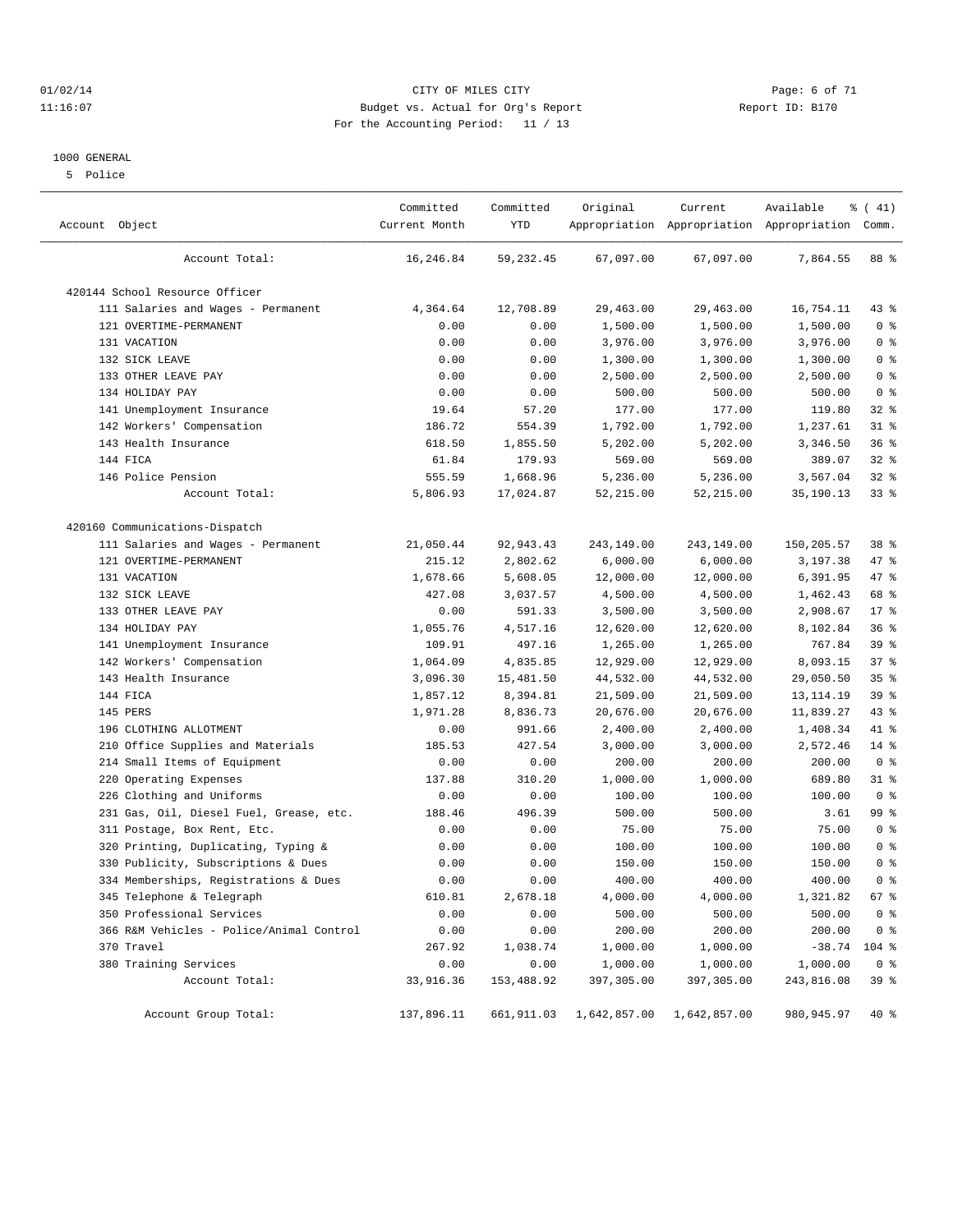#### 01/02/14 Page: 7 of 71 11:16:07 Budget vs. Actual for Org's Report Report ID: B170 For the Accounting Period: 11 / 13

#### 1000 GENERAL

5 Police

| Object<br>Account                                         | Committed<br>Current Month | Committed<br>YTD | Original     | Current<br>Appropriation Appropriation | Available<br>Appropriation | % (41)<br>Comm. |
|-----------------------------------------------------------|----------------------------|------------------|--------------|----------------------------------------|----------------------------|-----------------|
| 490000 DEBT SERVICE<br>490500 Other Debt Service Payments |                            |                  |              |                                        |                            |                 |
| 610 Principal-Police Cars                                 | 0.00                       | 8,960.94         | 18,006.00    | 18,006.00                              | 9,045.06                   | $50*$           |
| 620 Interest-Police Cars                                  | 0.00                       | 134.60           | 227.00       | 227.00                                 | 92.40                      | 59 <sup>8</sup> |
| Account Total:                                            | 0.00                       | 9,095.54         | 18,233.00    | 18,233.00                              | 9,137.46                   | $50*$           |
| Account Group Total:                                      | 0.00                       | 9,095.54         | 18,233.00    | 18,233.00                              | 9,137.46                   | $50*$           |
| Organization Total:                                       | 137,896.11                 | 671,006.57       | 1,661,090.00 | 1,661,090.00                           | 990,083.43                 | $40*$           |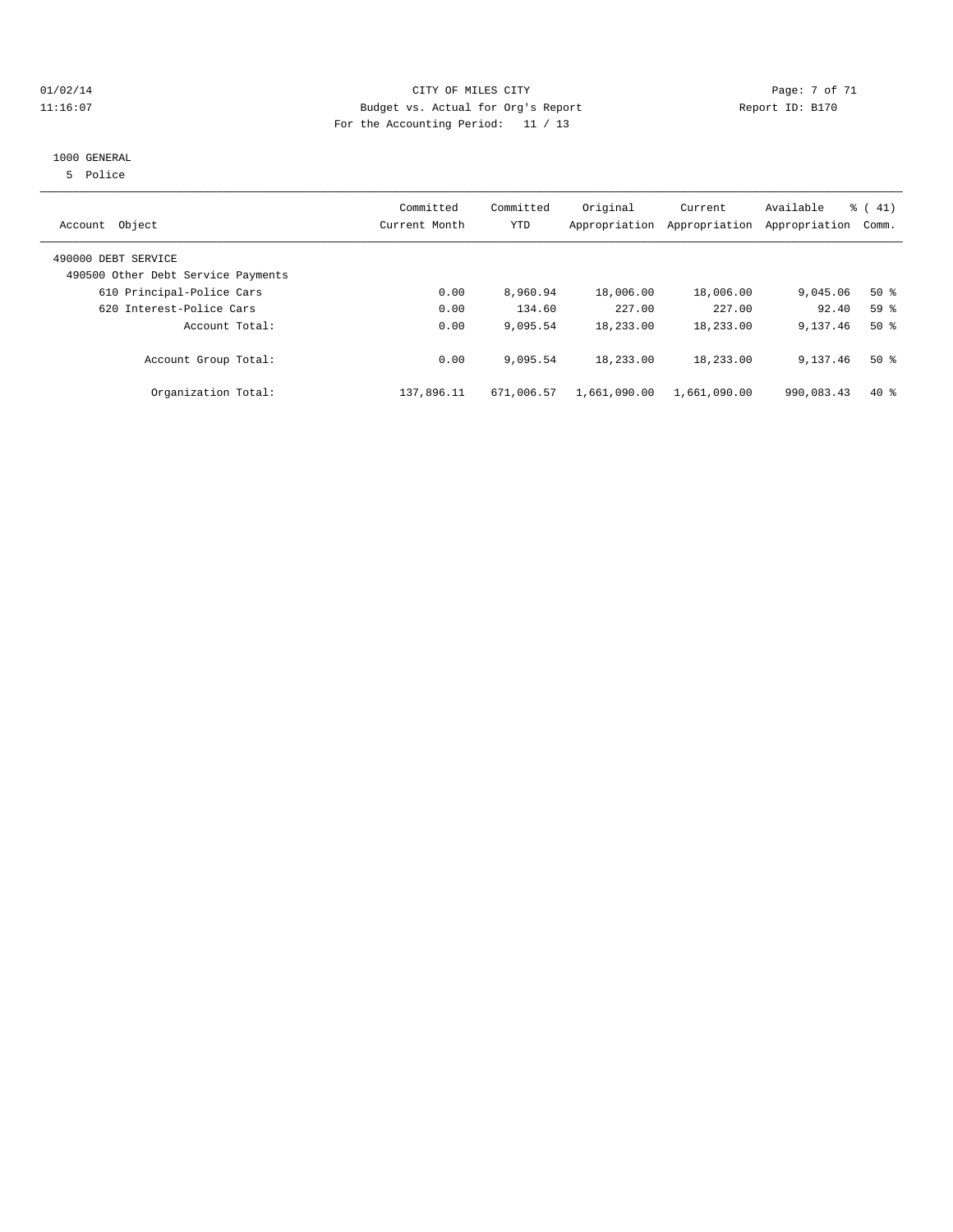#### 01/02/14 Page: 8 of 71 11:16:07 Budget vs. Actual for Org's Report Changer Report ID: B170 For the Accounting Period: 11 / 13

#### 1000 GENERAL

6 Police Judge

| Account Object                        | Committed<br>Current Month | Committed<br><b>YTD</b> | Original   | Current<br>Appropriation Appropriation Appropriation Comm. | Available   | % (41)          |
|---------------------------------------|----------------------------|-------------------------|------------|------------------------------------------------------------|-------------|-----------------|
| 410000 GENERAL GOVERNMENT             |                            |                         |            |                                                            |             |                 |
| 410300 Judicial Services(06)          |                            |                         |            |                                                            |             |                 |
| 111 Salaries and Wages - Permanent    | 6,793.06                   | 34,080.68               | 92,725.00  | 92,725.00                                                  | 58,644.32   | $37*$           |
| 121 OVERTIME-PERMANENT                | 0.00                       | 0.00                    | 600.00     | 600.00                                                     | 600.00      | 0 <sup>8</sup>  |
| 131 VACATION                          | 130.72                     | 1,603.74                | 0.00       | 0.00                                                       | $-1,603.74$ | $***$ $-$       |
| 132 SICK LEAVE                        | 130.72                     | 990.48                  | 0.00       | 0.00                                                       | $-990.48$   | $***$ 8         |
| 141 Unemployment Insurance            | 24.24                      | 128.90                  | 300.00     | 300.00                                                     | 171.10      | $43$ %          |
| 142 Workers' Compensation             | 68.65                      | 366.89                  | 924.00     | 924.00                                                     | 557.11      | $40*$           |
| 143 Health Insurance                  | 1,236.30                   | 6,181.50                | 14,504.00  | 14,504.00                                                  | 8,322.50    | 43.8            |
| 144 FICA                              | 534.78                     | 2,804.17                | 7,139.00   | 7,139.00                                                   | 4,334.83    | 39 <sup>8</sup> |
| 145 PERS                              | 434.80                     | 2,287.19                | 6,598.00   | 6,598.00                                                   | 4,310.81    | 35%             |
| 196 CLOTHING ALLOTMENT                | 0.00                       | 300.00                  | 300.00     | 300.00                                                     | 0.00        | $100*$          |
| 210 Office Supplies and Materials     | 135.15                     | 135.15                  | 1,800.00   | 1,800.00                                                   | 1,664.85    | 8 %             |
| 214 Small Items of Equipment          | 6,013.00                   | 6,013.00                | 1,000.00   | 1,000.00                                                   | $-5,013.00$ | 601 %           |
| 220 Operating Expenses                | 97.15                      | 148.84                  | 350.00     | 350.00                                                     | 201.16      | 43.8            |
| 230 Repair and Maintenance Supplies   | 0.00                       | 40.00                   | 100.00     | 100.00                                                     | 60.00       | 40 %            |
| 311 Postage, Box Rent, Etc.           | 126.24                     | 996.72                  | 1,200.00   | 1,200.00                                                   | 203.28      | 83%             |
| 330 Publicity, Subscriptions & Dues   | 0.00                       | 0.00                    | 800.00     | 800.00                                                     | 800.00      | 0 <sup>8</sup>  |
| 334 Memberships, Registrations & Dues | 0.00                       | 775.00                  | 1,500.00   | 1,500.00                                                   | 725.00      | $52$ $%$        |
| 345 Telephone & Telegraph             | 35.95                      | 735.07                  | 0.00       | 0.00                                                       | $-735.07$   | $***$ $=$       |
| 347 Telephone-Internet                | 71.55                      | 109.15                  | 2,000.00   | 2,000.00                                                   | 1,890.85    | 5 <sup>8</sup>  |
| 350 Professional Services             | 0.00                       | 175.00                  | 500.00     | 500.00                                                     | 325.00      | 35%             |
| 360 Contr R & M                       | 0.00                       | 2,087.97                | 2,000.00   | 2,000.00                                                   | $-87.97$    | $104$ %         |
| 370 Travel                            | 0.00                       | 1,063.97                | 3,000.00   | 3,000.00                                                   | 1,936.03    | 35%             |
| 380 Training Services                 | 0.00                       | 0.00                    | 400.00     | 400.00                                                     | 400.00      | 0 <sup>8</sup>  |
| 382 Books                             | 0.00                       | 340.00                  | 800.00     | 800.00                                                     | 460.00      | $43$ $%$        |
| 394 Jury and Witness Fees             | $-60.00$                   | $-60.00$                | 0.00       | 0.00                                                       | 60.00       | $***$ $=$       |
| 533 Machinery and Equipment Rental    | 0.00                       | 70.09                   | 1,000.00   | 1,000.00                                                   | 929.91      | 7 <sup>°</sup>  |
| Account Total:                        | 15,772.31                  | 61, 373.51              | 139,540.00 | 139,540.00                                                 | 78,166.49   | 44 %            |
| Account Group Total:                  | 15,772.31                  | 61, 373.51              | 139,540.00 | 139,540.00                                                 | 78,166.49   | 44 %            |
| Organization Total:                   | 15,772.31                  | 61, 373.51              | 139,540.00 | 139,540.00                                                 | 78,166.49   | 44 %            |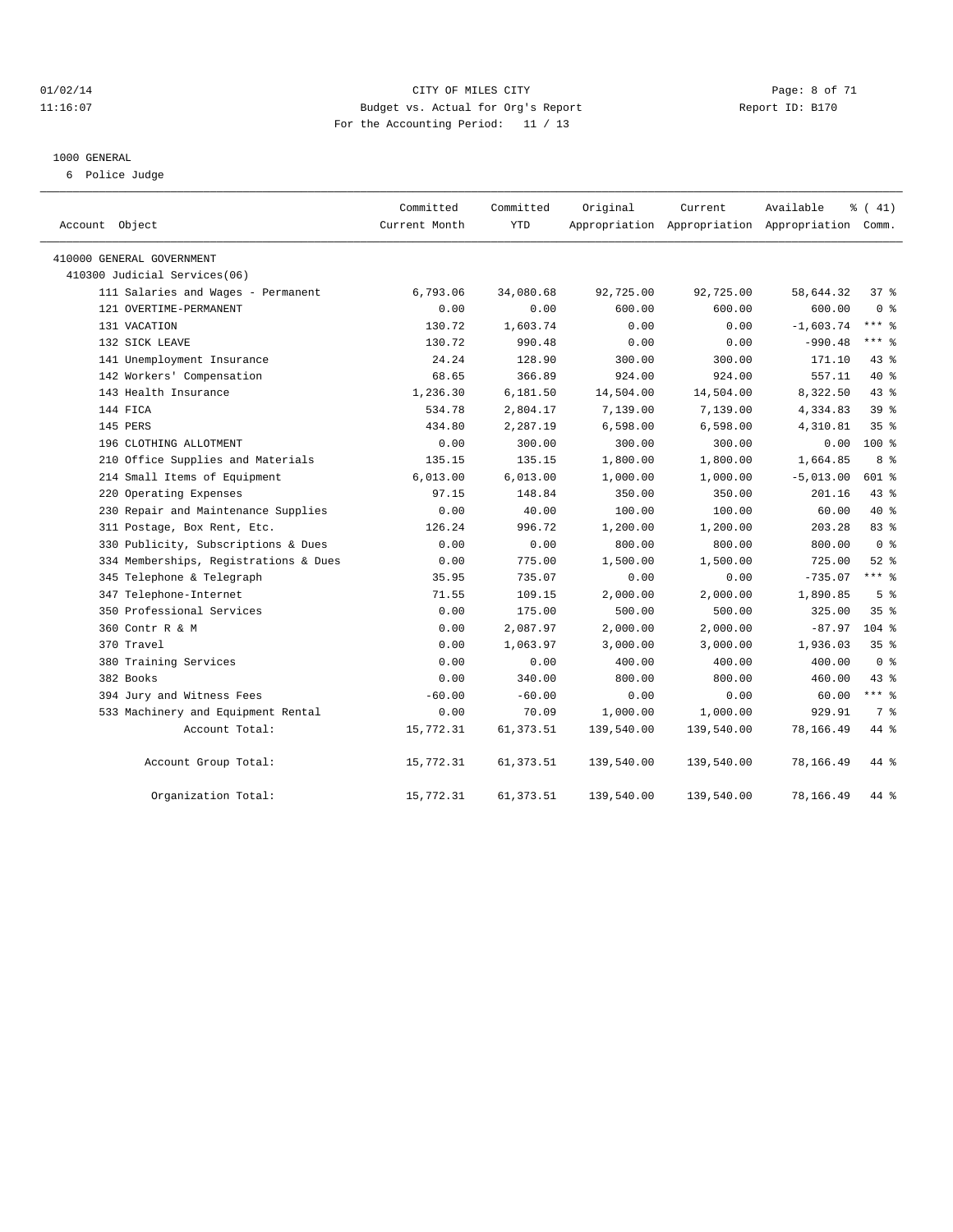#### 01/02/14 Page: 9 of 71 11:16:07 Budget vs. Actual for Org's Report Changer Report ID: B170 For the Accounting Period: 11 / 13

————————————————————————————————————————————————————————————————————————————————————————————————————————————————————————————————————

#### 1000 GENERAL

7 Fire

|                                         | Committed     | Committed  | Original   | Current    | Available                                       | $\frac{1}{6}$ ( 41) |
|-----------------------------------------|---------------|------------|------------|------------|-------------------------------------------------|---------------------|
| Account Object                          | Current Month | YTD        |            |            | Appropriation Appropriation Appropriation Comm. |                     |
| 420000 PUBLIC SAFETY                    |               |            |            |            |                                                 |                     |
| 420460 Fire Suppression(07)             |               |            |            |            |                                                 |                     |
| 111 Salaries and Wages - Permanent      | 27,688.28     | 140,799.92 | 349,089.00 | 349,089.00 | 208,289.08                                      | 40 %                |
| 112 SALARIES AND WAGES - PART PAID      | 0.00          | 383.50     | 6,000.00   | 6,000.00   | 5,616.50                                        | 6 %                 |
| 121 OVERTIME-PERMANENT                  | 3,354.93      | 13, 254.81 | 23,000.00  | 23,000.00  | 9,745.19                                        | 58 %                |
| 131 VACATION                            | 275.78        | 12, 217.17 | 15,550.00  | 15,550.00  | 3,332.83                                        | 79 %                |
| 132 SICK LEAVE                          | 356.64        | 10,383.50  | 15,000.00  | 15,000.00  | 4,616.50                                        | 69 %                |
| 133 OTHER LEAVE PAY                     | 0.00          | 12.74      | 3,000.00   | 3,000.00   | 2,987.26                                        | 0 <sup>8</sup>      |
| 134 HOLIDAY PAY                         | 779.03        | 3,081.10   | 8,500.00   | 8,500.00   | 5,418.90                                        | 36%                 |
| 141 Unemployment Insurance              | 146.03        | 810.65     | 1,559.00   | 1,559.00   | 748.35                                          | $52$ $%$            |
| 142 Workers' Compensation               | 1,147.48      | 7,309.78   | 12,271.00  | 12,271.00  | 4,961.22                                        | 60 %                |
| 143 Health Insurance                    | 5,284.79      | 25, 279.59 | 59,228.00  | 59,228.00  | 33,948.41                                       | 43 %                |
| 144 FICA                                | 469.47        | 2,629.98   | 5,061.00   | 5,061.00   | 2,431.02                                        | $52$ $%$            |
| 147 Firemen's Pension                   | 3,924.02      | 22,347.12  | 50,129.00  | 50,129.00  | 27,781.88                                       | 45 %                |
| 210 Office Supplies and Materials       | 0.00          | 14.00      | 900.00     | 900.00     | 886.00                                          | 2 <sup>8</sup>      |
| 211 Clothing Allotment                  | 0.00          | 2,190.88   | 7,900.00   | 7,900.00   | 5,709.12                                        | $28$ %              |
| 214 Small Items of Equipment            | 0.00          | 321.55     | 4,500.00   | 4,500.00   | 4,178.45                                        | 7 %                 |
| 220 Operating Expenses                  | 128.09        | 1,129.41   | 3,500.00   | 3,500.00   | 2,370.59                                        | $32$ $%$            |
| 226 Clothing and Uniforms               | 0.00          | 167.01     | 5,000.00   | 5,000.00   | 4,832.99                                        | 3%                  |
| 230 Repair and Maintenance Supplies     | 564.46        | 1,256.29   | 5,000.00   | 5,000.00   | 3,743.71                                        | $25$ %              |
| 231 Gas, Oil, Diesel Fuel, Grease, etc. | 715.92        | 2,852.02   | 6,000.00   | 6,000.00   | 3,147.98                                        | 48 %                |
| 241 Consumable Tools                    | 0.00          | 0.00       | 350.00     | 350.00     | 350.00                                          | 0 <sup>8</sup>      |
| 311 Postage, Box Rent, Etc.             | 0.00          | 0.00       | 150.00     | 150.00     | 150.00                                          | 0 <sup>8</sup>      |
| 320 Printing, Duplicating, Typing &     | 0.00          | 63.89      | 100.00     | 100.00     | 36.11                                           | 64 %                |
| 330 Publicity, Subscriptions & Dues     | 0.00          | 0.00       | 500.00     | 500.00     | 500.00                                          | 0 <sup>8</sup>      |
| 334 Memberships, Registrations & Dues   | 0.00          | 0.00       | 1,200.00   | 1,200.00   | 1,200.00                                        | 0 <sup>8</sup>      |
| 341 Electric Utility Services           | 219.74        | 1,574.46   | 3,300.00   | 3,300.00   | 1,725.54                                        | 48 %                |
| 342 Water Utility Services              | 30.50         | 151.70     | 450.00     | 450.00     | 298.30                                          | $34$ $%$            |
| 343 Sewer Utility Services              | 18.52         | 88.06      | 300.00     | 300.00     | 211.94                                          | 29%                 |
| 344 Gas Utility Service                 | 42.50         | 92.84      | 2,000.00   | 2,000.00   | 1,907.16                                        | 5 <sup>°</sup>      |
| 345 Telephone & Telegraph               | 274.24        | 1,295.34   | 3,000.00   | 3,000.00   | 1,704.66                                        | 43 %                |
| 346 Garbage Service                     | 0.00          | 493.42     | 900.00     | 900.00     | 406.58                                          | $55$ $%$            |
| 347 Telephone-Internet                  | 135.60        | 584.76     | 1,000.00   | 1,000.00   | 415.24                                          | 58 %                |
| 350 Professional Services               | 427.08        | 2,528.44   | 5,500.00   | 5,500.00   | 2,971.56                                        | 46%                 |
| 360 Contr R & M                         | 0.00          | 0.00       | 2,000.00   | 2,000.00   | 2,000.00                                        | 0 <sup>8</sup>      |
| 364 R&M Vehicles - Fire/Amb             | 1,650.00      | 6,360.22   | 6,500.00   | 6,500.00   | 139.78                                          | 98 %                |
| 370 Travel                              | 0.00          | 1,268.72   | 2,500.00   | 2,500.00   | 1,231.28                                        | $51$ %              |
| 380 Training Services                   | 271.32        | 450.32     | 2,000.00   | 2,000.00   | 1,549.68                                        | $23$ $%$            |
| 382 Books                               | 0.00          | 115.63     | 1,500.00   | 1,500.00   | 1,384.37                                        | 8 %                 |
| 400 BUILDING MATERIALS                  | 0.00          | 471.90     | 1,800.00   | 1,800.00   | 1,328.10                                        | $26$ %              |
| 511 Insurance on Buildings              | 0.00          | 1,723.07   | 1,723.00   | 1,723.00   | $-0.07$                                         | 100 %               |
| 512 Insurance on Vehicles & Equipment   | 0.00          | 5,343.05   | 5,343.00   | 5,343.00   | $-0.05$                                         | 100 %               |
| Account Total:                          | 47,904.42     | 269,046.84 | 623,303.00 | 623,303.00 | 354, 256.16                                     | 43 %                |
| Account Group Total:                    | 47,904.42     | 269,046.84 | 623,303.00 | 623,303.00 | 354,256.16                                      | 43 %                |
| Organization Total:                     | 47,904.42     | 269,046.84 | 623,303.00 | 623,303.00 | 354,256.16                                      | 43%                 |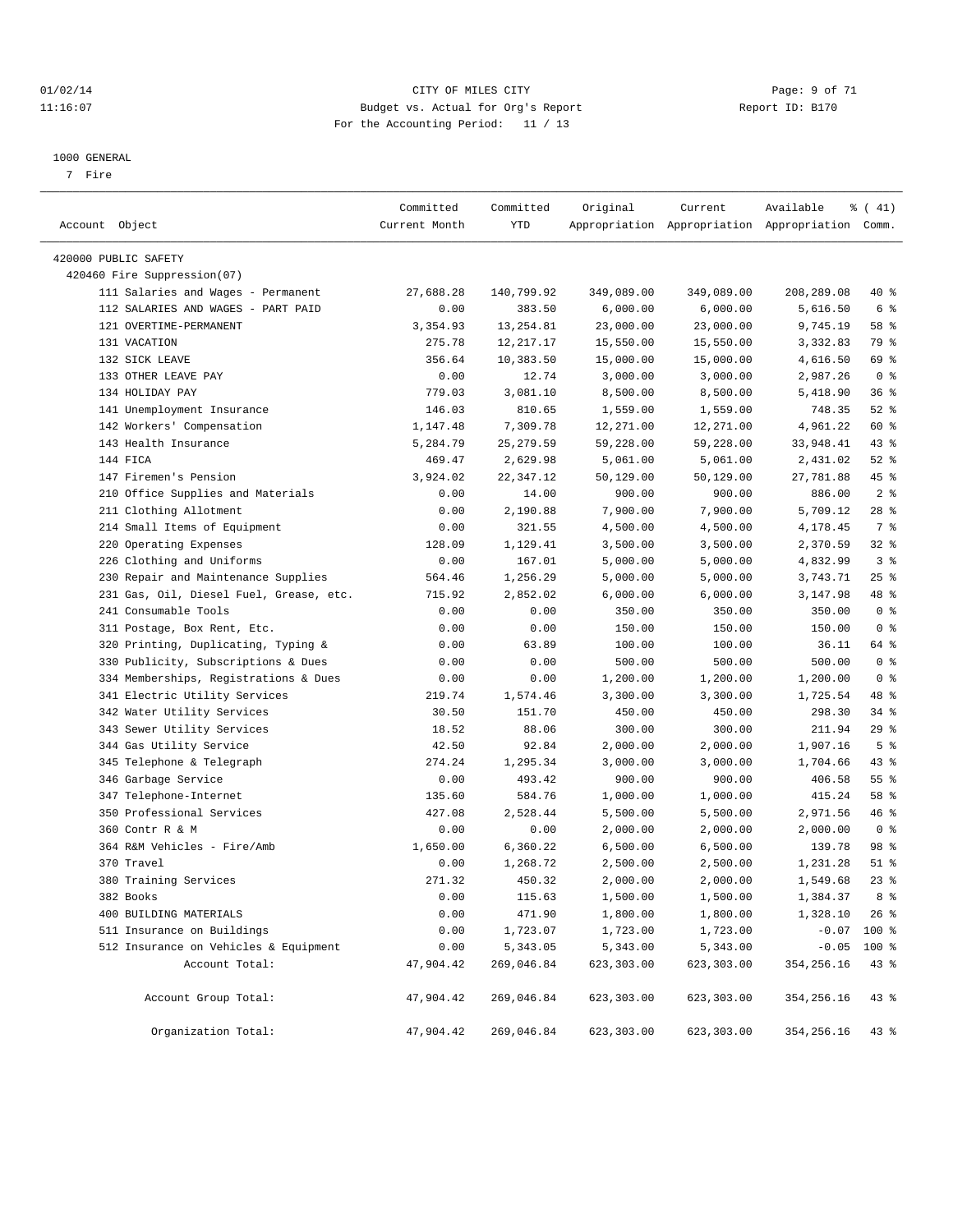#### $O1/02/14$  Page: 10 of 71 11:16:07 Budget vs. Actual for Org's Report Changer Report ID: B170 For the Accounting Period: 11 / 13

#### 1000 GENERAL

8 City Hall Maintenance

| Committed<br>Current Month | Committed<br>YTD | Original  | Current   | Available  |                 |                                                                        |
|----------------------------|------------------|-----------|-----------|------------|-----------------|------------------------------------------------------------------------|
|                            |                  |           |           |            |                 |                                                                        |
|                            |                  |           |           |            |                 |                                                                        |
| 0.00                       | 0.00             | 400.00    | 400.00    | 400.00     | 0 <sup>8</sup>  |                                                                        |
| 185.94                     | 928.85           | 2,500.00  | 2,500.00  | 1,571.15   | 37%             |                                                                        |
| 0.00                       | 199.09           | 1,000.00  | 1,000.00  | 800.91     | $20*$           |                                                                        |
| 253.41                     | 2,834.63         | 5,500.00  | 5,500.00  | 2,665.37   | $52$ $%$        |                                                                        |
| 53.52                      | 266.04           | 750.00    | 750.00    | 483.96     | $35$ $%$        |                                                                        |
| 32.50                      | 162.50           | 370.00    | 370.00    | 207.50     | 44 %            |                                                                        |
| 239.97                     | 401.57           | 5,000.00  | 5,000.00  | 4,598.43   | 8 %             |                                                                        |
| 0.00                       | 47.41            | 200.00    | 200.00    | 152.59     | $24$ $%$        |                                                                        |
| 838.00                     | 6,020.78         | 29,000.00 | 29,000.00 | 22,979.22  | $21$ %          |                                                                        |
| 0.00                       | 0.00             | 300.00    | 300.00    | 300.00     | 0 <sup>8</sup>  |                                                                        |
| 0.00                       | 2,482.57         | 2,483.00  | 2,483.00  | 0.43       | $100*$          |                                                                        |
| 1,603.34                   | 13, 343. 44      | 47,503.00 | 47,503.00 | 34, 159.56 | $28*$           |                                                                        |
| 1,603.34                   | 13, 343. 44      | 47,503.00 | 47,503.00 | 34, 159.56 | $28*$           |                                                                        |
| 1,603.34                   | 13,343.44        | 47,503.00 | 47,503.00 | 34, 159.56 | 28 <sup>8</sup> |                                                                        |
|                            |                  |           |           |            |                 | $\frac{1}{6}$ ( 41)<br>Appropriation Appropriation Appropriation Comm. |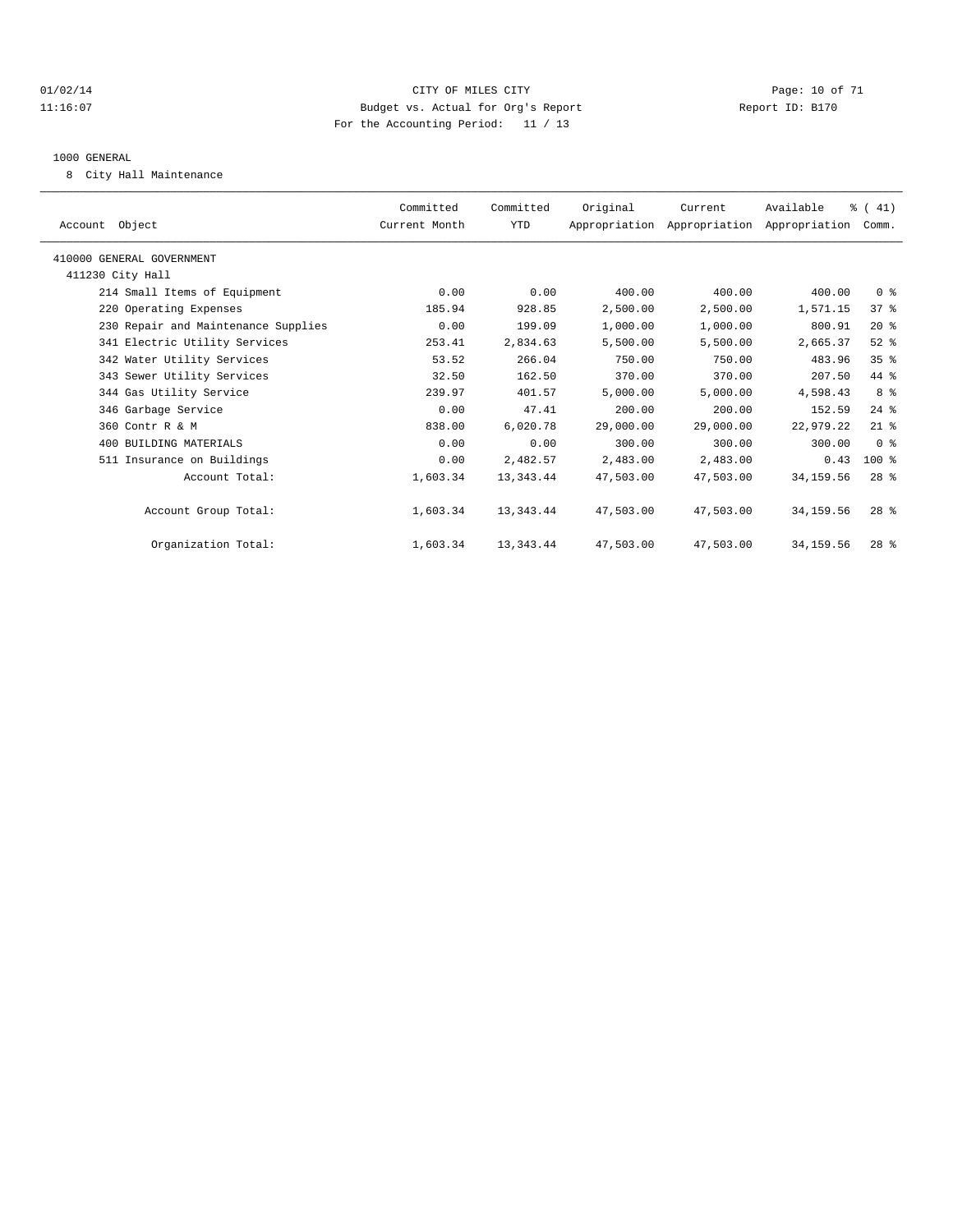#### $O1/02/14$  Page: 11 of 71 11:16:07 Budget vs. Actual for Org's Report Changer Report ID: B170 For the Accounting Period: 11 / 13

#### 1000 GENERAL

9 Treasurer

| Account Object                     | Committed<br>Current Month | Committed<br>YTD | Original  | Current<br>Appropriation Appropriation | Available<br>Appropriation | $\frac{1}{6}$ ( 41)<br>Comm. |  |
|------------------------------------|----------------------------|------------------|-----------|----------------------------------------|----------------------------|------------------------------|--|
|                                    |                            |                  |           |                                        |                            |                              |  |
| 410000 GENERAL GOVERNMENT          |                            |                  |           |                                        |                            |                              |  |
| 410540 City Treasurer(09)          |                            |                  |           |                                        |                            |                              |  |
| 111 Salaries and Wages - Permanent | 1,666.66                   | 8,333.30         | 20,000.00 | 20,000.00                              | 11,666.70                  | $42$ %                       |  |
| 142 Workers' Compensation          | 6.52                       | 32.60            | 78.00     | 78.00                                  | 45.40                      | 42 %                         |  |
| 144 FICA                           | 127.50                     | 637.50           | 1,530.00  | 1,530.00                               | 892.50                     | 42 %                         |  |
| 145 PERS                           | 134.50                     | 672.50           | 1,614.00  | 1,614.00                               | 941.50                     | 42 %                         |  |
| 345 Telephone & Telegraph          | 17.04                      | 59.34            | 100.00    | 100.00                                 | 40.66                      | 59 %                         |  |
| 350 Professional Services          | 0.00                       | 0.00             | 83.00     | 83.00                                  | 83.00                      | 0 <sup>8</sup>               |  |
| 360 Contr R & M                    | 102.00                     | 405.76           | 840.00    | 840.00                                 | 434.24                     | 48 %                         |  |
| 369 Other Repair and Maintenance   | 0.00                       | 0.00             | 450.00    | 450.00                                 | 450.00                     | 0 <sup>8</sup>               |  |
| Account Total:                     | 2,054.22                   | 10,141.00        | 24,695.00 | 24,695.00                              | 14,554.00                  | 41.8                         |  |
| Account Group Total:               | 2,054.22                   | 10,141.00        | 24,695.00 | 24,695.00                              | 14,554.00                  | 41 %                         |  |
| Organization Total:                | 2,054.22                   | 10,141.00        | 24,695.00 | 24,695.00                              | 14,554.00                  | 41 %                         |  |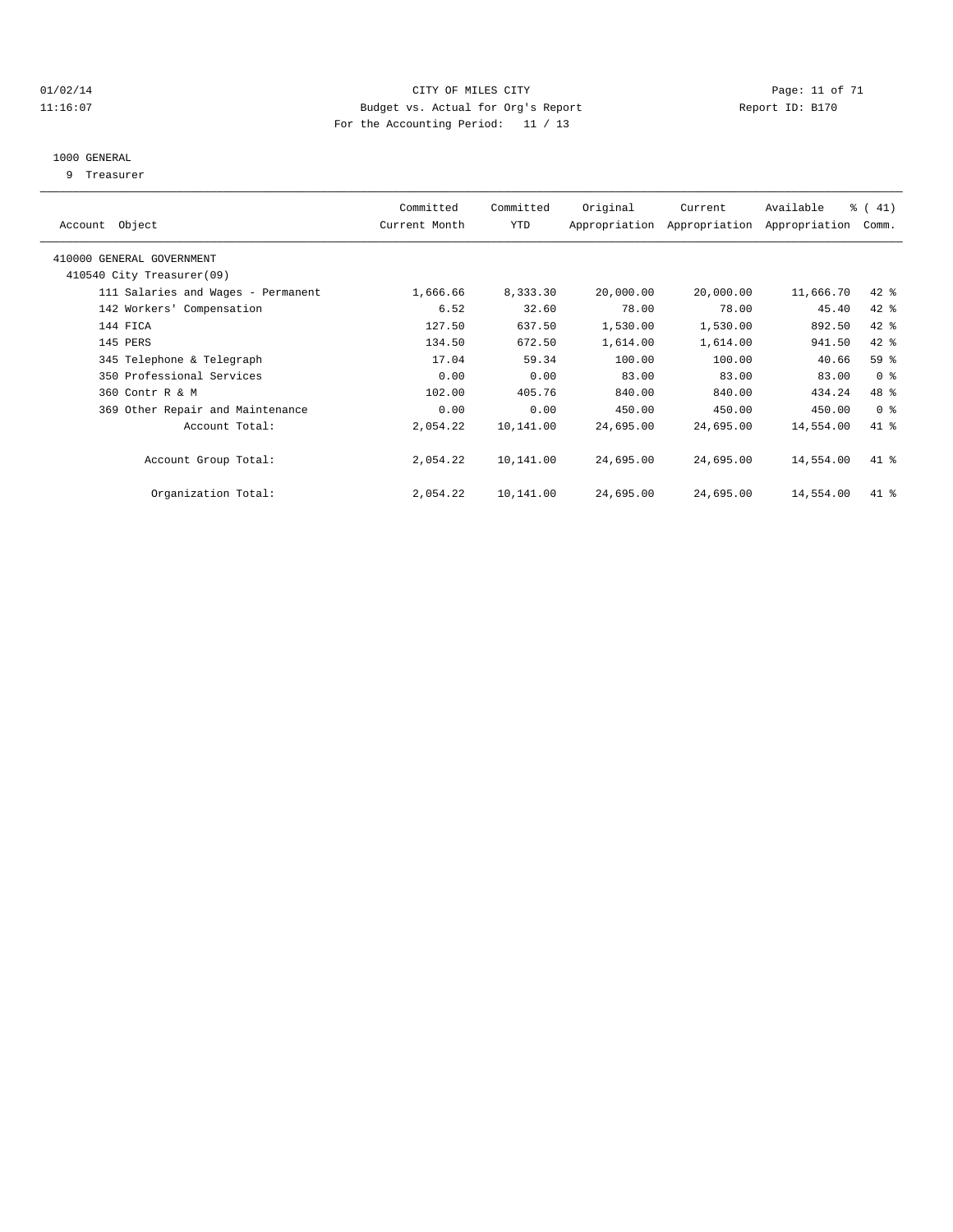#### $O1/02/14$  Page: 12 of 71 11:16:07 Budget vs. Actual for Org's Report Changer Report ID: B170 For the Accounting Period: 11 / 13

#### 1000 GENERAL

11 Historic Preservation

| Object<br>Account                                                       | Committed<br>Current Month | Committed<br>YTD | Original<br>Appropriation | Current<br>Appropriation | Available<br>Appropriation | $\frac{1}{6}$ ( 41)<br>Comm. |
|-------------------------------------------------------------------------|----------------------------|------------------|---------------------------|--------------------------|----------------------------|------------------------------|
| 520000 OTHER FINANCING USES<br>521000 Interfund Operating Transfers Out |                            |                  |                           |                          |                            |                              |
| 820 Transfers to Other Funds                                            | 0.00                       | 0.00             | 8,000.00                  | 8,000.00                 | 8.000.00                   | 0 <sup>8</sup>               |
| Account Total:                                                          | 0.00                       | 0.00             | 8,000.00                  | 8,000.00                 | 8.000.00                   | 0 <sup>8</sup>               |
| Account Group Total:                                                    | 0.00                       | 0.00             | 8,000.00                  | 8.000.00                 | 8.000.00                   | 0 %                          |
| Organization Total:                                                     | 0.00                       | 0.00             | 8,000.00                  | 8,000.00                 | 8.000.00                   | 0 <sup>8</sup>               |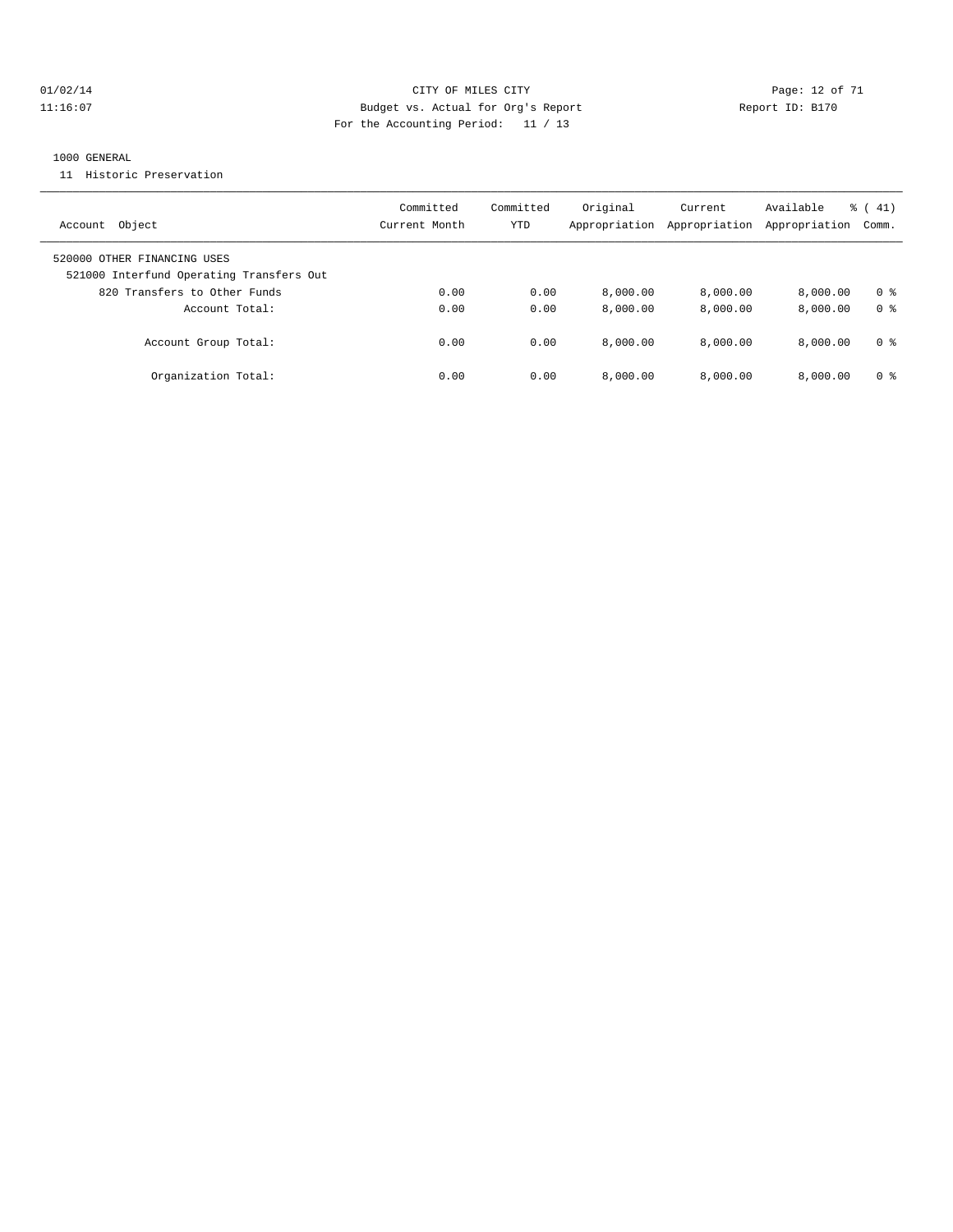#### $O1/02/14$  Page: 13 of 71 11:16:07 Budget vs. Actual for Org's Report Changer Report ID: B170 For the Accounting Period: 11 / 13

————————————————————————————————————————————————————————————————————————————————————————————————————————————————————————————————————

#### 1000 GENERAL

13 Park

|                                            | Committed     | Committed  | Original   | Current    | Available                                       | % (41)          |
|--------------------------------------------|---------------|------------|------------|------------|-------------------------------------------------|-----------------|
| Account Object                             | Current Month | YTD        |            |            | Appropriation Appropriation Appropriation Comm. |                 |
| 460000 CULTURE AND RECREATION              |               |            |            |            |                                                 |                 |
| 460432 Lion Shelter                        |               |            |            |            |                                                 |                 |
| 230 Repair and Maintenance Supplies        | 0.00          | 0.00       | 5,000.00   | 5,000.00   | 5,000.00                                        | 0 <sup>8</sup>  |
| Account Total:                             | 0.00          | 0.00       | 5,000.00   | 5,000.00   | 5,000.00                                        | 0 <sup>8</sup>  |
| 460433 Park Operations(13)                 |               |            |            |            |                                                 |                 |
| 111 Salaries and Wages - Permanent         | 10,412.62     | 56,408.32  | 129,796.00 | 129,796.00 | 73,387.68                                       | 43 %            |
| 121 OVERTIME-PERMANENT                     | 63.66         | 4,643.56   | 6,000.00   | 6,000.00   | 1,356.44                                        | $77$ $%$        |
| 131 VACATION                               | 530.87        | 3,371.18   | 10,500.00  | 10,500.00  | 7,128.82                                        | 328             |
| 132 SICK LEAVE                             | 310.24        | 2,108.99   | 5,000.00   | 5,000.00   | 2,891.01                                        | 42 %            |
| 134 HOLIDAY PAY                            | 0.00          | 2,654.20   | 3,000.00   | 3,000.00   | 345.80                                          | 88 %            |
| 141 Unemployment Insurance                 | 50.92         | 313.44     | 694.00     | 694.00     | 380.56                                          | 45 %            |
| 142 Workers' Compensation                  | 591.44        | 3,708.69   | 8,051.00   | 8,051.00   | 4,342.31                                        | 46 %            |
| 143 Health Insurance                       | 1,972.67      | 9,820.07   | 24,047.00  | 24,047.00  | 14,226.93                                       | 41 %            |
| 144 FICA                                   | 818.31        | 5,093.27   | 11,804.00  | 11,804.00  | 6,710.73                                        | 43 %            |
| 145 PERS                                   | 913.31        | 5,047.66   | 11,670.00  | 11,670.00  | 6,622.34                                        | $43$ %          |
| 196 CLOTHING ALLOTMENT                     | 0.00          | 457.50     | 450.00     | 450.00     | $-7.50$                                         | $102$ %         |
| 210 Office Supplies and Materials          | 0.00          | 0.00       | 150.00     | 150.00     | 150.00                                          | 0 <sup>8</sup>  |
| 214 Small Items of Equipment               | 116.90        | 471.53     | 7,500.00   | 7,500.00   | 7,028.47                                        | $6\degree$      |
| 220 Operating Expenses                     | 248.00        | 1,118.32   | 2,200.00   | 2,200.00   | 1,081.68                                        | $51$ %          |
| 222 Chemicals, Lab & Med Supplies          | 0.00          | 100.00     | 8,920.00   | 8,920.00   | 8,820.00                                        | 1 <sup>°</sup>  |
| 226 Clothing and Uniforms                  | 0.00          | 0.00       | 500.00     | 500.00     | 500.00                                          | 0 <sup>8</sup>  |
| 230 Repair and Maintenance Supplies        | 425.13        | 3,339.85   | 10,000.00  | 10,000.00  | 6,660.15                                        | 33%             |
| 231 Gas, Oil, Diesel Fuel, Grease, etc.    | 673.57        | 3,494.57   | 8,000.00   | 8,000.00   | 4,505.43                                        | 44 %            |
| 334 Memberships, Registrations & Dues      | 0.00          | 50.00      | 500.00     | 500.00     | 450.00                                          | $10*$           |
| 341 Electric Utility Services              | 511.44        | 3,712.12   | 7,500.00   | 7,500.00   | 3,787.88                                        | 49 %            |
| 342 Water Utility Services                 | 3,010.12      | 16,750.65  | 22,000.00  | 22,000.00  | 5,249.35                                        | 76 %            |
| 343 Sewer Utility Services                 | 142.19        | 469.23     | 1,000.00   | 1,000.00   | 530.77                                          | 47 %            |
| 344 Gas Utility Service                    | 207.93        | 385.73     | 2,400.00   | 2,400.00   | 2,014.27                                        | 16 <sup>8</sup> |
| 345 Telephone & Telegraph                  | 53.10         | 236.33     | 500.00     | 500.00     | 263.67                                          | 47 %            |
| 346 Garbage Service                        | 0.00          | 237.06     | 850.00     | 850.00     | 612.94                                          | 28 %            |
| 347 Telephone-Internet                     | 37.60         | 188.00     | 450.00     | 450.00     | 262.00                                          | 42 %            |
| 350 Professional Services                  | 0.00          | 616.20     | 10,000.00  | 10,000.00  | 9,383.80                                        | 6 <sup>°</sup>  |
| 360 Contr R & M                            | 72.00         | 498.95     | 9,000.00   | 9,000.00   | 8,501.05                                        | 6 %             |
| 363 R&M Vehicles/Equip/Labor-PW            | 444.89        | 1,345.08   | 17,300.00  | 17,300.00  | 15,954.92                                       | 8 %             |
| 370 Travel                                 | 0.00          | 129.39     | 600.00     | 600.00     | 470.61                                          | $22$ %          |
| 380 Training Services                      | 61.77         | 61.77      | 1,000.00   | 1,000.00   | 938.23                                          | 6 %             |
| 511 Insurance on Buildings                 | 0.00          | 2,382.75   | 2,383.00   | 2,383.00   |                                                 | $0.25$ 100 %    |
| 512 Insurance on Vehicles & Equipment      | 0.00          | 450.51     | 451.00     | 451.00     |                                                 | $0.49$ 100 %    |
| 514 Other Insurance (Boilers)              | 0.00          | 0.00       | 800.00     | 800.00     | 800.00                                          | 0 <sup>8</sup>  |
| 936 Parks and Recreation Facilities        | 0.00          | 1,625.24   | 89,177.00  | 89,177.00  | 87,551.76                                       | 2 <sub>8</sub>  |
| Account Total:                             | 21,668.68     | 131,290.16 | 414,193.00 | 414,193.00 | 282,902.84                                      | 32%             |
| 460434 Fish, Wildlife Trailways            |               |            |            |            |                                                 |                 |
| 740 Awards and Indemnities                 | 0.00          | 220.63     | 16,953.00  | 16,953.00  | 16,732.37                                       | 1 <sup>8</sup>  |
| Account Total:                             | 0.00          | 220.63     | 16,953.00  | 16,953.00  | 16,732.37                                       | 1 <sup>8</sup>  |
| 460439 Riverside Park Tennis Court Project |               |            |            |            |                                                 |                 |
| 350 Professional Services                  | 0.00          | 33.77      | 0.00       | 0.00       | $-33.77$ *** $\frac{6}{9}$                      |                 |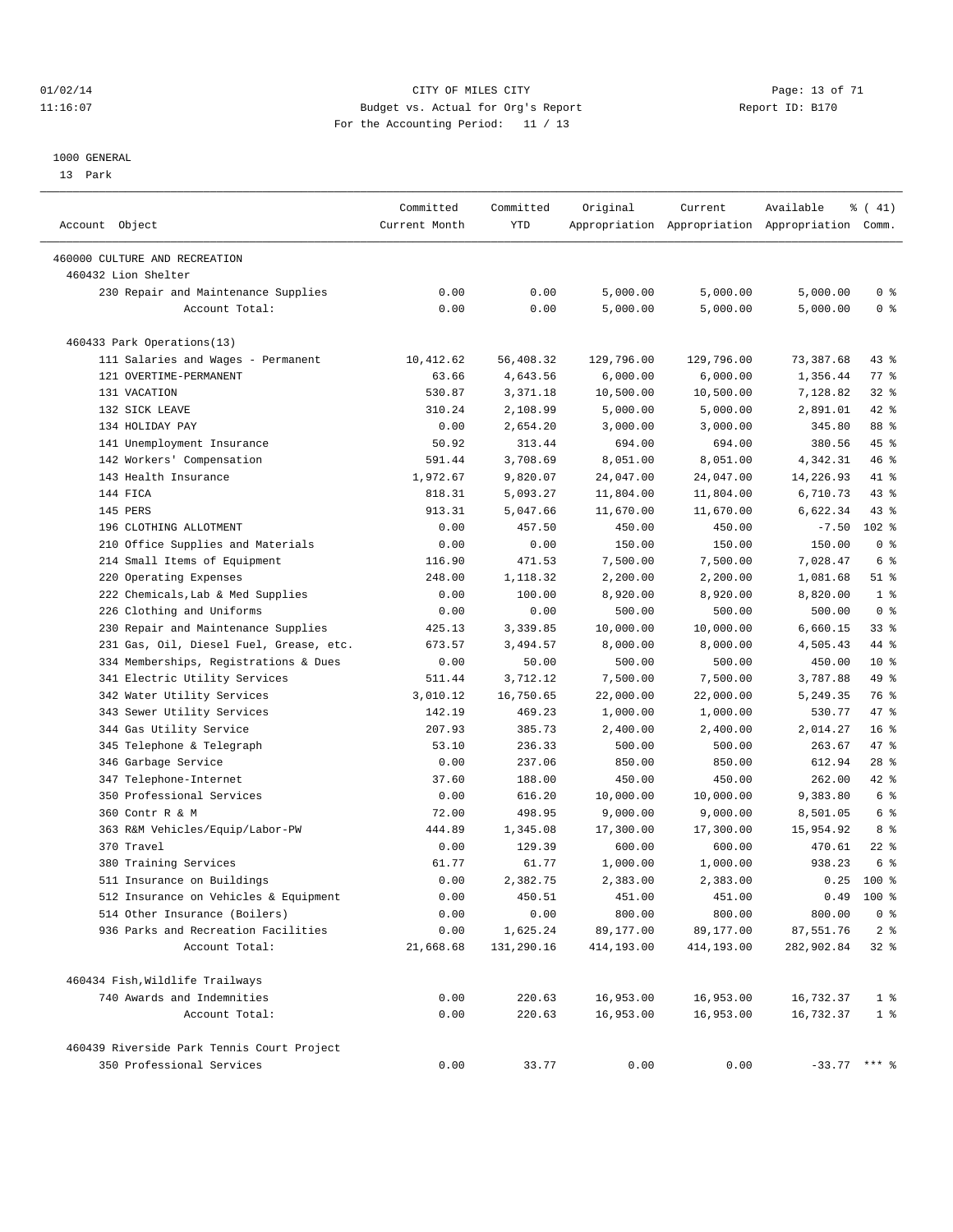#### $O1/02/14$  Page: 14 of 71 11:16:07 Budget vs. Actual for Org's Report Changer Report ID: B170 For the Accounting Period: 11 / 13

#### 1000 GENERAL

13 Park

| Object<br>Account    | Committed<br>Current Month | Committed<br>YTD | Original<br>Appropriation | Current<br>Appropriation | Available<br>Appropriation Comm. | $\frac{1}{6}$ ( 41) |
|----------------------|----------------------------|------------------|---------------------------|--------------------------|----------------------------------|---------------------|
| Account Total:       | 0.00                       | 33.77            | 0.00                      | 0.00                     | $-33.77$ *** $%$                 |                     |
| Account Group Total: | 21,668.68                  | 131,544.56       | 436,146.00                | 436,146.00               | 304,601.44                       | 30 %                |
| Organization Total:  | 21,668.68                  | 131,544.56       | 436,146.00                | 436,146.00               | 304,601.44                       | $30*$               |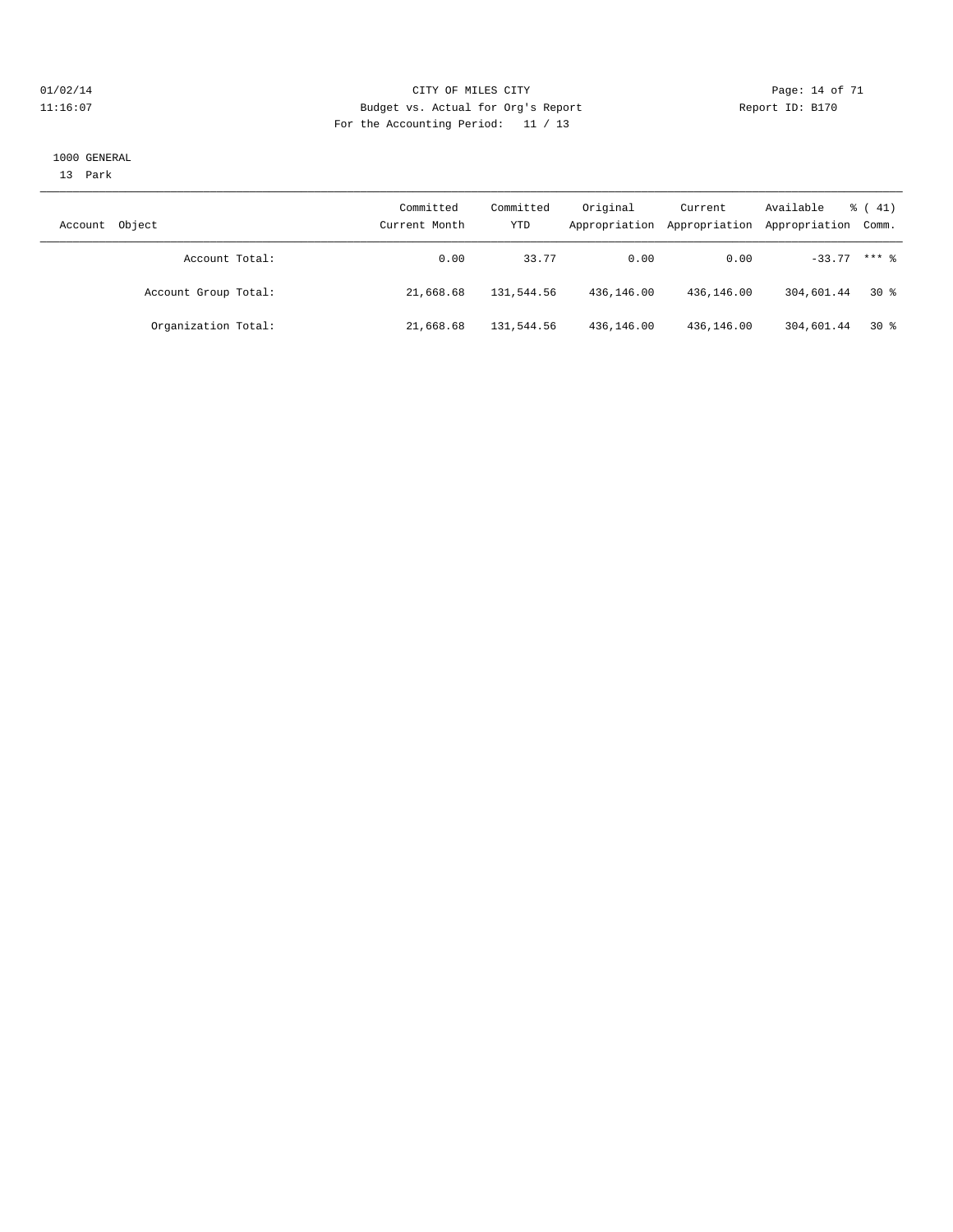#### $O1/02/14$  Page: 15 of 71 11:16:07 Budget vs. Actual for Org's Report Changer Report ID: B170 For the Accounting Period: 11 / 13

#### 1000 GENERAL

14 Swim Pool

| Account Object                      | Committed<br>Current Month | Committed<br><b>YTD</b> | Original  | Current   | Available<br>Appropriation Appropriation Appropriation Comm. | % (41)          |  |
|-------------------------------------|----------------------------|-------------------------|-----------|-----------|--------------------------------------------------------------|-----------------|--|
| 460000 CULTURE AND RECREATION       |                            |                         |           |           |                                                              |                 |  |
| 460445 Swimming Pool                |                            |                         |           |           |                                                              |                 |  |
| 111 Salaries and Wages - Permanent  | 0.00                       | 34, 153.04              | 50,000.00 | 50,000.00 | 15,846.96                                                    | 68 %            |  |
| 141 Unemployment Insurance          | 0.00                       | 153.69                  | 69.00     | 69.00     | $-84.69$                                                     | $223$ $%$       |  |
| 142 Workers' Compensation           | 0.00                       | 1,788.26                | 797.00    | 797.00    | $-991.26$                                                    | $224$ %         |  |
| 144 FICA                            | 0.00                       | 2,612.70                | 1,165.00  | 1,165.00  | $-1,447.70$                                                  | $224$ %         |  |
| 145 PERS                            | 0.00                       | 369.20                  | 127.00    | 127.00    | $-242.20$                                                    | $291$ %         |  |
| 214 Small Items of Equipment        | 0.00                       | 0.00                    | 200.00    | 200.00    | 200.00                                                       | 0 <sup>8</sup>  |  |
| 220 Operating Expenses              | 0.00                       | 35.81                   | 900.00    | 900.00    | 864.19                                                       | $4\degree$      |  |
| 222 Chemicals, Lab & Med Supplies   | 0.00                       | 41.66                   | 3,000.00  | 3,000.00  | 2,958.34                                                     | 1 <sup>8</sup>  |  |
| 226 Clothing and Uniforms           | 0.00                       | 336.00                  | 0.00      | 0.00      | $-336.00$                                                    | $***$ $_{8}$    |  |
| 230 Repair and Maintenance Supplies | 0.00                       | 21.99                   | 1,000.00  | 1,000.00  | 978.01                                                       | 2 <sup>°</sup>  |  |
| 341 Electric Utility Services       | 41.15                      | 911.17                  | 1,000.00  | 1,000.00  | 88.83                                                        | $91$ $%$        |  |
| 342 Water Utility Services          | 0.00                       | 239.67                  | 300.00    | 300.00    | 60.33                                                        | 80 %            |  |
| 343 Sewer Utility Services          | 0.00                       | 85.32                   | 85.00     | 85.00     | $-0.32$                                                      | $100*$          |  |
| 345 Telephone & Telegraph           | 0.00                       | 34.17                   | 130.00    | 130.00    | 95.83                                                        | 26%             |  |
| 350 Professional Services           | 0.00                       | 0.00                    | 250.00    | 250.00    | 250.00                                                       | 0 <sup>8</sup>  |  |
| 360 Contr R & M                     | 0.00                       | 0.00                    | 500.00    | 500.00    | 500.00                                                       | 0 <sup>8</sup>  |  |
| 363 R&M Vehicles/Equip/Labor-PW     | 0.00                       | 0.00                    | 1,000.00  | 1,000.00  | 1,000.00                                                     | 0 <sup>8</sup>  |  |
| 380 Training Services               | 0.00                       | 421.00                  | 1,200.00  | 1,200.00  | 779.00                                                       | 35 <sup>8</sup> |  |
| 540 Special Assessments             | 0.00                       | 0.00                    | 678.00    | 678.00    | 678.00                                                       | 0 <sup>8</sup>  |  |
| Account Total:                      | 41.15                      | 41,203.68               | 62,401.00 | 62,401.00 | 21, 197.32                                                   | 66 %            |  |
| Account Group Total:                | 41.15                      | 41,203.68               | 62,401.00 | 62,401.00 | 21, 197.32                                                   | 66 %            |  |
| Organization Total:                 | 41.15                      | 41,203.68               | 62,401.00 | 62,401.00 | 21, 197. 32                                                  | 66 %            |  |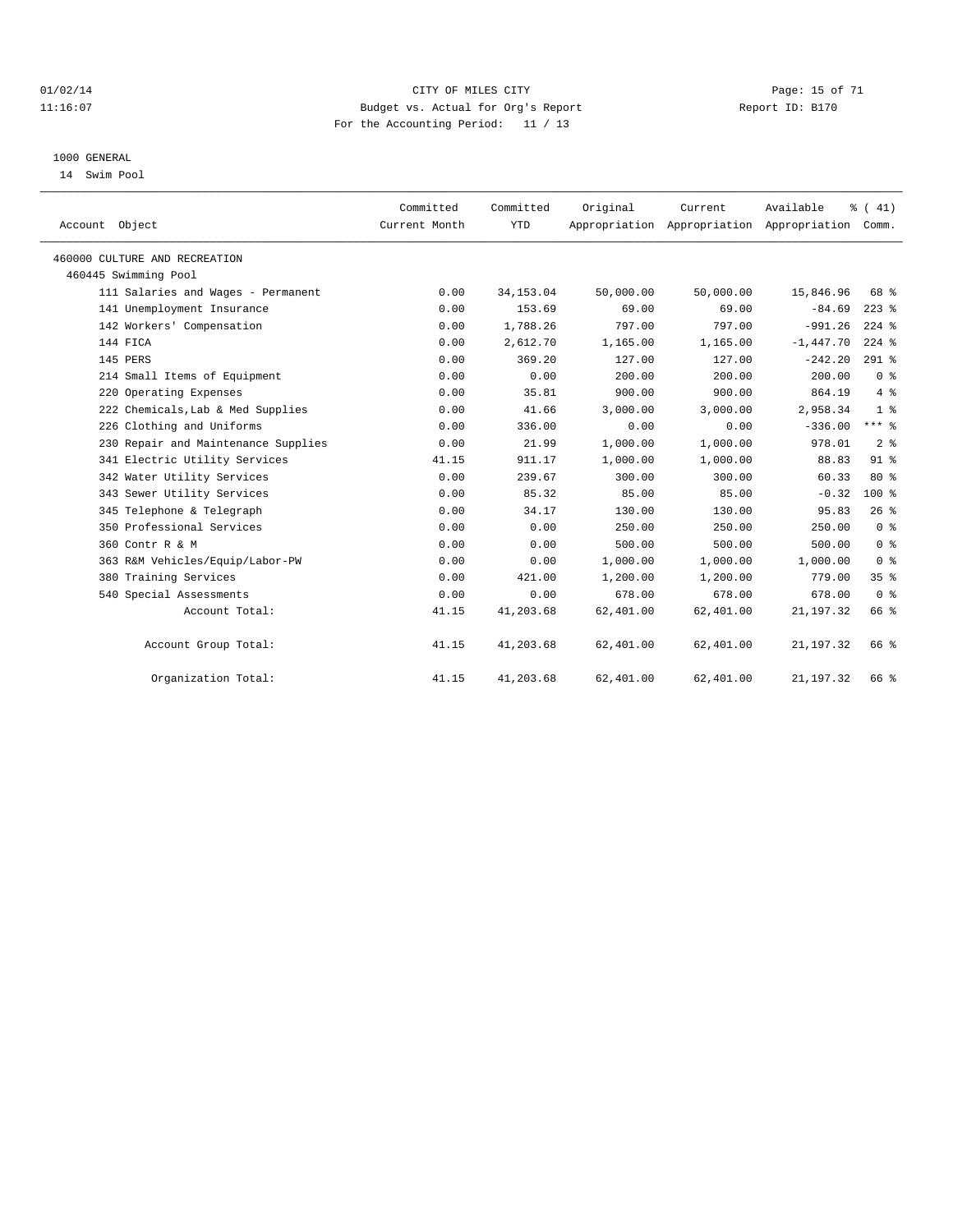#### $O1/02/14$  Page: 16 of 71 11:16:07 Budget vs. Actual for Org's Report Report ID: B170 For the Accounting Period: 11 / 13

#### 1000 GENERAL 16 Library

| Object<br>Account                        | Committed<br>Current Month | Committed<br><b>YTD</b> | Original<br>Appropriation | Current<br>Appropriation | Available<br>Appropriation | $\frac{1}{6}$ ( 41)<br>Comm. |
|------------------------------------------|----------------------------|-------------------------|---------------------------|--------------------------|----------------------------|------------------------------|
|                                          |                            |                         |                           |                          |                            |                              |
| 520000 OTHER FINANCING USES              |                            |                         |                           |                          |                            |                              |
| 521000 Interfund Operating Transfers Out |                            |                         |                           |                          |                            |                              |
| 820 Transfers to Other Funds             | 23,623.91                  | 118, 119.55             | 283,487.00                | 283,487.00               | 165, 367. 45               | $42*$                        |
| Account Total:                           | 23,623.91                  | 118, 119.55             | 283,487.00                | 283,487.00               | 165, 367, 45               | $42*$                        |
| Account Group Total:                     | 23,623.91                  | 118, 119.55             | 283,487.00                | 283,487.00               | 165, 367. 45               | $42$ %                       |
| Organization Total:                      | 23,623.91                  | 118, 119.55             | 283,487.00                | 283,487.00               | 165, 367. 45               | $42*$                        |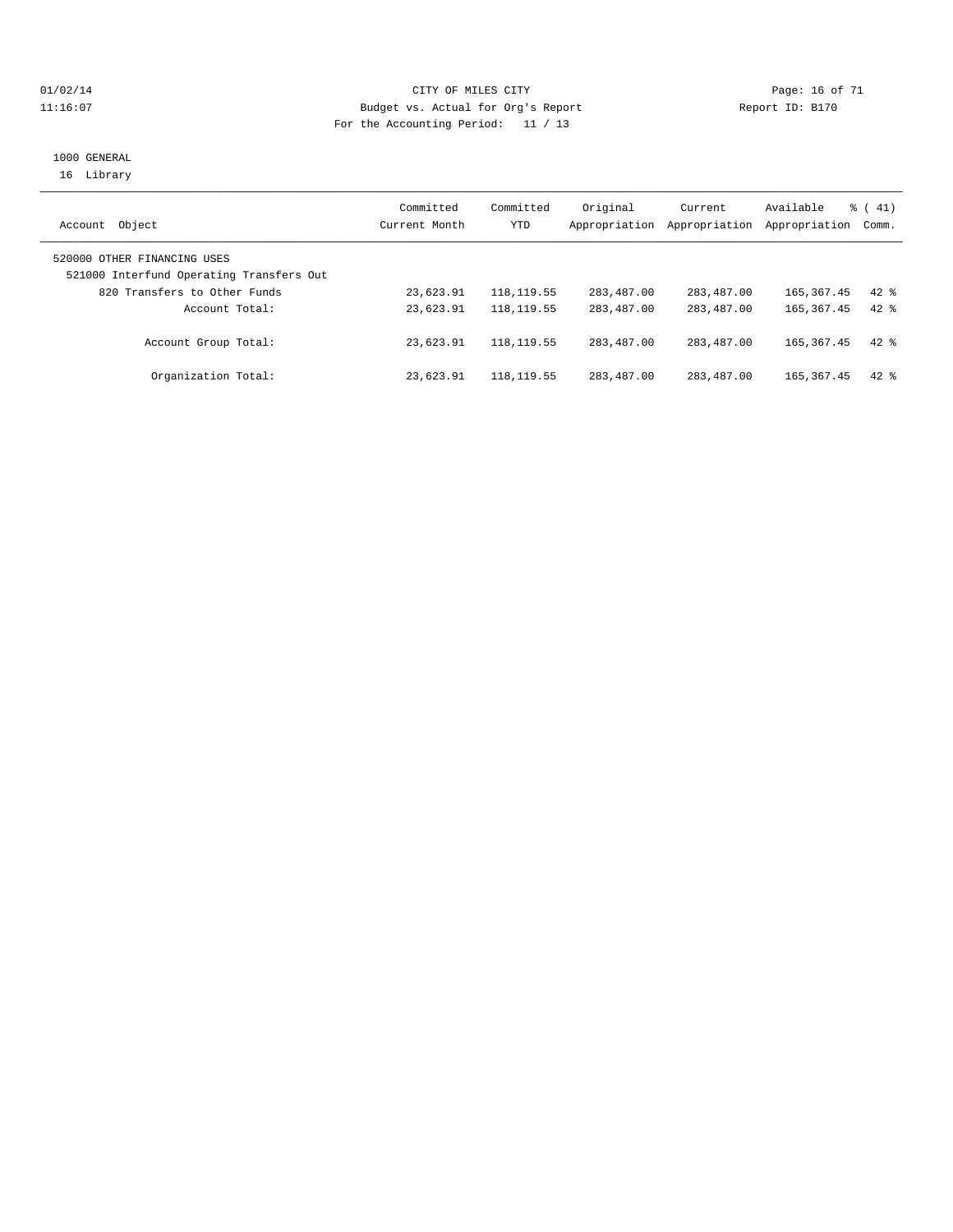#### $O1/02/14$  Page: 17 of 71 11:16:07 Budget vs. Actual for Org's Report Report ID: B170 For the Accounting Period: 11 / 13

#### 1000 GENERAL

21 Animal Control

| Account Object                           | Committed<br>Current Month | Committed<br><b>YTD</b> | Original  | Current   | Available<br>Appropriation Appropriation Appropriation Comm. | % (41)          |
|------------------------------------------|----------------------------|-------------------------|-----------|-----------|--------------------------------------------------------------|-----------------|
|                                          |                            |                         |           |           |                                                              |                 |
| 440000 PUBLIC HEALTH                     |                            |                         |           |           |                                                              |                 |
| 440600 Animal Control Services (21)      |                            |                         |           |           |                                                              |                 |
| 111 Salaries and Wages - Permanent       | 3,048.90                   | 15,695.90               | 42,864.00 | 42,864.00 | 27,168.10                                                    | 37%             |
| 131 VACATION                             | 271.46                     | 1,739.27                | 0.00      | 0.00      | $-1,739.27$                                                  | *** 응           |
| 132 SICK LEAVE                           | 232.68                     | 464.83                  | 0.00      | 0.00      | $-464.83$                                                    | $***$ $%$       |
| 134 HOLIDAY PAY                          | 39.00                      | 156.00                  | 0.00      | 0.00      | $-156.00$                                                    | $***$ $-$       |
| 141 Unemployment Insurance               | 16.17                      | 81.27                   | 101.00    | 101.00    | 19.73                                                        | 80 %            |
| 142 Workers' Compensation                | 186.84                     | 940.46                  | 1,177.00  | 1,177.00  | 236.54                                                       | $80*$           |
| 143 Health Insurance                     | 618.50                     | 3,092.50                | 7,422.00  | 7,422.00  | 4,329.50                                                     | $42*$           |
| 144 FICA                                 | 274.79                     | 1,381.26                | 1,720.00  | 1,720.00  | 338.74                                                       | $80*$           |
| 145 PERS                                 | 275.40                     | 1,375.29                | 1,643.00  | 1,643.00  | 267.71                                                       | 84 %            |
| 196 CLOTHING ALLOTMENT                   | 0.00                       | 0.00                    | 720.00    | 720.00    | 720.00                                                       | 0 <sup>8</sup>  |
| 210 Office Supplies and Materials        | 0.00                       | 0.00                    | 150.00    | 150.00    | 150.00                                                       | 0 <sup>8</sup>  |
| 211 Clothing Allotment                   | 0.00                       | 0.00                    | 150.00    | 150.00    | 150.00                                                       | 0 <sup>8</sup>  |
| 214 Small Items of Equipment             | 0.00                       | 0.00                    | 400.00    | 400.00    | 400.00                                                       | 0 <sup>8</sup>  |
| 220 Operating Expenses                   | 75.35                      | 293.91                  | 1,200.00  | 1,200.00  | 906.09                                                       | $24$ %          |
| 230 Repair and Maintenance Supplies      | 0.00                       | 0.00                    | 250.00    | 250.00    | 250.00                                                       | 0 <sup>8</sup>  |
| 231 Gas, Oil, Diesel Fuel, Grease, etc.  | 91.96                      | 528.10                  | 1,400.00  | 1,400.00  | 871.90                                                       | 38 %            |
| 311 Postage, Box Rent, Etc.              | 0.00                       | 0.00                    | 20.00     | 20.00     | 20.00                                                        | 0 <sup>8</sup>  |
| 320 Printing, Duplicating, Typing &      | 0.00                       | 0.00                    | 25.00     | 25.00     | 25.00                                                        | 0 <sup>8</sup>  |
| 330 Publicity, Subscriptions & Dues      | 0.00                       | 0.00                    | 25.00     | 25.00     | 25.00                                                        | 0 <sup>8</sup>  |
| 341 Electric Utility Services            | 23.78                      | 258.66                  | 350.00    | 350.00    | 91.34                                                        | 74 %            |
| 342 Water Utility Services               | 22.94                      | 109.26                  | 350.00    | 350.00    | 240.74                                                       | 31.8            |
| 343 Sewer Utility Services               | 12.95                      | 64.75                   | 150.00    | 150.00    | 85.25                                                        | 43.8            |
| 344 Gas Utility Service                  | 29.15                      | 113.16                  | 600.00    | 600.00    | 486.84                                                       | 19 <sup>°</sup> |
| 345 Telephone & Telegraph                | 40.03                      | 202.17                  | 500.00    | 500.00    | 297.83                                                       | $40*$           |
| 347 Telephone-Internet                   | 0.00                       | 0.00                    | 20.00     | 20.00     | 20.00                                                        | 0 <sup>8</sup>  |
| 350 Professional Services                | 214.00                     | 1,422.00                | 3,000.00  | 3,000.00  | 1,578.00                                                     | 47.8            |
| 360 Contr R & M                          | 0.00                       | 0.00                    | 100.00    | 100.00    | 100.00                                                       | 0 <sup>8</sup>  |
| 366 R&M Vehicles - Police/Animal Control | 0.00                       | 0.00                    | 100.00    | 100.00    | 100.00                                                       | 0 <sup>8</sup>  |
| 370 Travel                               | 0.00                       | 0.00                    | 200.00    | 200.00    | 200.00                                                       | 0 <sup>8</sup>  |
| 380 Training Services                    | 0.00                       | 0.00                    | 100.00    | 100.00    | 100.00                                                       | 0 <sup>8</sup>  |
| 511 Insurance on Buildings               | 0.00                       | 68.36                   | 68.00     | 68.00     | $-0.36$                                                      | $101$ %         |
| Account Total:                           | 5,473.90                   | 27,987.15               | 64,805.00 | 64,805.00 | 36,817.85                                                    | 43.8            |
| Account Group Total:                     | 5,473.90                   | 27,987.15               | 64,805.00 | 64,805.00 | 36,817.85                                                    | $43$ $%$        |
| Organization Total:                      | 5,473.90                   | 27,987.15               | 64,805.00 | 64,805.00 | 36,817.85                                                    | 43.8            |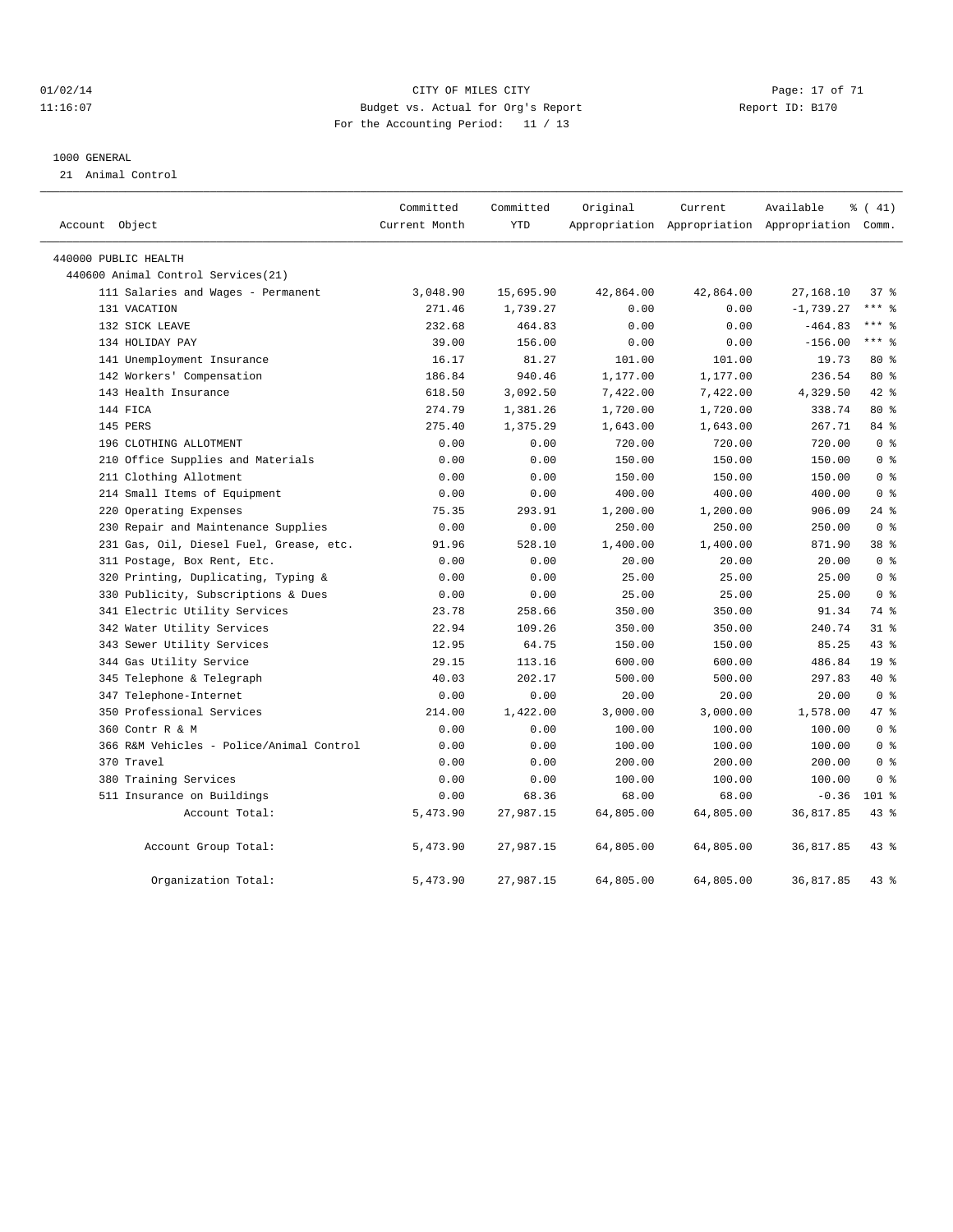#### $O1/02/14$  Page: 18 of 71 11:16:07 Budget vs. Actual for Org's Report Report ID: B170 For the Accounting Period: 11 / 13

#### 1000 GENERAL

36 Planning & Community Services

| Account Object                            | Committed<br>Current Month | Committed<br><b>YTD</b> | Original  | Current   | Available<br>Appropriation Appropriation Appropriation Comm. | % (41)         |  |
|-------------------------------------------|----------------------------|-------------------------|-----------|-----------|--------------------------------------------------------------|----------------|--|
|                                           |                            |                         |           |           |                                                              |                |  |
| 410000 GENERAL GOVERNMENT                 |                            |                         |           |           |                                                              |                |  |
| 411020 Community Services & Planning      |                            |                         |           |           |                                                              |                |  |
| 111 Salaries and Wages - Permanent        | 2,911.20                   | 16,878.13               | 34,356.00 | 34,356.00 | 17, 477.87                                                   | 49 %           |  |
| 121 OVERTIME-PERMANENT                    | 4.91                       | 29.43                   | 0.00      | 0.00      | $-29.43$                                                     | $***$ 8        |  |
| 131 VACATION                              | 201.05                     | 4,071.18                | 396.00    | 396.00    | $-3,675.18$                                                  | $***$ $%$      |  |
| 132 SICK LEAVE                            | 19.59                      | 1,626.46                | 198.00    | 198.00    | $-1,428.46$                                                  | 821 %          |  |
| 133 OTHER LEAVE PAY                       | 0.00                       | 190.54                  | 0.00      | 0.00      | $-190.54$                                                    | $***$ $_{8}$   |  |
| 141 Unemployment Insurance                | 14.16                      | 103.89                  | 155.00    | 155.00    | 51.11                                                        | 67 %           |  |
| 142 Workers' Compensation                 | 14.51                      | 135.05                  | 1,799.00  | 1,799.00  | 1,663.95                                                     | 8 %            |  |
| 143 Health Insurance                      | 673.82                     | 3,987.66                | 7,422.00  | 7,422.00  | 3,434.34                                                     | 54%            |  |
| 144 FICA                                  | 236.03                     | 1,747.80                | 2,628.00  | 2,628.00  | 880.20                                                       | 67 %           |  |
| 145 PERS                                  | 253.11                     | 1,839.60                | 2,772.00  | 2,772.00  | 932.40                                                       | 66 %           |  |
| 196 CLOTHING ALLOTMENT                    | 0.00                       | 313.50                  | 314.00    | 314.00    | 0.50                                                         | 100%           |  |
| 210 Office Supplies and Materials         | 93.29                      | 209.25                  | 850.00    | 850.00    | 640.75                                                       | 25%            |  |
| 214 Small Items of Equipment              | 48.38                      | 48.38                   | 1,200.00  | 1,200.00  | 1,151.62                                                     | 4%             |  |
| 220 Operating Expenses                    | 0.00                       | 0.00                    | 100.00    | 100.00    | 100.00                                                       | 0 <sup>8</sup> |  |
| 311 Postage, Box Rent, Etc.               | 3.70                       | 72.90                   | 200.00    | 200.00    | 127.10                                                       | 36%            |  |
| 320 Printing, Duplicating, Typing &       | 0.00                       | 0.00                    | 500.00    | 500.00    | 500.00                                                       | 0 <sup>8</sup> |  |
| 327 Map Printing                          | 0.00                       | 0.00                    | 250.00    | 250.00    | 250.00                                                       | 0 <sup>8</sup> |  |
| 331 Publication of Formal & Legal Notices | 0.00                       | 0.00                    | 275.00    | 275.00    | 275.00                                                       | 0 <sup>8</sup> |  |
| 345 Telephone & Telegraph                 | 89.97                      | 414.87                  | 900.00    | 900.00    | 485.13                                                       | 46 %           |  |
| 347 Telephone-Internet                    | 0.00                       | 0.00                    | 100.00    | 100.00    | 100.00                                                       | 0 <sup>8</sup> |  |
| 350 Professional Services                 | 5,194.24                   | 5,194.24                | 20,500.00 | 20,500.00 | 15,305.76                                                    | $25$ %         |  |
| 360 Contr R & M                           | 211.25                     | 840.34                  | 2,000.00  | 2,000.00  | 1,159.66                                                     | 42 %           |  |
| 370 Travel                                | 23.00                      | 65.32                   | 800.00    | 800.00    | 734.68                                                       | 8 %            |  |
| 380 Training Services                     | 0.00                       | 175.00                  | 700.00    | 700.00    | 525.00                                                       | 25%            |  |
| 382 Books                                 | 0.00                       | 0.00                    | 250.00    | 250.00    | 250.00                                                       | 0 <sup>8</sup> |  |
| Account Total:                            | 9,992.21                   | 37,943.54               | 78,665.00 | 78,665.00 | 40,721.46                                                    | 48 %           |  |
| Account Group Total:                      | 9,992.21                   | 37,943.54               | 78,665.00 | 78,665.00 | 40,721.46                                                    | 48 %           |  |
| Organization Total:                       | 9,992.21                   | 37,943.54               | 78,665.00 | 78,665.00 | 40,721.46                                                    | 48 %           |  |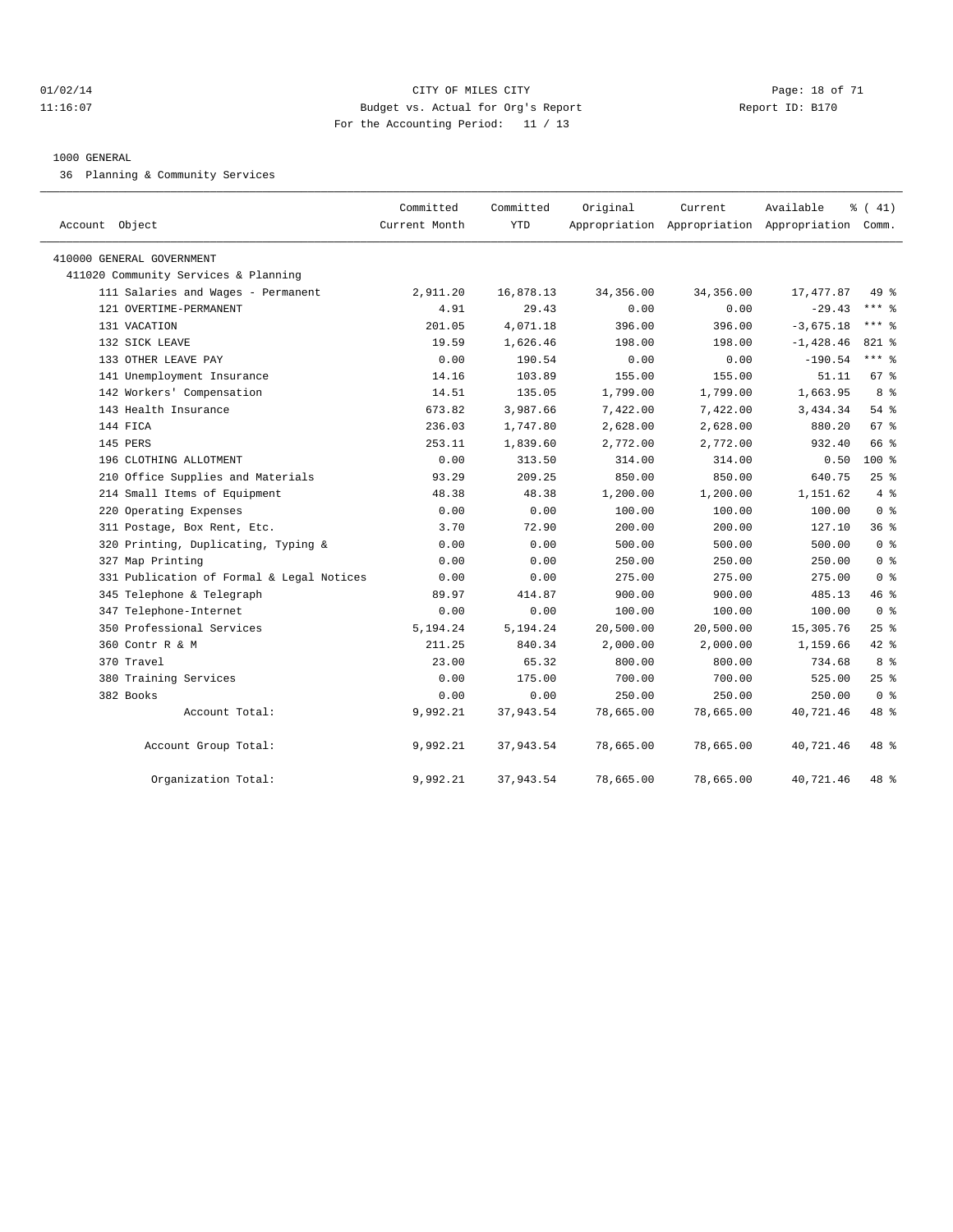#### $O1/02/14$  Page: 19 of 71 11:16:07 Budget vs. Actual for Org's Report Report ID: B170 For the Accounting Period: 11 / 13

#### 1000 GENERAL

37 CITY HEALTH

| Object<br>Account                                                       | Committed<br>Current Month | Committed<br>YTD | Original<br>Appropriation | Current<br>Appropriation | Available<br>Appropriation | $\frac{1}{6}$ (41)<br>Comm. |
|-------------------------------------------------------------------------|----------------------------|------------------|---------------------------|--------------------------|----------------------------|-----------------------------|
| 520000 OTHER FINANCING USES<br>521000 Interfund Operating Transfers Out |                            |                  |                           |                          |                            |                             |
| 820 Transfers to Other Funds                                            | 0.00                       | 0.00             | 30,000.00                 | 30,000.00                | 30,000.00                  | 0 ક                         |
| Account Total:                                                          | 0.00                       | 0.00             | 30,000.00                 | 30,000.00                | 30,000.00                  | 0 <sup>8</sup>              |
| Account Group Total:                                                    | 0.00                       | 0.00             | 30,000.00                 | 30,000.00                | 30,000.00                  | 0 ક                         |
| Organization Total:                                                     | 0.00                       | 0.00             | 30,000.00                 | 30,000.00                | 30,000.00                  | 0 ક                         |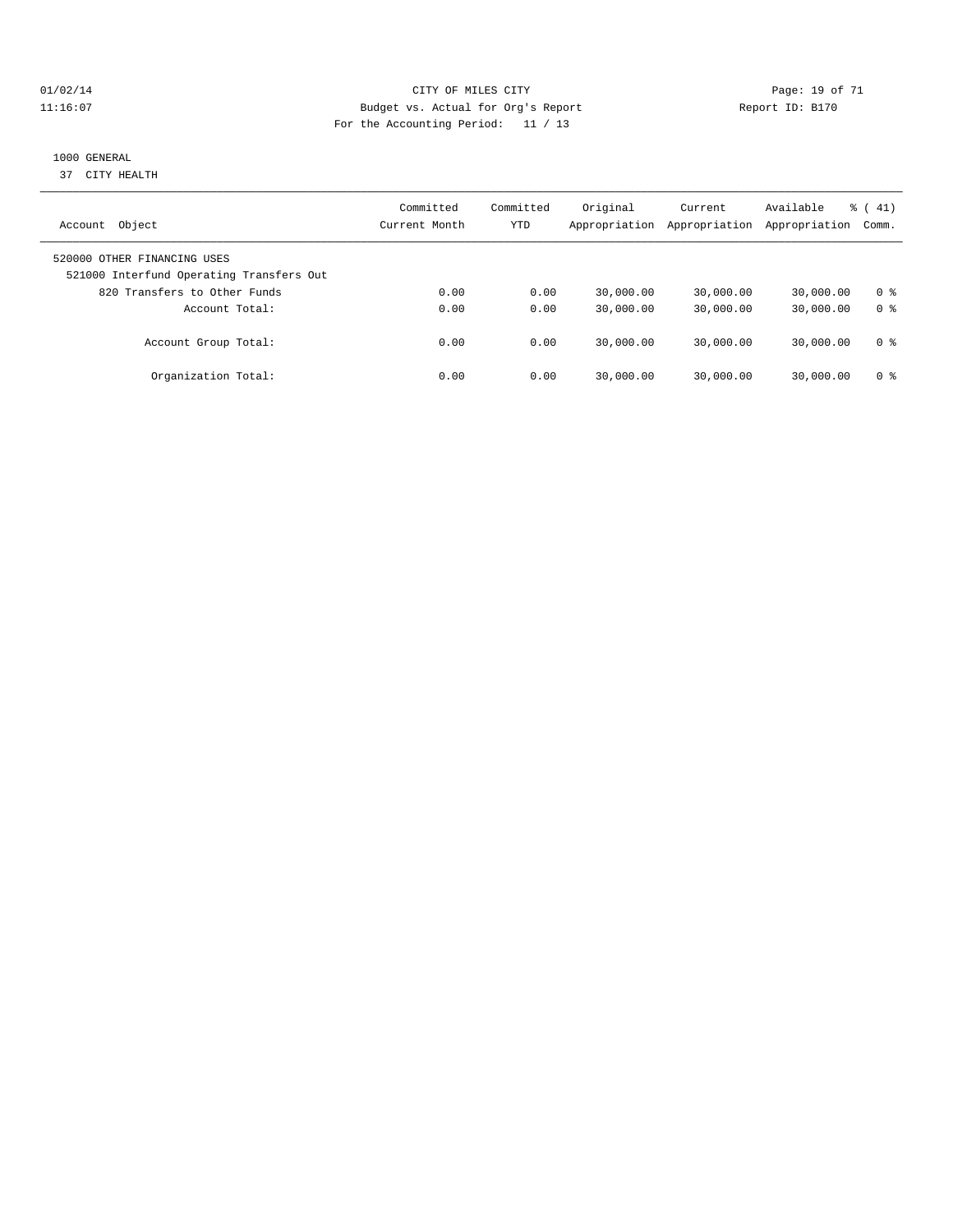#### $O1/02/14$  Page: 20 of 71 11:16:07 Budget vs. Actual for Org's Report Changer Report ID: B170 For the Accounting Period: 11 / 13

#### 1000 GENERAL

201 Flood Prevention

| Account Object                            | Committed<br>Current Month | Committed<br><b>YTD</b> | Original   | Current    | Available<br>Appropriation Appropriation Appropriation Comm. | % (41)         |
|-------------------------------------------|----------------------------|-------------------------|------------|------------|--------------------------------------------------------------|----------------|
| 430000 Public Works                       |                            |                         |            |            |                                                              |                |
| 431200 Flood Control                      |                            |                         |            |            |                                                              |                |
| 111 Salaries and Wages - Permanent        | 1,258.86                   | 6,089.65                | 12,213.00  | 12,213.00  | 6,123.35                                                     | 50%            |
| 131 VACATION                              | 0.00                       | 156.15                  | 2,200.00   | 2,200.00   | 2,043.85                                                     | 7 %            |
| 132 SICK LEAVE                            | 0.00                       | 65.36                   | 700.00     | 700.00     | 634.64                                                       | 9 <sup>8</sup> |
| 133 OTHER LEAVE PAY                       | 0.00                       | 0.00                    | 728.00     | 728.00     | 728.00                                                       | 0 <sup>8</sup> |
| 141 Unemployment Insurance                | 5.66                       | 28.59                   | 72.00      | 72.00      | 43.41                                                        | $40*$          |
| 142 Workers' Compensation                 | 65.92                      | 433.40                  | 838.00     | 838.00     | 404.60                                                       | $52$ $%$       |
| 143 Health Insurance                      | 247.44                     | 1,237.05                | 2,969.00   | 2,969.00   | 1,731.95                                                     | 42.8           |
| 144 FICA                                  | 96.30                      | 487.38                  | 1,212.00   | 1,212.00   | 724.62                                                       | $40*$          |
| 145 PERS                                  | 101.56                     | 509.28                  | 1,279.00   | 1,279.00   | 769.72                                                       | 40 %           |
| 196 CLOTHING ALLOTMENT                    | 0.00                       | 60.00                   | 60.00      | 60.00      | 0.00                                                         | $100*$         |
| 210 Office Supplies and Materials         | 215.23                     | 282.84                  | 250.00     | 250.00     | $-32.84$                                                     | $113*$         |
| 214 Small Items of Equipment              | 0.00                       | 0.00                    | 1,500.00   | 1,500.00   | 1,500.00                                                     | 0 <sup>8</sup> |
| 220 Operating Expenses                    | 0.00                       | 0.00                    | 250.00     | 250.00     | 250.00                                                       | 0 <sup>8</sup> |
| 311 Postage, Box Rent, Etc.               | 783.78                     | 98.72                   | 300.00     | 300.00     | 201.28                                                       | 33%            |
| 327 Map Printing                          | 0.00                       | 0.00                    | 150.00     | 150.00     | 150.00                                                       | 0 <sup>8</sup> |
| 330 Publicity, Subscriptions & Dues       | 0.00                       | 137.50                  | 100.00     | 100.00     | $-37.50$                                                     | 138 %          |
| 331 Publication of Formal & Legal Notices | 88.00                      | 132.00                  | 2,000.00   | 2,000.00   | 1,868.00                                                     | 7 %            |
| 334 Memberships, Registrations & Dues     | 0.00                       | 50.00                   | 250.00     | 250.00     | 200.00                                                       | $20*$          |
| 345 Telephone & Telegraph                 | 0.00                       | 0.00                    | 100.00     | 100.00     | 100.00                                                       | 0 <sup>8</sup> |
| 350 Professional Services                 | 0.00                       | 9,585.15                | 198,500.00 | 198,500.00 | 188, 914.85                                                  | 5 <sup>8</sup> |
| 370 Travel                                | 33.16                      | 33.16                   | 2,000.00   | 2,000.00   | 1,966.84                                                     | 2 <sup>8</sup> |
| 380 Training Services                     | 70.00                      | $-562.13$               | 500.00     | 500.00     | 1,062.13                                                     | $***$ $-$      |
| 382 Books                                 | 0.00                       | 0.00                    | 100.00     | 100.00     | 100.00                                                       | 0 <sup>8</sup> |
| 513 Liability                             | 660.45                     | 984.45                  | 0.00       | 0.00       | $-984.45$                                                    | $***$ $=$      |
| 533 Machinery and Equipment Rental        | 0.00                       | 0.00                    | 250.00     | 250.00     | 250.00                                                       | 0 <sup>8</sup> |
| 540 Special Assessments                   | 0.00                       | 0.00                    | 250.00     | 250.00     | 250.00                                                       | 0 <sup>8</sup> |
| Account Total:                            | 3,626.36                   | 19,808.55               | 228,771.00 | 228,771.00 | 208,962.45                                                   | 9%             |
| Account Group Total:                      | 3,626.36                   | 19,808.55               | 228,771.00 | 228,771.00 | 208,962.45                                                   | 9 <sub>8</sub> |
| Organization Total:                       | 3,626.36                   | 19,808.55               | 228,771.00 | 228,771.00 | 208,962.45                                                   | 9%             |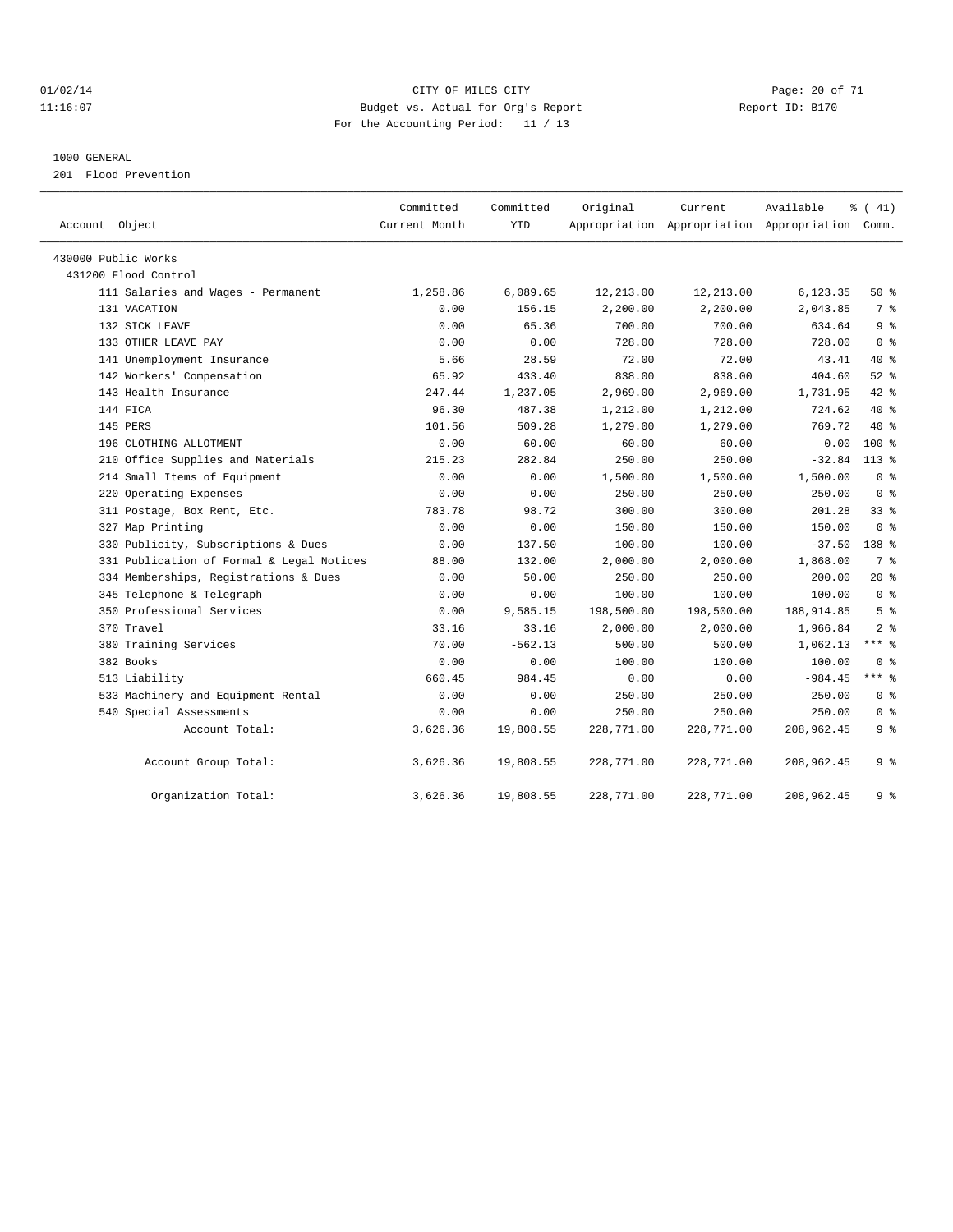#### $O1/02/14$  Page: 21 of 71 11:16:07 Budget vs. Actual for Org's Report Report ID: B170 For the Accounting Period: 11 / 13

## 1000 GENERAL

301 Elections

| Object<br>Account                             | Committed<br>Current Month | Committed<br>YTD | Original<br>Appropriation | Current<br>Appropriation | Available<br>Appropriation | $\frac{1}{6}$ ( 41)<br>Comm. |
|-----------------------------------------------|----------------------------|------------------|---------------------------|--------------------------|----------------------------|------------------------------|
| 410000 GENERAL GOVERNMENT<br>410600 Elections |                            |                  |                           |                          |                            |                              |
| 300 PURCHASED SERVICES                        | 0.00                       | 0.00             | 9.500.00                  | 9,500.00                 | 9,500.00                   | 0 <sup>8</sup>               |
| Account Total:                                | 0.00                       | 0.00             | 9.500.00                  | 9,500.00                 | 9,500.00                   | 0 <sup>8</sup>               |
| Account Group Total:                          | 0.00                       | 0.00             | 9.500.00                  | 9.500.00                 | 9,500.00                   | 0 <sup>8</sup>               |
| Organization Total:                           | 0.00                       | 0.00             | 9,500.00                  | 9,500.00                 | 9,500.00                   | 0 <sup>8</sup>               |

Fund Total: 314,985.53 1,647,786.91 4,217,101.00 4,217,101.00 2,569,314.09 39 %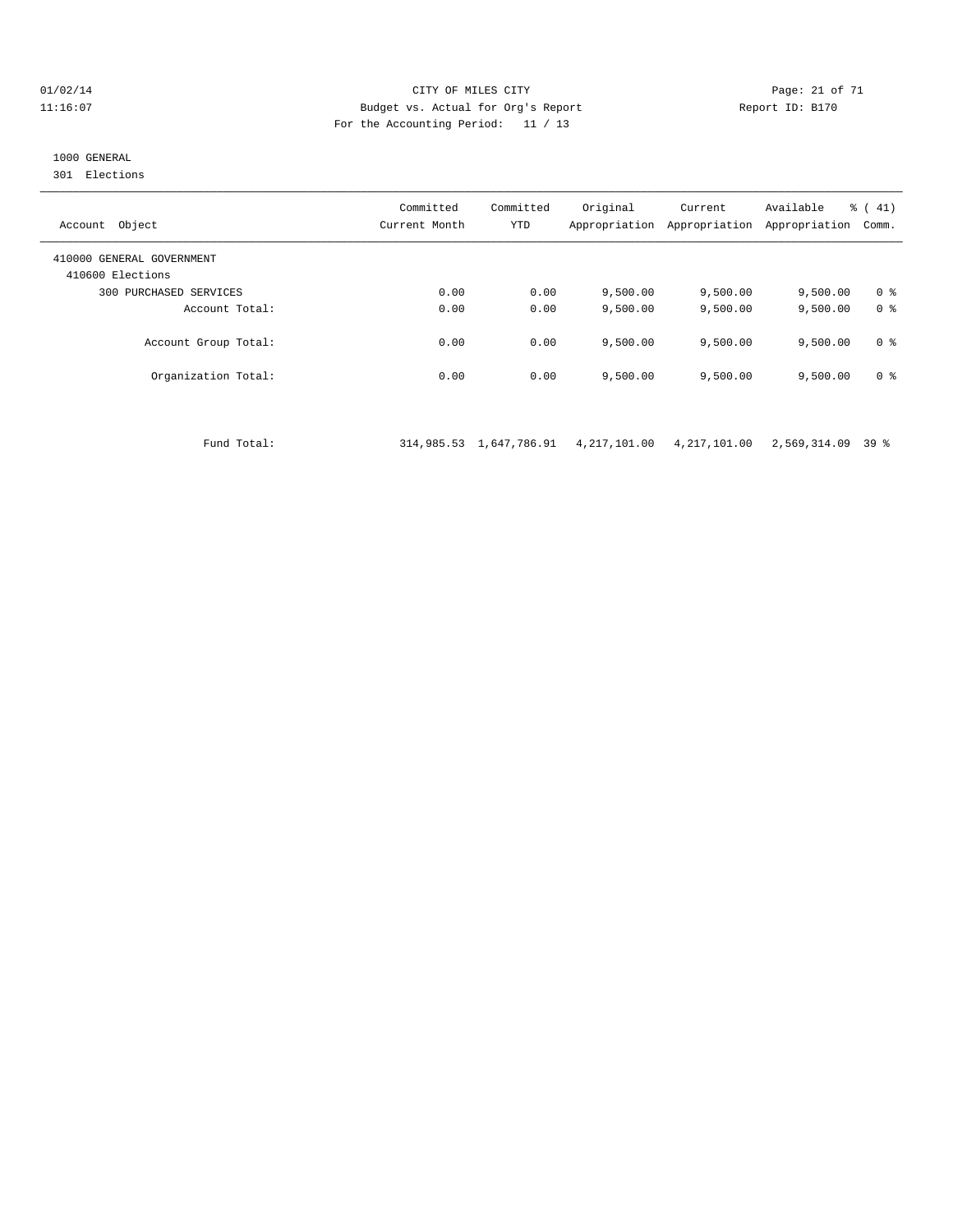#### $O1/02/14$  Page: 22 of 71 11:16:07 Budget vs. Actual for Org's Report Changer Report ID: B170 For the Accounting Period: 11 / 13

————————————————————————————————————————————————————————————————————————————————————————————————————————————————————————————————————

# 2220 LIBRARY

16 Library

|                                                      | Committed       | Committed  | Original         | Current            | Available                                       | % (41)          |
|------------------------------------------------------|-----------------|------------|------------------|--------------------|-------------------------------------------------|-----------------|
| Account Object                                       | Current Month   | YTD        |                  |                    | Appropriation Appropriation Appropriation Comm. |                 |
| 460000 CULTURE AND RECREATION                        |                 |            |                  |                    |                                                 |                 |
| 460100 Library Services(16)                          |                 |            |                  |                    |                                                 |                 |
| 111 Salaries and Wages - Permanent                   | 13,525.41       | 71,464.49  | 191,938.00       | 191,938.00         | 120, 473.51                                     | $37$ %          |
| 131 VACATION                                         | 2,163.73        | 6,680.07   | 0.00             | 0.00               | $-6,680.07$                                     | $***$ $-$       |
| 132 SICK LEAVE                                       | 402.07          | 1,694.00   | 0.00             | 0.00               | $-1,694.00$                                     | *** 응           |
| 133 OTHER LEAVE PAY                                  | 0.00            | 571.46     | 0.00             | 0.00               | $-571.46$                                       | $***$ $-$       |
| 141 Unemployment Insurance                           | 72.44           | 365.43     | 864.00           | 864.00             | 498.57                                          | $42$ %          |
| 142 Workers' Compensation                            | 62.88           | 317.12     | 750.00           | 750.00             | 432.88                                          | 42 %            |
| 143 Health Insurance                                 | 3,091.80        | 15,459.00  | 37,110.00        | 37,110.00          | 21,651.00                                       | 42 %            |
| 144 FICA                                             | 1,177.28        | 5,940.36   | 14,683.00        | 14,683.00          | 8,742.64                                        | 40 %            |
| 145 PERS                                             | 1,298.56        | 6,489.12   | 15,489.00        | 15,489.00          | 8,999.88                                        | 42 %            |
| 196 CLOTHING ALLOTMENT                               | 0.00            | 750.00     | 900.00           | 900.00             | 150.00                                          | 83%             |
| 210 Office Supplies and Materials                    | 39.05           | 354.53     | 1,500.00         | 1,500.00           | 1,145.47                                        | 24 %            |
| 220 Operating Expenses                               | 0.00            | 0.00       | 1,000.00         | 1,000.00           | 1,000.00                                        | 0 <sup>8</sup>  |
| 224 Janitorial Supplies                              | 0.00            | 210.10     | 500.00           | 500.00             | 289.90                                          | 42 %            |
| 311 Postage, Box Rent, Etc.                          | 95.76           | 439.83     | 2,000.00         | 2,000.00           | 1,560.17                                        | $22$ %          |
| 320 Printing, Duplicating, Typing &                  | 305.59          | 500.04     | 1,000.00         | 1,000.00           | 499.96                                          | 50%             |
| 334 Memberships, Registrations & Dues                | 0.00            | 0.00       | 1,000.00         | 1,000.00           | 1,000.00                                        | 0 <sup>8</sup>  |
| 341 Electric Utility Services                        | 345.67          | 3,679.48   |                  |                    | 2,820.52                                        | 57%             |
| 342 Water Utility Services                           | 25.29           | 125.22     | 6,500.00         | 6,500.00<br>500.00 | 374.78                                          | $25$ $%$        |
| 343 Sewer Utility Services                           |                 |            | 500.00<br>300.00 |                    |                                                 | $22$ %          |
|                                                      | 12.95<br>120.79 | 64.75      |                  | 300.00             | 235.25                                          | 6 %             |
| 344 Gas Utility Service<br>345 Telephone & Telegraph |                 | 238.80     | 4,000.00         | 4,000.00           | 3,761.20                                        |                 |
|                                                      | 36.83           | 277.70     | 1,500.00         | 1,500.00           | 1,222.30                                        | 19 <sup>°</sup> |
| 346 Garbage Service                                  | 0.00            | 0.00       | 500.00           | 500.00             | 500.00                                          | 0 <sup>8</sup>  |
| 347 Telephone-Internet                               | 22.24           | 412.83     | 1,500.00         | 1,500.00           | 1,087.17                                        | $28$ %          |
| 350 Professional Services                            | 0.00            | 0.00       | 7,000.00         | 7,000.00           | 7,000.00                                        | 0 <sup>8</sup>  |
| 360 Contr R & M                                      | 325.00          | 3,044.83   | 8,000.00         | 8,000.00           | 4,955.17                                        | 38 %            |
| 370 Travel                                           | 0.00            | 797.09     | 2,000.00         | 2,000.00           | 1,202.91                                        | 40 %            |
| 380 Training Services                                | 0.00            | 0.00       | 1,500.00         | 1,500.00           | 1,500.00                                        | 0 <sup>8</sup>  |
| 382 Books                                            | 121.16          | 2,031.09   | 15,000.00        | 15,000.00          | 12,968.91                                       | $14*$           |
| 511 Insurance on Buildings                           | 0.00            | 3,055.16   | 3,055.00         | 3,055.00           | $-0.16$                                         | $100$ %         |
| Account Total:                                       | 23, 244.50      | 124,962.50 | 320,089.00       | 320,089.00         | 195,126.50                                      | 39 <sup>8</sup> |
| Account Group Total:                                 | 23, 244.50      | 124,962.50 | 320,089.00       | 320,089.00         | 195,126.50                                      | 39%             |
| 510000 MISCELLANEOUS                                 |                 |            |                  |                    |                                                 |                 |
| 510330 Comprehensive Liability Insurance             |                 |            |                  |                    |                                                 |                 |
| 511 Insurance on Buildings                           | 0.00            | 0.00       | 4,000.00         | 4,000.00           | 4,000.00                                        | 0 %             |
| 513 Liability                                        | 0.00            | 3,621.96   | 3,622.00         | 3,622.00           |                                                 | $0.04$ 100 %    |
| Account Total:                                       | 0.00            | 3,621.96   | 7,622.00         | 7,622.00           | 4,000.04                                        | 48 %            |
|                                                      |                 |            |                  |                    |                                                 |                 |
| Account Group Total:                                 | 0.00            | 3,621.96   | 7,622.00         | 7,622.00           | 4,000.04                                        | 48 %            |
| 520000 OTHER FINANCING USES                          |                 |            |                  |                    |                                                 |                 |
| 521000 Interfund Operating Transfers Out             |                 |            |                  |                    |                                                 |                 |
| 820 Transfers to Other Funds                         | 1,548.05        | 7,740.25   | 18,576.00        | 18,576.00          | 10,835.75                                       | 42 %            |
| 920 Buildings                                        | 0.00            | 0.00       | 18,000.00        | 18,000.00          | 18,000.00                                       | 0 <sup>8</sup>  |
| Account Total:                                       | 1,548.05        | 7,740.25   | 36,576.00        | 36,576.00          | 28,835.75                                       | 21 %            |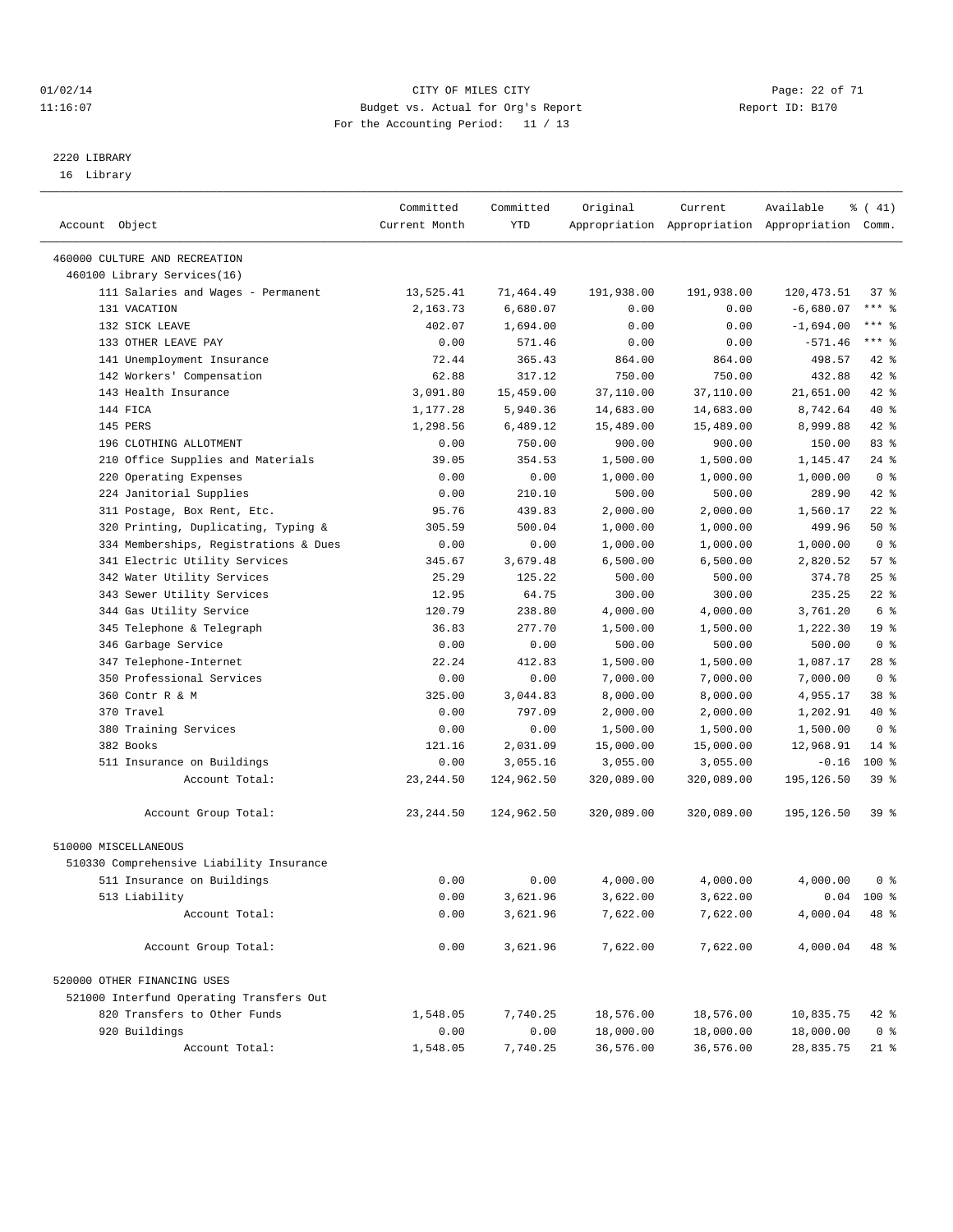#### $O1/02/14$  Page: 23 of 71 11:16:07 Budget vs. Actual for Org's Report Changer Report ID: B170 For the Accounting Period: 11 / 13

#### 2220 LIBRARY 16 Library

| Object<br>Account    | Committed<br>Current Month | Committed<br>YTD | Original<br>Appropriation | Current<br>Appropriation | Available<br>Appropriation | $\frac{1}{6}$ ( 41)<br>Comm. |
|----------------------|----------------------------|------------------|---------------------------|--------------------------|----------------------------|------------------------------|
| Account Group Total: | 1,548.05                   | 7,740.25         | 36,576.00                 | 36,576.00                | 28,835.75                  | $21$ %                       |
| Organization Total:  | 24,792.55                  | 136, 324. 71     | 364, 287, 00              | 364,287.00               | 227,962.29                 | 378                          |
| Fund Total:          | 24,792.55                  | 136, 324. 71     | 364, 287, 00              | 364,287.00               | 227,962.29 37 %            |                              |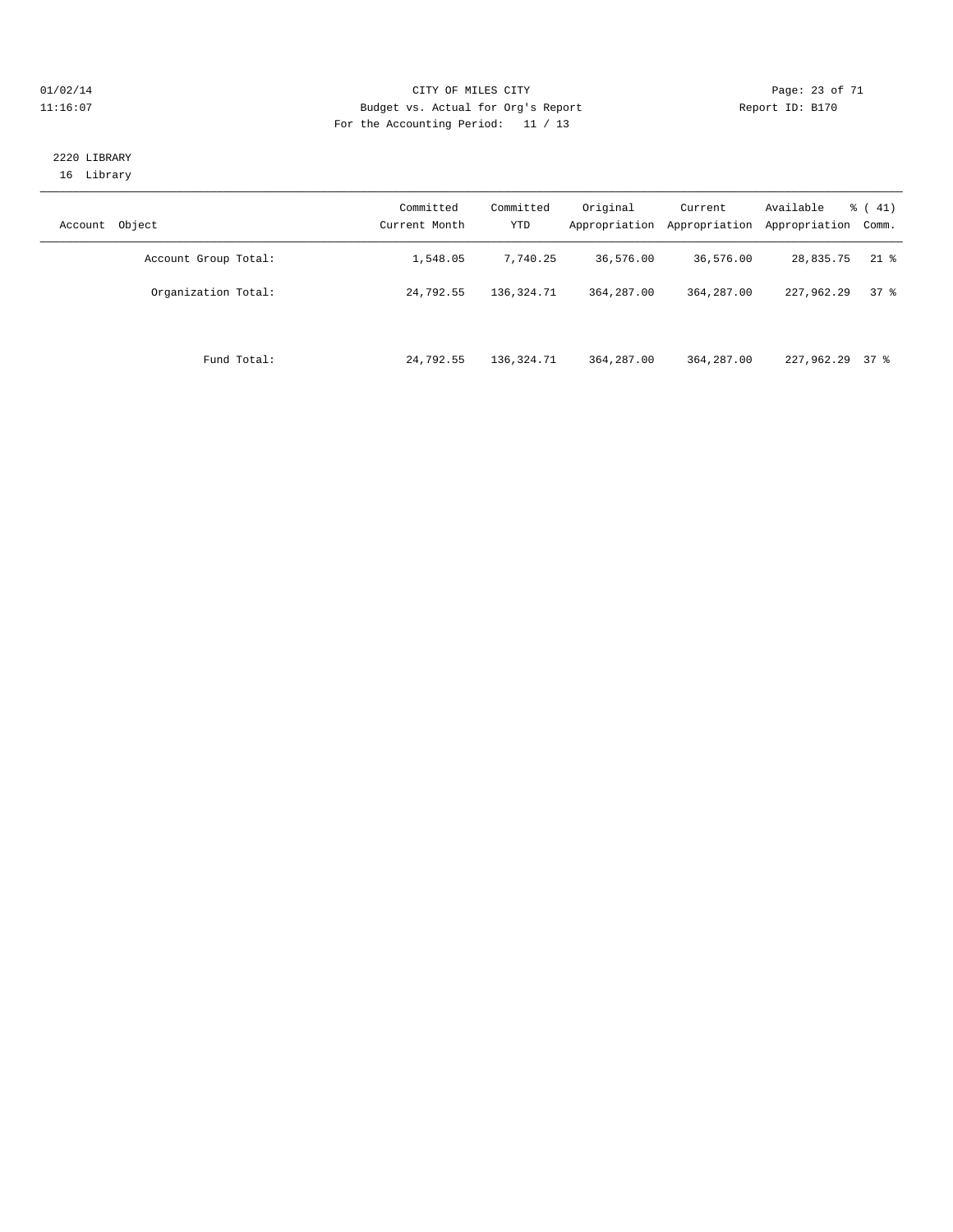#### $O1/02/14$  Page: 24 of 71 11:16:07 Budget vs. Actual for Org's Report Changer Report ID: B170 For the Accounting Period: 11 / 13

# 2270 Health

37 CITY HEALTH

| Account Object                     | Committed<br>Current Month | Committed<br>YTD | Original  | Current<br>Appropriation Appropriation | Available<br>Appropriation | % (41)<br>Comm. |
|------------------------------------|----------------------------|------------------|-----------|----------------------------------------|----------------------------|-----------------|
| 440000 PUBLIC HEALTH               |                            |                  |           |                                        |                            |                 |
| 440140 Registration and Inspection |                            |                  |           |                                        |                            |                 |
| 311 Postage, Box Rent, Etc.        | 2.67                       | 2.67             | 200.00    | 200.00                                 | 197.33                     | 1 <sup>8</sup>  |
| 350 Professional Services          | 2,750.00                   | 13,750.00        | 35,000.00 | 35,000.00                              | 21,250.00                  | 39 <sub>8</sub> |
| Account Total:                     | 2,752.67                   | 13,752.67        | 35,200.00 | 35,200.00                              | 21,447.33                  | 39 <sup>8</sup> |
| Account Group Total:               | 2,752.67                   | 13,752.67        | 35,200.00 | 35,200.00                              | 21,447.33                  | 39 <sup>8</sup> |
| Organization Total:                | 2,752.67                   | 13,752.67        | 35,200.00 | 35,200.00                              | 21,447.33                  | 39 <sup>8</sup> |
|                                    |                            |                  |           |                                        |                            |                 |
| Fund Total:                        | 2,752.67                   | 13,752.67        | 35,200.00 | 35,200.00                              | 21, 447.33 39 %            |                 |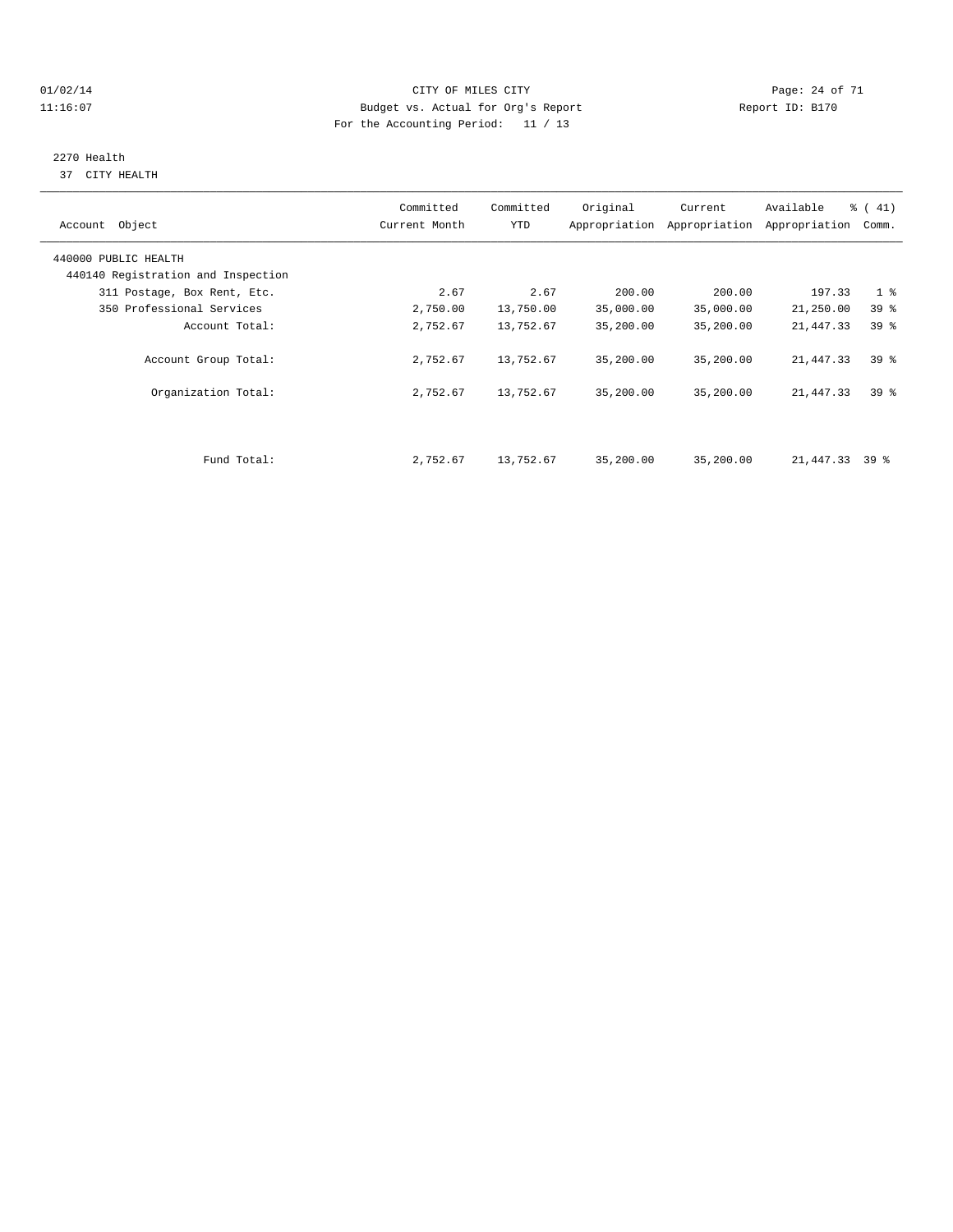#### 01/02/14 Page: 25 of 71 11:16:07 Budget vs. Actual for Org's Report Report ID: B170 For the Accounting Period: 11 / 13

 2372 Permissive Medical Levy 20 Permissive Medical Levy

———————————————————————————————————————————————————————————————————————————————————————————————————————————————————————————————————— Committed Committed Original Current Available % ( 41) Account Object Current Month YTD Appropriation Appropriation Appropriation Comm. ———————————————————————————————————————————————————————————————————————————————————————————————————————————————————————————————————— 520000 OTHER FINANCING USES 521000 Interfund Operating Transfers Out 820 Transfers to Other Funds 0.00 0.00 145,053.00 145,053.00 145,053.00 0 % Account Total: 0.00 0.00 145,053.00 145,053.00 145,053.00 0 % Account Group Total: 0.00 0.00 145,053.00 145,053.00 145,053.00 0 % Organization Total: 0.00 0.00 145,053.00 145,053.00 145,053.00 0 % Fund Total: 0.00 0.00 145,053.00 145,053.00 145,053.00 0 %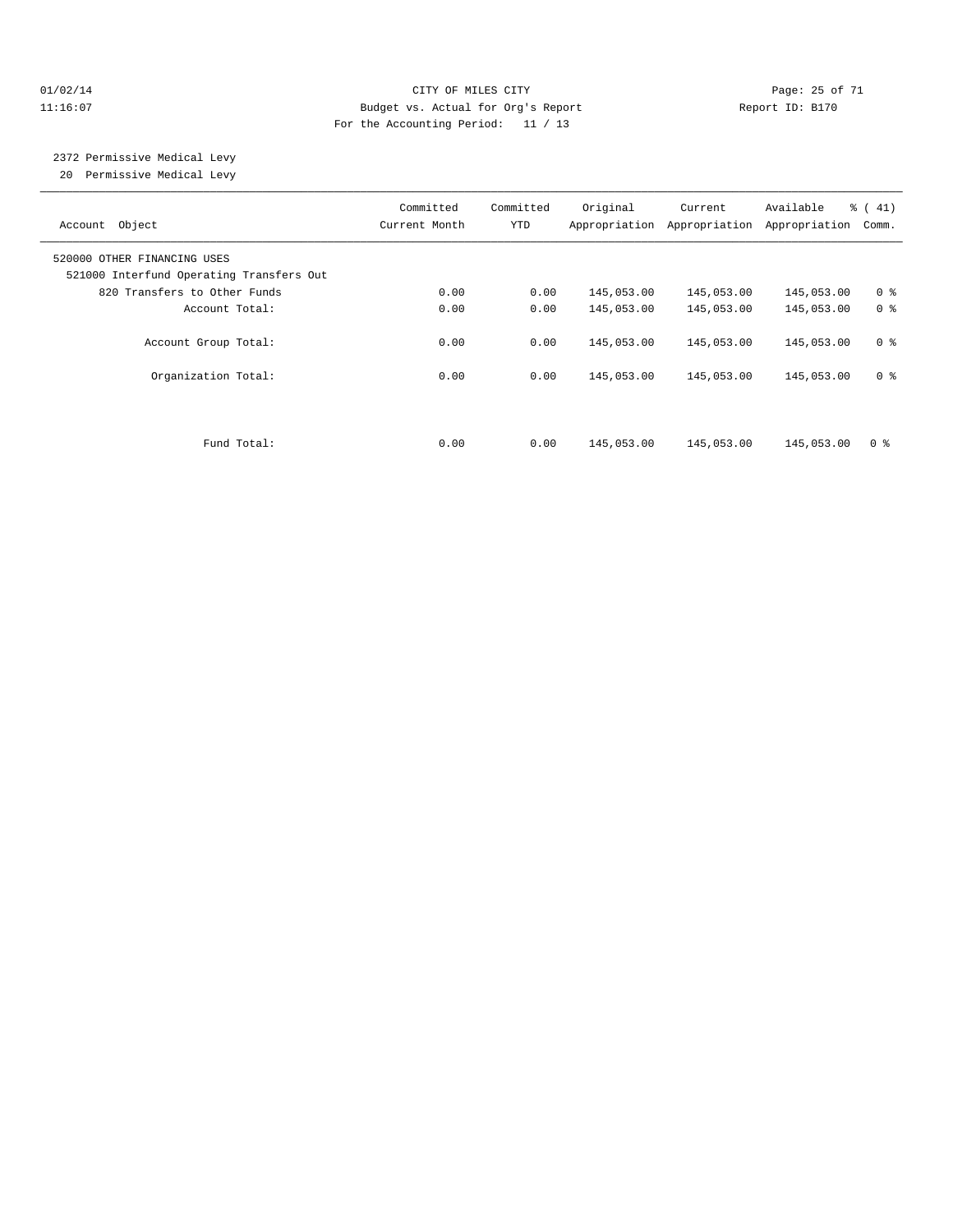#### $O1/02/14$  Page: 26 of 71 11:16:07 Budget vs. Actual for Org's Report Report ID: B170 For the Accounting Period: 11 / 13

————————————————————————————————————————————————————————————————————————————————————————————————————————————————————————————————————

# 2394 BUILDING CODE ENFORCEMENT

18 BUILDING INSPECTION

|                                          | Committed     | Committed   | Original   | Current    | Available                                       | $\frac{1}{6}$ ( 41) |
|------------------------------------------|---------------|-------------|------------|------------|-------------------------------------------------|---------------------|
| Account Object                           | Current Month | <b>YTD</b>  |            |            | Appropriation Appropriation Appropriation Comm. |                     |
| 420000 PUBLIC SAFETY                     |               |             |            |            |                                                 |                     |
| 420531 Building Inspection               |               |             |            |            |                                                 |                     |
| 111 Salaries and Wages - Permanent       | 588.63        | 2,919.17    | 6,973.00   | 6,973.00   | 4,053.83                                        | 42 %                |
| 121 OVERTIME-PERMANENT                   | 5.45          | 32.68       | 100.00     | 100.00     | 67.32                                           | $33$ $%$            |
| 131 VACATION                             | 23.59         | 178.76      | 567.00     | 567.00     | 388.24                                          | $32$ $%$            |
| 132 SICK LEAVE                           | 21.76         | 76.20       | 44.00      | 44.00      | $-32.20$                                        | $173$ $%$           |
| 133 OTHER LEAVE PAY                      | 0.00          | 0.00        | 150.00     | 150.00     | 150.00                                          | 0 <sup>8</sup>      |
| 141 Unemployment Insurance               | 2.89          | 14.60       | 27.00      | 27.00      | 12.40                                           | 54 %                |
| 142 Workers' Compensation                | 20.21         | 81.91       | 242.00     | 242.00     | 160.09                                          | 34 %                |
| 143 Health Insurance                     | 123.69        | 618.54      | 1,480.00   | 1,480.00   | 861.46                                          | 42 %                |
| 144 FICA                                 | 44.58         | 225.92      | 599.00     | 599.00     | 373.08                                          | 38 <sup>8</sup>     |
| 145 PERS                                 | 51.60         | 258.80      | 554.00     | 554.00     | 295.20                                          | 47 %                |
| 196 CLOTHING ALLOTMENT                   | 0.00          | 30.00       | 30.00      | 30.00      | 0.00                                            | 100 %               |
| 210 Office Supplies and Materials        | 116.08        | 116.08      | 3,000.00   | 3,000.00   | 2,883.92                                        | 4%                  |
| 214 Small Items of Equipment             | 119.99        | 1,629.99    | 12,000.00  | 12,000.00  | 10,370.01                                       | $14$ $\frac{6}{5}$  |
| 220 Operating Expenses                   | 0.00          | 28.00       | 0.00       | 0.00       | $-28.00$                                        | *** %               |
| 311 Postage, Box Rent, Etc.              | 13.22         | 130.04      | 250.00     | 250.00     | 119.96                                          | $52$ $%$            |
| 320 Printing, Duplicating, Typing &      | 0.00          | 0.00        | 300.00     | 300.00     | 300.00                                          | 0 <sup>8</sup>      |
| 330 Publicity, Subscriptions & Dues      | 0.00          | 116.90      | 50.00      | 50.00      | $-66.90$                                        | $234$ %             |
| 334 Memberships, Registrations & Dues    | 125.00        | 125.00      | 300.00     | 300.00     | 175.00                                          | 42 %                |
| 345 Telephone & Telegraph                | 26.36         | 129.49      | 400.00     | 400.00     | 270.51                                          | 32%                 |
| 350 Professional Services                | 867.60        | 36, 296. 75 | 75,000.00  | 75,000.00  | 38,703.25                                       | 48 %                |
| 380 Training Services                    | 0.00          | 25.96       | 1,500.00   | 1,500.00   | 1,474.04                                        | 2 <sup>8</sup>      |
| 382 Books                                | 0.00          | 58.26       | 500.00     | 500.00     | 441.74                                          | $12$ %              |
| 513 Liability                            | 262.62        | 343.62      | 0.00       | 0.00       | $-343.62$                                       | *** %               |
| 540 Special Assessments                  | 0.00          | 520.41      | 700.00     | 700.00     | 179.59                                          | 74 %                |
| Account Total:                           | 2,413.27      | 43,957.08   | 104,766.00 | 104,766.00 | 60,808.92                                       | 42 %                |
| Account Group Total:                     | 2,413.27      | 43,957.08   | 104,766.00 | 104,766.00 | 60,808.92                                       | $42$ %              |
| 510000 MISCELLANEOUS                     |               |             |            |            |                                                 |                     |
| 510330 Comprehensive Liability Insurance |               |             |            |            |                                                 |                     |
| 513 Liability                            | 0.00          | 1,171.62    | 1,172.00   | 1,172.00   | 0.38                                            | $100*$              |
| Account Total:                           | 0.00          | 1,171.62    | 1,172.00   | 1,172.00   | 0.38                                            | $100$ %             |
|                                          |               |             |            |            |                                                 |                     |
| Account Group Total:                     | 0.00          | 1,171.62    | 1,172.00   | 1,172.00   |                                                 | $0.38$ 100 %        |
| 520000 OTHER FINANCING USES              |               |             |            |            |                                                 |                     |
| 521000 Interfund Operating Transfers Out |               |             |            |            |                                                 |                     |
| 820 Transfers to Other Funds             | 470.11        | 2,350.55    | 5,641.00   | 5,641.00   | 3,290.45                                        | 42 %                |
| Account Total:                           | 470.11        | 2,350.55    | 5,641.00   | 5,641.00   | 3,290.45                                        | 42 %                |
|                                          |               |             |            |            |                                                 |                     |
| Account Group Total:                     | 470.11        | 2,350.55    | 5,641.00   | 5,641.00   | 3,290.45                                        | $42*$               |
| Organization Total:                      | 2,883.38      | 47, 479.25  | 111,579.00 | 111,579.00 | 64,099.75                                       | 43%                 |
| Fund Total:                              | 2,883.38      | 47, 479.25  | 111,579.00 | 111,579.00 | 64,099.75 43 %                                  |                     |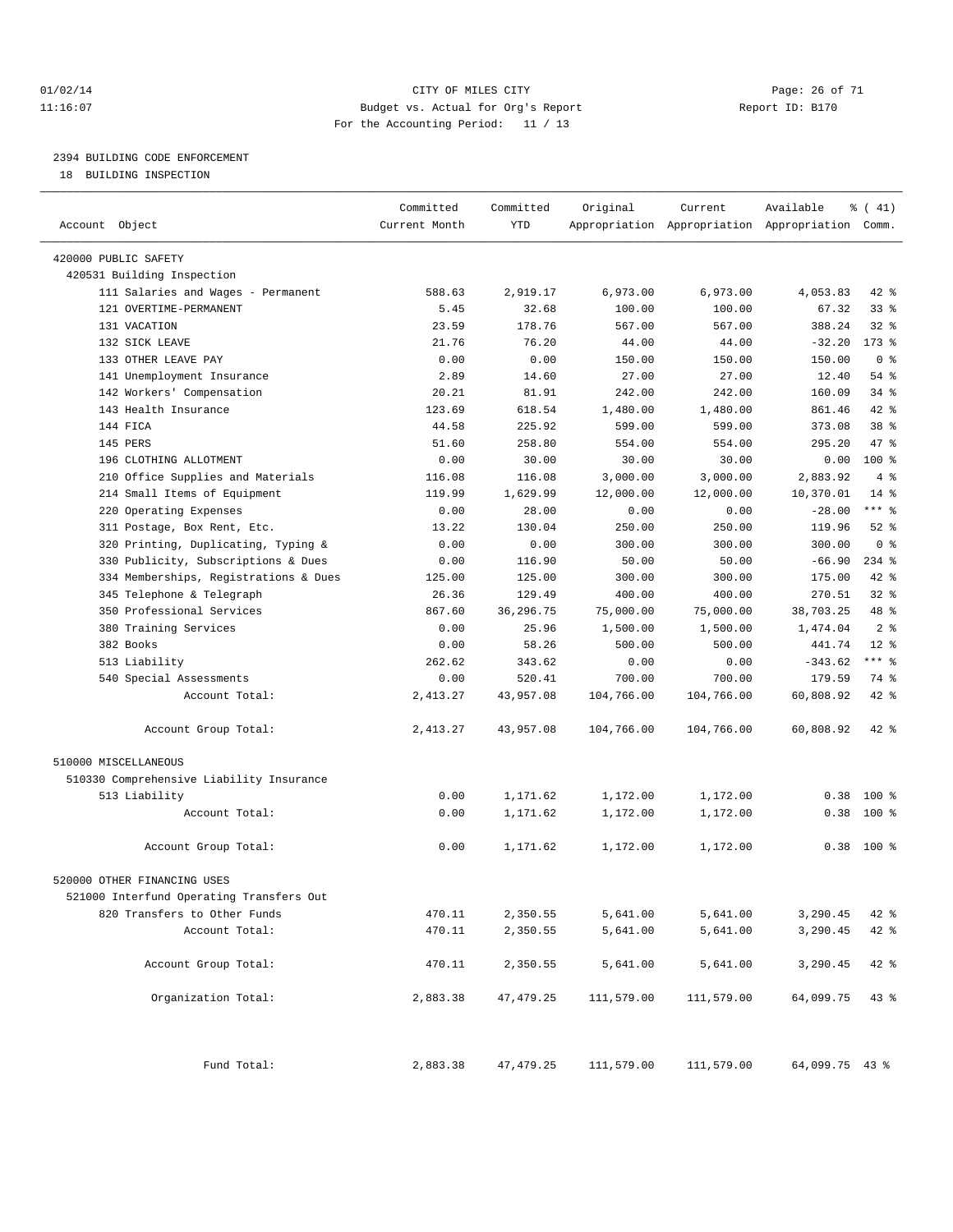#### $O1/02/14$  Page: 27 of 71 11:16:07 Budget vs. Actual for Org's Report Report ID: B170 For the Accounting Period: 11 / 13

#### 2400 LTG M D#165-(Gen City) 46 SID #165

| Account Object                           | Committed<br>Current Month | Committed<br><b>YTD</b> | Original   | Current<br>Appropriation Appropriation Appropriation | Available | % (41)<br>Comm. |  |
|------------------------------------------|----------------------------|-------------------------|------------|------------------------------------------------------|-----------|-----------------|--|
| 430000 Public Works                      |                            |                         |            |                                                      |           |                 |  |
| 430263 STREET LIGHTING                   |                            |                         |            |                                                      |           |                 |  |
| 341 Electric Utility Services            | 9,026.15                   | 42,929.82               | 110,000.00 | 110,000.00                                           | 67,070.18 | 39 <sup>8</sup> |  |
| 533 Machinery and Equipment Rental       | 4,215.50                   | 26,004.78               | 47,000.00  | 47,000.00                                            | 20,995.22 | 55 %            |  |
| Account Total:                           | 13, 241.65                 | 68,934.60               | 157,000.00 | 157,000.00                                           | 88,065.40 | 44 %            |  |
| Account Group Total:                     | 13, 241.65                 | 68,934.60               | 157,000.00 | 157,000.00                                           | 88,065.40 | $44*$           |  |
| 520000 OTHER FINANCING USES              |                            |                         |            |                                                      |           |                 |  |
| 521000 Interfund Operating Transfers Out |                            |                         |            |                                                      |           |                 |  |
| 820 Transfers to Other Funds             | 0.00                       | 1,000.00                | 1,000.00   | 1,000.00                                             | 0.00      | $100*$          |  |
| Account Total:                           | 0.00                       | 1,000.00                | 1,000.00   | 1,000.00                                             | 0.00      | $100*$          |  |
| Account Group Total:                     | 0.00                       | 1,000.00                | 1,000.00   | 1,000.00                                             |           | $0.00$ 100 %    |  |
| Organization Total:                      | 13, 241.65                 | 69,934.60               | 158,000.00 | 158,000.00                                           | 88,065.40 | $44*$           |  |
|                                          |                            |                         |            |                                                      |           |                 |  |
| Fund Total:                              | 13, 241.65                 | 69,934.60               | 158,000.00 | 158,000.00                                           | 88,065.40 | 44 %            |  |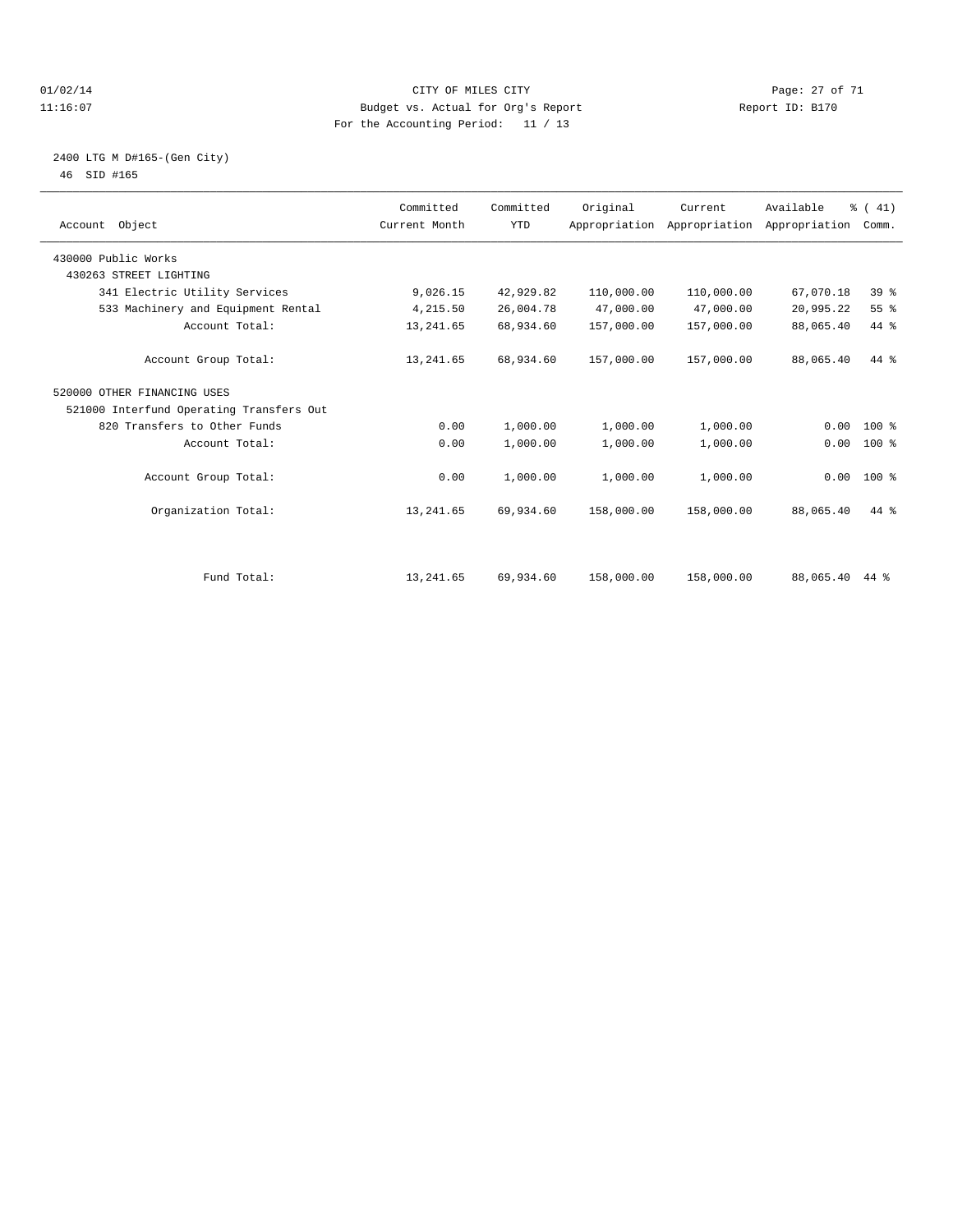#### $O1/02/14$  Page: 28 of 71 11:16:07 Budget vs. Actual for Org's Report Report ID: B170 For the Accounting Period: 11 / 13

# 2420 LTG M D#167-(MilesAddn Etc)

48 SID #167

| Account Object                           | Committed<br>Current Month | Committed<br><b>YTD</b> | Original  | Current<br>Appropriation Appropriation Appropriation | Available      | % (41)<br>Comm. |  |
|------------------------------------------|----------------------------|-------------------------|-----------|------------------------------------------------------|----------------|-----------------|--|
| 430000 Public Works                      |                            |                         |           |                                                      |                |                 |  |
| 430263 STREET LIGHTING                   |                            |                         |           |                                                      |                |                 |  |
| 341 Electric Utility Services            | 1,656.56                   | 8,796.90                | 19,900.00 | 19,900.00                                            | 11,103.10      | $44*$           |  |
| 533 Machinery and Equipment Rental       | 667.90                     | 3,339.50                | 9,000.00  | 9,000.00                                             | 5,660.50       | 37 <sup>8</sup> |  |
| Account Total:                           | 2,324.46                   | 12,136.40               | 28,900.00 | 28,900.00                                            | 16,763.60      | $42$ $%$        |  |
| Account Group Total:                     | 2,324.46                   | 12,136.40               | 28,900.00 | 28,900.00                                            | 16,763.60      | 42 %            |  |
| 520000 OTHER FINANCING USES              |                            |                         |           |                                                      |                |                 |  |
| 521000 Interfund Operating Transfers Out |                            |                         |           |                                                      |                |                 |  |
| 820 Transfers to Other Funds             | 0.00                       | 1,000.00                | 1,000.00  | 1,000.00                                             | 0.00           | $100*$          |  |
| Account Total:                           | 0.00                       | 1,000.00                | 1,000.00  | 1,000.00                                             | 0.00           | 100 %           |  |
| Account Group Total:                     | 0.00                       | 1,000.00                | 1,000.00  | 1,000.00                                             |                | $0.00$ 100 %    |  |
| Organization Total:                      | 2,324.46                   | 13, 136.40              | 29,900.00 | 29,900.00                                            | 16,763.60      | $44*$           |  |
|                                          |                            |                         |           |                                                      |                |                 |  |
| Fund Total:                              | 2,324.46                   | 13, 136.40              | 29,900.00 | 29,900.00                                            | 16,763.60 44 % |                 |  |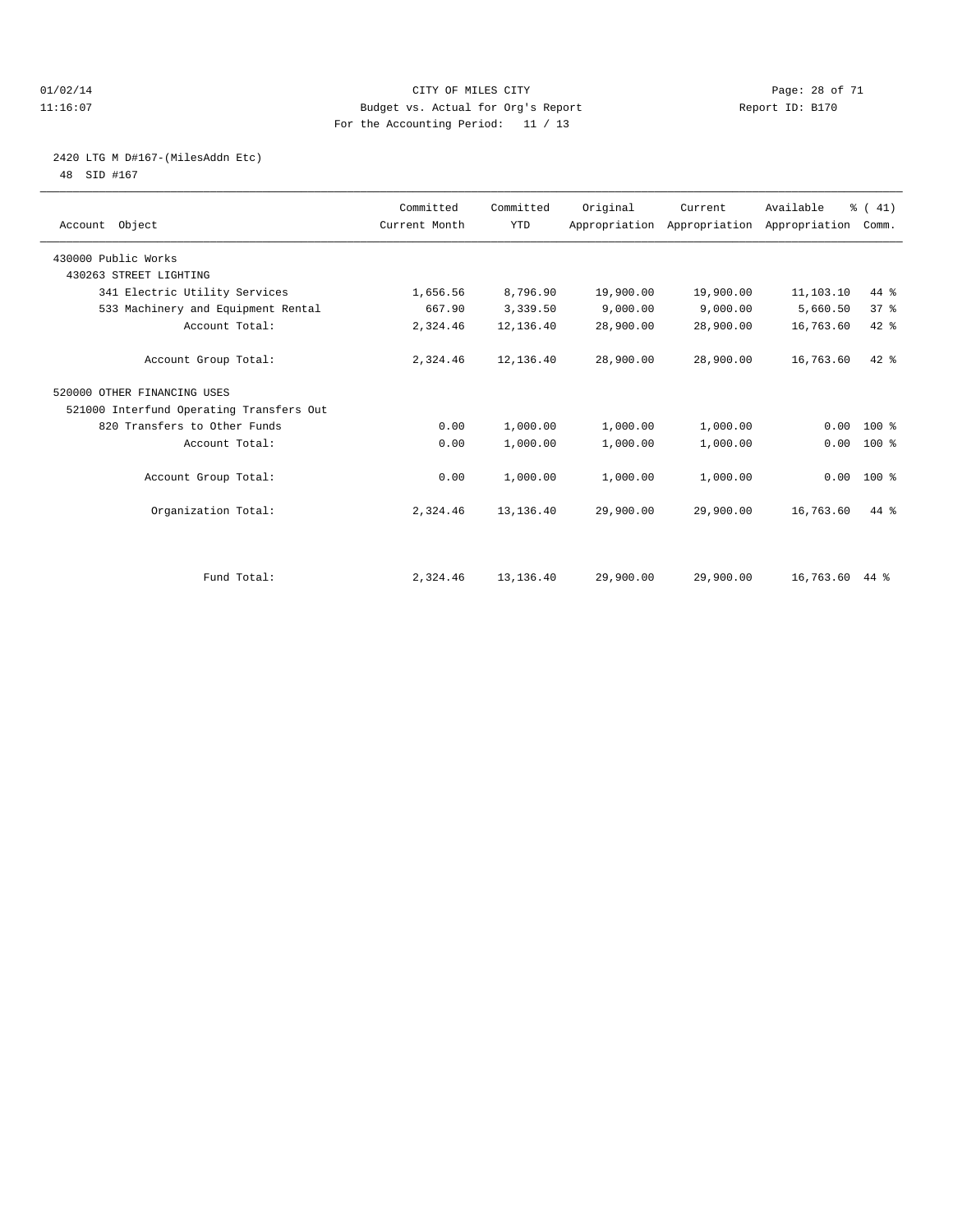#### $O1/02/14$  Page: 29 of 71 11:16:07 Budget vs. Actual for Org's Report Report ID: B170 For the Accounting Period: 11 / 13

### 2430 LTG M D#171-(Balsam Est) 49 SID #171

| Account Object                           | Committed<br>Current Month | Committed<br><b>YTD</b> | Original | Current  | Available<br>Appropriation Appropriation Appropriation | % (41)<br>Comm. |  |
|------------------------------------------|----------------------------|-------------------------|----------|----------|--------------------------------------------------------|-----------------|--|
| 430000 Public Works                      |                            |                         |          |          |                                                        |                 |  |
| 430263 STREET LIGHTING                   |                            |                         |          |          |                                                        |                 |  |
| 230 Repair and Maintenance Supplies      | 0.00                       | 305.92                  | 500.00   | 500.00   | 194.08                                                 | $61$ %          |  |
| 341 Electric Utility Services            | 117.64                     | 622.45                  | 1,400.00 | 1,400.00 | 777.55                                                 | 44 %            |  |
| 360 Contr R & M                          | 0.00                       | 122.00                  | 300.00   | 300.00   | 178.00                                                 | 41.8            |  |
| Account Total:                           | 117.64                     | 1,050.37                | 2,200.00 | 2,200.00 | 1,149.63                                               | 48 %            |  |
| Account Group Total:                     | 117.64                     | 1,050.37                | 2,200.00 | 2,200.00 | 1,149.63                                               | 48 %            |  |
| 520000 OTHER FINANCING USES              |                            |                         |          |          |                                                        |                 |  |
| 521000 Interfund Operating Transfers Out |                            |                         |          |          |                                                        |                 |  |
| 820 Transfers to Other Funds             | 0.00                       | 1,000.00                | 1,000.00 | 1,000.00 | 0.00                                                   | $100*$          |  |
| Account Total:                           | 0.00                       | 1,000.00                | 1,000.00 | 1,000.00 | 0.00                                                   | $100*$          |  |
| Account Group Total:                     | 0.00                       | 1,000.00                | 1,000.00 | 1,000.00 | 0.00                                                   | $100*$          |  |
| Organization Total:                      | 117.64                     | 2,050.37                | 3,200.00 | 3,200.00 | 1,149.63                                               | 64 %            |  |
| Fund Total:                              | 117.64                     | 2,050.37                | 3,200.00 | 3,200.00 | 1,149.63                                               | 64 %            |  |
|                                          |                            |                         |          |          |                                                        |                 |  |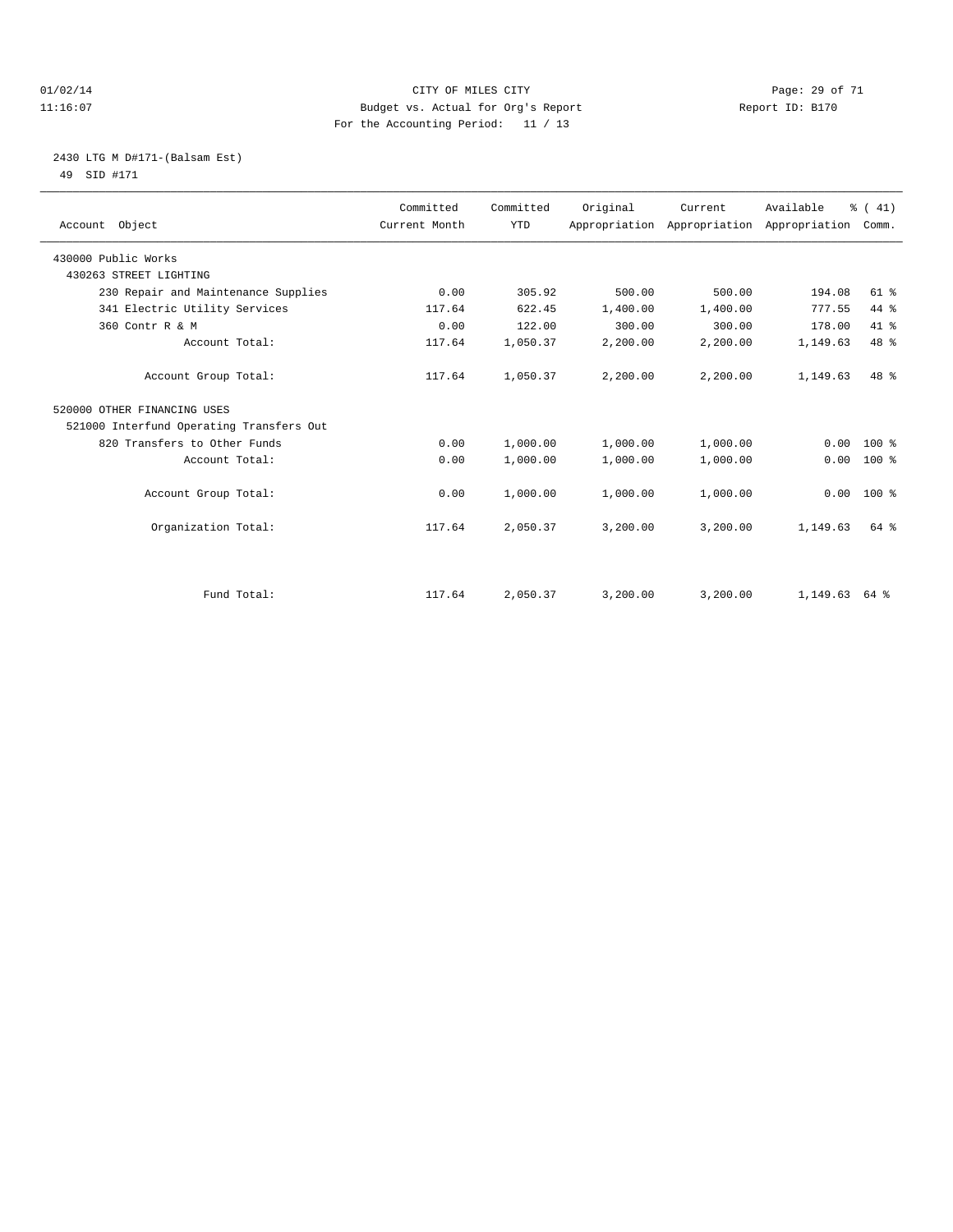#### $O1/02/14$  Page: 30 of 71 11:16:07 Budget vs. Actual for Org's Report Report ID: B170 For the Accounting Period: 11 / 13

### 2440 LTG M D#172-(Main Str) 50 SID #172

| Account Object                           | Committed<br>Current Month | Committed<br><b>YTD</b> | Original  | Current<br>Appropriation Appropriation | Available<br>Appropriation | % (41)<br>Comm. |
|------------------------------------------|----------------------------|-------------------------|-----------|----------------------------------------|----------------------------|-----------------|
| 430000 Public Works                      |                            |                         |           |                                        |                            |                 |
| 430263 STREET LIGHTING                   |                            |                         |           |                                        |                            |                 |
| 230 Repair and Maintenance Supplies      | 0.00                       | 2,923.16                | 5,700.00  | 5,700.00                               | 2,776.84                   | $51$ %          |
| 341 Electric Utility Services            | 1,060.21                   | 5,479.39                | 13,000.00 | 13,000.00                              | 7,520.61                   | 42 %            |
| 360 Contr R & M                          | 0.00                       | 497.96                  | 1,700.00  | 1,700.00                               | 1,202.04                   | 29%             |
| Account Total:                           | 1,060.21                   | 8,900.51                | 20,400.00 | 20,400.00                              | 11,499.49                  | 44 %            |
| Account Group Total:                     | 1,060.21                   | 8,900.51                | 20,400.00 | 20,400.00                              | 11,499.49                  | 44 %            |
| 520000 OTHER FINANCING USES              |                            |                         |           |                                        |                            |                 |
| 521000 Interfund Operating Transfers Out |                            |                         |           |                                        |                            |                 |
| 820 Transfers to Other Funds             | 0.00                       | 1,000.00                | 1,000.00  | 1,000.00                               | 0.00                       | $100*$          |
| Account Total:                           | 0.00                       | 1,000.00                | 1,000.00  | 1,000.00                               | 0.00                       | $100*$          |
| Account Group Total:                     | 0.00                       | 1,000.00                | 1,000.00  | 1,000.00                               | 0.00                       | $100*$          |
| Organization Total:                      | 1,060.21                   | 9,900.51                | 21,400.00 | 21,400.00                              | 11,499.49                  | 46.8            |
|                                          |                            |                         |           |                                        |                            |                 |
| Fund Total:                              | 1,060.21                   | 9,900.51                | 21,400.00 | 21,400.00                              | 11,499.49                  | $46*$           |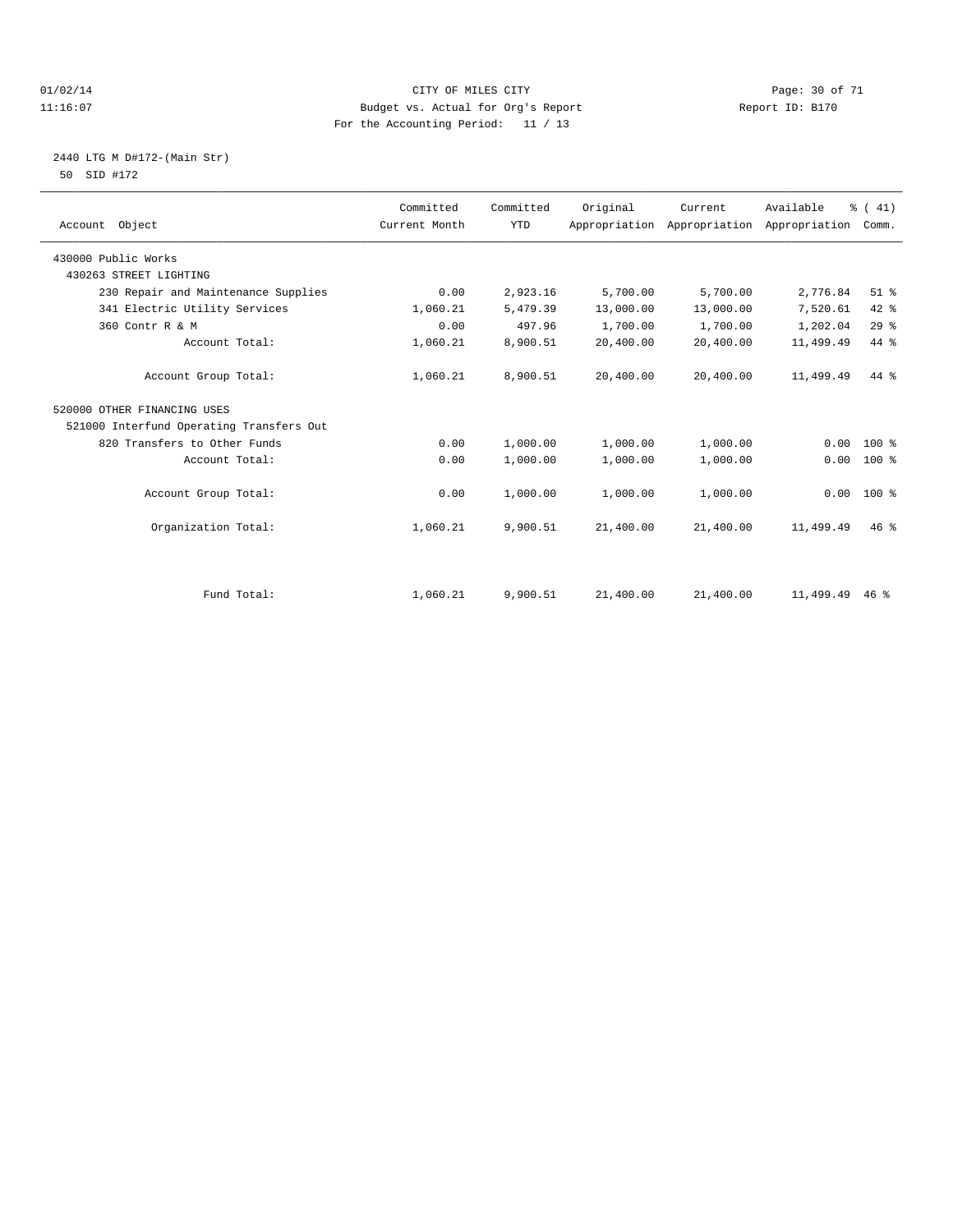#### $O1/02/14$  Page: 31 of 71 11:16:07 Budget vs. Actual for Org's Report Report ID: B170 For the Accounting Period: 11 / 13

#### 2450 LTG M D#195-(SG-Trico) 51 SID #195

|                                          | Committed     | Committed  | Original | Current  | Available                                 | % (41)       |  |
|------------------------------------------|---------------|------------|----------|----------|-------------------------------------------|--------------|--|
| Account Object                           | Current Month | <b>YTD</b> |          |          | Appropriation Appropriation Appropriation | Comm.        |  |
| 430000 Public Works                      |               |            |          |          |                                           |              |  |
| 430263 STREET LIGHTING                   |               |            |          |          |                                           |              |  |
| 341 Electric Utility Services            | 401.84        | 2,009.20   | 5,000.00 | 5,000.00 | 2,990.80                                  | 40 %         |  |
| Account Total:                           | 401.84        | 2,009.20   | 5,000.00 | 5,000.00 | 2,990.80                                  | $40*$        |  |
| Account Group Total:                     | 401.84        | 2,009.20   | 5,000.00 | 5,000.00 | 2,990.80                                  | $40*$        |  |
| 520000 OTHER FINANCING USES              |               |            |          |          |                                           |              |  |
| 521000 Interfund Operating Transfers Out |               |            |          |          |                                           |              |  |
| 820 Transfers to Other Funds             | 0.00          | 1,000.00   | 1,000.00 | 1,000.00 |                                           | $0.00 100$ % |  |
| Account Total:                           | 0.00          | 1,000.00   | 1,000.00 | 1,000.00 | 0.00                                      | 100 %        |  |
| Account Group Total:                     | 0.00          | 1,000.00   | 1,000.00 | 1,000.00 | 0.00                                      | $100*$       |  |
| Organization Total:                      | 401.84        | 3,009.20   | 6,000.00 | 6,000.00 | 2,990.80                                  | $50*$        |  |
|                                          |               |            |          |          |                                           |              |  |
| Fund Total:                              | 401.84        | 3,009.20   | 6,000.00 | 6,000.00 | 2,990.80                                  | $50*$        |  |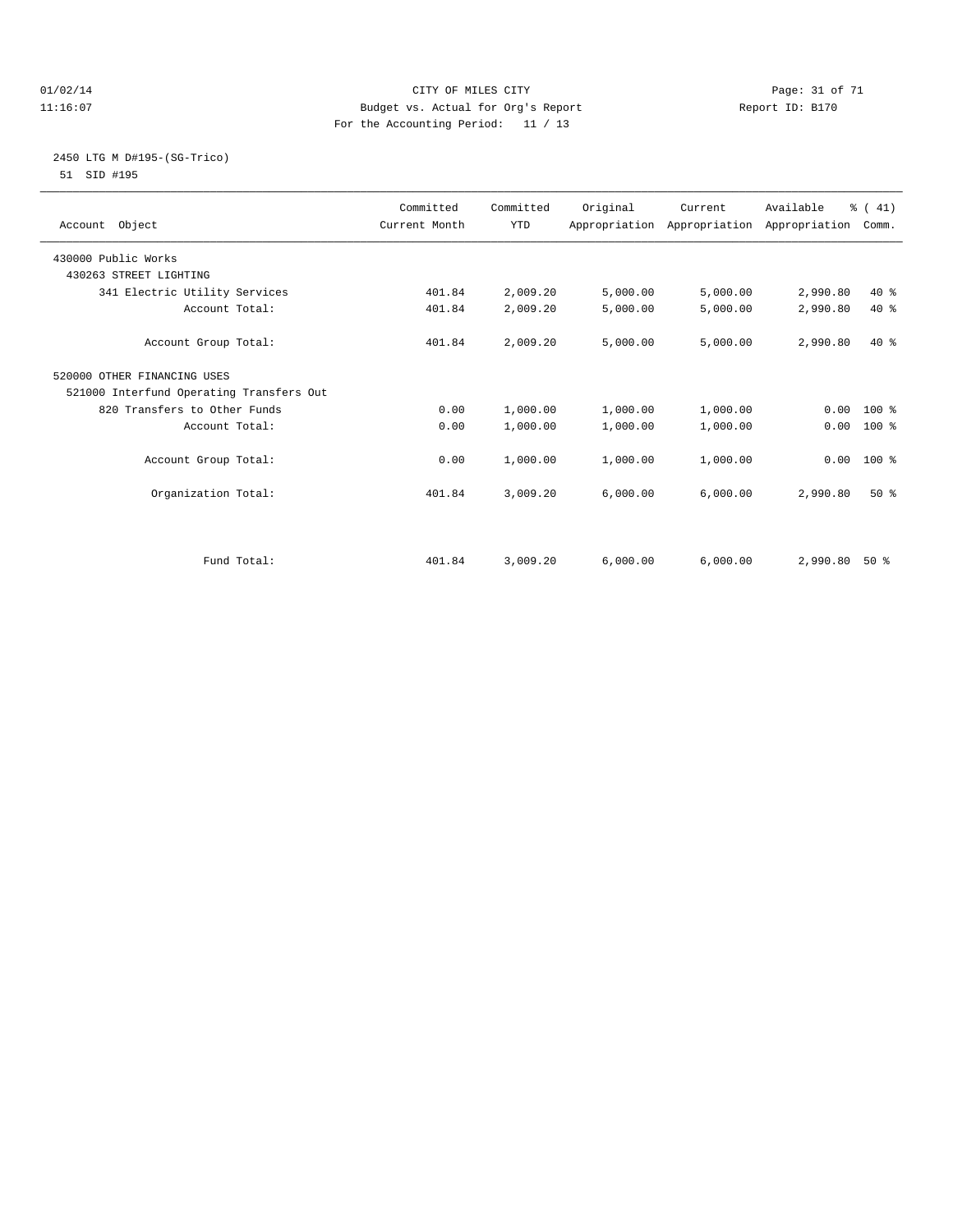#### $O1/02/14$  Page: 32 of 71 11:16:07 Budget vs. Actual for Org's Report Changer Report ID: B170 For the Accounting Period: 11 / 13

### 2470 LTG M D#202-(SG-MDU&NV) 72 SID #202

| Account Object                           | Committed<br>Current Month | Committed<br><b>YTD</b> | Original | Current<br>Appropriation Appropriation Appropriation | Available | % (41)<br>Comm. |  |
|------------------------------------------|----------------------------|-------------------------|----------|------------------------------------------------------|-----------|-----------------|--|
| 430000 Public Works                      |                            |                         |          |                                                      |           |                 |  |
| 430263 STREET LIGHTING                   |                            |                         |          |                                                      |           |                 |  |
| 341 Electric Utility Services            | 250.90                     | 1,332.34                | 3,650.00 | 3,650.00                                             | 2,317.66  | 37 <sup>8</sup> |  |
| 533 Machinery and Equipment Rental       | 304.12                     | 1,520.60                | 3,200.00 | 3,200.00                                             | 1,679.40  | 48 %            |  |
| Account Total:                           | 555.02                     | 2,852.94                | 6,850.00 | 6,850.00                                             | 3,997.06  | 42 %            |  |
| Account Group Total:                     | 555.02                     | 2,852.94                | 6,850.00 | 6,850.00                                             | 3,997.06  | $42*$           |  |
| 520000 OTHER FINANCING USES              |                            |                         |          |                                                      |           |                 |  |
| 521000 Interfund Operating Transfers Out |                            |                         |          |                                                      |           |                 |  |
| 820 Transfers to Other Funds             | 0.00                       | 1,000.00                | 1,000.00 | 1,000.00                                             | 0.00      | $100*$          |  |
| Account Total:                           | 0.00                       | 1,000.00                | 1,000.00 | 1,000.00                                             | 0.00      | $100*$          |  |
| Account Group Total:                     | 0.00                       | 1,000.00                | 1,000.00 | 1,000.00                                             |           | $0.00$ 100 %    |  |
| Organization Total:                      | 555.02                     | 3,852.94                | 7,850.00 | 7,850.00                                             | 3,997.06  | $49*$           |  |
|                                          |                            |                         |          |                                                      |           |                 |  |
| Fund Total:                              | 555.02                     | 3,852.94                | 7,850.00 | 7,850.00                                             | 3,997.06  | 49 %            |  |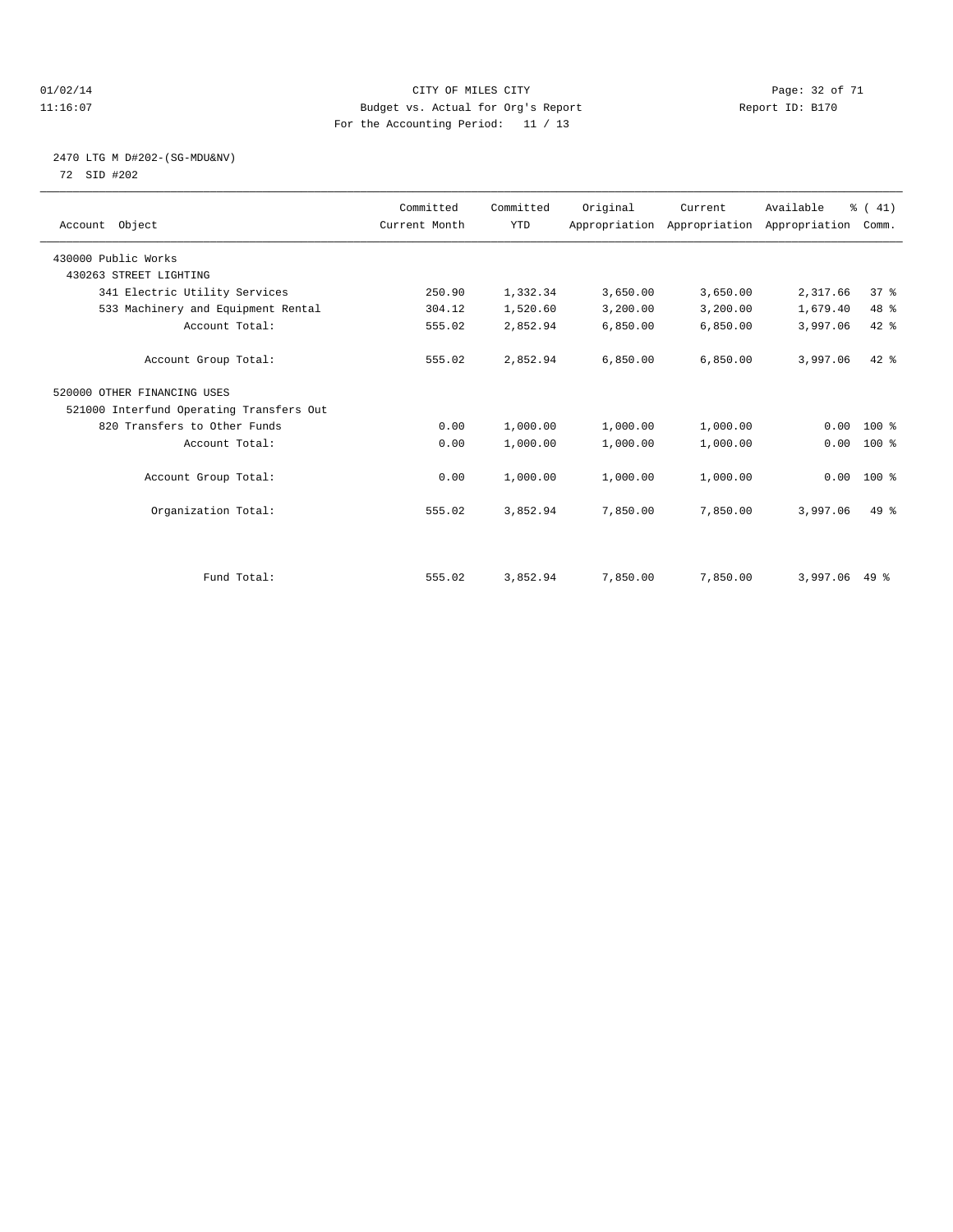#### 01/02/14 Page: 33 of 71 11:16:07 Budget vs. Actual for Org's Report Report ID: B170 For the Accounting Period: 11 / 13

#### 2480 LTG M M#173-(Milestown Estates)

47 SID #173(Ltg-Milestown)

| Account Object                                | Committed<br>Current Month | Committed<br><b>YTD</b> | Original | Current<br>Appropriation Appropriation Appropriation | Available     | % (41)<br>Comm. |  |
|-----------------------------------------------|----------------------------|-------------------------|----------|------------------------------------------------------|---------------|-----------------|--|
| 430000 Public Works<br>430263 STREET LIGHTING |                            |                         |          |                                                      |               |                 |  |
| 230 Repair and Maintenance Supplies           | 0.00                       | 34.62                   | 460.00   | 460.00                                               | 425.38        | 8 %             |  |
| 341 Electric Utility Services                 | 49.17                      | 285.05                  | 700.00   | 700.00                                               | 414.95        | 41 %            |  |
|                                               |                            |                         |          |                                                      |               |                 |  |
| Account Total:                                | 49.17                      | 319.67                  | 1,160.00 | 1,160.00                                             | 840.33        | 28 <sup>8</sup> |  |
| Account Group Total:                          | 49.17                      | 319.67                  | 1,160.00 | 1,160.00                                             | 840.33        | 28 <sup>8</sup> |  |
| 520000 OTHER FINANCING USES                   |                            |                         |          |                                                      |               |                 |  |
| 521000 Interfund Operating Transfers Out      |                            |                         |          |                                                      |               |                 |  |
| 820 Transfers to Other Funds                  | 0.00                       | 0.00                    | 250.00   | 250.00                                               | 250.00        | 0 <sup>8</sup>  |  |
| Account Total:                                | 0.00                       | 0.00                    | 250.00   | 250.00                                               | 250.00        | 0 <sup>8</sup>  |  |
| Account Group Total:                          | 0.00                       | 0.00                    | 250.00   | 250.00                                               | 250.00        | 0 <sup>8</sup>  |  |
| Organization Total:                           | 49.17                      | 319.67                  | 1,410.00 | 1,410.00                                             | 1,090.33      | $23$ $%$        |  |
|                                               |                            |                         |          |                                                      |               |                 |  |
| Fund Total:                                   | 49.17                      | 319.67                  | 1,410.00 | 1,410.00                                             | 1,090.33 23 % |                 |  |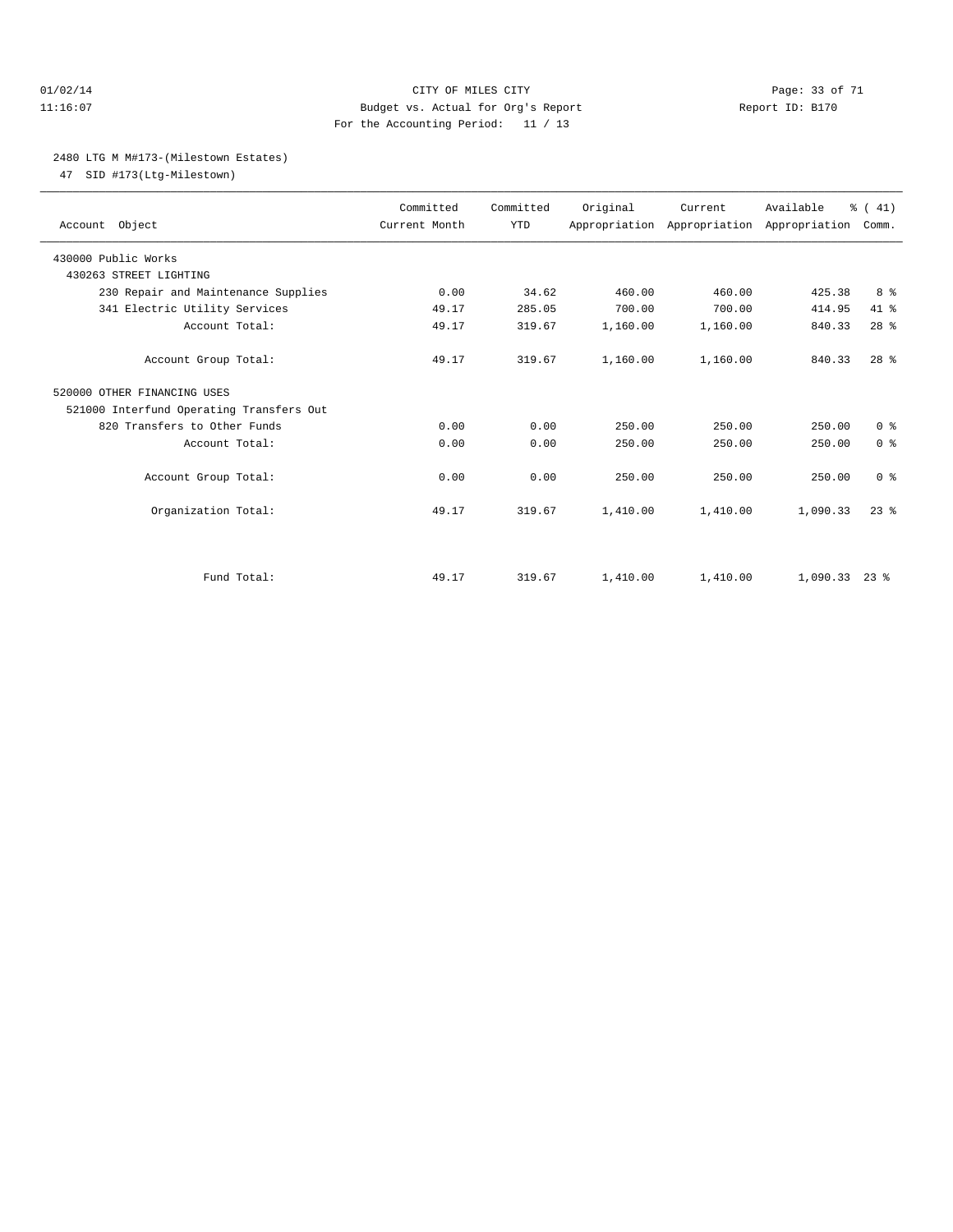#### $O1/02/14$  Page: 34 of 71 11:16:07 Budget vs. Actual for Org's Report Report ID: B170 For the Accounting Period: 11 / 13

————————————————————————————————————————————————————————————————————————————————————————————————————————————————————————————————————

2510 STR MAINT DIST #204

107 Paved St. Maint. Dist.#204

|                                                              | Committed     | Committed   | Original   | Current    | Available                                       | % (41)                  |
|--------------------------------------------------------------|---------------|-------------|------------|------------|-------------------------------------------------|-------------------------|
| Account Object                                               | Current Month | YTD         |            |            | Appropriation Appropriation Appropriation Comm. |                         |
|                                                              |               |             |            |            |                                                 |                         |
| 430000 Public Works                                          |               |             |            |            |                                                 |                         |
| 430220 Operations                                            |               |             |            |            |                                                 |                         |
| 111 Salaries and Wages - Permanent<br>121 OVERTIME-PERMANENT | 17,153.01     | 81,962.98   | 180,062.00 | 180,062.00 | 98,099.02                                       | 46 %                    |
|                                                              | 793.39        | 1,426.59    | 5,119.00   | 5,119.00   | 3,692.41                                        | $28$ %                  |
| 131 VACATION                                                 | 239.18        | 4,737.00    | 14,000.00  | 14,000.00  | 9,263.00                                        | 34 %                    |
| 132 SICK LEAVE<br>133 OTHER LEAVE PAY                        | 551.56        | 1,876.40    | 11,000.00  | 11,000.00  | 9,123.60                                        | $17*$<br>0 <sup>8</sup> |
|                                                              | 0.00          | 0.00        | 9,480.00   | 9,480.00   | 9,480.00                                        |                         |
| 134 HOLIDAY PAY<br>141 Unemployment Insurance                | 201.50        | 267.26      | 6,446.00   | 6,446.00   | 6,178.74                                        | 4%<br>40 %              |
|                                                              | 85.21         | 408.91      | 1,016.00   | 1,016.00   | 607.09                                          |                         |
| 142 Workers' Compensation                                    | 1,003.52      | 4,862.69    | 11,572.00  | 11,572.00  | 6,709.31                                        | 42 %<br>43 %            |
| 143 Health Insurance                                         | 3,074.00      | 14, 321.33  | 33,622.00  | 33,622.00  | 19,300.67                                       |                         |
| 144 FICA                                                     | 1,382.27      | 6,623.40    | 17,266.00  | 17,266.00  | 10,642.60                                       | 38 <sup>8</sup>         |
| 145 PERS                                                     | 1,528.37      | 6,965.91    | 17,596.00  | 17,596.00  | 10,630.09                                       | 40 %                    |
| 196 CLOTHING ALLOTMENT                                       | 0.00          | 592.50      | 550.00     | 550.00     | $-42.50$                                        | 108 %                   |
| 210 Office Supplies and Materials                            | 183.30        | 384.44      | 500.00     | 500.00     | 115.56                                          | $77$ $\frac{6}{9}$      |
| 214 Small Items of Equipment                                 | 0.00          | 1,063.88    | 6,000.00   | 6,000.00   | 4,936.12                                        | 18 %                    |
| 220 Operating Expenses                                       | 94.37         | 573.74      | 9,000.00   | 9,000.00   | 8,426.26                                        | 6 %                     |
| 222 Chemicals, Lab & Med Supplies                            | 0.00          | 438.00      | 400.00     | 400.00     | $-38.00$                                        | 110 %                   |
| 226 Clothing and Uniforms                                    | 0.00          | 191.98      | 550.00     | 550.00     | 358.02                                          | 35%                     |
| 230 Repair and Maintenance Supplies                          | 83.09         | 2,550.61    | 18,000.00  | 18,000.00  | 15,449.39                                       | $14*$                   |
| 231 Gas, Oil, Diesel Fuel, Grease, etc.                      | 3,758.77      | 12,844.29   | 35,000.00  | 35,000.00  | 22, 155.71                                      | 37%                     |
| 241 Consumable Tools                                         | 0.00          | 0.00        | 50.00      | 50.00      | 50.00                                           | 0 <sup>8</sup>          |
| 242 Sign Parts and Supplies                                  | 49.86         | 2,197.80    | 7,000.00   | 7,000.00   | 4,802.20                                        | $31$ %                  |
| 311 Postage, Box Rent, Etc.                                  | 4.56          | 9.12        | 75.00      | 75.00      | 65.88                                           | $12$ %                  |
| 320 Printing, Duplicating, Typing &                          | 0.00          | 0.00        | 100.00     | 100.00     | 100.00                                          | 0 <sup>8</sup>          |
| 330 Publicity, Subscriptions & Dues                          | 76.00         | 286.00      | 400.00     | 400.00     | 114.00                                          | 72 %                    |
| 334 Memberships, Registrations & Dues                        | 0.00          | 0.00        | 150.00     | 150.00     | 150.00                                          | 0 <sup>8</sup>          |
| 341 Electric Utility Services                                | 85.51         | 441.40      | 1,000.00   | 1,000.00   | 558.60                                          | 44 %                    |
| 344 Gas Utility Service                                      | 38.40         | 72.70       | 1,000.00   | 1,000.00   | 927.30                                          | 7 %                     |
| 345 Telephone & Telegraph                                    | 185.52        | 762.72      | 1,500.00   | 1,500.00   | 737.28                                          | $51$ %                  |
| 346 Garbage Service                                          | 0.00          | 0.00        | 175.00     | 175.00     | 175.00                                          | 0 <sup>8</sup>          |
| 347 Telephone-Internet                                       | 0.00          | 0.00        | 200.00     | 200.00     | 200.00                                          | 0 <sup>8</sup>          |
| 350 Professional Services                                    | 120.80        | 416.00      | 2,000.00   | 2,000.00   | 1,584.00                                        | $21$ %                  |
| 360 Contr R & M                                              | 87.04         | 346.24      | 6,000.00   | 6,000.00   | 5,653.76                                        | 6 %                     |
| 363 R&M Vehicles/Equip/Labor-PW                              | 858.18        | 29, 453.57  | 80,000.00  | 80,000.00  | 50,546.43                                       | 37%                     |
| 370 Travel                                                   | 0.00          | 335.01      | 800.00     | 800.00     | 464.99                                          | $42$ %                  |
| 380 Training Services                                        | 92.00         | 148.00      | 700.00     | 700.00     | 552.00                                          | $21$ %                  |
| 382 Books                                                    | 0.00          | 111.39      | 200.00     | 200.00     | 88.61                                           | 56%                     |
| 511 Insurance on Buildings                                   | 0.00          | 547.98      | 548.00     | 548.00     | 0.02                                            | 100 %                   |
| 512 Insurance on Vehicles & Equipment                        | 0.00          | 2,448.31    | 2,448.00   | 2,448.00   |                                                 | $-0.31$ 100 %           |
| 513 Liability                                                | 448.28        | 642.68      | 0.00       | 0.00       | $-642.68$                                       | $***$ $_{8}$            |
| 531 Building & Office Rental                                 | 350.00        | 1,750.00    | 4,200.00   | 4,200.00   | 2,450.00                                        | $42$ %                  |
| 532 Land Rental                                              | 0.00          | 4,560.37    | 8,100.00   | 8,100.00   | 3,539.63                                        | 56 %                    |
| Account Total:                                               | 32,527.69     | 186,621.20  | 493,825.00 | 493,825.00 | 307,203.80                                      | 38 %                    |
| 430233 Roadway/Re-surfacing                                  |               |             |            |            |                                                 |                         |
| 350 Professional Services                                    | 57,200.00     | 262, 243.08 | 686,990.00 | 686,990.00 | 424,746.92                                      | 38 %                    |
| Account Total:                                               | 57,200.00     | 262, 243.08 | 686,990.00 | 686,990.00 | 424,746.92                                      | 38 %                    |
|                                                              |               |             |            |            |                                                 |                         |

430234 CURB AND GUTTER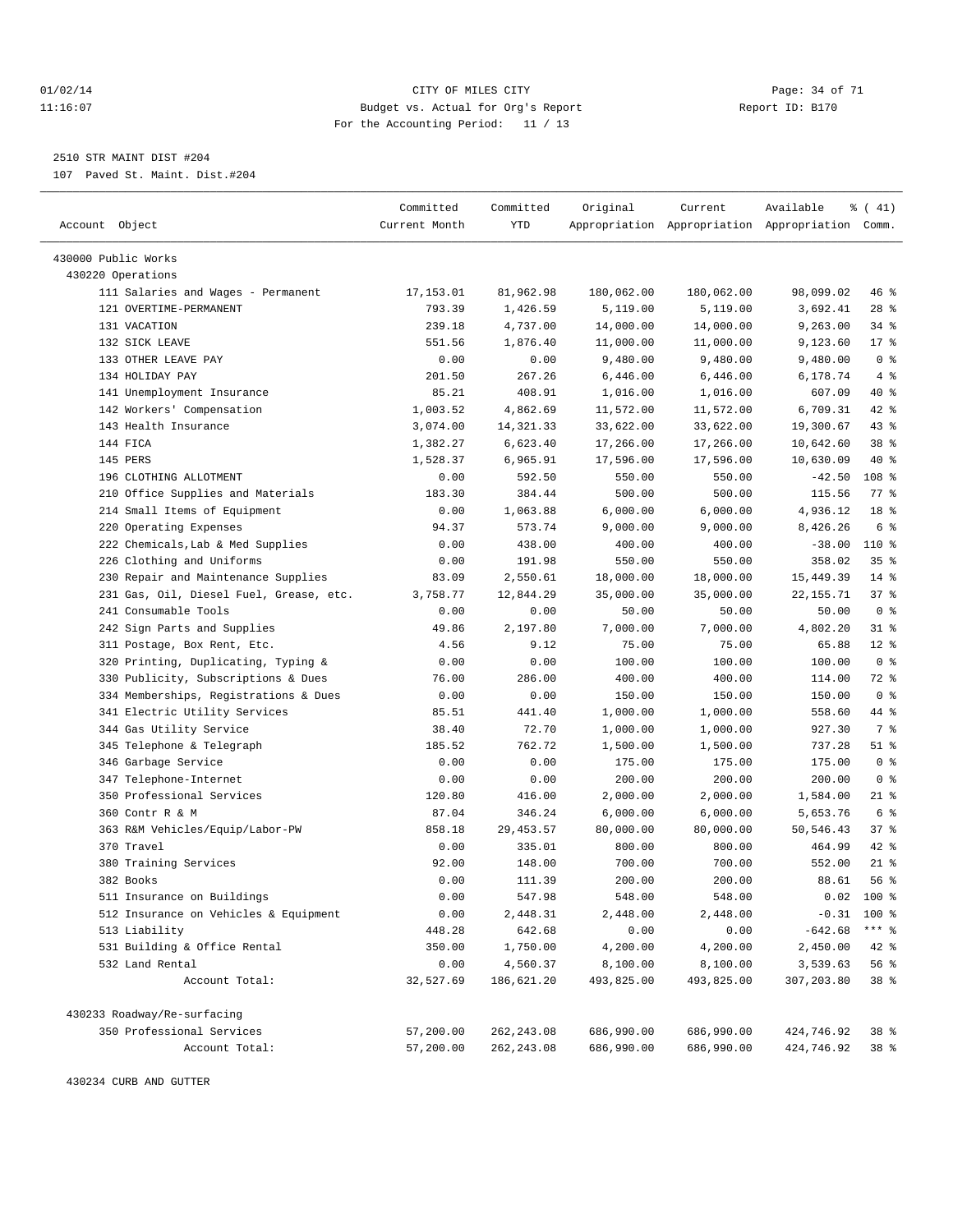#### $O1/02/14$  Page: 35 of 71 11:16:07 Budget vs. Actual for Org's Report Report ID: B170 For the Accounting Period: 11 / 13

## 2510 STR MAINT DIST #204

107 Paved St. Maint. Dist.#204

| Account Object                           | Committed<br>Current Month | Committed<br><b>YTD</b> | Original     | Current.<br>Appropriation Appropriation Appropriation | Available   | % (41)<br>Comm. |
|------------------------------------------|----------------------------|-------------------------|--------------|-------------------------------------------------------|-------------|-----------------|
| 350 Professional Services                | 0.00                       | 0.00                    | 142,000.00   | 142,000.00                                            | 142,000.00  | 0 <sup>8</sup>  |
| Account Total:                           | 0.00                       | 0.00                    | 142,000.00   | 142,000.00                                            | 142,000.00  | 0 <sup>8</sup>  |
| 430235 Storm Drain & Culvert Maintenance |                            |                         |              |                                                       |             |                 |
| 230 Repair and Maintenance Supplies      | 0.00                       | 50,679.87               | 68,235.00    | 68,235.00                                             | 17,555.13   | 74 %            |
| 350 Professional Services                | 0.00                       | 1,380.00                | 10,000.00    | 10,000.00                                             | 8,620.00    | $14*$           |
| Account Total:                           | 0.00                       | 52,059.87               | 78,235.00    | 78,235.00                                             | 26, 175. 13 | 67 <sup>8</sup> |
| Account Group Total:                     | 89,727.69                  | 500,924.15              | 1,401,050.00 | 1,401,050.00                                          | 900,125.85  | 36 <sup>8</sup> |
| 510000 MISCELLANEOUS                     |                            |                         |              |                                                       |             |                 |
| 510330 Comprehensive Liability Insurance |                            |                         |              |                                                       |             |                 |
| 513 Liability                            | 0.00                       | 9,689.94                | 9,690.00     | 9,690.00                                              | 0.06        | $100*$          |
| Account Total:                           | 0.00                       | 9,689.94                | 9,690.00     | 9,690.00                                              | 0.06        | $100*$          |
| Account Group Total:                     | 0.00                       | 9,689.94                | 9,690.00     | 9,690.00                                              |             | $0.06$ 100 %    |
| 520000 OTHER FINANCING USES              |                            |                         |              |                                                       |             |                 |
| 521000 Interfund Operating Transfers Out |                            |                         |              |                                                       |             |                 |
| 820 Transfers to Other Funds             | 1,792.00                   | 8,960.00                | 53, 412.00   | 53, 412.00                                            | 44, 452.00  | $17*$           |
| Account Total:                           | 1,792.00                   | 8,960.00                | 53, 412.00   | 53, 412.00                                            | 44, 452.00  | $17$ %          |
| Account Group Total:                     | 1,792.00                   | 8,960.00                | 53, 412.00   | 53, 412.00                                            | 44, 452.00  | $17*$           |
| Organization Total:                      | 91,519.69                  | 519,574.09              | 1,464,152.00 | 1,464,152.00                                          | 944, 577.91 | 35 <sup>8</sup> |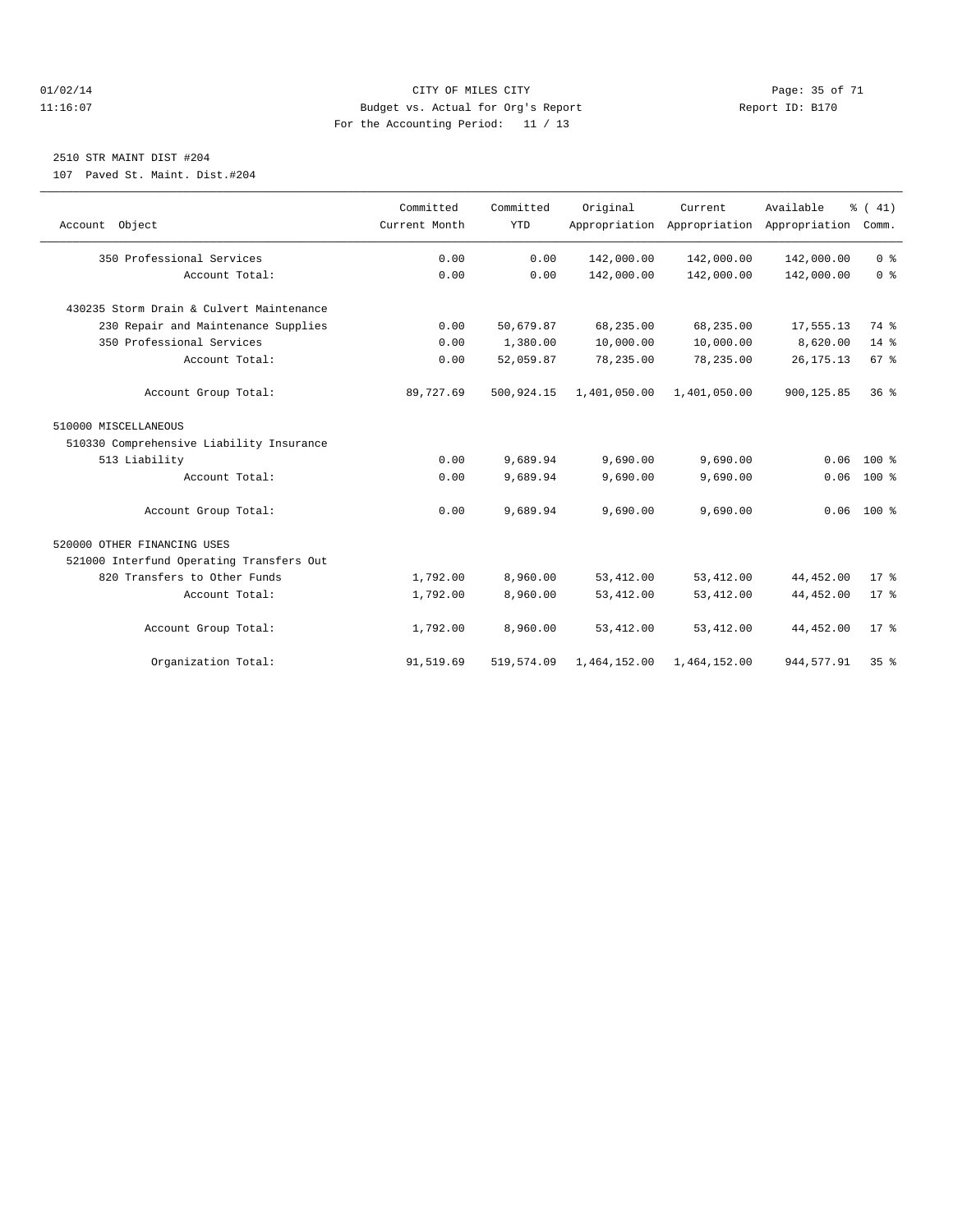#### $O1/02/14$  Page: 36 of 71 11:16:07 Budget vs. Actual for Org's Report Report ID: B170 For the Accounting Period: 11 / 13

# 2510 STR MAINT DIST #204

108 Unpaved St.Maint.Dist#205

| Account Object                           |             | Committed<br>Current Month | Committed<br><b>YTD</b> | Original                  | Current<br>Appropriation Appropriation Appropriation | Available       | % (41)<br>Comm. |
|------------------------------------------|-------------|----------------------------|-------------------------|---------------------------|------------------------------------------------------|-----------------|-----------------|
| 430000 Public Works<br>430220 Operations |             |                            |                         |                           |                                                      |                 |                 |
| 370 Travel                               |             | 0.00                       | 23.68                   | 0.00                      | 0.00                                                 | $-23.68$ *** &  |                 |
| Account Total:                           |             | 0.00                       | 23.68                   | 0.00                      | 0.00                                                 | $-23.68$        | $***$ 2         |
| Account Group Total:                     |             | 0.00                       | 23.68                   | 0.00                      | 0.00                                                 | $-23.68$ *** &  |                 |
| Organization Total:                      |             | 0.00                       | 23.68                   | 0.00                      | 0.00                                                 | $-23.68$ *** &  |                 |
|                                          |             |                            |                         |                           |                                                      |                 |                 |
|                                          | Fund Total: | 91,519.69                  | 519,597.77              | 1,464,152.00 1,464,152.00 |                                                      | 944,554.23 35 % |                 |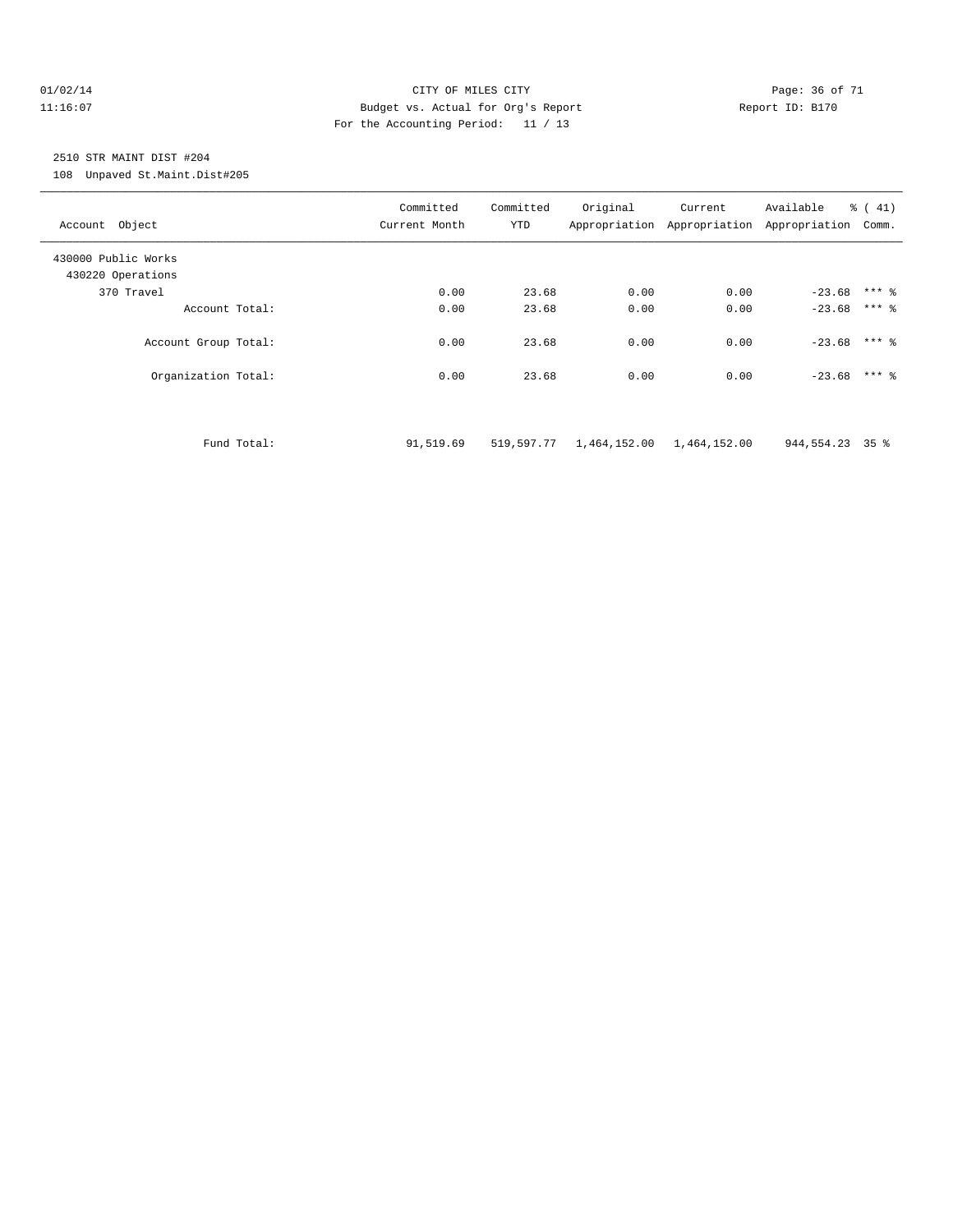#### 01/02/14 Page: 37 of 71 11:16:07 Budget vs. Actual for Org's Report Report ID: B170 For the Accounting Period: 11 / 13

————————————————————————————————————————————————————————————————————————————————————————————————————————————————————————————————————

2520 STR MAINT DIST #205

108 Unpaved St.Maint.Dist#205

| Account Object                           | Committed<br>Current Month | Committed<br>YTD | Original   | Current    | Available<br>Appropriation Appropriation Appropriation Comm. | $\frac{2}{6}$ ( 41) |  |
|------------------------------------------|----------------------------|------------------|------------|------------|--------------------------------------------------------------|---------------------|--|
|                                          |                            |                  |            |            |                                                              |                     |  |
| 430000 Public Works<br>430220 Operations |                            |                  |            |            |                                                              |                     |  |
| 111 Salaries and Wages - Permanent       | 5,115.58                   | 24, 477.57       | 61,360.00  | 61,360.00  | 36,882.43                                                    | 40 %                |  |
| 121 OVERTIME-PERMANENT                   | 208.87                     | 409.79           | 1,296.00   | 1,296.00   | 886.21                                                       | $32$ $%$            |  |
| 131 VACATION                             | 95.75                      | 1,408.45         | 4,000.00   | 4,000.00   | 2,591.55                                                     | 35%                 |  |
| 132 SICK LEAVE                           | 172.15                     | 564.33           | 4,000.00   | 4,000.00   | 3,435.67                                                     | $14*$               |  |
| 133 OTHER LEAVE PAY                      | 0.00                       | 0.00             | 2,400.00   | 2,400.00   | 2,400.00                                                     | 0 <sup>8</sup>      |  |
| 134 HOLIDAY PAY                          | 51.01                      | 67.66            | 1,632.00   | 1,632.00   | 1,564.34                                                     | 4%                  |  |
| 141 Unemployment Insurance               | 25.38                      | 122.07           | 336.00     | 336.00     | 213.93                                                       | 36 %                |  |
| 142 Workers' Compensation                | 278.69                     | 1,080.69         | 3,611.00   | 3,611.00   | 2,530.31                                                     | $30*$               |  |
| 143 Health Insurance                     | 915.35                     | 4,289.16         | 11,653.00  | 11,653.00  | 7,363.84                                                     | 37%                 |  |
| 144 FICA                                 | 405.46                     | 1,944.82         | 5,706.00   | 5,706.00   | 3,761.18                                                     | $34$ $%$            |  |
| 145 PERS                                 | 455.44                     | 2,092.35         | 5,863.00   | 5,863.00   | 3,770.65                                                     | 36 <sup>8</sup>     |  |
| 196 CLOTHING ALLOTMENT                   | 0.00                       | 172.50           | 180.00     | 180.00     | 7.50                                                         | 96 %                |  |
| 210 Office Supplies and Materials        | 45.81                      | 109.69           | 200.00     | 200.00     | 90.31                                                        | 55%                 |  |
| 214 Small Items of Equipment             | 0.00                       | 265.97           | 3,000.00   | 3,000.00   | 2,734.03                                                     | 9%                  |  |
| 220 Operating Expenses                   | 23.59                      | 143.42           | 3,500.00   | 3,500.00   | 3,356.58                                                     | 4%                  |  |
| 222 Chemicals, Lab & Med Supplies        | 0.00                       | 0.00             | 500.00     | 500.00     | 500.00                                                       | 0 <sup>8</sup>      |  |
| 226 Clothing and Uniforms                | 0.00                       | 47.99            | 150.00     | 150.00     | 102.01                                                       | 32 %                |  |
| 230 Repair and Maintenance Supplies      | 20.78                      | 561.57           | 5,000.00   | 5,000.00   | 4,438.43                                                     | $11$ %              |  |
| 231 Gas, Oil, Diesel Fuel, Grease, etc.  | 939.70                     | 3,211.09         | 10,000.00  | 10,000.00  | 6,788.91                                                     | $32$ $%$            |  |
| 242 Sign Parts and Supplies              | 12.46                      | 549.45           | 2,600.00   | 2,600.00   | 2,050.55                                                     | $21$ %              |  |
| 311 Postage, Box Rent, Etc.              | 1.13                       | 2.27             | 40.00      | 40.00      | 37.73                                                        | 6 %                 |  |
| 330 Publicity, Subscriptions & Dues      | 19.00                      | 19.00            | 100.00     | 100.00     | 81.00                                                        | 19 <sup>°</sup>     |  |
| 334 Memberships, Registrations & Dues    | 0.00                       | 0.00             | 50.00      | 50.00      | 50.00                                                        | 0 <sup>8</sup>      |  |
| 341 Electric Utility Services            | 6.42                       | 25.30            | 150.00     | 150.00     | 124.70                                                       | 17.8                |  |
| 344 Gas Utility Service                  | 9.60                       | 18.18            | 200.00     | 200.00     | 181.82                                                       | 9 <sup>°</sup>      |  |
| 345 Telephone & Telegraph                | 71.61                      | 334.55           | 500.00     | 500.00     | 165.45                                                       | 67 %                |  |
| 347 Telephone-Internet                   | 0.00                       | 0.00             | 150.00     | 150.00     | 150.00                                                       | 0 <sup>8</sup>      |  |
| 350 Professional Services                | 30.20                      | 77.00            | 500.00     | 500.00     | 423.00                                                       | 15 <sup>8</sup>     |  |
| 360 Contr R & M                          | 34.45                      | 137.04           | 1,000.00   | 1,000.00   | 862.96                                                       | $14*$               |  |
| 363 R&M Vehicles/Equip/Labor-PW          | 214.54                     | 9,846.05         | 35,000.00  | 35,000.00  | 25, 153.95                                                   | $28$ %              |  |
| 370 Travel                               | 0.00                       | 30.48            | 250.00     | 250.00     | 219.52                                                       | $12*$               |  |
| 380 Training Services                    | 23.00                      | 37.00            | 150.00     | 150.00     | 113.00                                                       | $25$ %              |  |
| 382 Books                                | 0.00                       | 27.85            | 100.00     | 100.00     | 72.15                                                        | $28$ %              |  |
| 511 Insurance on Buildings               | 0.00                       | 137.00           | $-44.00$   | $-44.00$   | $-181.00$                                                    | $***$ $-$           |  |
| 512 Insurance on Vehicles & Equipment    | 0.00                       | 532.37           | 532.00     | 532.00     | $-0.37$                                                      | 100 %               |  |
| 513 Liability                            | 209.57                     | 258.17           | 0.00       | 0.00       | $-258.17$                                                    | $***$ $-$           |  |
| 531 Building & Office Rental             | 166.66                     | 833.30           | 2,000.00   | 2,000.00   | 1,166.70                                                     | 42 %                |  |
| 532 Land Rental                          | 0.00                       | 0.00             | 1,500.00   | 1,500.00   | 1,500.00                                                     | 0 <sup>8</sup>      |  |
| Account Total:                           | 9,552.20                   | 53,834.13        | 169,165.00 | 169,165.00 | 115,330.87                                                   | $32$ $%$            |  |
| 430233 Roadway/Re-surfacing              |                            |                  |            |            |                                                              |                     |  |
| 230 Repair and Maintenance Supplies      | 0.00                       | 0.00             | 12,400.00  | 12,400.00  | 12,400.00                                                    | 0 <sup>8</sup>      |  |
| 350 Professional Services                | 0.00                       | 0.00             | 125,000.00 | 125,000.00 | 125,000.00                                                   | $0$ %               |  |
| Account Total:                           | 0.00                       | 0.00             | 137,400.00 | 137,400.00 | 137,400.00                                                   | $0$ %               |  |
| 430235 Storm Drain & Culvert Maintenance |                            |                  |            |            |                                                              |                     |  |
| 230 Repair and Maintenance Supplies      | 0.00                       | 0.00             | 50,000.00  | 50,000.00  | 50,000.00                                                    | $0$ %               |  |
| 350 Professional Services                | 0.00                       | 0.00             | 50,000.00  | 50,000.00  | 50,000.00                                                    | $0$ %               |  |
|                                          |                            |                  |            |            |                                                              |                     |  |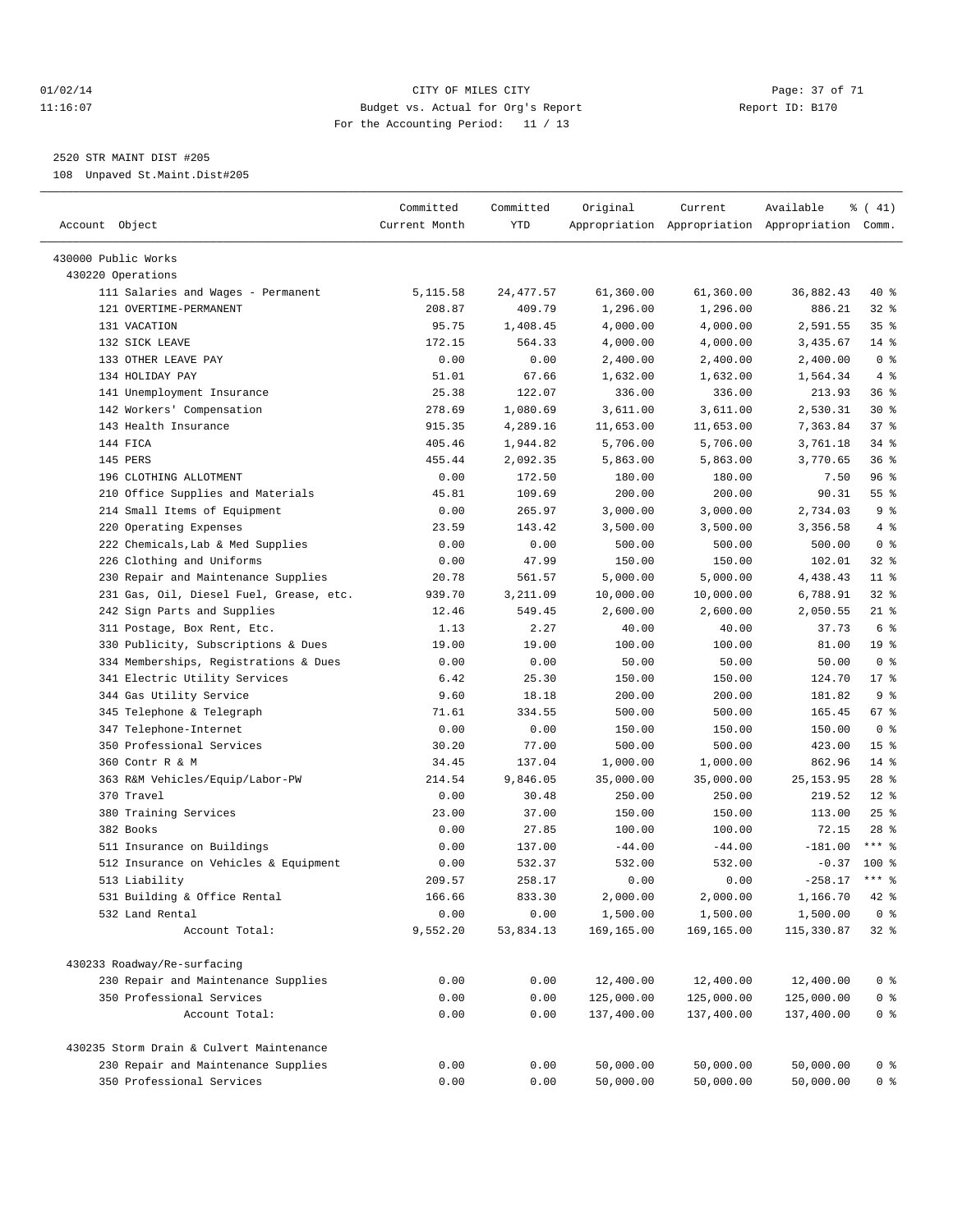#### $O1/02/14$  Page: 38 of 71 11:16:07 Budget vs. Actual for Org's Report Report ID: B170 For the Accounting Period: 11 / 13

# 2520 STR MAINT DIST #205

108 Unpaved St.Maint.Dist#205

| Account Object                           | Committed<br>Current Month | Committed<br><b>YTD</b> | Original   | Current<br>Appropriation Appropriation | Available<br>Appropriation | $\frac{1}{6}$ ( 41)<br>Comm. |
|------------------------------------------|----------------------------|-------------------------|------------|----------------------------------------|----------------------------|------------------------------|
| Account Total:                           | 0.00                       | 0.00                    | 100,000.00 | 100,000.00                             | 100,000.00                 | 0 <sup>8</sup>               |
|                                          |                            |                         |            |                                        |                            |                              |
| Account Group Total:                     | 9,552.20                   | 53,834.13               | 406,565.00 | 406,565.00                             | 352,730.87                 | 13 <sup>8</sup>              |
| 510000 MISCELLANEOUS                     |                            |                         |            |                                        |                            |                              |
| 510330 Comprehensive Liability Insurance |                            |                         |            |                                        |                            |                              |
| 513 Liability                            | 0.00                       | 896.70                  | 897.00     | 897.00                                 | 0.30                       | $100*$                       |
| Account Total:                           | 0.00                       | 896.70                  | 897.00     | 897.00                                 |                            | $0.30 100$ %                 |
|                                          |                            |                         |            |                                        |                            |                              |
| Account Group Total:                     | 0.00                       | 896.70                  | 897.00     | 897.00                                 |                            | $0.30$ 100 %                 |
| 520000 OTHER FINANCING USES              |                            |                         |            |                                        |                            |                              |
| 521000 Interfund Operating Transfers Out |                            |                         |            |                                        |                            |                              |
| 820 Transfers to Other Funds             | 949.76                     | 4,748.80                | 31,394.00  | 31,394.00                              | 26,645.20                  | 15 <sup>°</sup>              |
| Account Total:                           | 949.76                     | 4,748.80                | 31,394.00  | 31,394.00                              | 26,645.20                  | 15 <sup>°</sup>              |
|                                          |                            |                         |            |                                        |                            |                              |
| Account Group Total:                     | 949.76                     | 4,748.80                | 31,394.00  | 31,394.00                              | 26,645.20                  | 15 <sup>8</sup>              |
|                                          |                            |                         |            |                                        |                            |                              |
| Organization Total:                      | 10,501.96                  | 59,479.63               | 438,856.00 | 438,856.00                             | 379, 376.37                | 14 %                         |
|                                          |                            |                         |            |                                        |                            |                              |
|                                          |                            |                         |            |                                        |                            |                              |
| Fund Total:                              | 10,501.96                  | 59,479.63               | 438,856.00 | 438,856.00                             | 379, 376. 37 14 %          |                              |
|                                          |                            |                         |            |                                        |                            |                              |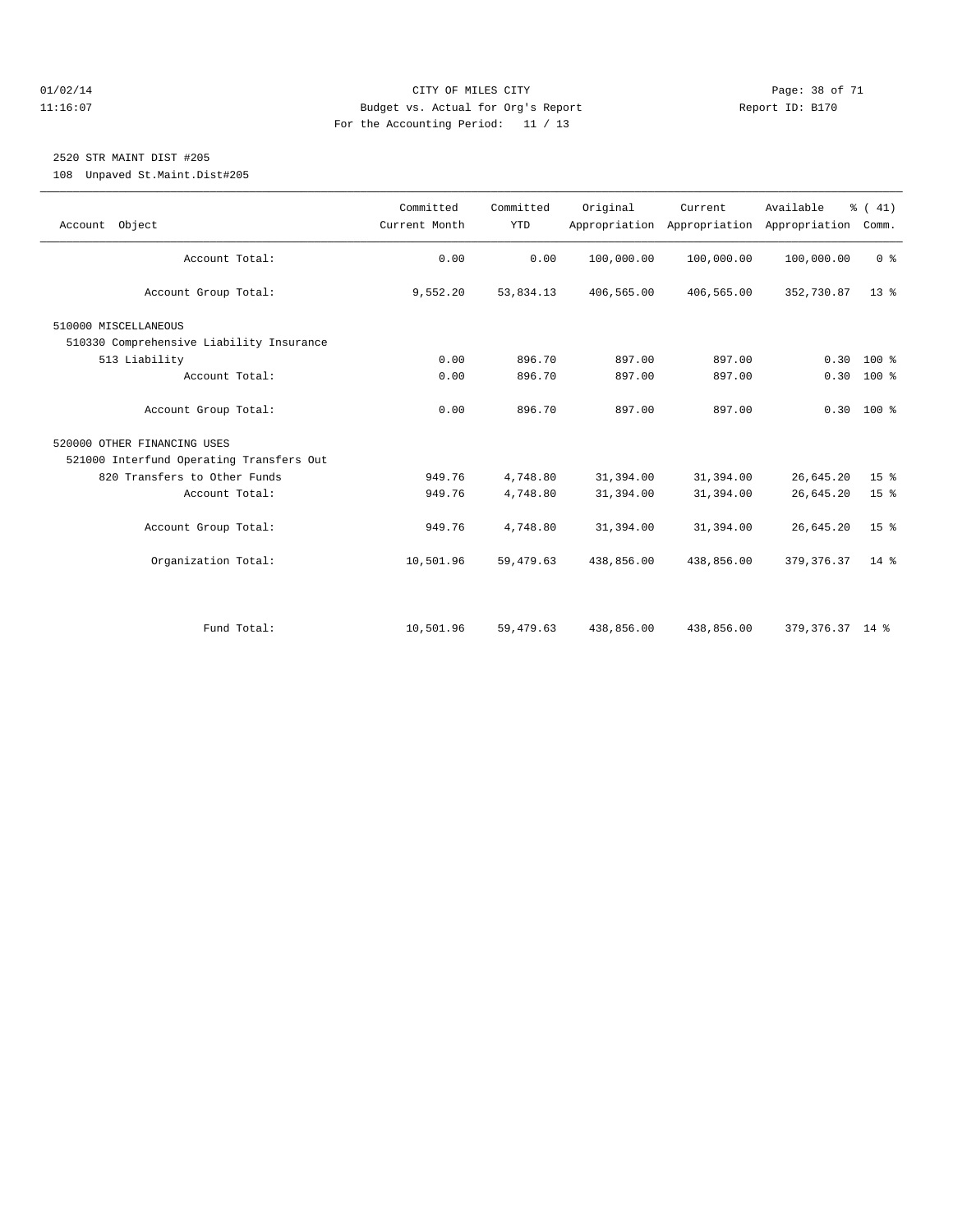#### $O1/02/14$  Page: 39 of 71 11:16:07 Budget vs. Actual for Org's Report Report ID: B170 For the Accounting Period: 11 / 13

#### 2540 STR MAINT DIST#207-(MILESTOWN ESTATES)

109 Milestown Estates Maintenance Dist.

| Account Object                           | Committed<br>Current Month | Committed<br><b>YTD</b> | Original | Current  | Available<br>Appropriation Appropriation Appropriation | $\frac{1}{6}$ ( 41)<br>Comm. |  |
|------------------------------------------|----------------------------|-------------------------|----------|----------|--------------------------------------------------------|------------------------------|--|
|                                          |                            |                         |          |          |                                                        |                              |  |
| 430000 Public Works                      |                            |                         |          |          |                                                        |                              |  |
| 430220 Operations                        |                            |                         |          |          |                                                        |                              |  |
| 111 Salaries and Wages - Permanent       | 241.16                     | 1,171.82                | 3,004.00 | 3,004.00 | 1,832.18                                               | 39 <sup>8</sup>              |  |
| 121 OVERTIME-PERMANENT                   | 9.90                       | 19.85                   | 65.00    | 65.00    | 45.15                                                  | 31.8                         |  |
| 131 VACATION                             | 4.71                       | 72.92                   | 310.00   | 310.00   | 237.08                                                 | $24$ %                       |  |
| 132 SICK LEAVE                           | 8.60                       | 27.75                   | 100.00   | 100.00   | 72.25                                                  | 28 <sup>8</sup>              |  |
| 133 OTHER LEAVE PAY                      | 0.00                       | 0.00                    | 120.00   | 120.00   | 120.00                                                 | 0 <sup>8</sup>               |  |
| 134 HOLIDAY PAY                          | 2.55                       | 3.38                    | 12.00    | 12.00    | 8.62                                                   | 28 <sup>8</sup>              |  |
| 141 Unemployment Insurance               | 1.20                       | 5.84                    | 15.00    | 15.00    | 9.16                                                   | 39 <sup>8</sup>              |  |
| 142 Workers' Compensation                | 13.14                      | 52.20                   | 160.00   | 160.00   | 107.80                                                 | 33%                          |  |
| 143 Health Insurance                     | 43.25                      | 204.13                  | 520.00   | 520.00   | 315.87                                                 | 39 <sup>8</sup>              |  |
| 144 FICA                                 | 19.15                      | 93.45                   | 256.00   | 256.00   | 162.55                                                 | $37*$                        |  |
| 145 PERS                                 | 21.52                      | 100.45                  | 262.00   | 262.00   | 161.55                                                 | 38 <sup>8</sup>              |  |
| 196 CLOTHING ALLOTMENT                   | 0.00                       | 9.00                    | 8.00     | 8.00     | $-1.00$                                                | $113*$                       |  |
| Account Total:                           | 365.18                     | 1,760.79                | 4,832.00 | 4,832.00 | 3,071.21                                               | $36*$                        |  |
| Account Group Total:                     | 365.18                     | 1,760.79                | 4,832.00 | 4,832.00 | 3,071.21                                               | $36*$                        |  |
| 510000 MISCELLANEOUS                     |                            |                         |          |          |                                                        |                              |  |
| 510330 Comprehensive Liability Insurance |                            |                         |          |          |                                                        |                              |  |
| 513 Liability                            | 0.00                       | 46.27                   | 46.00    | 46.00    |                                                        | $-0.27$ 101 %                |  |
| Account Total:                           | 0.00                       | 46.27                   | 46.00    | 46.00    |                                                        | $-0.27$ 101 %                |  |
| Account Group Total:                     | 0.00                       | 46.27                   | 46.00    | 46.00    |                                                        | $-0.27$ 101 %                |  |
| Organization Total:                      | 365.18                     | 1,807.06                | 4,878.00 | 4,878.00 | 3,070.94                                               | $37*$                        |  |
|                                          |                            |                         |          |          |                                                        |                              |  |
| Fund Total:                              | 365.18                     | 1,807.06                | 4,878.00 | 4,878.00 | 3,070.94 37 %                                          |                              |  |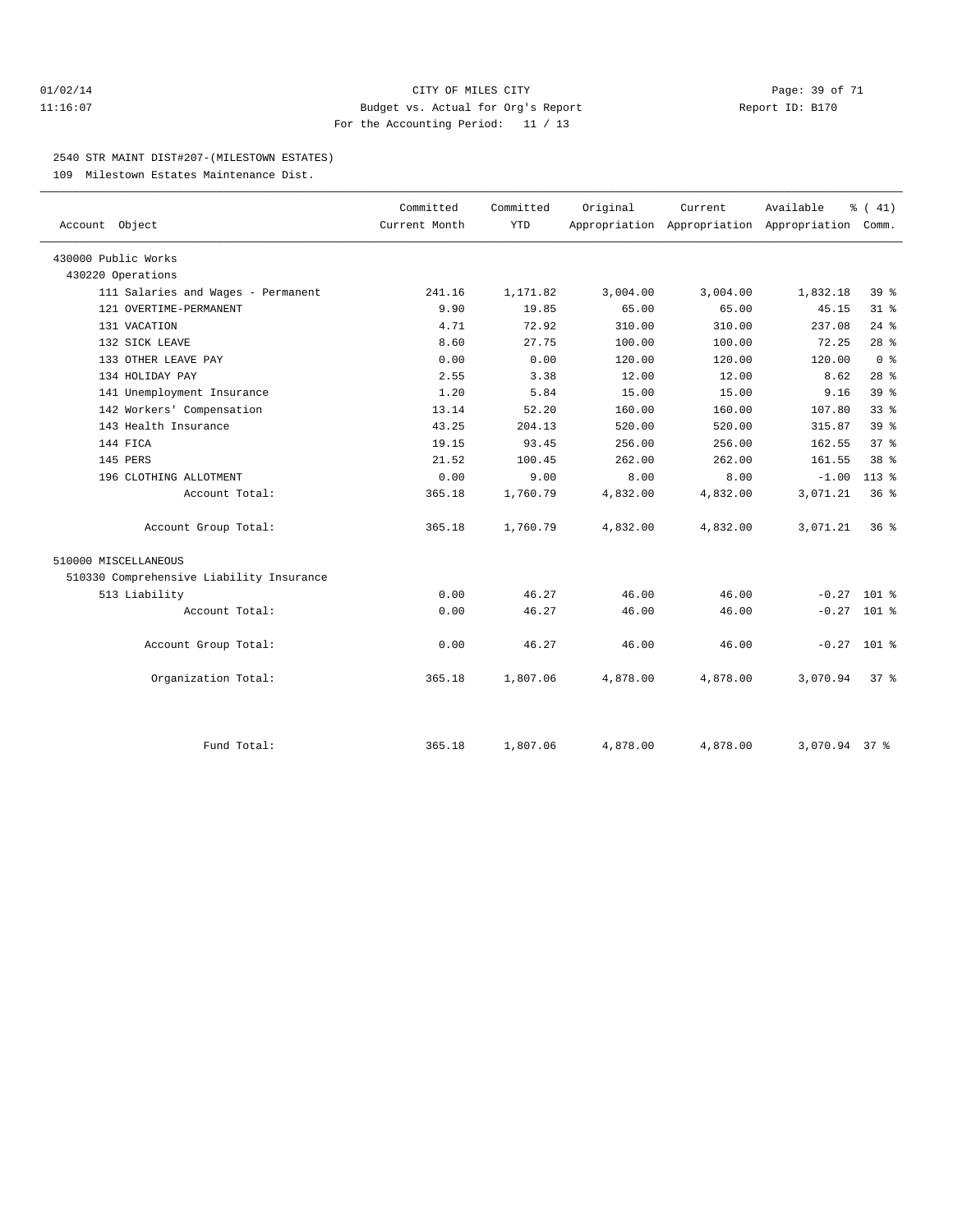#### $O1/02/14$  Page: 40 of 71 11:16:07 Budget vs. Actual for Org's Report Changer Report ID: B170 For the Accounting Period: 11 / 13

#### 2820 GAS TAX 34 Gas Tax

| Account Object                           | Committed<br>Current Month | Committed<br><b>YTD</b> | Original   | Current<br>Appropriation Appropriation Appropriation | Available  | % (41)<br>Comm. |  |
|------------------------------------------|----------------------------|-------------------------|------------|------------------------------------------------------|------------|-----------------|--|
| 520000 OTHER FINANCING USES              |                            |                         |            |                                                      |            |                 |  |
| 521000 Interfund Operating Transfers Out |                            |                         |            |                                                      |            |                 |  |
| 820 Transfers to Other Funds             | 480.39                     | 2,401.95                | 5,765.00   | 5,765.00                                             | 3,363.05   | 42 %            |  |
| Account Total:                           | 480.39                     | 2,401.95                | 5,765.00   | 5,765.00                                             | 3,363.05   | 42 %            |  |
| 521204 TRANSFER:<br>SID 204              |                            |                         |            |                                                      |            |                 |  |
| 820 Transfers to Other Funds             | 0.00                       | 0.00                    | 90,632.00  | 90,632.00                                            | 90,632.00  | 0 <sup>8</sup>  |  |
| Account Total:                           | 0.00                       | 0.00                    | 90,632.00  | 90,632.00                                            | 90,632.00  | 0 <sup>8</sup>  |  |
| 521205 TRANSFER:<br>SID 205              |                            |                         |            |                                                      |            |                 |  |
| 820 Transfers to Other Funds             | 0.00                       | 0.00                    | 90,633.00  | 90,633.00                                            | 90,633.00  | 0 <sup>8</sup>  |  |
| Account Total:                           | 0.00                       | 0.00                    | 90,633.00  | 90,633.00                                            | 90,633.00  | 0 <sup>8</sup>  |  |
| Account Group Total:                     | 480.39                     | 2,401.95                | 187,030.00 | 187,030.00                                           | 184,628.05 | 1 <sup>8</sup>  |  |
| Organization Total:                      | 480.39                     | 2,401.95                | 187,030.00 | 187,030.00                                           | 184,628.05 | 1 <sup>8</sup>  |  |
|                                          |                            |                         |            |                                                      |            |                 |  |
| Fund Total:                              | 480.39                     | 2,401.95                | 187,030.00 | 187,030.00                                           | 184,628.05 | 1 <sup>8</sup>  |  |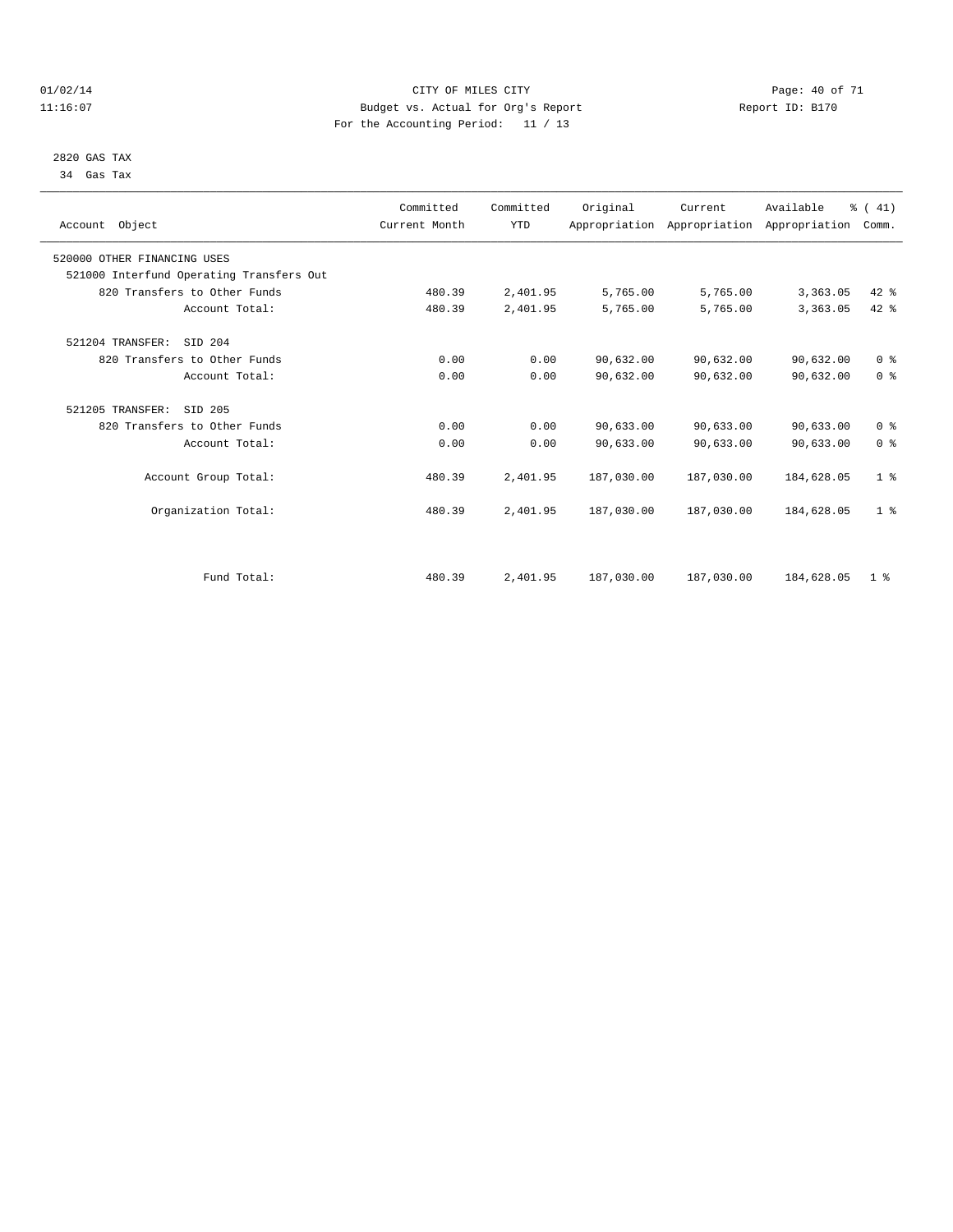#### $O1/02/14$  Page: 41 of 71 11:16:07 Budget vs. Actual for Org's Report Changer Report ID: B170 For the Accounting Period: 11 / 13

# 2850 911 EMERGENCY

105 Enhanced 911

| Account Object                             | Committed<br>Current Month | Committed<br><b>YTD</b> | Original   | Current    | Available<br>Appropriation Appropriation Appropriation Comm. | % (41)             |
|--------------------------------------------|----------------------------|-------------------------|------------|------------|--------------------------------------------------------------|--------------------|
| 420000 PUBLIC SAFETY                       |                            |                         |            |            |                                                              |                    |
| 420140 Crime Control and Investigation(05) |                            |                         |            |            |                                                              |                    |
| 210 Office Supplies and Materials          | 0.00                       | 0.00                    | 5,000.00   | 5,000.00   | 5,000.00                                                     | 0 <sup>8</sup>     |
| 214 Small Items of Equipment               | 0.00                       | 0.00                    | 10,000.00  | 10,000.00  | 10,000.00                                                    | 0 <sup>8</sup>     |
| 220 Operating Expenses                     | 0.00                       | 8,575.00                | 20,000.00  | 20,000.00  | 11,425.00                                                    | 43.8               |
| 231 Gas, Oil, Diesel Fuel, Grease, etc.    | 0.00                       | 0.00                    | 200.00     | 200.00     | 200.00                                                       | 0 <sup>8</sup>     |
| 311 Postage, Box Rent, Etc.                | 0.00                       | 0.00                    | 500.00     | 500.00     | 500.00                                                       | 0 <sup>8</sup>     |
| 320 Printing, Duplicating, Typing &        | 0.00                       | 0.00                    | 500.00     | 500.00     | 500.00                                                       | 0 <sup>8</sup>     |
| 334 Memberships, Registrations & Dues      | 0.00                       | 0.00                    | 300.00     | 300.00     | 300.00                                                       | 0 <sup>8</sup>     |
| 341 Electric Utility Services              | 45.68                      | 238.62                  | 1,500.00   | 1,500.00   | 1,261.38                                                     | 16 <sup>8</sup>    |
| 345 Telephone & Telegraph                  | 2,025.87                   | 10,394.05               | 30,000.00  | 30,000.00  | 19,605.95                                                    | 35%                |
| 350 Professional Services                  | 3,088.00                   | 17,940.14               | 100,000.00 | 100,000.00 | 82,059.86                                                    | 18 <sup>°</sup>    |
| 370 Travel                                 | 450.00                     | 450.00                  | 5,000.00   | 5,000.00   | 4,550.00                                                     | 9 <sup>8</sup>     |
| 380 Training Services                      | 0.00                       | 378.00                  | 5,000.00   | 5,000.00   | 4,622.00                                                     | 8 %                |
| 512 Insurance on Vehicles & Equipment      | 0.00                       | 124.41                  | 124.00     | 124.00     | $-0.41$                                                      | 100 %              |
| 940 Machinery & Equipment                  | 0.00                       | 0.00                    | 35,000.00  | 35,000.00  | 35,000.00                                                    | 0 <sup>8</sup>     |
| 941 911 Eq & Software (2/01)               | 0.00                       | 0.00                    | 23,030.00  | 23,030.00  | 23,030.00                                                    | 0 <sup>8</sup>     |
| Account Total:                             | 5,609.55                   | 38,100.22               | 236,154.00 | 236,154.00 | 198,053.78                                                   | 16 <sup>8</sup>    |
| Account Group Total:                       | 5,609.55                   | 38,100.22               | 236,154.00 | 236,154.00 | 198,053.78                                                   | 16 <sup>8</sup>    |
| 520000 OTHER FINANCING USES                |                            |                         |            |            |                                                              |                    |
| 521000 Interfund Operating Transfers Out   |                            |                         |            |            |                                                              |                    |
| 820 Transfers to Other Funds               | 0.00                       | 27, 264.96              | 112,000.00 | 112,000.00 | 84,735.04                                                    | $24$ %             |
| Account Total:                             | 0.00                       | 27, 264.96              | 112,000.00 | 112,000.00 | 84,735.04                                                    | $24$ %             |
| Account Group Total:                       | 0.00                       | 27, 264.96              | 112,000.00 | 112,000.00 | 84,735.04                                                    | $24$ $\frac{6}{5}$ |
| Organization Total:                        | 5,609.55                   | 65, 365. 18             | 348,154.00 | 348,154.00 | 282,788.82                                                   | 19 <sup>°</sup>    |
| Fund Total:                                | 5,609.55                   | 65, 365. 18             | 348,154.00 | 348,154.00 | 282,788.82 19 %                                              |                    |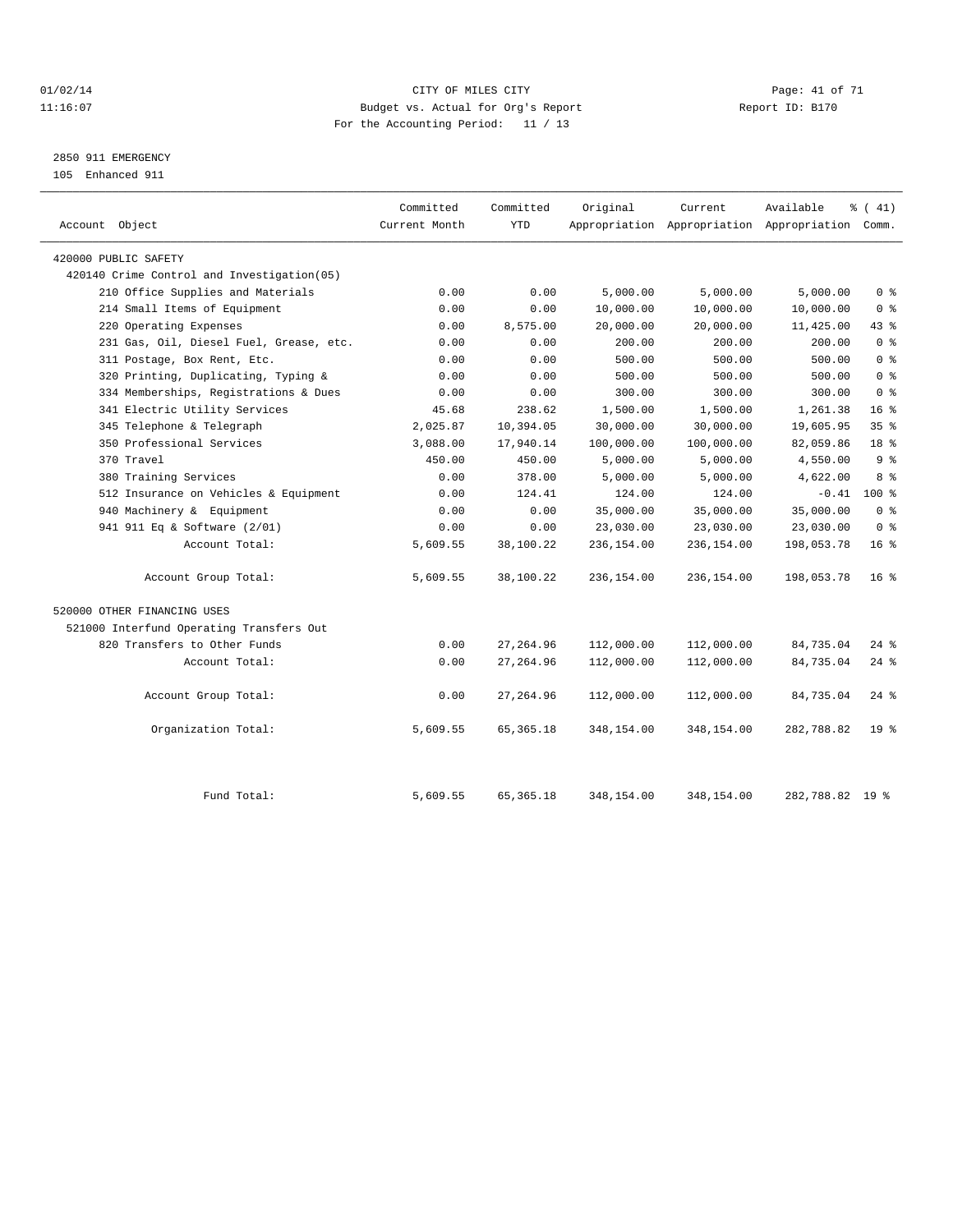#### $O1/02/14$  Page: 42 of 71 11:16:07 Budget vs. Actual for Org's Report Changer Report ID: B170 For the Accounting Period: 11 / 13

#### 2880 LIBRARY GRANTS

39 HB#193-Interlibrary Loan Reimb

| Object<br>Account                                            | Committed<br>Current Month | Committed<br><b>YTD</b> | Original<br>Appropriation | Current<br>Appropriation | Available<br>Appropriation | $\frac{1}{6}$ ( 41)<br>Comm. |
|--------------------------------------------------------------|----------------------------|-------------------------|---------------------------|--------------------------|----------------------------|------------------------------|
| 460000 CULTURE AND RECREATION<br>460100 Library Services(16) |                            |                         |                           |                          |                            |                              |
| 311 Postage, Box Rent, Etc.                                  | 216.00                     | 855.00                  | 4,400.00                  | 4,400.00                 | 3,545.00                   | 19 <sup>°</sup>              |
| 382 Books                                                    | 0.00                       | 0.00                    | 100.00                    | 100.00                   | 100.00                     | 0 <sup>8</sup>               |
| Account Total:                                               | 216.00                     | 855.00                  | 4,500.00                  | 4,500.00                 | 3,645.00                   | 19 <sup>8</sup>              |
| Account Group Total:                                         | 216.00                     | 855.00                  | 4,500.00                  | 4,500.00                 | 3,645.00                   | 19 <sup>8</sup>              |
| Organization Total:                                          | 216.00                     | 855.00                  | 4,500.00                  | 4,500.00                 | 3,645.00                   | 19 <sup>8</sup>              |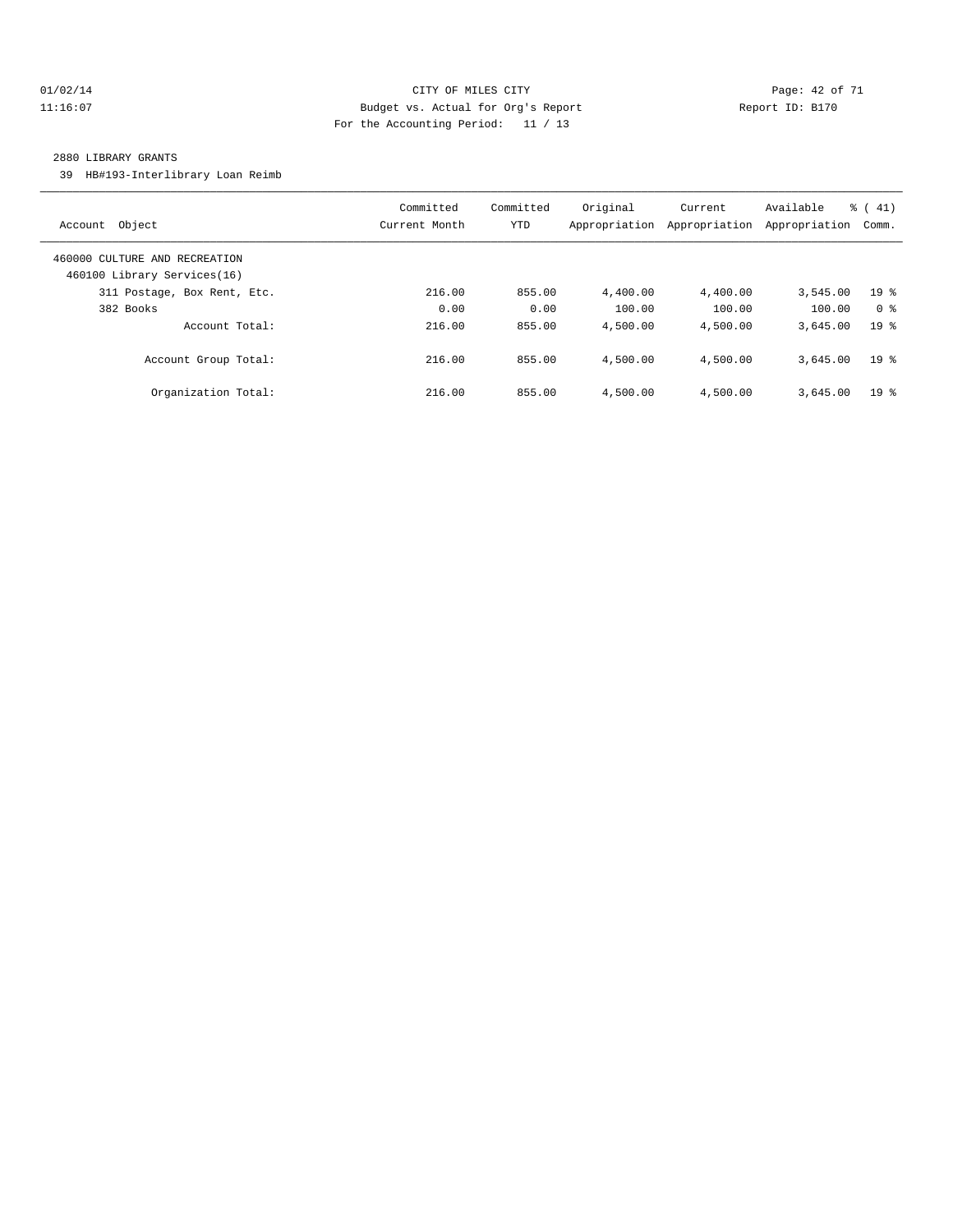#### 01/02/14 Page: 43 of 71 11:16:07 Budget vs. Actual for Org's Report Changer Report ID: B170 For the Accounting Period: 11 / 13

#### 2880 LIBRARY GRANTS

41 Sagebrush Fed/Coal Sev Tax

| Account Object                                               | Committed<br>Current Month | Committed<br>YTD | Original<br>Appropriation | Current<br>Appropriation | Available<br>Appropriation | $\frac{1}{6}$ ( 41)<br>Comm. |
|--------------------------------------------------------------|----------------------------|------------------|---------------------------|--------------------------|----------------------------|------------------------------|
| 460000 CULTURE AND RECREATION<br>460100 Library Services(16) |                            |                  |                           |                          |                            |                              |
| 210 Office Supplies and Materials                            | 73.24                      | 73.24            | 150.00                    | 150.00                   | 76.76                      | $49*$                        |
| 350 Professional Services                                    | 0.00                       | 0.00             | 2,484.00                  | 2,484.00                 | 2,484.00                   | 0 <sup>8</sup>               |
| 370 Travel                                                   | 0.00                       | 0.00             | 2,526.00                  | 2,526.00                 | 2,526.00                   | 0 <sup>8</sup>               |
| 380 Training Services                                        | 88.95                      | 88.95            | 1,000.00                  | 1,000.00                 | 911.05                     | 9 <sup>8</sup>               |
| Account Total:                                               | 162.19                     | 162.19           | 6,160.00                  | 6,160.00                 | 5,997.81                   | 3 <sup>8</sup>               |
| Account Group Total:                                         | 162.19                     | 162.19           | 6,160.00                  | 6,160.00                 | 5,997.81                   | 3 <sup>8</sup>               |
| Organization Total:                                          | 162.19                     | 162.19           | 6,160.00                  | 6,160.00                 | 5,997.81                   | 3 <sup>8</sup>               |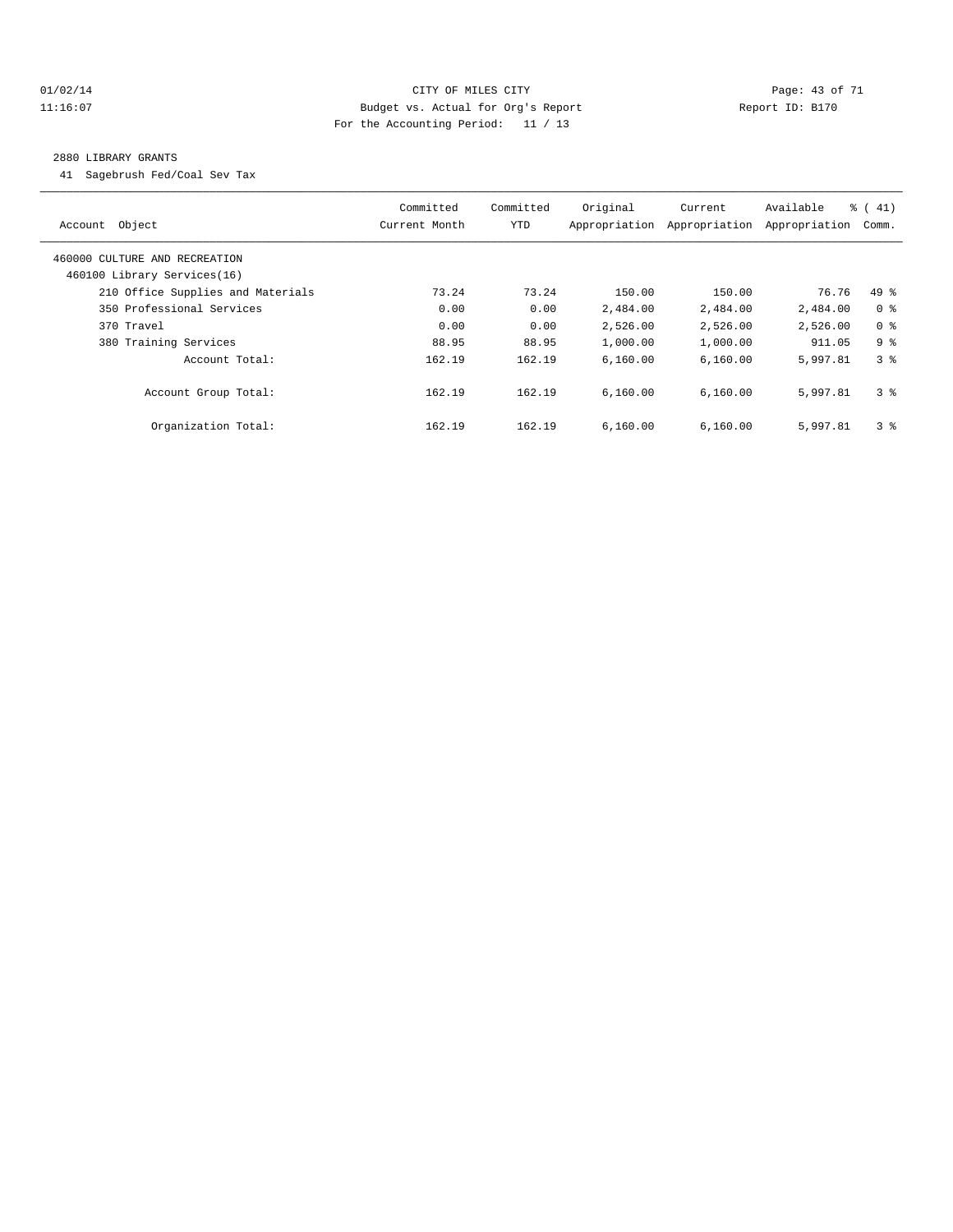#### 01/02/14 Page: 44 of 71 11:16:07 Budget vs. Actual for Org's Report Changer Report ID: B170 For the Accounting Period: 11 / 13

#### 2880 LIBRARY GRANTS

43 State Aid Per Capita-Tech Serv

| Account Object                                               | Committed<br>Current Month | Committed<br><b>YTD</b> | Original<br>Appropriation | Current<br>Appropriation | Available<br>Appropriation | $\frac{1}{6}$ ( 41)<br>Comm. |
|--------------------------------------------------------------|----------------------------|-------------------------|---------------------------|--------------------------|----------------------------|------------------------------|
| 460000 CULTURE AND RECREATION<br>460100 Library Services(16) |                            |                         |                           |                          |                            |                              |
| 350 Professional Services                                    | 84.00                      | 84.00                   | 0.00                      | 0.00                     | $-84.00$                   | $***$ 2                      |
| 360 Contr R & M                                              | 0.00                       | 0.00                    | 6.417.00                  | 6,417.00                 | 6.417.00                   | 0 <sup>8</sup>               |
| Account Total:                                               | 84.00                      | 84.00                   | 6.417.00                  | 6.417.00                 | 6,333.00                   | 1 <sup>8</sup>               |
| Account Group Total:                                         | 84.00                      | 84.00                   | 6.417.00                  | 6.417.00                 | 6,333.00                   | 1 <sup>8</sup>               |
| Organization Total:                                          | 84.00                      | 84.00                   | 6.417.00                  | 6.417.00                 | 6,333.00                   | 1 <sup>8</sup>               |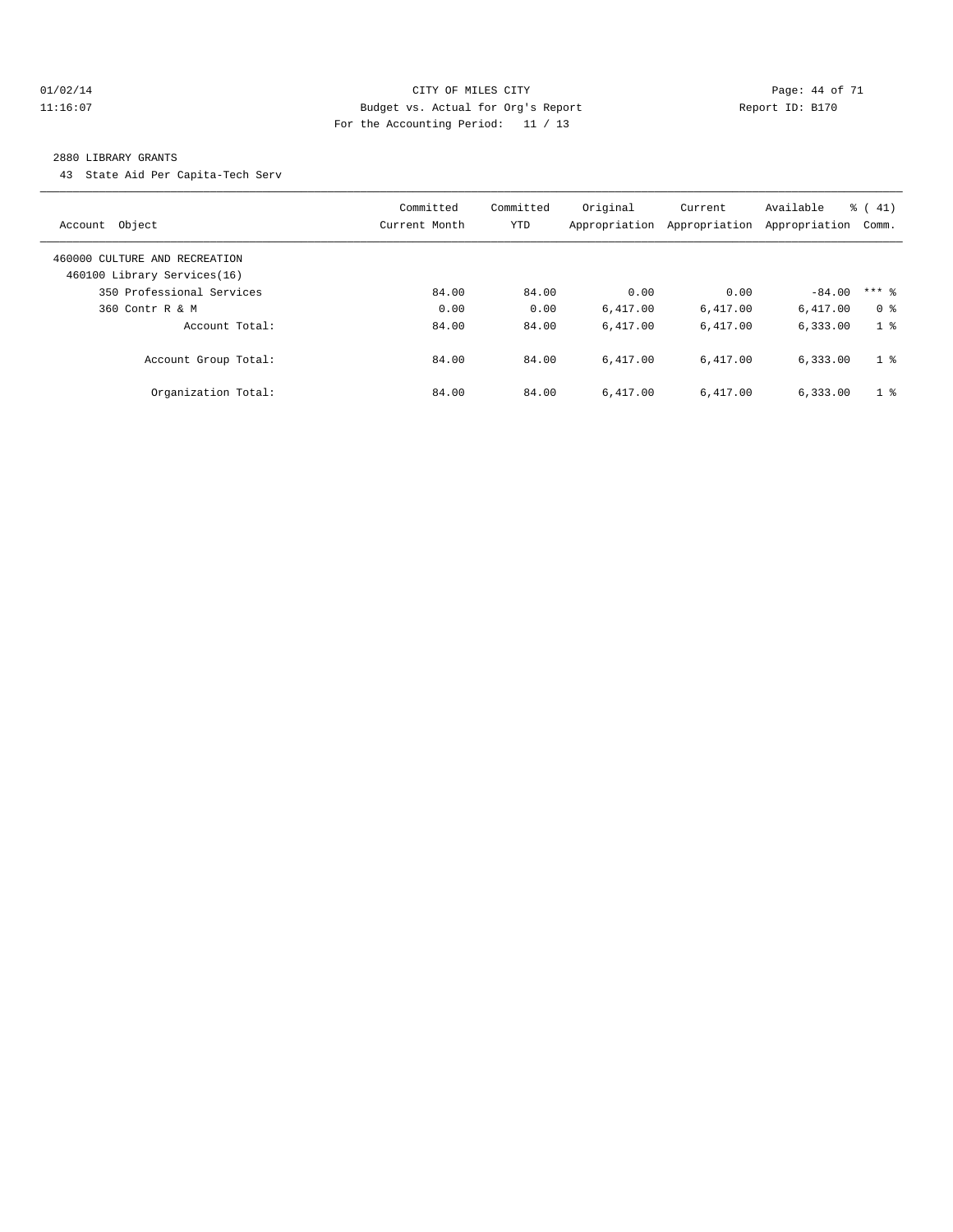#### $O1/02/14$  Page: 45 of 71 11:16:07 Budget vs. Actual for Org's Report Report ID: B170 For the Accounting Period: 11 / 13

# 2880 LIBRARY GRANTS

44 Humanities Grant

| Account Object                      | Committed<br>Current Month | Committed<br><b>YTD</b> | Original  | Current   | Available<br>Appropriation Appropriation Appropriation | % (41)<br>Comm. |  |
|-------------------------------------|----------------------------|-------------------------|-----------|-----------|--------------------------------------------------------|-----------------|--|
| 460000 CULTURE AND RECREATION       |                            |                         |           |           |                                                        |                 |  |
| 460100 Library Services(16)         |                            |                         |           |           |                                                        |                 |  |
| 210 Office Supplies and Materials   | 0.00                       | 0.00                    | 571.00    | 571.00    | 571.00                                                 | 0 <sup>8</sup>  |  |
| 220 Operating Expenses              | 0.00                       | 0.00                    | 87.00     | 87.00     | 87.00                                                  | 0 <sup>8</sup>  |  |
| 311 Postage, Box Rent, Etc.         | 0.00                       | 0.00                    | 87.00     | 87.00     | 87.00                                                  | 0 <sup>8</sup>  |  |
| 320 Printing, Duplicating, Typing & | 0.00                       | 0.00                    | 159.00    | 159.00    | 159.00                                                 | 0 <sup>8</sup>  |  |
| 330 Publicity, Subscriptions & Dues | 0.00                       | 0.00                    | 250.00    | 250.00    | 250.00                                                 | 0 <sup>8</sup>  |  |
| 350 Professional Services           | 0.00                       | 400.00                  | 1,066.00  | 1,066.00  | 666.00                                                 | 38 %            |  |
| 370 Travel                          | 0.00                       | 301.63                  | 88.00     | 88.00     | $-213.63$                                              | $343$ $%$       |  |
| 382 Books                           | 0.00                       | 0.00                    | 153.00    | 153.00    | 153.00                                                 | 0 <sup>8</sup>  |  |
| Account Total:                      | 0.00                       | 701.63                  | 2,461.00  | 2,461.00  | 1,759.37                                               | 29%             |  |
| Account Group Total:                | 0.00                       | 701.63                  | 2,461.00  | 2,461.00  | 1,759.37                                               | $29$ %          |  |
| Organization Total:                 | 0.00                       | 701.63                  | 2,461.00  | 2,461.00  | 1,759.37                                               | $29*$           |  |
|                                     |                            |                         |           |           |                                                        |                 |  |
| Fund Total:                         | 462.19                     | 1,802.82                | 19,538.00 | 19,538.00 | 17,735.18                                              | 9 <sup>8</sup>  |  |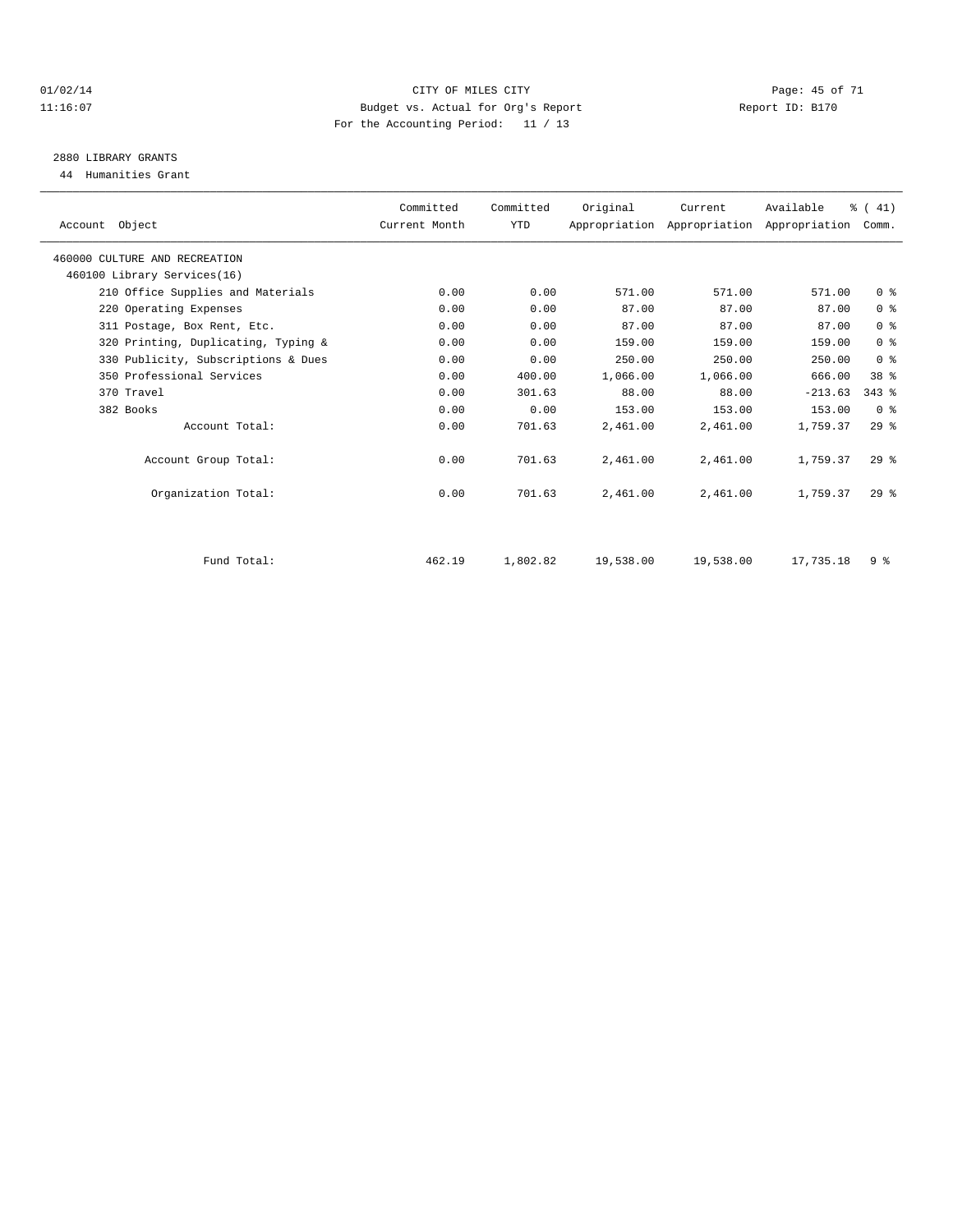#### $O1/02/14$  Page: 46 of 71 11:16:07 Budget vs. Actual for Org's Report Changer Report ID: B170 For the Accounting Period: 11 / 13

2935 Historic Preservation

11 Historic Preservation

| Account Object                              | Committed<br>Current Month | Committed<br><b>YTD</b> | Original  | Current<br>Appropriation Appropriation Appropriation | Available | $\frac{1}{6}$ ( 41)<br>Comm. |  |
|---------------------------------------------|----------------------------|-------------------------|-----------|------------------------------------------------------|-----------|------------------------------|--|
| 460000 CULTURE AND RECREATION               |                            |                         |           |                                                      |           |                              |  |
| 460461 Historic Preservation-Administration |                            |                         |           |                                                      |           |                              |  |
| 111 Salaries and Wages - Permanent          | 1,094.00                   | 5,332.28                | 15,834.00 | 15,834.00                                            | 10,501.72 | $34*$                        |  |
| 131 VACATION                                | 317.26                     | 631.66                  | 0.00      | 0.00                                                 | $-631.66$ | $***$ $%$                    |  |
| 132 SICK LEAVE                              | 0.00                       | 142.22                  | 0.00      | 0.00                                                 | $-142.22$ | $***$ $%$                    |  |
| 141 Unemployment Insurance                  | 5.43                       | 26.55                   | 71.00     | 71.00                                                | 44.45     | 37 <sup>8</sup>              |  |
| 142 Workers' Compensation                   | 13.91                      | 68.03                   | 183.00    | 183.00                                               | 114.97    | 37 <sup>8</sup>              |  |
| 144 FICA                                    | 92.26                      | 451.41                  | 1,211.00  | 1,211.00                                             | 759.59    | $37*$                        |  |
| 145 PERS                                    | 97.33                      | 476.20                  | 1,278.00  | 1,278.00                                             | 801.80    | 37%                          |  |
| 210 Office Supplies and Materials           | 0.00                       | 0.00                    | 750.00    | 750.00                                               | 750.00    | 0 <sup>8</sup>               |  |
| 214 Small Items of Equipment                | 0.00                       | 96.00                   | 0.00      | 0.00                                                 | $-96.00$  | $***$ $-$                    |  |
| 220 Operating Expenses                      | 0.00                       | 0.00                    | 200.00    | 200.00                                               | 200.00    | 0 <sup>8</sup>               |  |
| 320 Printing, Duplicating, Typing &         | 0.00                       | 0.00                    | 200.00    | 200.00                                               | 200.00    | 0 <sup>8</sup>               |  |
| 330 Publicity, Subscriptions & Dues         | 0.00                       | 0.00                    | 125.00    | 125.00                                               | 125.00    | 0 <sup>8</sup>               |  |
| 345 Telephone & Telegraph                   | 0.00                       | 445.83                  | 1,380.00  | 1,380.00                                             | 934.17    | 328                          |  |
| 360 Contr R & M                             | 0.00                       | 0.00                    | 100.00    | 100.00                                               | 100.00    | 0 <sup>8</sup>               |  |
| 370 Travel                                  | 68.41                      | 506.49                  | 985.00    | 985.00                                               | 478.51    | $51$ %                       |  |
| 531 Building & Office Rental                | 0.00                       | 1,200.00                | 3,600.00  | 3,600.00                                             | 2,400.00  | 33%                          |  |
| Account Total:                              | 1,688.60                   | 9,376.67                | 25,917.00 | 25,917.00                                            | 16,540.33 | 36 <sup>8</sup>              |  |
| Account Group Total:                        | 1,688.60                   | 9,376.67                | 25,917.00 | 25,917.00                                            | 16,540.33 | $36*$                        |  |
| Organization Total:                         | 1,688.60                   | 9,376.67                | 25,917.00 | 25,917.00                                            | 16,540.33 | $36*$                        |  |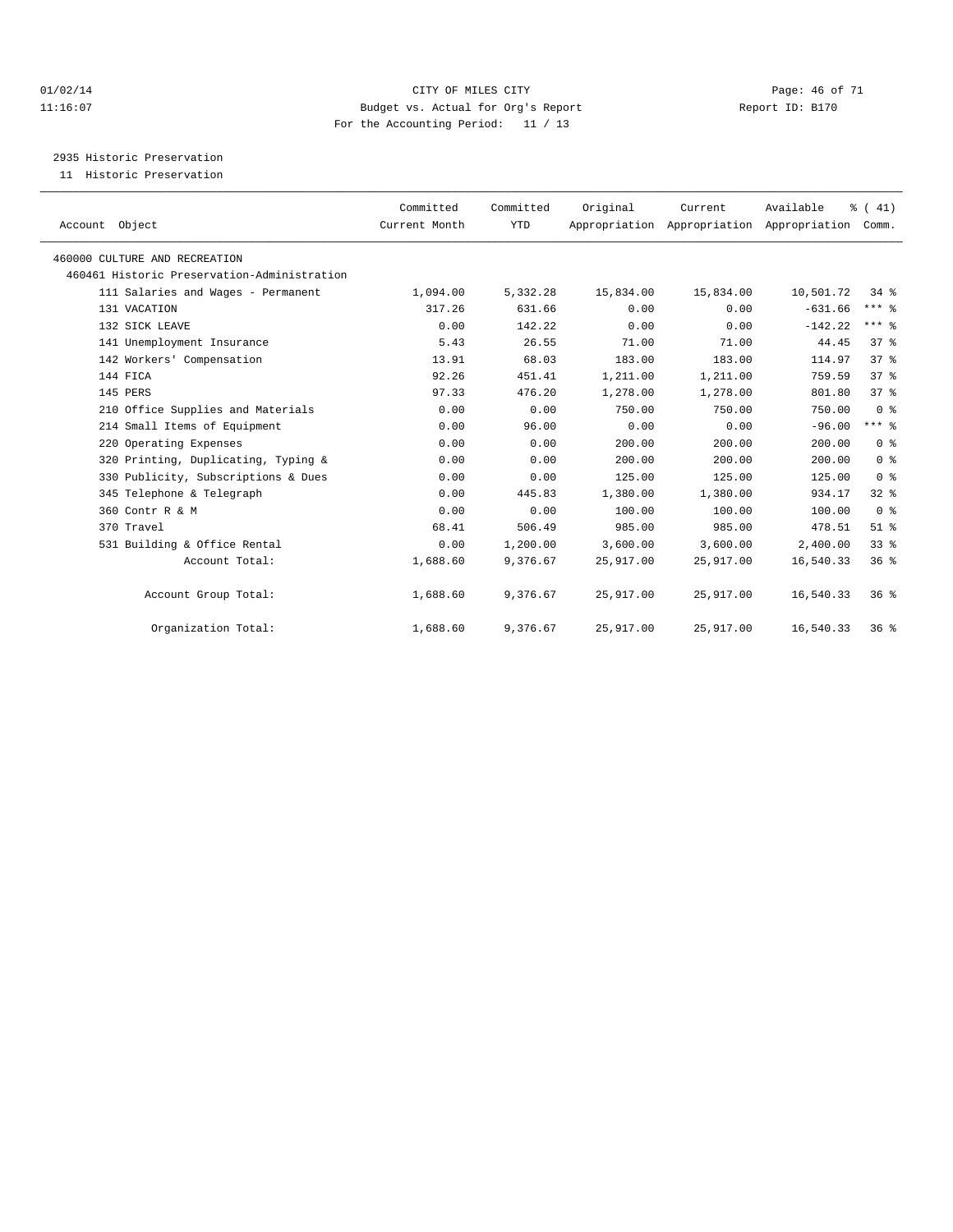#### $O1/02/14$  Page: 47 of 71 11:16:07 Budget vs. Actual for Org's Report Changer Report ID: B170 For the Accounting Period: 11 / 13

## 2935 Historic Preservation

91 CCHS Grant

| Committed<br>Current Month | Committed<br>YTD | Original  | Current   | Available       | % (41)<br>Comm.                           |
|----------------------------|------------------|-----------|-----------|-----------------|-------------------------------------------|
|                            |                  |           |           |                 |                                           |
| 0.00                       | 95.00            | 0.00      | 0.00      | $-95.00$        | $***$ 2                                   |
| 0.00                       | 95.00            | 0.00      | 0.00      | $-95.00$        | $***$ 2                                   |
| 0.00                       | 95.00            | 0.00      | 0.00      | $-95.00$        | $***$ 2                                   |
| 0.00                       | 95.00            | 0.00      | 0.00      | $-95.00$        | $***$ 2                                   |
| 1,688.60                   | 9,471.67         | 25,917.00 | 25,917.00 | 16, 445.33 37 % |                                           |
|                            |                  |           |           |                 | Appropriation Appropriation Appropriation |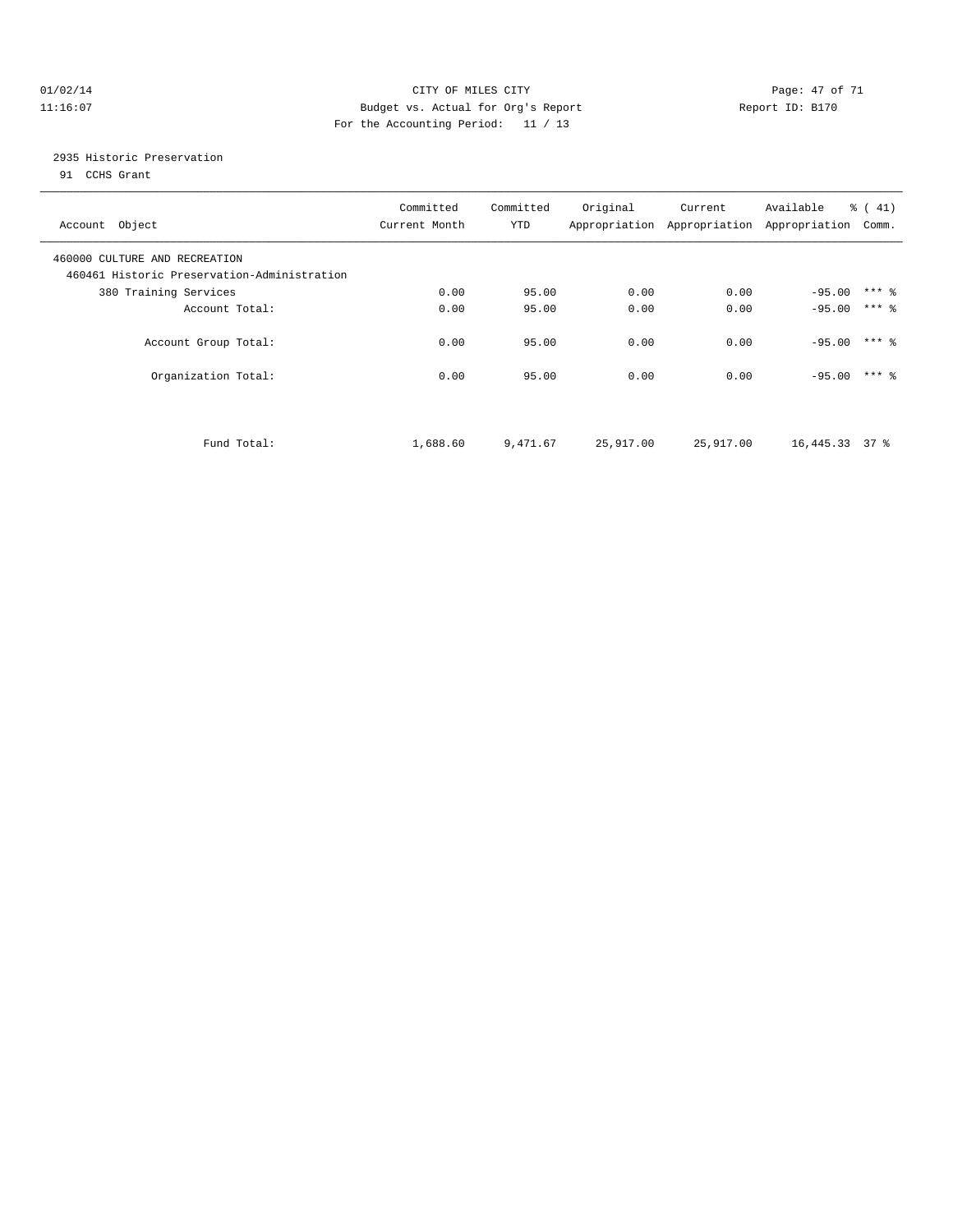#### $O1/02/14$  Page: 48 of 71 11:16:07 Budget vs. Actual for Org's Report Report ID: B170 For the Accounting Period: 11 / 13

#### 2985 RETIRED SENIOR VOLUNTEER PROG (RSVP)

15 Retired Senior Volunteer Program

|                                            | Committed     | Committed  | Original  | Current   | Available                                       | % (41)           |
|--------------------------------------------|---------------|------------|-----------|-----------|-------------------------------------------------|------------------|
| Account Object                             | Current Month | <b>YTD</b> |           |           | Appropriation Appropriation Appropriation Comm. |                  |
| 450000 Social and Economic Services        |               |            |           |           |                                                 |                  |
| 450300 RETIRED SENIOR VOLUNTEER PROG(RSVP) |               |            |           |           |                                                 |                  |
| 111 Salaries and Wages - Permanent         | 1,710.60      | 13,508.53  | 40,359.00 | 40,359.00 | 26,850.47                                       | 33 <sup>8</sup>  |
| 131 VACATION                               | 154.63        | 589.52     | 0.00      | 0.00      | $-589.52$                                       | $***$ 8          |
| 132 SICK LEAVE                             | 1,497.97      | 1,575.28   | 0.00      | 0.00      | $-1, 575.28$                                    | $***$ 8          |
| 133 OTHER LEAVE PAY                        | 0.00          | 521.87     | 0.00      | 0.00      | $-521.87$                                       | $***$ 8          |
| 141 Unemployment Insurance                 | 15.14         | 75.70      | 144.00    | 144.00    | 68.30                                           | 53%              |
| 142 Workers' Compensation                  | 38.78         | 193.90     | 452.00    | 452.00    | 258.10                                          | 43%              |
| 143 Health Insurance                       | 618.15        | 3,090.75   | 7,980.00  | 7,980.00  | 4,889.25                                        | 39 %             |
| 144 FICA                                   | 257.28        | 1,286.40   | 3,120.00  | 3,120.00  | 1,833.60                                        | 41 %             |
| 145 PERS                                   | 271.42        | 1,357.09   | 2,856.00  | 2,856.00  | 1,498.91                                        | 48 %             |
| 210 Office Supplies and Materials          | 0.00          | 321.81     | 617.00    | 617.00    | 295.19                                          | $52$ $%$         |
| 370 Travel                                 | 0.00          | 1,272.76   | 4,200.00  | 4,200.00  | 2,927.24                                        | $30*$            |
| Account Total:                             | 4,563.97      | 23,793.61  | 59,728.00 | 59,728.00 | 35,934.39                                       | $40*$            |
| 450330 RSVP Non-Federal                    |               |            |           |           |                                                 |                  |
| 111 Salaries and Wages - Permanent         | 0.00          | 620.80     | 2,825.00  | 2,825.00  | 2,204.20                                        | $22$ %           |
| 141 Unemployment Insurance                 | 0.00          | 0.00       | 14.00     | 14.00     | 14.00                                           | 0 <sup>8</sup>   |
| 142 Workers' Compensation                  | 0.00          | 0.00       | 36.00     | 36.00     | 36.00                                           | 0 <sup>8</sup>   |
| 144 FICA                                   | 0.00          | 0.00       | 240.00    | 240.00    | 240.00                                          | 0 <sup>°</sup>   |
| 145 PERS                                   | 0.00          | 0.00       | 204.00    | 204.00    | 204.00                                          | 0 <sup>8</sup>   |
| 210 Office Supplies and Materials          | 0.00          | 21.47      | 3,870.00  | 3,870.00  | 3,848.53                                        | 1 <sup>8</sup>   |
| Operating Expenses<br>220                  | 360.00        | 2,669.69   | 3,750.00  | 3,750.00  | 1,080.31                                        | 71 %             |
| 311 Postage, Box Rent, Etc.                | 0.00          | 123.44     | 1,150.00  | 1,150.00  | 1,026.56                                        | 11 <sup>8</sup>  |
| 330 Publicity, Subscriptions & Dues        | 0.00          | 136.80     | 130.00    | 130.00    | $-6.80$                                         | 105 <sub>8</sub> |
| 334 Memberships, Registrations & Dues      | 0.00          | 50.00      | 0.00      | 0.00      | $-50.00$                                        | $***$ 8          |
| 345 Telephone & Telegraph                  | 124.00        | 623.17     | 1,680.00  | 1,680.00  | 1,056.83                                        | 37%              |
| 370 Travel                                 | 0.00          | 45.20      | 500.00    | 500.00    | 454.80                                          | 9 <sup>°</sup>   |
| 512 Insurance on Vehicles & Equipment      | 0.00          | 0.00       | 300.00    | 300.00    | 300.00                                          | 0 <sup>8</sup>   |
| 530 Rent                                   | 0.00          | 505.02     | 2,040.00  | 2,040.00  | 1,534.98                                        | 25%              |
| Account Total:                             | 484.00        | 4,795.59   | 16,739.00 | 16,739.00 | 11,943.41                                       | 29%              |
| Account Group Total:                       | 5,047.97      | 28,589.20  | 76,467.00 | 76,467.00 | 47,877.80                                       | 37%              |
| Organization Total:                        | 5,047.97      | 28,589.20  | 76,467.00 | 76,467.00 | 47,877.80                                       | $37*$            |
| Fund Total:                                | 5,047.97      | 28,589.20  | 76,467.00 | 76,467.00 | 47,877.80                                       | 37 <sup>8</sup>  |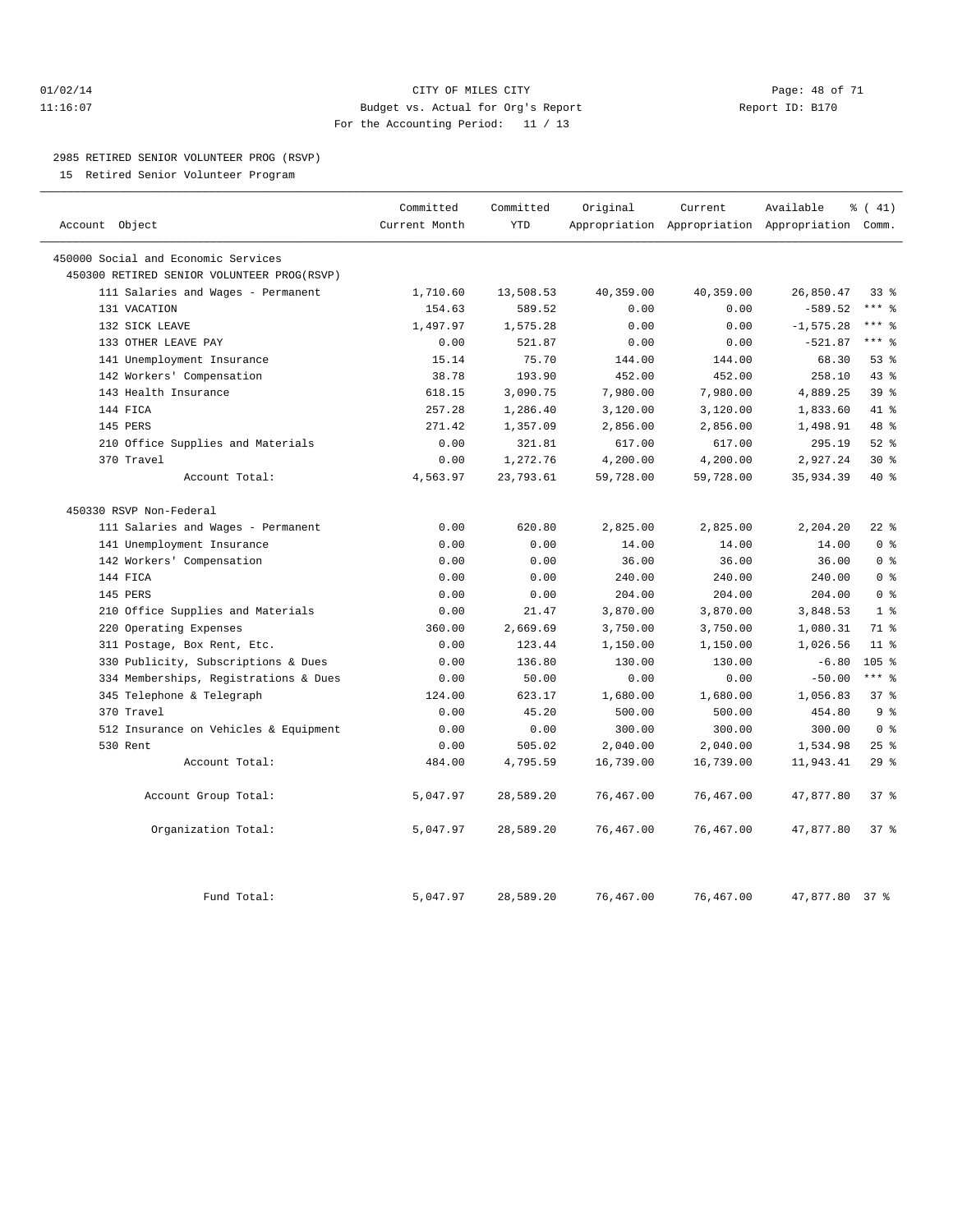#### 01/02/14 Page: 49 of 71 11:16:07 Budget vs. Actual for Org's Report Report ID: B170 For the Accounting Period: 11 / 13

#### 4000 General Fund Capitol Improvement Fund

501 Capital Purchases

| Object<br>Account                                            | Committed<br>Current Month | Committed<br>YTD | Original  | Current<br>Appropriation Appropriation | Available<br>Appropriation | % (41)<br>Comm.    |
|--------------------------------------------------------------|----------------------------|------------------|-----------|----------------------------------------|----------------------------|--------------------|
| 410000 GENERAL GOVERNMENT<br>410100 Legislative Services(02) |                            |                  |           |                                        |                            |                    |
| 940 Machinery & Equipment                                    | 5,480.63                   | 11,719.63        | 46,000.00 | 46,000.00                              | 34,280.37                  | $25$ $\frac{6}{5}$ |
| Account Total:                                               | 5,480.63                   | 11,719.63        | 46,000.00 | 46,000.00                              | 34,280.37                  | $25$ $\frac{6}{5}$ |
| Account Group Total:                                         | 5,480.63                   | 11,719.63        | 46,000.00 | 46,000.00                              | 34,280.37                  | $25$ $\frac{6}{5}$ |
| Organization Total:                                          | 5,480.63                   | 11,719.63        | 46,000.00 | 46,000.00                              | 34,280.37                  | $25$ $\frac{6}{5}$ |
|                                                              |                            |                  |           |                                        |                            |                    |
| Fund Total:                                                  | 5,480.63                   | 11,719.63        | 46,000.00 | 46,000.00                              | 34,280.37                  | $25$ %             |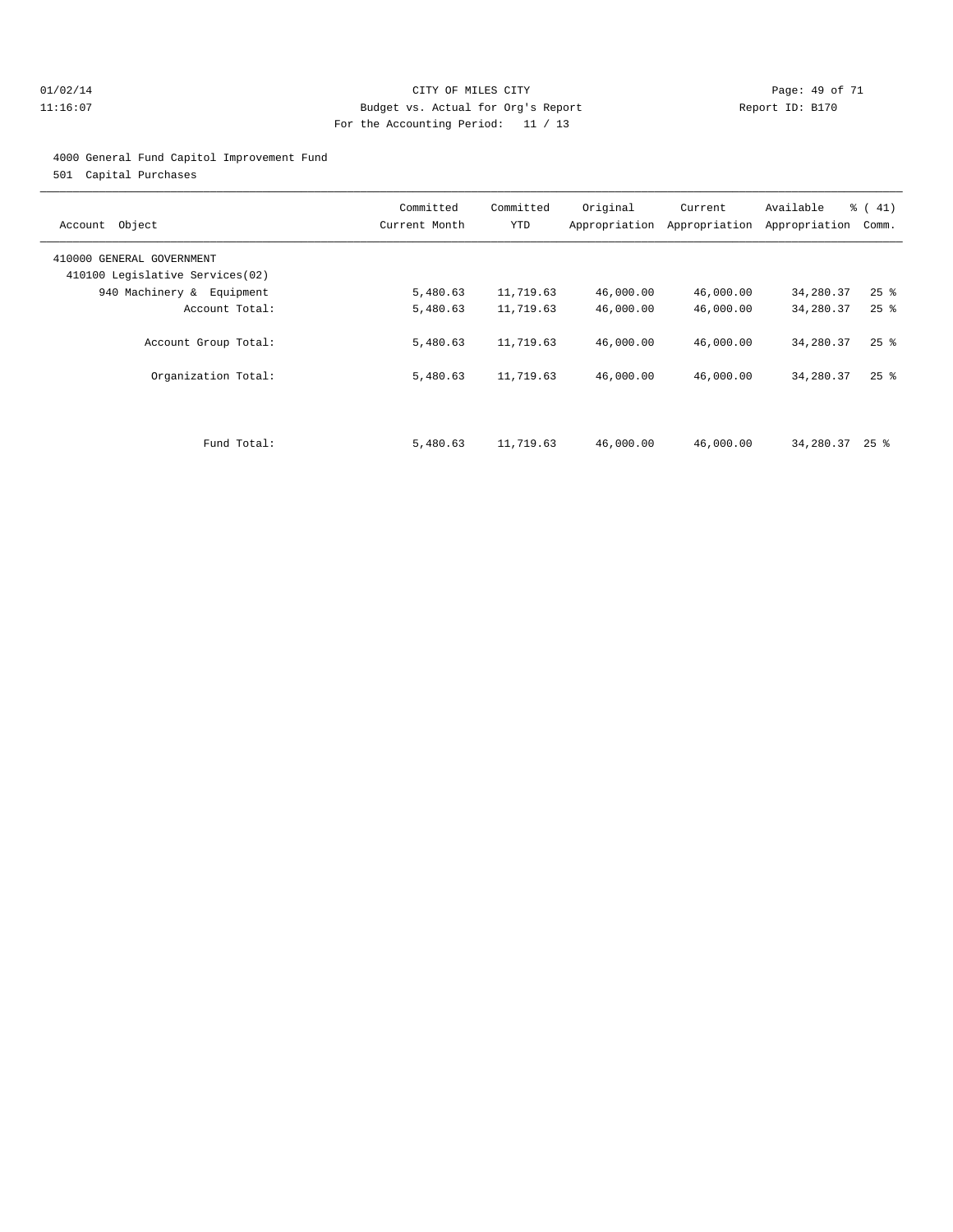#### $O1/02/14$  Page: 50 of 71 11:16:07 Budget vs. Actual for Org's Report Report ID: B170 For the Accounting Period: 11 / 13

## 4060 CAPITAL IMPROV-PUBLIC WORKS

911 Public Works Operations

| Object<br>Account                                  | Committed<br>Current Month | Committed<br><b>YTD</b> | Original<br>Appropriation | Current<br>Appropriation | Available<br>Appropriation | % (41)<br>Comm. |
|----------------------------------------------------|----------------------------|-------------------------|---------------------------|--------------------------|----------------------------|-----------------|
| 430000 Public Works<br>430233 Roadway/Re-surfacing |                            |                         |                           |                          |                            |                 |
| 940 Machinery & Equipment                          | 0.00                       | 75,311.25               | 119,400.00                | 119,400.00               | 44,088.75                  | 63 %            |
| Account Total:                                     | 0.00                       | 75, 311.25              | 119,400.00                | 119,400.00               | 44,088.75                  | 63%             |
| Account Group Total:                               | 0.00                       | 75, 311.25              | 119,400.00                | 119,400.00               | 44,088.75                  | 63 %            |
| Organization Total:                                | 0.00                       | 75, 311.25              | 119,400.00                | 119,400.00               | 44,088.75                  | 63 %            |
| Fund Total:                                        | 0.00                       | 75, 311.25              | 119,400.00                | 119,400.00               | 44,088.75 63 %             |                 |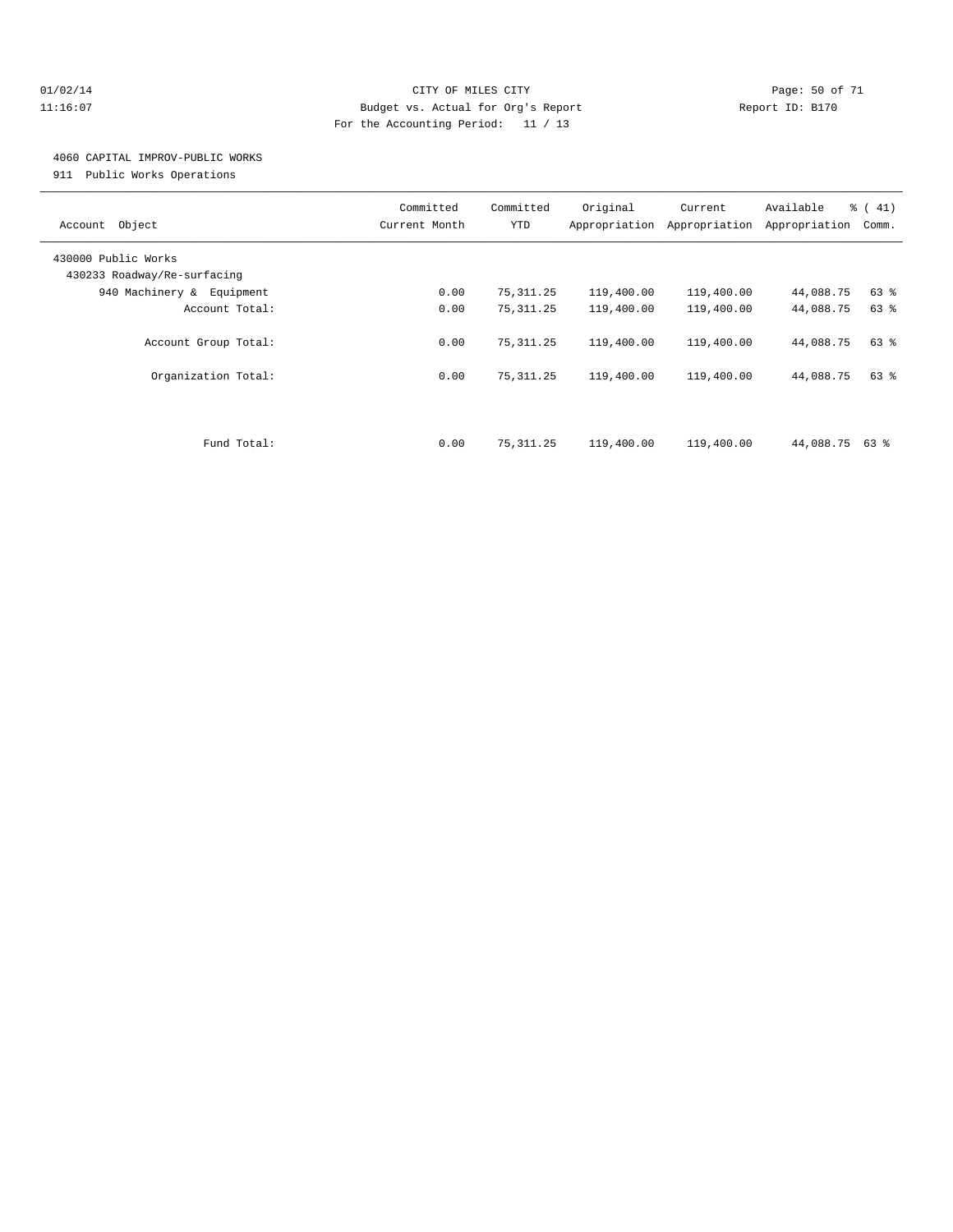#### $O1/02/14$  Page: 51 of 71 11:16:07 Budget vs. Actual for Org's Report Changer Report ID: B170 For the Accounting Period: 11 / 13

————————————————————————————————————————————————————————————————————————————————————————————————————————————————————————————————————

#### 5210 WATER UTILITY

22 Water Plant

|                                               | Committed     | Committed  | Original   | Current    | Available                                       | $\frac{1}{6}$ ( 41) |
|-----------------------------------------------|---------------|------------|------------|------------|-------------------------------------------------|---------------------|
| Account Object                                | Current Month | <b>YTD</b> |            |            | Appropriation Appropriation Appropriation Comm. |                     |
| 430000 Public Works                           |               |            |            |            |                                                 |                     |
| 430530 Water Source of Supply and Pumping(22) |               |            |            |            |                                                 |                     |
| 111 Salaries and Wages - Permanent            | 15,884.25     | 80,169.70  | 209,832.00 | 209,832.00 | 129,662.30                                      | 38 %                |
| 121 OVERTIME-PERMANENT                        | 203.95        | 2,734.90   | 16,709.00  | 16,709.00  | 13,974.10                                       | 16 <sup>°</sup>     |
| 131 VACATION                                  | 806.44        | 5,261.72   | 15,773.00  | 15,773.00  | 10,511.28                                       | $33$ $%$            |
| 132 SICK LEAVE                                | 526.84        | 2,027.57   | 7,093.00   | 7,093.00   | 5,065.43                                        | 29%                 |
| 133 OTHER LEAVE PAY                           | 90.34         | 194.81     | 2,516.00   | 2,516.00   | 2,321.19                                        | 8 %                 |
| 134 HOLIDAY PAY                               | 419.95        | 2,192.22   | 5,002.00   | 5,002.00   | 2,809.78                                        | 44 %                |
| 141 Unemployment Insurance                    | 80.74         | 420.23     | 1,145.00   | 1,145.00   | 724.77                                          | 37%                 |
| 142 Workers' Compensation                     | 1,065.69      | 6,430.39   | 11,913.00  | 11,913.00  | 5,482.61                                        | 54 %                |
| 143 Health Insurance                          | 3,092.37      | 15, 461.69 | 41,563.00  | 41,563.00  | 26, 101.31                                      | 37%                 |
| 144 FICA                                      | 1,264.06      | 6,601.51   | 19,463.00  | 19,463.00  | 12,861.49                                       | 34%                 |
| 145 PERS                                      | 1,447.10      | 7,471.55   | 20,531.00  | 20,531.00  | 13,059.45                                       | 36%                 |
| 196 CLOTHING ALLOTMENT                        | 0.00          | 750.00     | 800.00     | 800.00     | 50.00                                           | 94 %                |
| 210 Office Supplies and Materials             | 0.00          | 119.50     | 200.00     | 200.00     | 80.50                                           | 60 %                |
| 220 Operating Expenses                        | 58.37         | 334.12     | 2,000.00   | 2,000.00   | 1,665.88                                        | $17*$               |
| 222 Chemicals, Lab & Med Supplies             | 0.00          | 0.00       | 150.00     | 150.00     | 150.00                                          | 0 <sup>8</sup>      |
| 226 Clothing and Uniforms                     | 0.00          | 102.00     | 400.00     | 400.00     | 298.00                                          | 26%                 |
| 230 Repair and Maintenance Supplies           | 207.33        | 2,249.53   | 4,000.00   | 4,000.00   | 1,750.47                                        | 56%                 |
| 231 Gas, Oil, Diesel Fuel, Grease, etc.       | 124.15        | 419.81     | 1,300.00   | 1,300.00   | 880.19                                          | 32%                 |
| 241 Consumable Tools                          | 0.00          | 0.00       | 150.00     | 150.00     | 150.00                                          | 0 <sup>8</sup>      |
| 311 Postage, Box Rent, Etc.                   | 0.00          | 0.00       | 50.00      | 50.00      | 50.00                                           | 0 <sup>8</sup>      |
| 330 Publicity, Subscriptions & Dues           | 0.00          | 0.00       | 500.00     | 500.00     | 500.00                                          | 0 <sup>8</sup>      |
| 334 Memberships, Registrations & Dues         | 0.00          | 20.00      | 400.00     | 400.00     | 380.00                                          | 5 <sup>8</sup>      |
| 341 Electric Utility Services                 | 2,909.62      | 23,641.15  | 55,000.00  | 55,000.00  | 31, 358.85                                      | 43 %                |
| 344 Gas Utility Service                       | 953.85        | 1,148.86   | 20,000.00  | 20,000.00  | 18,851.14                                       | 6 %                 |
| 345 Telephone & Telegraph                     | 88.65         | 416.42     | 1,200.00   | 1,200.00   | 783.58                                          | 35%                 |
| 346 Garbage Service                           | 0.00          | 71.12      | 300.00     | 300.00     | 228.88                                          | $24$ %              |
| 347 Telephone-Internet                        | 80.25         | 366.60     | 750.00     | 750.00     | 383.40                                          | 49 %                |
| 350 Professional Services                     | 0.00          | 140.00     | 400.00     | 400.00     | 260.00                                          | 35%                 |
| 352 Wtr/Swr Lab Testing                       | 0.00          | 0.00       | 1,000.00   | 1,000.00   | 1,000.00                                        | 0 <sup>8</sup>      |
| 357 Architectual, Engineering Serv Etc.       | 0.00          | 0.00       | 10,000.00  | 10,000.00  | 10,000.00                                       | 0 <sup>8</sup>      |
| 360 Contr R & M                               | 0.00          | 282.00     | 120,300.00 | 120,300.00 | 120,018.00                                      | 0 <sup>8</sup>      |
| 363 R&M Vehicles/Equip/Labor-PW               | 45.33         | 977.45     | 7,000.00   | 7,000.00   | 6,022.55                                        | $14*$               |
| 369 Other Repair and Maintenance              | 0.00          | 0.00       | 2,000.00   | 2,000.00   | 2,000.00                                        | 0 <sup>8</sup>      |
| 370 Travel                                    | 0.00          | 220.52     | 1,000.00   | 1,000.00   | 779.48                                          | $22$ $%$            |
| 380 Training Services                         | 26.77         | 230.97     | 1,400.00   | 1,400.00   | 1,169.03                                        | 16 <sup>°</sup>     |
| 382 Books                                     | 0.00          | 0.00       | 200.00     | 200.00     | 200.00                                          | 0 <sup>8</sup>      |
| 400 BUILDING MATERIALS                        | 0.00          | 0.00       | 500.00     | 500.00     | 500.00                                          | 0 <sup>8</sup>      |
| 511 Insurance on Buildings                    | 0.00          | 7,235.61   | 7,236.00   | 7,236.00   | 0.39                                            | $100*$              |
| 512 Insurance on Vehicles & Equipment         | 0.00          | 206.25     | 206.00     | 206.00     | $-0.25$                                         | $100*$              |
| 940 Machinery & Equipment                     | 0.00          | 0.00       | 45,000.00  | 45,000.00  | 45,000.00                                       | 0 <sup>8</sup>      |
| Account Total:                                | 29,376.05     | 167,898.20 | 634,982.00 | 634,982.00 | 467,083.80                                      | 26%                 |
| Account Group Total:                          | 29, 376.05    | 167,898.20 | 634,982.00 | 634,982.00 | 467,083.80                                      | 26%                 |
|                                               |               |            |            |            |                                                 |                     |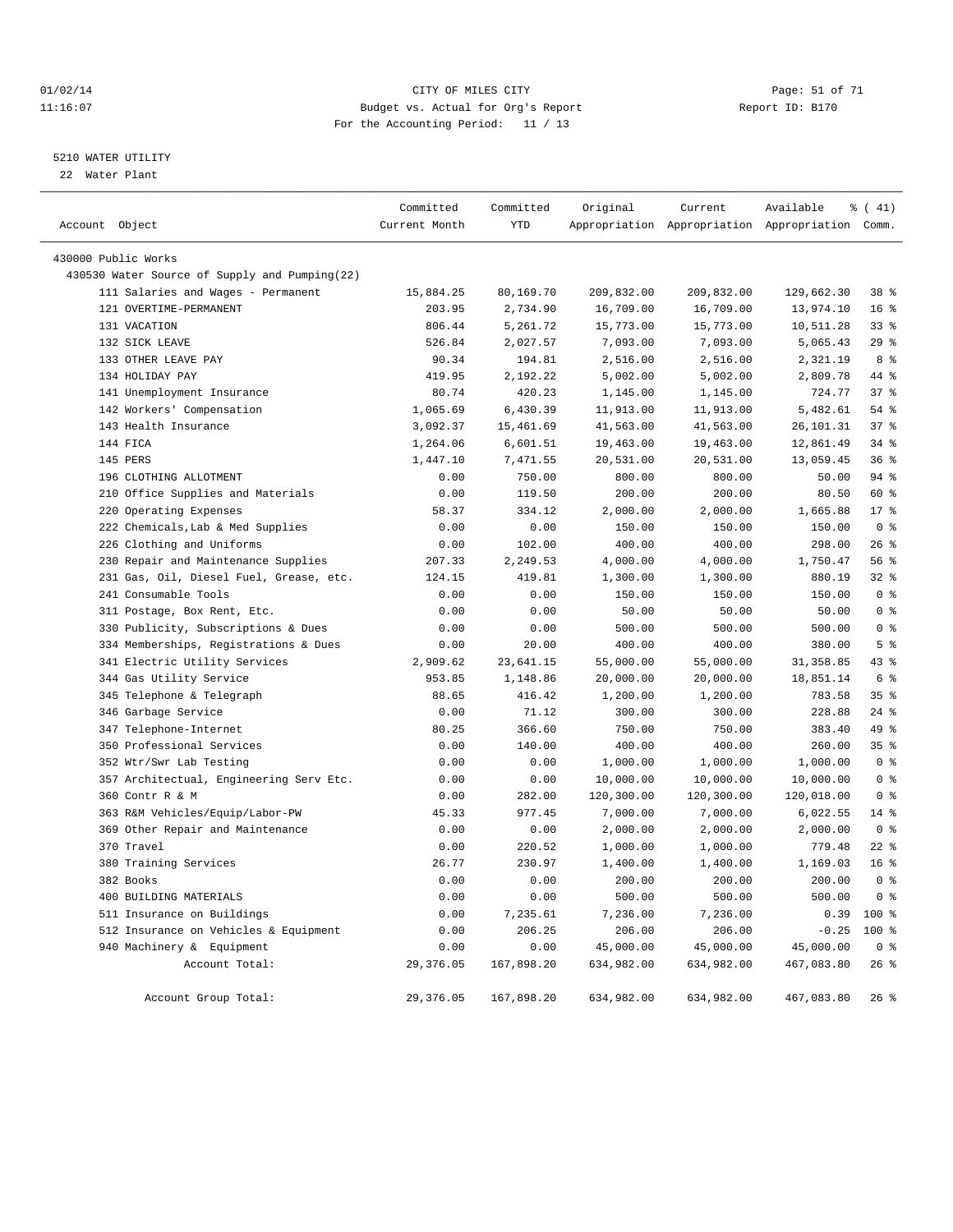#### $O1/02/14$  Page: 52 of 71 11:16:07 Budget vs. Actual for Org's Report Report ID: B170 For the Accounting Period: 11 / 13

# 5210 WATER UTILITY

22 Water Plant

| Object<br>Account                                                       | Committed<br>Current Month | Committed<br><b>YTD</b> | Original<br>Appropriation | Current<br>Appropriation | Available<br>Appropriation | $\frac{1}{6}$ ( 41)<br>Comm. |
|-------------------------------------------------------------------------|----------------------------|-------------------------|---------------------------|--------------------------|----------------------------|------------------------------|
| 520000 OTHER FINANCING USES<br>521000 Interfund Operating Transfers Out |                            |                         |                           |                          |                            |                              |
| 820 Transfers to Other Funds                                            | 0.00                       | 0.00                    | 6.419.00                  | 6,419.00                 | 6.419.00                   | 0 %                          |
| Account Total:                                                          | 0.00                       | 0.00                    | 6.419.00                  | 6.419.00                 | 6.419.00                   | 0 <sup>8</sup>               |
| Account Group Total:                                                    | 0.00                       | 0.00                    | 6.419.00                  | 6.419.00                 | 6.419.00                   | 0 %                          |
| Organization Total:                                                     | 29,376.05                  | 167,898.20              | 641,401.00                | 641,401.00               | 473,502.80                 | $26$ %                       |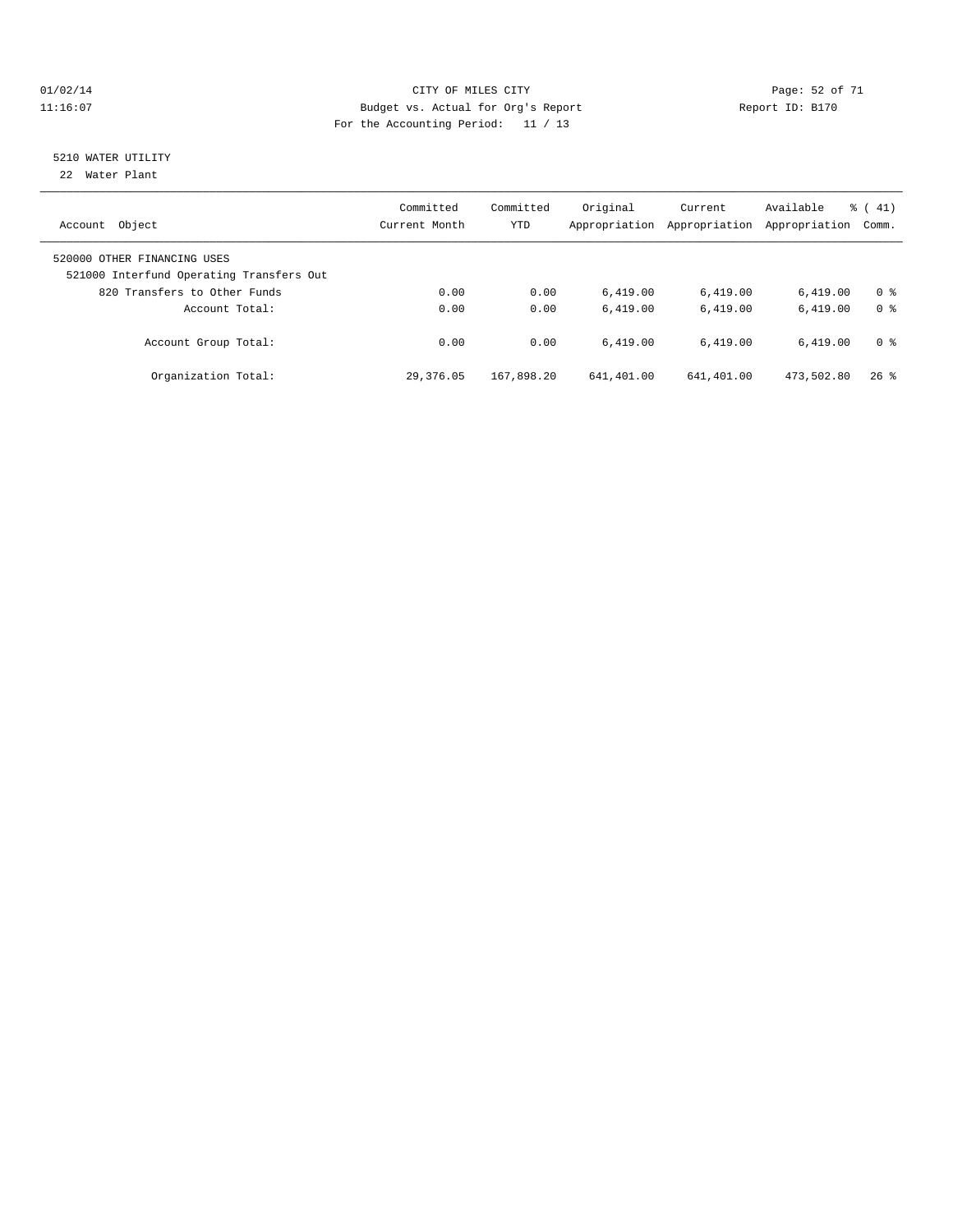#### $O1/02/14$  Page: 53 of 71 11:16:07 Budget vs. Actual for Org's Report Changer Report ID: B170 For the Accounting Period: 11 / 13

————————————————————————————————————————————————————————————————————————————————————————————————————————————————————————————————————

#### 5210 WATER UTILITY

23 Water Lines

|                                          | Committed     | Committed  | Original     | Current            | Available                                       | $\frac{1}{6}$ ( 41) |
|------------------------------------------|---------------|------------|--------------|--------------------|-------------------------------------------------|---------------------|
| Account Object                           | Current Month | YTD        |              |                    | Appropriation Appropriation Appropriation Comm. |                     |
| 430000 Public Works                      |               |            |              |                    |                                                 |                     |
| 430550 Transmission and Distribution(23) |               |            |              |                    |                                                 |                     |
| 111 Salaries and Wages - Permanent       | 12,270.86     | 61,105.15  | 163,673.00   | 163,673.00         | 102,567.85                                      | 37 %                |
| 121 OVERTIME-PERMANENT                   | 674.07        | 1,747.92   | 10,598.00    | 10,598.00          | 8,850.08                                        | 16 <sup>8</sup>     |
| 131 VACATION                             | 311.15        | 3, 163.53  | 15,773.00    | 15,773.00          | 12,609.47                                       | $20*$               |
| 132 SICK LEAVE                           | 120.37        | 1,642.59   | 7,093.00     | 7,093.00           | 5,450.41                                        | $23$ $%$            |
| 133 OTHER LEAVE PAY                      | 0.00          | 0.00       | 2,738.00     | 2,738.00           | 2,738.00                                        | 0 <sup>8</sup>      |
| 134 HOLIDAY PAY                          | 70.96         | 230.00     |              |                    |                                                 | 5 <sup>8</sup>      |
|                                          | 60.50         | 308.10     | 4,558.00     | 4,558.00<br>954.00 | 4,328.00<br>645.90                              | $32*$               |
| 141 Unemployment Insurance               | 661.49        |            | 954.00       |                    |                                                 |                     |
| 142 Workers' Compensation                |               | 3,712.97   | 10,891.00    | 10,891.00          | 7,178.03                                        | 34 %                |
| 143 Health Insurance                     | 2,226.22      | 11,517.81  | 32,286.00    | 32,286.00          | 20,768.19                                       | 36%                 |
| 144 FICA                                 | 1,014.39      | 5,161.21   | 16,215.00    | 16,215.00          | 11,053.79                                       | $32$ $%$            |
| 145 PERS                                 | 1,085.18      | 5,478.55   | 17,106.00    | 17,106.00          | 11,627.45                                       | $32$ $%$            |
| 196 CLOTHING ALLOTMENT                   | 0.00          | 577.50     | 670.00       | 670.00             | 92.50                                           | 86 %                |
| 210 Office Supplies and Materials        | 154.76        | 160.16     | 500.00       | 500.00             | 339.84                                          | $32$ $%$            |
| 214 Small Items of Equipment             | 0.00          | 60.00      | 6,000.00     | 6,000.00           | 5,940.00                                        | 1 <sup>8</sup>      |
| 220 Operating Expenses                   | 66.99         | 3,194.64   | 13,000.00    | 13,000.00          | 9,805.36                                        | $25$ %              |
| 222 Chemicals, Lab & Med Supplies        | 0.00          | 0.00       | 200.00       | 200.00             | 200.00                                          | 0 <sup>8</sup>      |
| 226 Clothing and Uniforms                | 0.00          | 69.99      | 1,000.00     | 1,000.00           | 930.01                                          | 7 %                 |
| 230 Repair and Maintenance Supplies      | 1,378.41      | 2,608.98   | 25,000.00    | 25,000.00          | 22,391.02                                       | 10 <sup>8</sup>     |
| 231 Gas, Oil, Diesel Fuel, Grease, etc.  | 808.76        | 3,812.88   | 12,000.00    | 12,000.00          | 8,187.12                                        | $32$ $%$            |
| 233 Water Main Replacement and Street    | 0.00          | 86.33      | 10,000.00    | 10,000.00          | 9,913.67                                        | 1 <sup>°</sup>      |
| 234 Hydrant Replacement, Valves          | 64.16         | 1,127.91   | 40,000.00    | 40,000.00          | 38,872.09                                       | 3%                  |
| 235 Curb Stop Replacement                | 2,795.86      | 3,568.90   | 10,000.00    | 10,000.00          | 6,431.10                                        | 36%                 |
| 241 Consumable Tools                     | 0.00          | 0.00       | 200.00       | 200.00             | 200.00                                          | 0 <sup>8</sup>      |
| 311 Postage, Box Rent, Etc.              | 3.38          | 3.38       | 100.00       | 100.00             | 96.62                                           | 3%                  |
| 320 Printing, Duplicating, Typing &      | 0.00          | 0.00       | 150.00       | 150.00             | 150.00                                          | 0 <sup>8</sup>      |
| 330 Publicity, Subscriptions & Dues      | 0.00          | 0.00       | 200.00       | 200.00             | 200.00                                          | 0 <sup>8</sup>      |
| 334 Memberships, Registrations & Dues    | 0.00          | 125.00     | 300.00       | 300.00             | 175.00                                          | $42$ %              |
| 341 Electric Utility Services            | 16.06         | 63.28      | 300.00       | 300.00             | 236.72                                          | 21 %                |
| 344 Gas Utility Service                  | 24.00         | 45.44      | 500.00       | 500.00             | 454.56                                          | 9%                  |
| 345 Telephone & Telegraph                | 49.36         | 220.94     | 800.00       | 800.00             | 579.06                                          | $28$ %              |
| 347 Telephone-Internet                   | 11.40         | 55.00      | 250.00       | 250.00             | 195.00                                          | $22$ %              |
| 350 Professional Services                | 0.00          | 54.00      | 6,000.00     | 6,000.00           | 5,946.00                                        | 1 <sup>8</sup>      |
| 357 Architectual, Engineering Serv Etc.  | 0.00          | 6,566.97   | 20,000.00    | 20,000.00          | 13,433.03                                       | 338                 |
| 360 Contr R & M                          | 60.75         | 3,306.65   | 8,000.00     | 8,000.00           | 4,693.35                                        | 41 %                |
| 363 R&M Vehicles/Equip/Labor-PW          | 636.98        | 10,724.84  | 25,000.00    | 25,000.00          | 14,275.16                                       | 43 %                |
| 369 Other Repair and Maintenance         | 0.00          | 0.00       | 1,000.00     | 1,000.00           | 1,000.00                                        | 0 <sup>8</sup>      |
| 370 Travel                               | 0.00          | 59.20      | 750.00       | 750.00             | 690.80                                          | 8 %                 |
| 380 Training Services                    | 17.50         | 17.50      | 1,000.00     | 1,000.00           | 982.50                                          | $2$ $\frac{6}{9}$   |
| 382 Books                                | 0.00          | 69.63      | 200.00       | 200.00             | 130.37                                          | 35%                 |
| 400 BUILDING MATERIALS                   | 0.00          | 0.00       | 500.00       | 500.00             | 500.00                                          | 0 <sup>8</sup>      |
| 511 Insurance on Buildings               | 0.00          | 3,046.85   | 3,047.00     | 3,047.00           | 0.15                                            | $100$ %             |
| 512 Insurance on Vehicles & Equipment    | 0.00          | 606.15     | 606.00       | 606.00             | $-0.15$                                         | 100 %               |
| 513 Liability                            | 262.62        | 343.62     | 0.00         | 0.00               | $-343.62$                                       | *** 응               |
| 532 Land Rental                          | 146.16        | 279.03     | 1,500.00     | 1,500.00           | 1,220.97                                        | 19 <sup>°</sup>     |
| 533 Machinery and Equipment Rental       | 0.00          | 0.00       | 1,000.00     | 1,000.00           | 1,000.00                                        | 0 <sup>8</sup>      |
| 940 Machinery & Equipment                | 0.00          | 47, 353.48 | 164,280.00   | 164,280.00         | 116,926.52                                      | 29 %                |
| 957 Cenex /Dickinson Water Line          | 0.00          | 0.00       | 845, 441.00  | 845, 441.00        | 845, 441.00                                     | 0 <sup>8</sup>      |
| 958 Strevell/Merriam Wtr Line Proj       | 0.00          | 326,033.01 | 8,455,441.00 | 8,455,441.00       | 8,129,407.99                                    | 4%                  |
|                                          |               |            |              |                    |                                                 |                     |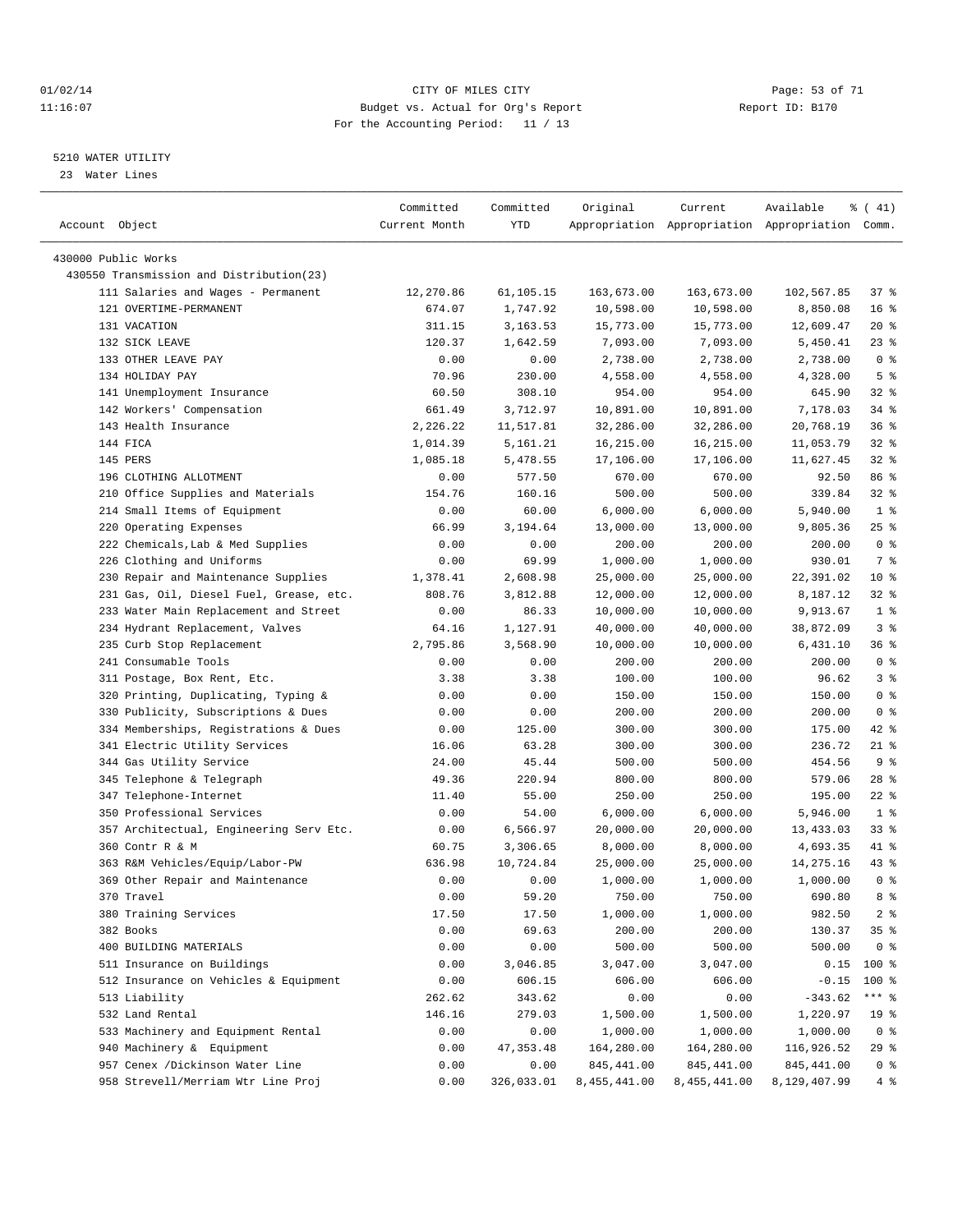#### $O1/02/14$  Page: 54 of 71 11:16:07 Budget vs. Actual for Org's Report Changer Report ID: B170 For the Accounting Period: 11 / 13

#### 5210 WATER UTILITY

23 Water Lines

| Account Object                             | Committed<br>Current Month | Committed<br><b>YTD</b> | Original                               | Current      | Available<br>Appropriation Appropriation Appropriation Comm. | % (41)         |
|--------------------------------------------|----------------------------|-------------------------|----------------------------------------|--------------|--------------------------------------------------------------|----------------|
| Account Total:                             | 24,992.34                  | 508,309.09              | 9,936,820.00                           | 9,936,820.00 | 9,428,510.91                                                 | 5 <sup>°</sup> |
| Account Group Total:                       | 24,992.34                  | 508,309.09              | 9,936,820.00                           | 9,936,820.00 | 9,428,510.91                                                 | 5 <sup>8</sup> |
| 490000 DEBT SERVICE                        |                            |                         |                                        |              |                                                              |                |
| 490200 Revenue Bonds                       |                            |                         |                                        |              |                                                              |                |
| 611 Principal-NE Wtr Line Phase II         | 0.00                       | 0.00                    | 16,000.00                              | 16,000.00    | 16,000.00                                                    | 0 <sup>8</sup> |
| 615 Principal-Northeast Water Ln \$2.2     | 0.00                       | 0.00                    | 52,000.00                              | 52,000.00    | 52,000.00                                                    | 0 <sup>8</sup> |
| 616 Principal-Carbon Hill Water Tank \$2.2 | 0.00                       | 0.00                    | 52,000.00                              | 52,000.00    | 52,000.00                                                    | 0 <sup>8</sup> |
| 617 Principal - NE Wtr Line \$500k         | 0.00                       | 0.00                    | 13,000.00                              | 13,000.00    | 13,000.00                                                    | 0 <sup>8</sup> |
| 618 Principal-Carbon Hill \$500k           | 0.00                       | 0.00                    | 13,000.00                              | 13,000.00    | 13,000.00                                                    | 0 <sup>8</sup> |
| 622 Interest-NE Wtr Line Phase II          | 0.00                       | 0.00                    | 2,078.00                               | 2,078.00     | 2,078.00                                                     | 0 <sup>8</sup> |
| 631 Interest - NE Wtr Line \$500k          | 0.00                       | 0.00                    | 12,320.00                              | 12,320.00    | 12,320.00                                                    | 0 <sup>8</sup> |
| 632 Interest - Carbon Hill Wtr Tank \$500k | 0.00                       | 0.00                    | 12,320.00                              | 12,320.00    | 12,320.00                                                    | 0 <sup>8</sup> |
| 634 Interest-Northeast Wtr Ln \$2.2        | 0.00                       | 0.00                    | 75, 375.00                             | 75, 375.00   | 75, 375.00                                                   | 0 <sup>8</sup> |
| 638 Interest-Carbon Hill Tank \$2.2        | 0.00                       | 0.00                    | 75, 375.00                             | 75, 375.00   | 75, 375.00                                                   | 0 <sup>8</sup> |
| Account Total:                             | 0.00                       | 0.00                    | 323,468.00                             | 323,468.00   | 323,468.00                                                   | 0 <sup>8</sup> |
| Account Group Total:                       | 0.00                       | 0.00                    | 323,468.00                             | 323,468.00   | 323,468.00                                                   | 0 <sup>8</sup> |
| 510000 MISCELLANEOUS                       |                            |                         |                                        |              |                                                              |                |
| 510330 Comprehensive Liability Insurance   |                            |                         |                                        |              |                                                              |                |
| 513 Liability                              | 0.00                       | 0.00                    | 4,775.00                               | 4,775.00     | 4,775.00                                                     | 0 <sup>8</sup> |
| Account Total:                             | 0.00                       | 0.00                    | 4,775.00                               | 4,775.00     | 4,775.00                                                     | 0 <sup>8</sup> |
| Account Group Total:                       | 0.00                       | 0.00                    | 4,775.00                               | 4,775.00     | 4.775.00                                                     | 0 <sup>8</sup> |
| 520000 OTHER FINANCING USES                |                            |                         |                                        |              |                                                              |                |
| 521000 Interfund Operating Transfers Out   |                            |                         |                                        |              |                                                              |                |
| 820 Transfers to Other Funds               | 0.00                       | 0.00                    | 9,943.00                               | 9,943.00     | 9,943.00                                                     | 0 <sup>8</sup> |
| Account Total:                             | 0.00                       | 0.00                    | 9,943.00                               | 9,943.00     | 9,943.00                                                     | 0 <sup>8</sup> |
| Account Group Total:                       | 0.00                       | 0.00                    | 9,943.00                               | 9,943.00     | 9,943.00                                                     | 0 <sup>8</sup> |
| Organization Total:                        | 24,992.34                  |                         | 508,309.09 10,275,006.00 10,275,006.00 |              | 9,766,696.91                                                 | 5 <sup>8</sup> |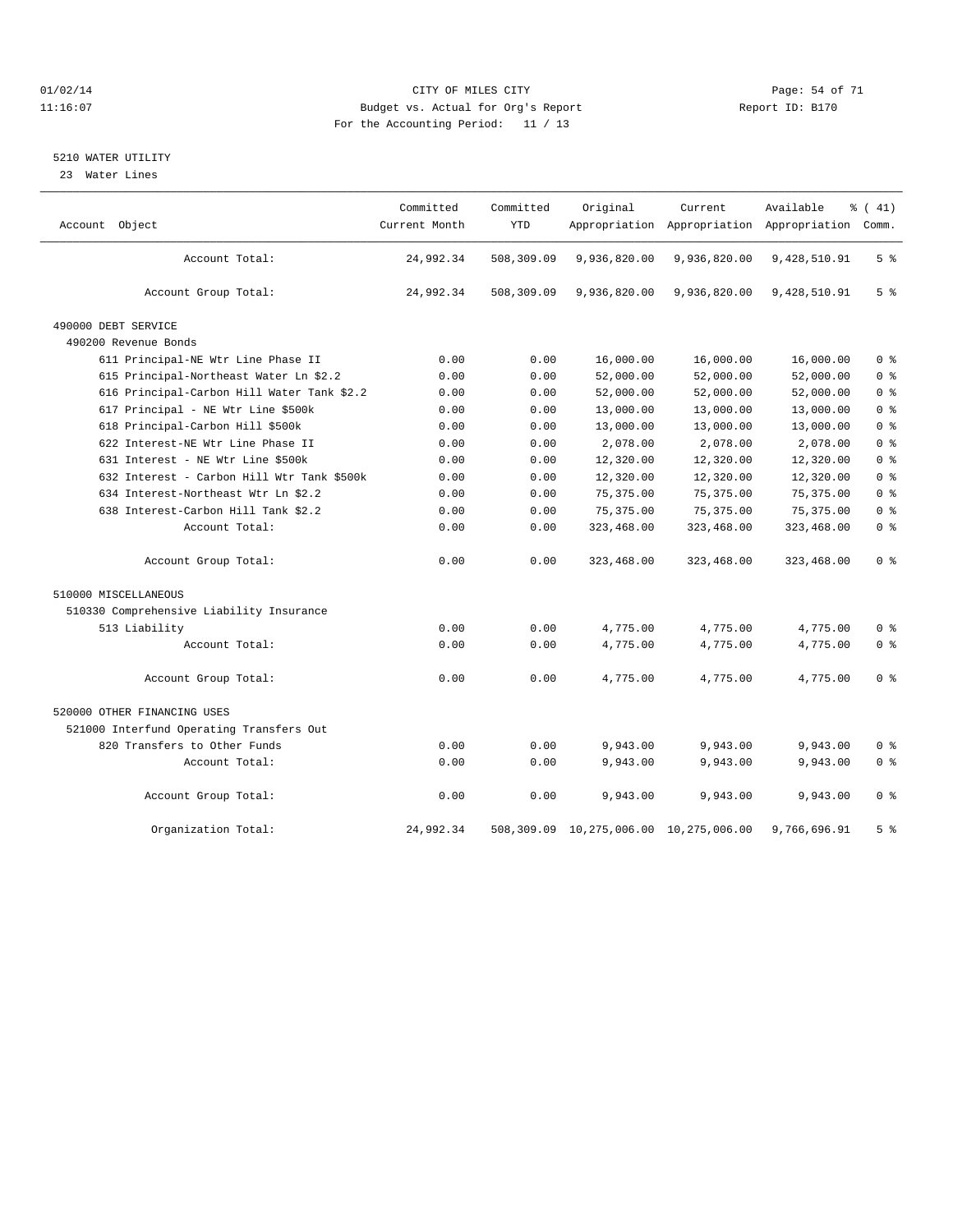#### $O1/02/14$  Page: 55 of 71 11:16:07 Budget vs. Actual for Org's Report Report ID: B170 For the Accounting Period: 11 / 13

#### 5210 WATER UTILITY

25 Water Administration

| Account Object                                      | Committed<br>Current Month | Committed<br><b>YTD</b> | Original  | Current              | Available<br>Appropriation Appropriation Appropriation Comm. | % (41)                     |
|-----------------------------------------------------|----------------------------|-------------------------|-----------|----------------------|--------------------------------------------------------------|----------------------------|
| 430000 Public Works                                 |                            |                         |           |                      |                                                              |                            |
| 430510 Water Administration (25)                    |                            |                         |           |                      |                                                              |                            |
| 111 Salaries and Wages - Permanent                  | 2,061.76                   | 9,864.90                | 26,663.00 | 26,663.00            | 16,798.10                                                    | 37%                        |
| 121 OVERTIME-PERMANENT                              | 0.00                       | 28.99                   | 0.00      | 0.00                 | $-28.99$                                                     | $***$ $=$                  |
| 131 VACATION                                        | 63.88                      | 547.37                  | 0.00      | 0.00                 | $-547.37$                                                    | $***$ $-$                  |
| 132 SICK LEAVE                                      | 11.65                      | 205.67                  | 0.00      | 0.00                 | $-205.67$                                                    | $***$ $-$                  |
| 141 Unemployment Insurance                          | 9.60                       | 48.35                   | 115.00    | 115.00               | 66.65                                                        | $42$ %                     |
| 142 Workers' Compensation                           | 24.65                      | 148.44                  | 296.00    | 296.00               | 147.56                                                       | 50%                        |
| 143 Health Insurance                                | 309.12                     | 1,545.40                | 3,711.00  | 3,711.00             | 2,165.60                                                     | 42 %                       |
| 144 FICA                                            | 163.48                     | 822.99                  | 1,960.00  | 1,960.00             | 1,137.01                                                     | 42 %                       |
| 145 PERS                                            | 113.42                     | 564.60                  | 2,068.00  | 2,068.00             | 1,503.40                                                     | $27$ %                     |
| 196 CLOTHING ALLOTMENT                              | 0.00                       | 112.50                  | 128.00    | 128.00               | 15.50                                                        | 88 %                       |
|                                                     | 208.10                     | 1,017.62                |           | 2,000.00             | 982.38                                                       | $51$ %                     |
| 210 Office Supplies and Materials                   |                            |                         | 2,000.00  |                      |                                                              | 0 <sup>8</sup>             |
| 214 Small Items of Equipment<br>Operating Expenses  | 0.00                       | 0.00                    | 3,067.00  | 3,067.00             | 3,067.00                                                     |                            |
| 220                                                 | 71.50                      | 468.98                  | 1,500.00  | 1,500.00             | 1,031.02                                                     | $31$ $%$<br>0 <sup>8</sup> |
| 230 Repair and Maintenance Supplies                 | 0.00<br>568.13             | 0.00                    | 200.00    | 200.00               | 200.00                                                       | $30*$                      |
| 311 Postage, Box Rent, Etc.                         |                            | 2,973.07                | 10,000.00 | 10,000.00            | 7,026.93                                                     |                            |
| 320 Printing, Duplicating, Typing &                 | 0.00                       | 70.65                   | 2,100.00  | 2,100.00<br>1,000.00 | 2,029.35                                                     | 3 <sup>8</sup>             |
| 330 Publicity, Subscriptions & Dues                 | 120.67                     | 287.07                  | 1,000.00  |                      | 712.93                                                       | 29%                        |
| Telephone & Telegraph<br>345                        | 59.54                      | 271.84                  | 600.00    | 600.00               | 328.16                                                       | 45 %                       |
| 347 Telephone-Internet<br>350 Professional Services | 19.52                      | 99.95                   | 200.00    | 200.00               | 100.05                                                       | $50*$<br>3 <sup>8</sup>    |
|                                                     | $-6, 397.54$               | 111.73                  | 4,000.00  | 4,000.00             | 3,888.27                                                     |                            |
| 360 Contr R & M                                     | 153.00                     | 5,181.29                | 4,000.00  | 4,000.00             | $-1,181.29$                                                  | $130*$                     |
| 370 Travel                                          | 0.00                       | 0.00                    | 225.00    | 225.00               | 225.00                                                       | 0 <sup>8</sup>             |
| 380 Training Services                               | 0.00                       | 0.00                    | 300.00    | 300.00               | 300.00                                                       | 0 <sup>8</sup>             |
| 382 Books                                           | 12.67                      | 12.67                   | 0.00      | 0.00                 | $-12.67$                                                     | $***$ $-$                  |
| 513 Liability                                       | 0.00                       | 0.00                    | 200.00    | 200.00               | 200.00                                                       | 0 <sup>8</sup>             |
| 521 Surety Bonds for Officials & Employees          | 0.00                       | 0.00                    | 400.00    | 400.00               | 400.00                                                       | 0 <sup>8</sup>             |
| 531 Building & Office Rental                        | 500.00                     | 2,500.00                | 6,000.00  | 6,000.00             | 3,500.00                                                     | 42 %                       |
| 810 Losses (Bad debt expense - Enterprise           | 0.00                       | 1.00                    | 500.00    | 500.00               | 499.00                                                       | 0 <sup>8</sup>             |
| Account Total:                                      | $-1,926.85$                | 26,885.08               | 71,233.00 | 71,233.00            | 44,347.92                                                    | $38*$                      |
| Account Group Total:                                | $-1,926.85$                | 26,885.08               | 71,233.00 | 71,233.00            | 44, 347.92                                                   | 38 %                       |
| 510000 MISCELLANEOUS                                |                            |                         |           |                      |                                                              |                            |
| 510330 Comprehensive Liability Insurance            |                            |                         |           |                      |                                                              |                            |
| 513 Liability                                       | 0.00                       | 11,864.72               | 11,865.00 | 11,865.00            | 0.28                                                         | $100*$                     |
| Account Total:                                      | 0.00                       | 11,864.72               | 11,865.00 | 11,865.00            | 0.28                                                         | $100*$                     |
| Account Group Total:                                | 0.00                       | 11,864.72               | 11,865.00 | 11,865.00            |                                                              | $0.28$ 100 %               |
| 520000 OTHER FINANCING USES                         |                            |                         |           |                      |                                                              |                            |
| 521000 Interfund Operating Transfers Out            |                            |                         |           |                      |                                                              |                            |
| 820 Transfers to Other Funds                        | 4,597.52                   | 22,987.60               | 55,170.00 | 55,170.00            | 32,182.40                                                    | 42 %                       |
| Account Total:                                      | 4,597.52                   | 22,987.60               | 55,170.00 | 55,170.00            | 32,182.40                                                    | 42 %                       |
| Account Group Total:                                | 4,597.52                   | 22,987.60               | 55,170.00 | 55,170.00            | 32,182.40                                                    | 42 %                       |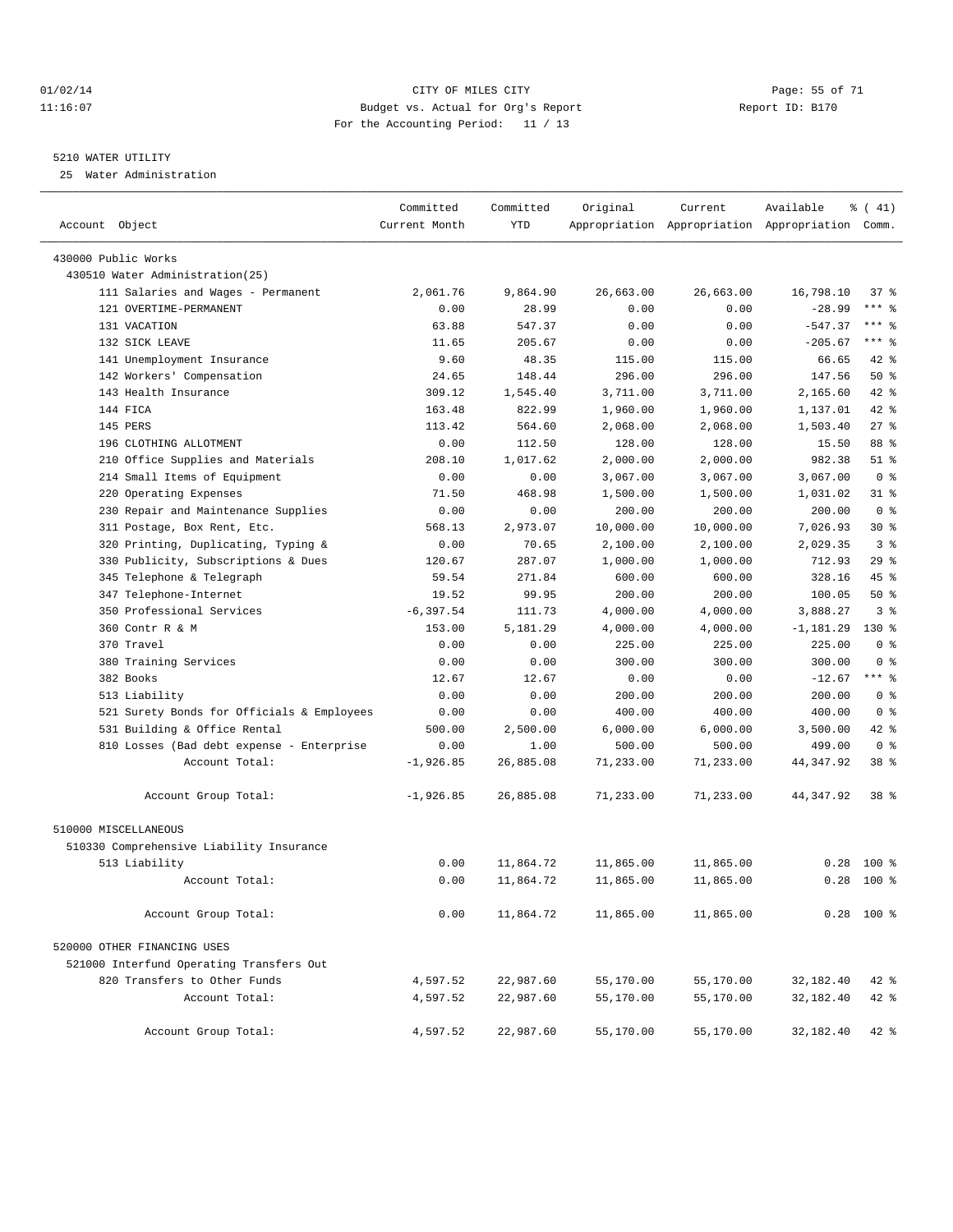#### $O1/02/14$  Page: 56 of 71 11:16:07 Budget vs. Actual for Org's Report Changer Report ID: B170 For the Accounting Period: 11 / 13

# 5210 WATER UTILITY

25 Water Administration

| Account Object      | Committed<br>Current Month | Committed<br>YTD | Original   | Current<br>Appropriation Appropriation Appropriation Comm. | Available      | 8 (41) |
|---------------------|----------------------------|------------------|------------|------------------------------------------------------------|----------------|--------|
| Organization Total: | 2,670.67                   | 61,737.40        | 138,268.00 | 138,268.00                                                 | 76,530.60 45 % |        |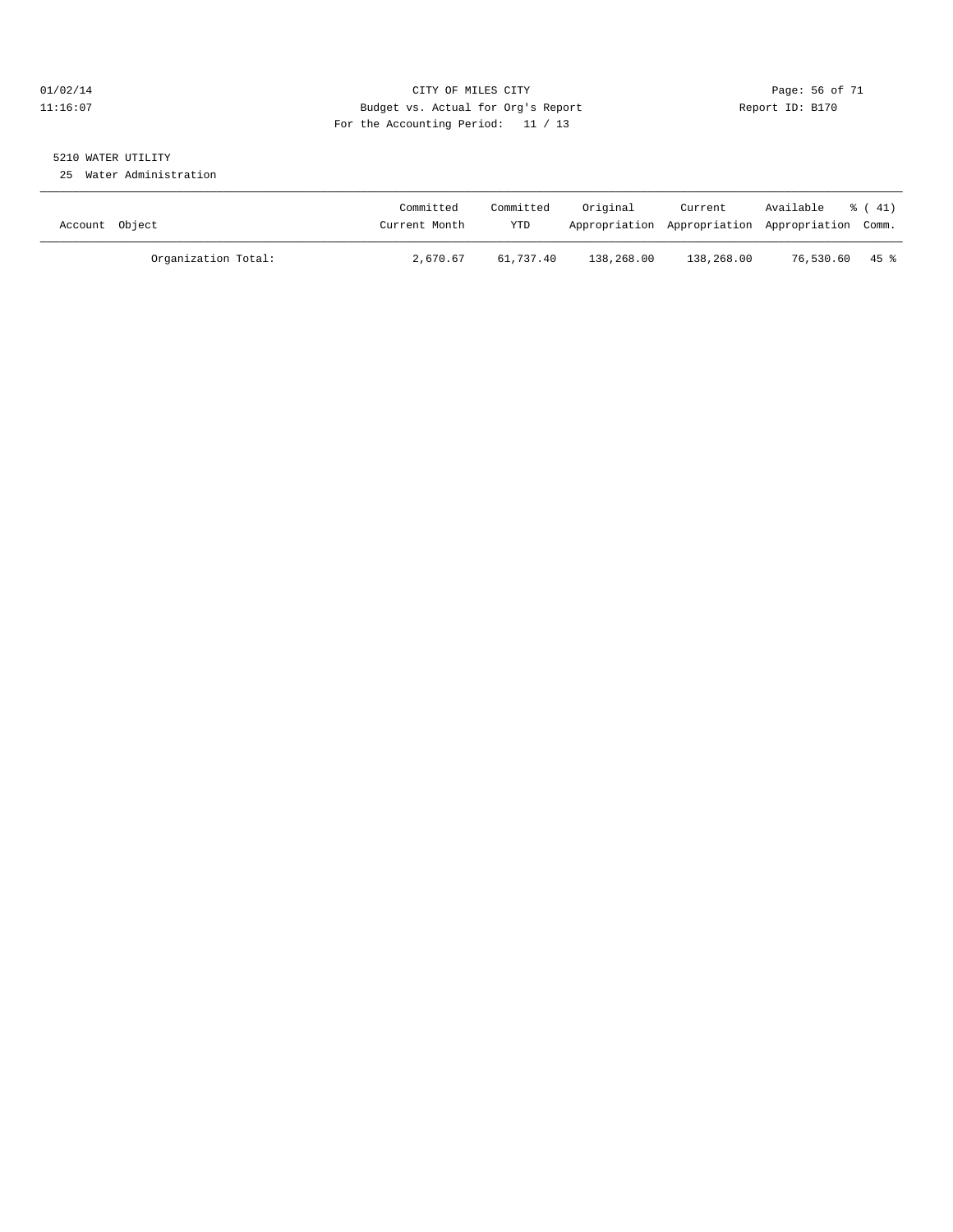#### $O1/02/14$  Page: 57 of 71 11:16:07 Budget vs. Actual for Org's Report Report ID: B170 For the Accounting Period: 11 / 13

# 5210 WATER UTILITY

80 Water Purification

| Account Object                          | Committed<br>Current Month | Committed<br><b>YTD</b> | Original   | Current.   | Available<br>Appropriation Appropriation Appropriation Comm. | $\frac{1}{6}$ ( 41) |
|-----------------------------------------|----------------------------|-------------------------|------------|------------|--------------------------------------------------------------|---------------------|
| 430000 Public Works                     |                            |                         |            |            |                                                              |                     |
| 430540 Water Purification and Treatment |                            |                         |            |            |                                                              |                     |
| 210 Office Supplies and Materials       | 0.00                       | 61.40                   | 200.00     | 200.00     | 138.60                                                       | $31*$               |
| 214 Small Items of Equipment            | 0.00                       | 0.00                    | 17,814.00  | 17,814.00  | 17,814.00                                                    | 0 <sup>8</sup>      |
| 220 Operating Expenses                  | 58.36                      | 387.18                  | 3,000.00   | 3,000.00   | 2,612.82                                                     | $13*$               |
| 222 Chemicals, Lab & Med Supplies       | 445.71                     | 24,785.01               | 58,350.00  | 58,350.00  | 33,564.99                                                    | 42 %                |
| 226 Clothing and Uniforms               | 0.00                       | 101.99                  | 400.00     | 400.00     | 298.01                                                       | $25$ $\frac{6}{5}$  |
| 230 Repair and Maintenance Supplies     | 207.33                     | 1,624.94                | 9,500.00   | 9,500.00   | 7,875.06                                                     | $17$ %              |
| 231 Gas, Oil, Diesel Fuel, Grease, etc. | 145.11                     | 491.27                  | 1,290.00   | 1,290.00   | 798.73                                                       | $38*$               |
| 241 Consumable Tools                    | 0.00                       | 0.00                    | 100.00     | 100.00     | 100.00                                                       | 0 <sup>8</sup>      |
| 311 Postage, Box Rent, Etc.             | 0.86                       | 12.15                   | 150.00     | 150.00     | 137.85                                                       | 8 <sup>8</sup>      |
| 320 Printing, Duplicating, Typing &     | 0.00                       | 0.00                    | 100.00     | 100.00     | 100.00                                                       | 0 <sup>8</sup>      |
| 330 Publicity, Subscriptions & Dues     | 0.00                       | 0.00                    | 400.00     | 400.00     | 400.00                                                       | 0 <sup>8</sup>      |
| 334 Memberships, Registrations & Dues   | 0.00                       | 20.00                   | 430.00     | 430.00     | 410.00                                                       | 5 <sup>°</sup>      |
| 345 Telephone & Telegraph               | 0.00                       | 0.00                    | 200.00     | 200.00     | 200.00                                                       | 0 <sup>8</sup>      |
| 352 Wtr/Swr Lab Testing                 | 449.00                     | 2,649.00                | 10,000.00  | 10,000.00  | 7.351.00                                                     | $26$ %              |
| 357 Architectual, Engineering Serv Etc. | 0.00                       | 0.00                    | 12,000.00  | 12,000.00  | 12,000.00                                                    | 0 <sup>8</sup>      |
| 360 Contr R & M                         | 0.00                       | 304.07                  | 6,000.00   | 6,000.00   | 5,695.93                                                     | 5 <sup>8</sup>      |
| 369 Other Repair and Maintenance        | 0.00                       | 0.00                    | 1,500.00   | 1,500.00   | 1,500.00                                                     | 0 <sup>8</sup>      |
| 370 Travel                              | 0.00                       | 172.74                  | 1,200.00   | 1,200.00   | 1,027.26                                                     | $14$ %              |
| 380 Training Services                   | 0.00                       | 121.92                  | 1,000.00   | 1,000.00   | 878.08                                                       | $12*$               |
| 382 Books                               | 0.00                       | 0.00                    | 200.00     | 200.00     | 200.00                                                       | 0 <sup>8</sup>      |
| 533 Machinery and Equipment Rental      | 0.00                       | 0.00                    | 1,000.00   | 1,000.00   | 1,000.00                                                     | 0 <sup>8</sup>      |
| Account Total:                          | 1,306.37                   | 30,731.67               | 124,834.00 | 124,834.00 | 94, 102. 33                                                  | $25$ $\frac{6}{5}$  |
| Account Group Total:                    | 1,306.37                   | 30,731.67               | 124,834.00 | 124,834.00 | 94,102.33                                                    | $25$ $\frac{6}{5}$  |
| Organization Total:                     | 1,306.37                   | 30,731.67               | 124,834.00 | 124,834.00 | 94,102.33                                                    | $25$ $\frac{6}{5}$  |

Fund Total: 58,345.43 768,676.36 11,179,509.00 11,179,509.00 10,410,832.64 7 %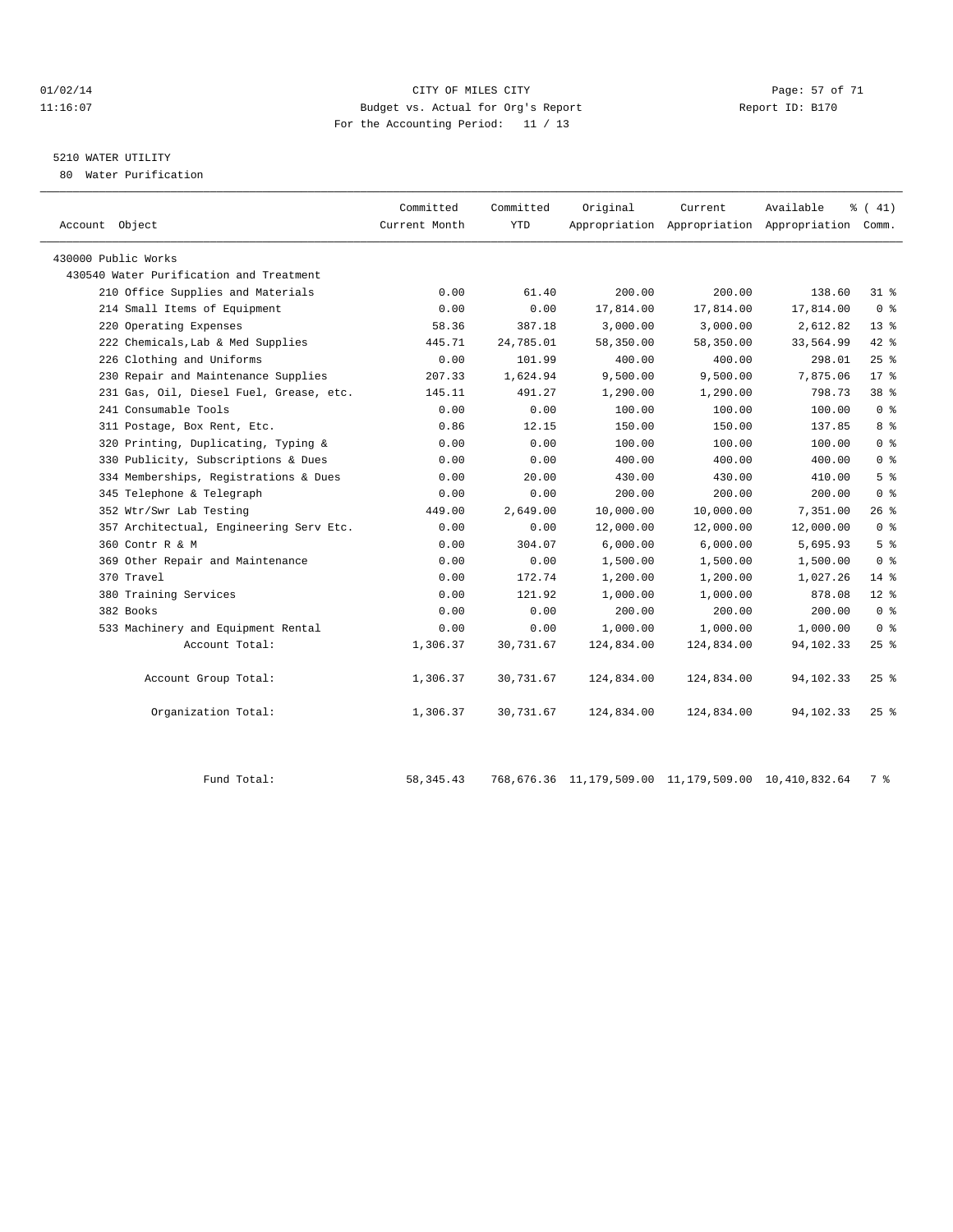#### $O1/02/14$  Page: 58 of 71 11:16:07 Budget vs. Actual for Org's Report Changer Report ID: B170 For the Accounting Period: 11 / 13

————————————————————————————————————————————————————————————————————————————————————————————————————————————————————————————————————

#### 5310 SEWER UTILITY

29 Sewer Administration

|                                                             | Committed           | Committed         | Original            | Current             | Available                                       | $\frac{1}{6}$ ( 41) |
|-------------------------------------------------------------|---------------------|-------------------|---------------------|---------------------|-------------------------------------------------|---------------------|
| Account Object                                              | Current Month       | YTD               |                     |                     | Appropriation Appropriation Appropriation Comm. |                     |
| 430000 Public Works                                         |                     |                   |                     |                     |                                                 |                     |
| 430610 Sewer Administration(29)                             |                     |                   |                     |                     |                                                 |                     |
| 111 Salaries and Wages - Permanent                          | 2,061.49            | 9,864.44          | 25,623.00           | 25,623.00           | 15,758.56                                       | 38 %                |
| 121 OVERTIME-PERMANENT                                      | 0.00                | 29.00             | 0.00                | 0.00                | $-29.00$                                        | $***$ $-$           |
| 131 VACATION                                                | 63.88               | 547.39            | 0.00                | 0.00                | $-547.39$                                       | *** 응               |
| 132 SICK LEAVE                                              | 11.50               | 205.41            | 0.00                | 0.00                | $-205.41$                                       | $***$ $-$           |
| 141 Unemployment Insurance                                  | 9.62                | 48.45             | 115.00              | 115.00              | 66.55                                           | 42 %                |
| 142 Workers' Compensation                                   | 24.65               | 99.56             | 296.00              | 296.00              | 196.44                                          | $34$ $%$            |
| 143 Health Insurance                                        | 309.03              | 1,545.35          | 3,711.00            | 3,711.00            | 2,165.65                                        | 42 %                |
| 144 FICA                                                    | 163.50              | 823.17            | 1,960.00            | 1,960.00            | 1,136.83                                        | 42 %                |
| 145 PERS                                                    | 113.40              | 564.50            | 2,068.00            | 2,068.00            | 1,503.50                                        | $27$ %              |
| 196 CLOTHING ALLOTMENT                                      | 0.00                | 112.50            | 128.00              | 128.00              | 15.50                                           | 88 %                |
| 210 Office Supplies and Materials                           | 208.09              | 1,017.62          | 2,000.00            | 2,000.00            | 982.38                                          | $51$ %              |
| 214 Small Items of Equipment                                | 0.00                | 0.00              | 3,067.00            | 3,067.00            | 3,067.00                                        | 0 <sup>8</sup>      |
| 220 Operating Expenses                                      | 71.50               | 469.00            | 1,500.00            | 1,500.00            | 1,031.00                                        | 31 %                |
| 230 Repair and Maintenance Supplies                         | 0.00                | 0.00              | 200.00              | 200.00              | 200.00                                          | 0 <sup>8</sup>      |
| 311 Postage, Box Rent, Etc.                                 | 568.13              | 2,973.07          | 6,000.00            | 6,000.00            | 3,026.93                                        | 50%                 |
| 320 Printing, Duplicating, Typing &                         | 0.00                | 70.64             | 2,100.00            | 2,100.00            | 2,029.36                                        | 3 <sup>8</sup>      |
| 330 Publicity, Subscriptions & Dues                         | 120.66              | 287.06            | 1,000.00            | 1,000.00            | 712.94                                          | 29%                 |
| 345 Telephone & Telegraph                                   | 59.52               | 271.74            | 600.00              | 600.00              | 328.26                                          | 45 %                |
| 347 Telephone-Internet                                      | 19.51               | 99.90             | 225.00              | 225.00              | 125.10                                          | 44 %                |
| 350 Professional Services                                   | $-6, 397.53$        | 111.73            | 4,000.00            | 4,000.00            | 3,888.27                                        | 3 <sup>8</sup>      |
| 360 Contr R & M                                             | 153.00              | 5,181.28          | 3,000.00            | 3,000.00            | $-2,181.28$                                     | $173$ %             |
| 370 Travel                                                  | 0.00                | 0.00              | 200.00              | 200.00              | 200.00                                          | 0 <sup>8</sup>      |
| 380 Training Services                                       | 0.00                | 0.00              | 300.00              | 300.00              | 300.00                                          | 0 <sup>8</sup>      |
| 382 Books                                                   |                     |                   |                     |                     |                                                 | $***$ $-$           |
| 513 Liability                                               | 12.66<br>0.00       | 12.66<br>0.00     | 0.00<br>200.00      | 0.00<br>200.00      | $-12.66$<br>200.00                              | 0 <sup>8</sup>      |
| 521 Surety Bonds for Officials & Employees                  | 0.00                | 0.00              | 400.00              | 400.00              | 400.00                                          | 0 <sup>8</sup>      |
| 531 Building & Office Rental                                | 333.33              | 1,666.65          | 5,500.00            | 5,500.00            | 3,833.35                                        | 30 %                |
|                                                             | 0.00                | 0.00              |                     |                     |                                                 | 0 <sup>8</sup>      |
| 540 Special Assessments                                     |                     |                   | 5,200.00            | 5,200.00            | 5,200.00<br>499.00                              | 0 <sup>8</sup>      |
| 810 Losses (Bad debt expense - Enterprise<br>Account Total: | 0.00<br>$-2,094.06$ | 1.00<br>26,002.12 | 500.00<br>69,893.00 | 500.00<br>69,893.00 | 43,890.88                                       | 37%                 |
|                                                             |                     |                   |                     |                     |                                                 |                     |
| Account Group Total:                                        | $-2,094.06$         | 26,002.12         | 69,893.00           | 69,893.00           | 43,890.88                                       | 37 <sub>8</sub>     |
| 490000 DEBT SERVICE                                         |                     |                   |                     |                     |                                                 |                     |
| 490200 Revenue Bonds                                        |                     |                   |                     |                     |                                                 |                     |
| 608 Prpl-Wastewater Project Phase I                         | 0.00                | 0.00              | 58,000.00           | 58,000.00           | 58,000.00                                       | 0 %                 |
| 626 Interest-Wastewater Project Phase I                     | 0.00                | 0.00              | 43,185.00           | 43,185.00           | 43,185.00                                       | 0 <sup>8</sup>      |
| Account Total:                                              | 0.00                | 0.00              | 101,185.00          | 101,185.00          | 101,185.00                                      | 0 <sup>8</sup>      |
| Account Group Total:                                        | 0.00                | 0.00              | 101,185.00          | 101,185.00          | 101,185.00                                      | 0 <sup>8</sup>      |
| 510000 MISCELLANEOUS                                        |                     |                   |                     |                     |                                                 |                     |
| 510330 Comprehensive Liability Insurance                    |                     |                   |                     |                     |                                                 |                     |
| 513 Liability                                               | 0.00                | 40,152.57         | 40,153.00           | 40,153.00           |                                                 | $0.43$ 100 %        |
| Account Total:                                              | 0.00                | 40,152.57         | 40,153.00           | 40,153.00           |                                                 | $0.43$ 100 %        |
| Account Group Total:                                        | 0.00                | 40,152.57         | 40,153.00           | 40,153.00           |                                                 | $0.43$ 100 %        |
|                                                             |                     |                   |                     |                     |                                                 |                     |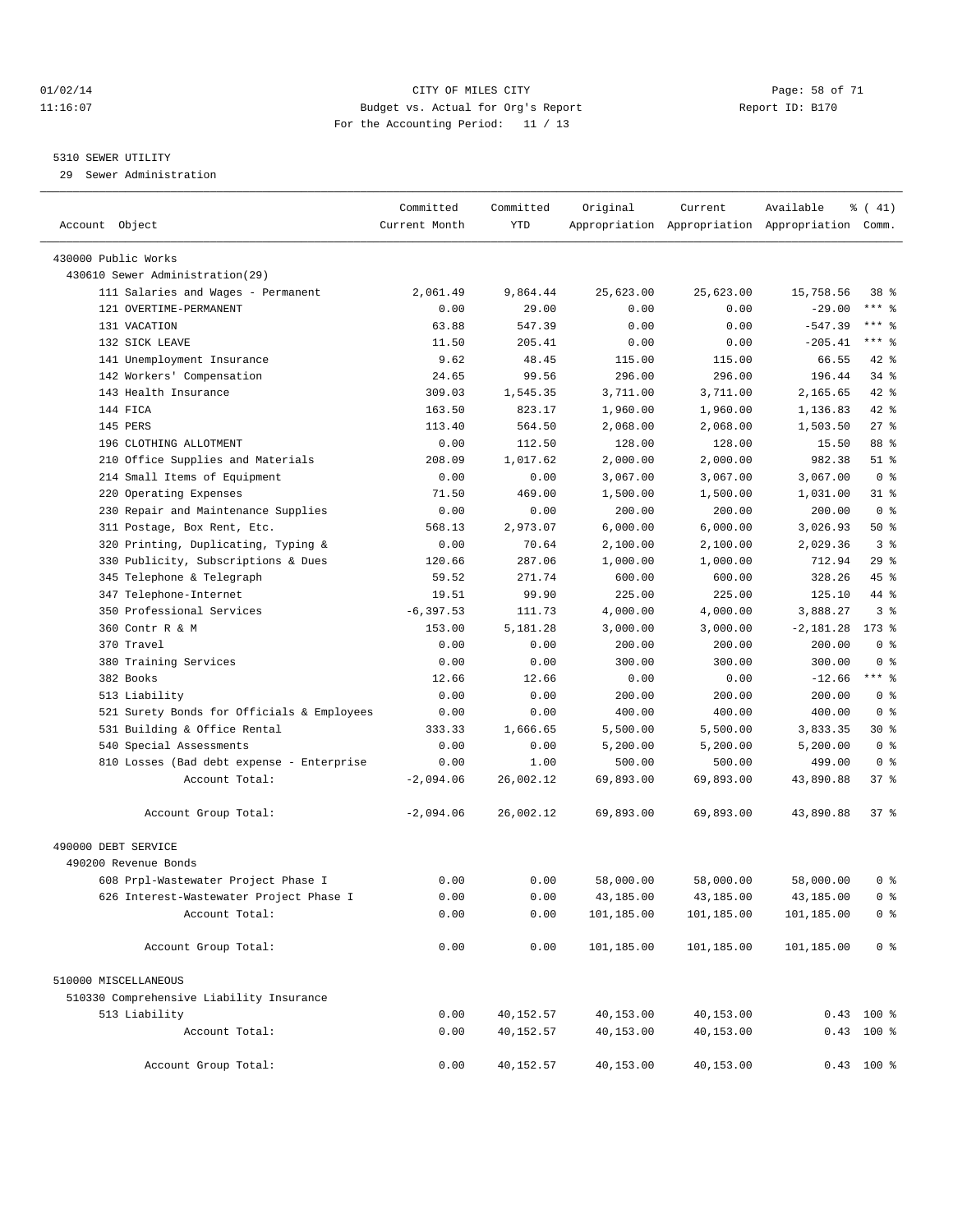#### $O1/02/14$  Page: 59 of 71 11:16:07 Budget vs. Actual for Org's Report Changer Report ID: B170 For the Accounting Period: 11 / 13

# 5310 SEWER UTILITY

29 Sewer Administration

| Object<br>Account                                                                                       | Committed<br>Current Month | Committed<br><b>YTD</b> | Original<br>Appropriation | Current<br>Appropriation | Available<br>Appropriation | $\frac{1}{6}$ ( 41)<br>Comm. |
|---------------------------------------------------------------------------------------------------------|----------------------------|-------------------------|---------------------------|--------------------------|----------------------------|------------------------------|
| 520000 OTHER FINANCING USES<br>521000 Interfund Operating Transfers Out<br>820 Transfers to Other Funds | 3,418.85                   | 17,094.25               | 41,026.00                 | 41,026.00                | 23,931.75                  | $42$ $%$                     |
| Account Total:                                                                                          | 3,418.85                   | 17,094.25               | 41,026.00                 | 41,026.00                | 23,931.75                  | $42*$                        |
| Account Group Total:                                                                                    | 3,418.85                   | 17,094.25               | 41,026.00                 | 41,026.00                | 23,931.75                  | $42*$                        |
| Organization Total:                                                                                     | 1,324.79                   | 83, 248, 94             | 252, 257, 00              | 252, 257, 00             | 169,008.06                 | 338                          |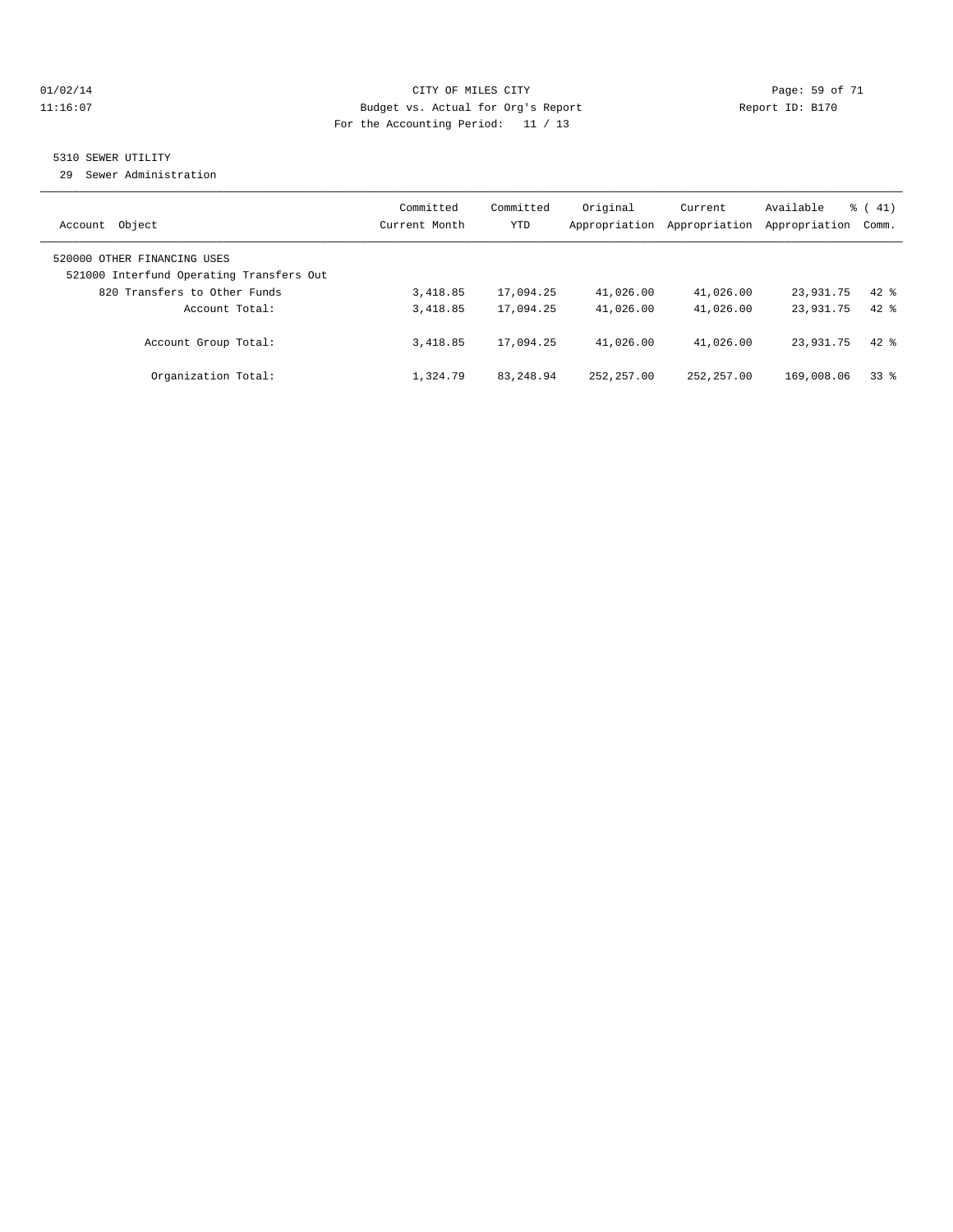#### $O1/02/14$  Page: 60 of 71 11:16:07 Budget vs. Actual for Org's Report Changer Report ID: B170 For the Accounting Period: 11 / 13

————————————————————————————————————————————————————————————————————————————————————————————————————————————————————————————————————

#### 5310 SEWER UTILITY

31 Sewer Lines

|                                              | Committed     | Committed   | Original   | Current                                         | Available  | % (41)          |
|----------------------------------------------|---------------|-------------|------------|-------------------------------------------------|------------|-----------------|
| Account Object                               | Current Month | YTD         |            | Appropriation Appropriation Appropriation Comm. |            |                 |
|                                              |               |             |            |                                                 |            |                 |
| 430000 Public Works                          |               |             |            |                                                 |            |                 |
| 430630 Sewer Collection and Transmission(31) |               |             |            |                                                 |            |                 |
| 111 Salaries and Wages - Permanent           | 8,219.56      | 41,244.59   | 114,383.00 | 114,383.00                                      | 73,138.41  | 36%             |
| 121 OVERTIME-PERMANENT                       | 674.06        | 1,731.56    | 10,598.00  | 10,598.00                                       | 8,866.44   | 16 <sup>8</sup> |
| 131 VACATION                                 | 254.69        | 2,777.78    | 15,773.00  | 15,773.00                                       | 12,995.22  | 18 %            |
| 132 SICK LEAVE                               | 107.57        | 1,339.64    | 7,093.00   | 7,093.00                                        | 5,753.36   | 19 <sup>°</sup> |
| 133 OTHER LEAVE PAY                          | 0.00          | 0.00        | 2,738.00   | 2,738.00                                        | 2,738.00   | 0 <sup>8</sup>  |
| 134 HOLIDAY PAY                              | 70.96         | 142.88      | 4,558.00   | 4,558.00                                        | 4,415.12   | 3 <sup>8</sup>  |
| 141 Unemployment Insurance                   | 41.96         | 214.53      | 698.00     | 698.00                                          | 483.47     | $31$ $%$        |
| 142 Workers' Compensation                    | 445.79        | 1,812.78    | 8,325.00   | 8,325.00                                        | 6,512.22   | $22$ %          |
| 143 Health Insurance                         | 1,576.83      | 8,270.96    | 24,493.00  | 24,493.00                                       | 16,222.04  | 34 %            |
| 144 FICA                                     | 699.49        | 3,570.88    | 11,871.00  | 11,871.00                                       | 8,300.12   | $30*$           |
| 145 PERS                                     | 752.70        | 3,812.00    | 44,326.00  | 44,326.00                                       | 40,514.00  | 9 <sub>8</sub>  |
| 196 CLOTHING ALLOTMENT                       | 0.00          | 420.00      | 475.00     | 475.00                                          | 55.00      | 88 %            |
| 210 Office Supplies and Materials            | 154.75        | 154.75      | 350.00     | 350.00                                          | 195.25     | 44 %            |
| 214 Small Items of Equipment                 | 0.00          | 0.00        | 5,200.00   | 5,200.00                                        | 5,200.00   | 0 <sup>8</sup>  |
| 220 Operating Expenses                       | 30.48         | 441.36      | 3,000.00   | 3,000.00                                        | 2,558.64   | 15 <sup>°</sup> |
| 222 Chemicals, Lab & Med Supplies            | 0.00          | 1,889.00    | 3,000.00   | 3,000.00                                        | 1,111.00   | 63 %            |
| 226 Clothing and Uniforms                    | 0.00          | 69.99       | 700.00     | 700.00                                          | 630.01     | $10*$           |
| 230 Repair and Maintenance Supplies          | 478.80        | 478.80      | 7,500.00   | 7,500.00                                        | 7,021.20   | 6 <sup>°</sup>  |
| 231 Gas, Oil, Diesel Fuel, Grease, etc.      | 808.76        | 3,812.88    | 11,000.00  | 11,000.00                                       | 7,187.12   | 35 %            |
| 233 Water Main Replacement and Street        | 0.00          | 0.00        | 10,000.00  | 10,000.00                                       | 10,000.00  | 0 <sup>8</sup>  |
| 234 Hydrant Replacement, Valves              | 0.00          | 0.00        | 10,000.00  | 10,000.00                                       | 10,000.00  | 0 <sup>8</sup>  |
| 241 Consumable Tools                         | 0.00          | 0.00        | 150.00     | 150.00                                          | 150.00     | 0 <sup>8</sup>  |
| 311 Postage, Box Rent, Etc.                  | 3.39          | 3.39        | 50.00      | 50.00                                           | 46.61      | 7 %             |
| 320 Printing, Duplicating, Typing &          | 0.00          | 0.00        | 75.00      | 75.00                                           | 75.00      | 0 <sup>8</sup>  |
| 330 Publicity, Subscriptions & Dues          | 0.00          | 0.00        | 125.00     | 125.00                                          | 125.00     | 0 <sup>8</sup>  |
| 334 Memberships, Registrations & Dues        | 0.00          | 125.00      | 150.00     | 150.00                                          | 25.00      | 83 %            |
| 341 Electric Utility Services                | 16.06         | 63.28       | 200.00     | 200.00                                          | 136.72     | $32$ $%$        |
| 344 Gas Utility Service                      | 24.00         | 45.44       | 400.00     | 400.00                                          | 354.56     | $11$ %          |
| 345 Telephone & Telegraph                    | 49.35         | 220.89      | 550.00     | 550.00                                          | 329.11     | 40 %            |
| 346 Garbage Service                          | 0.00          | 0.00        | 300.00     | 300.00                                          | 300.00     | 0 <sup>8</sup>  |
| 347 Telephone-Internet                       | 11.40         | 55.00       | 125.00     | 125.00                                          | 70.00      | 44 %            |
| 350 Professional Services                    | 0.00          | 54.00       | 12,000.00  | 12,000.00                                       | 11,946.00  | 0 <sup>8</sup>  |
| 356 Purchsed Services (MMIA Div '01)         | 0.00          | 0.00        | 2,000.00   | 2,000.00                                        | 2,000.00   | 0 <sup>8</sup>  |
| 357 Architectual, Engineering Serv Etc.      | 0.00          | 0.00        | 20,000.00  | 20,000.00                                       | 20,000.00  | 0 <sup>8</sup>  |
| 360 Contr R & M                              | 59.84         | 1,879.34    | 3,000.00   | 3,000.00                                        | 1,120.66   | 63 %            |
| 363 R&M Vehicles/Equip/Labor-PW              | 636.98        | 9,075.66    | 27,000.00  | 27,000.00                                       | 17,924.34  | 34 %            |
| 369 Other Repair and Maintenance             | 0.00          | 299.90      | 2,500.00   | 2,500.00                                        | 2,200.10   | $12*$           |
| 370 Travel                                   | 0.00          | 59.19       | 400.00     | 400.00                                          | 340.81     | 15 <sup>°</sup> |
| 380 Training Services                        | 17.50         | 17.50       | 500.00     | 500.00                                          | 482.50     | 4%              |
| 382 Books                                    | 0.00          | 69.63       | 100.00     | 100.00                                          | 30.37      | 70 %            |
| 400 BUILDING MATERIALS                       | 0.00          | 0.00        | 500.00     | 500.00                                          | 500.00     | 0 <sup>8</sup>  |
| 512 Insurance on Vehicles & Equipment        | 0.00          | 1,304.99    | 1,305.00   | 1,305.00                                        | 0.01       | $100*$          |
| 513 Liability                                | 4,546.36      | 4,627.36    | 5,000.00   | 5,000.00                                        | 372.64     | 93%             |
| 532 Land Rental                              | 0.00          | 515.00      | 500.00     | 500.00                                          | $-15.00$   | $103$ %         |
| 533 Machinery and Equipment Rental           | 0.00          | 0.00        | 1,000.00   | 1,000.00                                        | 1,000.00   | 0 <sup>8</sup>  |
| 940 Machinery & Equipment                    | 0.00          | 33,735.75   | 159,520.00 | 159,520.00                                      | 125,784.25 | 21 %            |
| Account Total:                               | 19,681.28     | 124, 335.70 | 533,531.00 | 533,531.00                                      | 409,195.30 | $23$ $%$        |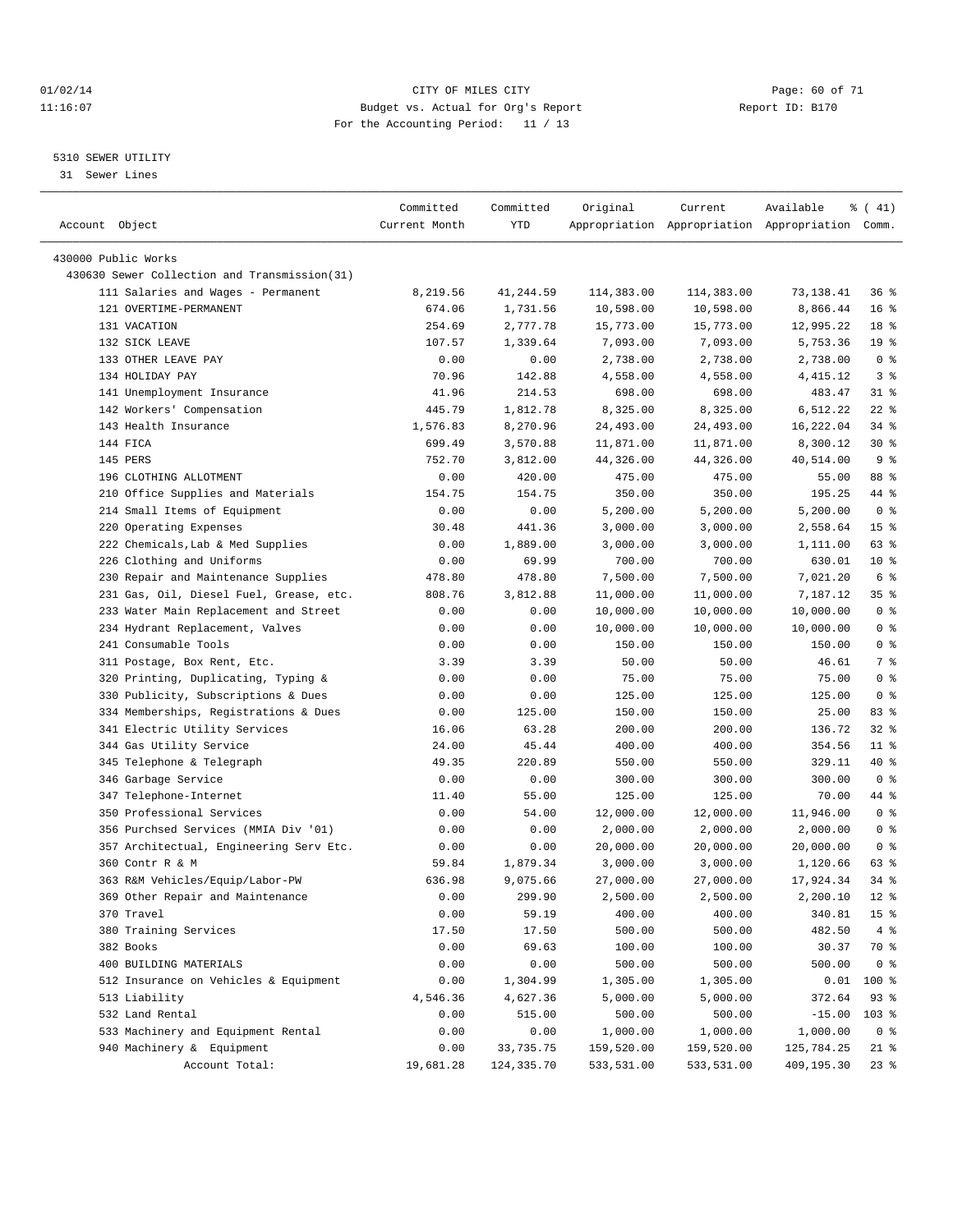#### $O1/02/14$  Page: 61 of 71 11:16:07 Budget vs. Actual for Org's Report Changer Report ID: B170 For the Accounting Period: 11 / 13

### 5310 SEWER UTILITY

31 Sewer Lines

| Object<br>Account                                                       | Committed<br>Current Month | Committed<br><b>YTD</b> | Original<br>Appropriation | Current<br>Appropriation | Available<br>Appropriation | $\frac{1}{6}$ ( 41)<br>Comm. |
|-------------------------------------------------------------------------|----------------------------|-------------------------|---------------------------|--------------------------|----------------------------|------------------------------|
| Account Group Total:                                                    | 19,681.28                  | 124,335.70              | 533,531.00                | 533,531.00               | 409,195.30                 | $23$ $%$                     |
| 520000 OTHER FINANCING USES<br>521000 Interfund Operating Transfers Out |                            |                         |                           |                          |                            |                              |
| 820 Transfers to Other Funds                                            | 0.00                       | 0.00                    | 16,362.00                 | 16,362.00                | 16,362.00                  | 0 <sup>8</sup>               |
| Account Total:                                                          | 0.00                       | 0.00                    | 16,362.00                 | 16,362.00                | 16,362.00                  | 0 <sup>8</sup>               |
| Account Group Total:                                                    | 0.00                       | 0.00                    | 16,362.00                 | 16,362.00                | 16,362.00                  | 0 <sup>8</sup>               |
| Organization Total:                                                     | 19,681.28                  | 124,335.70              | 549,893.00                | 549,893.00               | 425,557.30                 | $23$ $%$                     |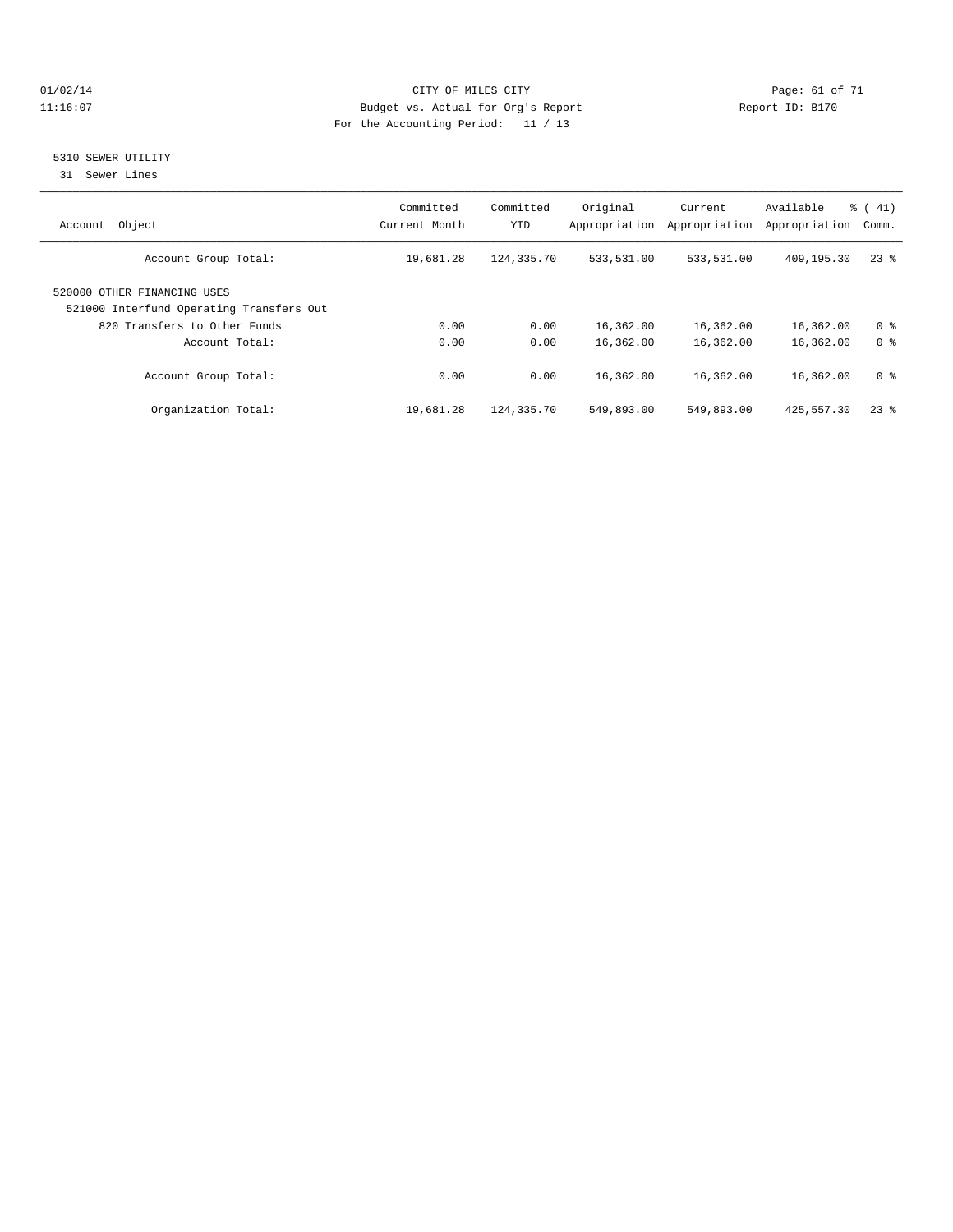#### $O1/02/14$  Page: 62 of 71 11:16:07 Budget vs. Actual for Org's Report Changer Report ID: B170 For the Accounting Period: 11 / 13

#### 5310 SEWER UTILITY

32 Sewer Lifts

|                                         | Committed     | Committed  | Original   | Current    | Available                                       | $\frac{1}{6}$ ( 41) |  |
|-----------------------------------------|---------------|------------|------------|------------|-------------------------------------------------|---------------------|--|
| Account Object                          | Current Month | <b>YTD</b> |            |            | Appropriation Appropriation Appropriation Comm. |                     |  |
| 430000 Public Works                     |               |            |            |            |                                                 |                     |  |
| 430690 Sewer Lift Stations(32)          |               |            |            |            |                                                 |                     |  |
| 111 Salaries and Wages - Permanent      | 4,320.10      | 21,767.32  | 57,124.00  | 57,124.00  | 35, 356.68                                      | 38 %                |  |
| 121 OVERTIME-PERMANENT                  | 54.03         | 728.89     | 3,134.00   | 3,134.00   | 2,405.11                                        | 23%                 |  |
| 131 VACATION                            | 219.30        | 1,432.45   | 4,206.00   | 4,206.00   | 2,773.55                                        | 34.8                |  |
| 132 SICK LEAVE                          | 144.76        | 583.50     | 1,840.00   | 1,840.00   | 1,256.50                                        | 32%                 |  |
| 133 OTHER LEAVE PAY                     | 24.09         | 51.95      | 705.00     | 705.00     | 653.05                                          | 7 %                 |  |
| 134 HOLIDAY PAY                         | 111.99        | 584.53     | 1,133.00   | 1,133.00   | 548.47                                          | $52$ $%$            |  |
| 141 Unemployment Insurance              | 21.90         | 114.06     | 306.00     | 306.00     | 191.94                                          | 37 <sup>8</sup>     |  |
| 142 Workers' Compensation               | 289.10        | 1,205.84   | 3,568.00   | 3,568.00   | 2,362.16                                        | 34%                 |  |
| 143 Health Insurance                    | 834.94        | 4,174.74   | 11,207.00  | 11,207.00  | 7,032.26                                        | 37 <sup>8</sup>     |  |
| 144 FICA                                | 344.07        | 1,795.46   | 5,213.00   | 5,213.00   | 3, 417.54                                       | $34$ $%$            |  |
| 145 PERS                                | 393.33        | 2,029.83   | 5,499.00   | 5,499.00   | 3,469.17                                        | 37 <sup>8</sup>     |  |
| 196 CLOTHING ALLOTMENT                  | 0.00          | 202.50     | 236.00     | 236.00     | 33.50                                           | 86 %                |  |
| 210 Office Supplies and Materials       | 0.00          | 94.51      | 100.00     | 100.00     | 5.49                                            | 95 <sup>8</sup>     |  |
| 214 Small Items of Equipment            | 0.00          | 0.00       | 43,000.00  | 43,000.00  | 43,000.00                                       | 0 <sup>8</sup>      |  |
| 220 Operating Expenses                  | 104.18        | 378.36     | 1,000.00   | 1,000.00   | 621.64                                          | 38 %                |  |
| 222 Chemicals, Lab & Med Supplies       | 0.00          | 0.00       | 3,000.00   | 3,000.00   | 3,000.00                                        | 0 <sup>8</sup>      |  |
| 226 Clothing and Uniforms               | 0.00          | 52.99      | 100.00     | 100.00     | 47.01                                           | 53%                 |  |
| 230 Repair and Maintenance Supplies     | 3.11          | 384.33     | 5,500.00   | 5,500.00   | 5,115.67                                        | 7 <sup>°</sup>      |  |
| 231 Gas, Oil, Diesel Fuel, Grease, etc. | 337.54        | 911.22     | 2,500.00   | 2,500.00   | 1,588.78                                        | 36 <sup>8</sup>     |  |
| 241 Consumable Tools                    | 0.00          | 0.00       | 50.00      | 50.00      | 50.00                                           | 0 <sup>8</sup>      |  |
| 311 Postage, Box Rent, Etc.             | 0.00          | 0.00       | 50.00      | 50.00      | 50.00                                           | 0 <sup>8</sup>      |  |
| 341 Electric Utility Services           | 899.37        | 5,120.93   | 11,000.00  | 11,000.00  | 5,879.07                                        | 47.8                |  |
| 344 Gas Utility Service                 | 49.66         | 252.43     | 1,500.00   | 1,500.00   | 1,247.57                                        | $17*$               |  |
| 345 Telephone & Telegraph               | 0.00          | 0.00       | 500.00     | 500.00     | 500.00                                          | 0 <sup>8</sup>      |  |
| 347 Telephone-Internet                  | 0.00          | 0.00       | 230.00     | 230.00     | 230.00                                          | 0 <sup>8</sup>      |  |
| 352 Wtr/Swr Lab Testing                 | 0.00          | 132.87     | 250.00     | 250.00     | 117.13                                          | 53%                 |  |
| 360 Contr R & M                         | 0.00          | 60.00      | 2,500.00   | 2,500.00   | 2,440.00                                        | 2 <sub>8</sub>      |  |
| 369 Other Repair and Maintenance        | 0.00          | 0.00       | 1,000.00   | 1,000.00   | 1,000.00                                        | 0 <sup>8</sup>      |  |
| 370 Travel                              | 0.00          | 71.48      | 500.00     | 500.00     | 428.52                                          | 14 %                |  |
| 380 Training Services                   | 0.00          | 60.96      | 500.00     | 500.00     | 439.04                                          | $12*$               |  |
| 382 Books                               | 0.00          | 0.00       | 50.00      | 50.00      | 50.00                                           | 0 <sup>8</sup>      |  |
| 400 BUILDING MATERIALS                  | 0.00          | 0.00       | 100.00     | 100.00     | 100.00                                          | 0 <sup>8</sup>      |  |
| 511 Insurance on Buildings              | 0.00          | 470.79     | 471.00     | 471.00     | 0.21                                            | 100 %               |  |
| 513 Liability                           | 0.00          | 0.00       | 3,750.00   | 3,750.00   | 3,750.00                                        | 0 <sup>8</sup>      |  |
| 532 Land Rental                         | 0.00          | 0.00       | 500.00     | 500.00     | 500.00                                          | 0 <sup>8</sup>      |  |
| 533 Machinery and Equipment Rental      | 0.00          | 0.00       | 150.00     | 150.00     | 150.00                                          | 0 <sup>8</sup>      |  |
| 940 Machinery & Equipment               | 0.00          | 1,138.16   | 153,191.00 | 153,191.00 | 152,052.84                                      | 1 <sup>8</sup>      |  |
| Account Total:                          | 8,151.47      | 43,800.10  | 325,663.00 | 325,663.00 | 281,862.90                                      | 13 <sup>8</sup>     |  |
| Account Group Total:                    | 8,151.47      | 43,800.10  | 325,663.00 | 325,663.00 | 281,862.90                                      | 13 <sup>°</sup>     |  |
| Organization Total:                     | 8,151.47      | 43,800.10  | 325,663.00 | 325,663.00 | 281,862.90                                      | $13*$               |  |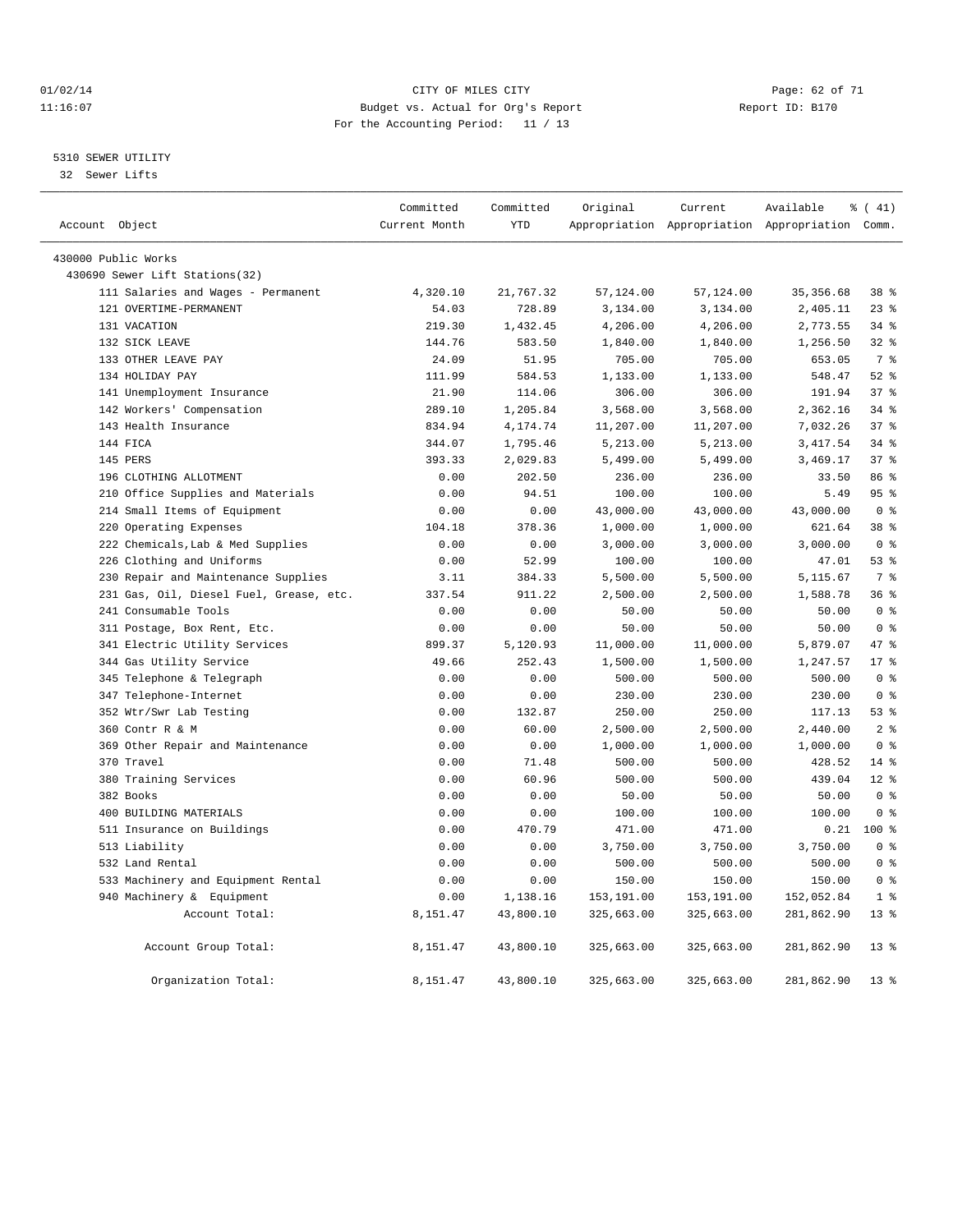#### $O1/02/14$  Page: 63 of 71 11:16:07 Budget vs. Actual for Org's Report Changer Report ID: B170 For the Accounting Period: 11 / 13

————————————————————————————————————————————————————————————————————————————————————————————————————————————————————————————————————

#### 5310 SEWER UTILITY

33 Sewer Plant

|                                                                               | Committed     | Committed  | Original     | Current      | Available                                       | ៖ ( 41)         |
|-------------------------------------------------------------------------------|---------------|------------|--------------|--------------|-------------------------------------------------|-----------------|
| Account Object                                                                | Current Month | YTD        |              |              | Appropriation Appropriation Appropriation Comm. |                 |
|                                                                               |               |            |              |              |                                                 |                 |
| 430000 Public Works                                                           |               |            |              |              |                                                 |                 |
| 430640 Sewer Treatment and Disposal(33)<br>111 Salaries and Wages - Permanent |               |            |              | 90,664.00    |                                                 |                 |
|                                                                               | 6,859.52      | 34,416.93  | 90,664.00    |              | 56,247.07                                       | 38 <sup>8</sup> |
| 121 OVERTIME-PERMANENT                                                        | 81.93         | 1,094.42   | 6,848.00     | 6,848.00     | 5,753.58                                        | 16 <sup>8</sup> |
| 131 VACATION                                                                  | 348.19        | 2,280.73   | 6,309.00     | 6,309.00     | 4,028.27                                        | 36%             |
| 132 SICK LEAVE                                                                | 236.35        | 1,068.73   | 2,810.00     | 2,810.00     | 1,741.27                                        | 38 %            |
| 133 OTHER LEAVE PAY                                                           | 36.13         | 77.91      | 1,170.00     | 1,170.00     | 1,092.09                                        | 7 %             |
| 134 HOLIDAY PAY                                                               | 167.97        | 876.95     | 2,167.00     | 2,167.00     | 1,290.05                                        | 40 %            |
| 141 Unemployment Insurance                                                    | 34.75         | 180.46     | 495.00       | 495.00       | 314.54                                          | 36%             |
| 142 Workers' Compensation                                                     | 455.52        | 1,896.54   | 5,873.00     | 5,873.00     | 3,976.46                                        | $32$ $%$        |
| 143 Health Insurance                                                          | 1,298.67      | 6,493.46   | 16,922.00    | 16,922.00    | 10,428.54                                       | 38 %            |
| 144 FICA                                                                      | 547.60        | 2,851.75   | 8,413.00     | 8,413.00     | 5,561.25                                        | $34$ $%$        |
| 145 PERS                                                                      | 623.82        | 3,213.46   | 8,874.00     | 8,874.00     | 5,660.54                                        | 36%             |
| 196 CLOTHING ALLOTMENT                                                        | 0.00          | 315.00     | 351.00       | 351.00       | 36.00                                           | 90%             |
| 210 Office Supplies and Materials                                             | 0.00          | 141.77     | 150.00       | 150.00       | 8.23                                            | 95%             |
| 214 Small Items of Equipment                                                  | 0.00          | 59.99      | 8,500.00     | 8,500.00     | 8,440.01                                        | 1 <sup>8</sup>  |
| 220 Operating Expenses                                                        | 72.79         | 288.97     | 3,000.00     | 3,000.00     | 2,711.03                                        | $10*$           |
| 222 Chemicals, Lab & Med Supplies                                             | 223.22        | 1,427.42   | 7,000.00     | 7,000.00     | 5,572.58                                        | $20*$           |
| 226 Clothing and Uniforms                                                     | 0.00          | 93.00      | 500.00       | 500.00       | 407.00                                          | 19 <sup>°</sup> |
| 230 Repair and Maintenance Supplies                                           | 70.75         | 563.28     | 5,000.00     | 5,000.00     | 4,436.72                                        | $11$ %          |
| 231 Gas, Oil, Diesel Fuel, Grease, etc.                                       | 169.16        | 1,106.18   | 2,000.00     | 2,000.00     | 893.82                                          | 55 <sup>8</sup> |
| 241 Consumable Tools                                                          | 0.00          | 0.00       | 50.00        | 50.00        | 50.00                                           | 0 <sup>8</sup>  |
| 300 PURCHASED SERVICES                                                        | 0.00          | 0.00       | 750.00       | 750.00       | 750.00                                          | 0 <sup>8</sup>  |
| 311 Postage, Box Rent, Etc.                                                   | 2.52          | 17.04      | 100.00       | 100.00       | 82.96                                           | 17.8            |
| 320 Printing, Duplicating, Typing &                                           | 0.00          | 0.00       | 100.00       | 100.00       | 100.00                                          | 0 <sup>8</sup>  |
| 330 Publicity, Subscriptions & Dues                                           | 0.00          | 0.00       | 100.00       | 100.00       | 100.00                                          | 0 <sup>8</sup>  |
| 334 Memberships, Registrations & Dues                                         | 0.00          | 20.00      | 700.00       | 700.00       | 680.00                                          | 3 <sup>8</sup>  |
| 341 Electric Utility Services                                                 | 4,014.11      | 21,180.33  | 49,000.00    | 49,000.00    | 27,819.67                                       | $43$ %          |
| 342 Water Utility Services                                                    | 93.10         | 378.66     | 1,000.00     | 1,000.00     | 621.34                                          | 38 %            |
| 343 Sewer Utility Services                                                    | 43.67         | 218.35     | 300.00       | 300.00       | 81.65                                           | 73 %            |
| 345 Telephone & Telegraph                                                     | 47.39         | 208.56     | 800.00       | 800.00       | 591.44                                          | $26$ %          |
| 346 Garbage Service                                                           | 0.00          | 47.41      | 250.00       | 250.00       | 202.59                                          | 19 <sup>°</sup> |
| 347 Telephone-Internet                                                        | 45.60         | 228.00     | 250.00       | 250.00       | 22.00                                           | 91 %            |
| 350 Professional Services                                                     | 0.00          | 0.00       | 500.00       | 500.00       | 500.00                                          | 0 <sup>8</sup>  |
| 352 Wtr/Swr Lab Testing                                                       | 319.95        | 2,289.51   | 10,000.00    | 10,000.00    | 7,710.49                                        | 23 %            |
| 357 Architectual, Engineering Serv Etc.                                       | 0.00          | 0.00       | 5,000.00     | 5,000.00     | 5,000.00                                        | 0 <sup>8</sup>  |
| 360 Contr R & M                                                               | 60.00         | 281.12     | 7,500.00     | 7,500.00     | 7,218.88                                        | 4%              |
| 363 R&M Vehicles/Equip/Labor-PW                                               | 68.15         | 1,244.78   | 8,000.00     | 8,000.00     | 6,755.22                                        | 16 <sup>8</sup> |
| 370 Travel                                                                    | 0.00          | 143.36     | 750.00       | 750.00       | 606.64                                          | 19 <sup>°</sup> |
| 380 Training Services                                                         | 0.00          | 261.92     | 750.00       | 750.00       | 488.08                                          | 35%             |
| 382 Books                                                                     | 0.00          | 0.00       | 200.00       | 200.00       | 200.00                                          | 0 <sup>8</sup>  |
| 400 BUILDING MATERIALS                                                        | 0.00          | 0.00       | 100.00       | 100.00       | 100.00                                          | 0 <sup>8</sup>  |
| 511 Insurance on Buildings                                                    | 0.00          | 6,497.73   | 6,498.00     | 6,498.00     | 0.27                                            | 100 %           |
| 512 Insurance on Vehicles & Equipment                                         | 0.00          | 212.14     | 212.00       | 212.00       | $-0.14$                                         | 100 %           |
| 513 Liability                                                                 | 0.00          | 0.00       | 2,000.00     | 2,000.00     | 2,000.00                                        | 0 <sup>8</sup>  |
| 533 Machinery and Equipment Rental                                            | 0.00          | 0.00       | 2,000.00     | 2,000.00     | 2,000.00                                        | 0 <sup>8</sup>  |
| 810 Losses (Bad debt expense - Enterprise                                     | 0.00          | 0.00       | 2,000.00     | 2,000.00     | 2,000.00                                        | 0 <sup>8</sup>  |
| 920 Buildings                                                                 | 0.00          | 0.00       | 8,008,805.00 | 8,008,805.00 | 8,008,805.00                                    | 0 <sup>8</sup>  |
| 940 Machinery & Equipment                                                     | 28, 442.05    | 422,107.75 | 8,800,805.00 | 8,800,805.00 | 8,378,697.25                                    | 5 %             |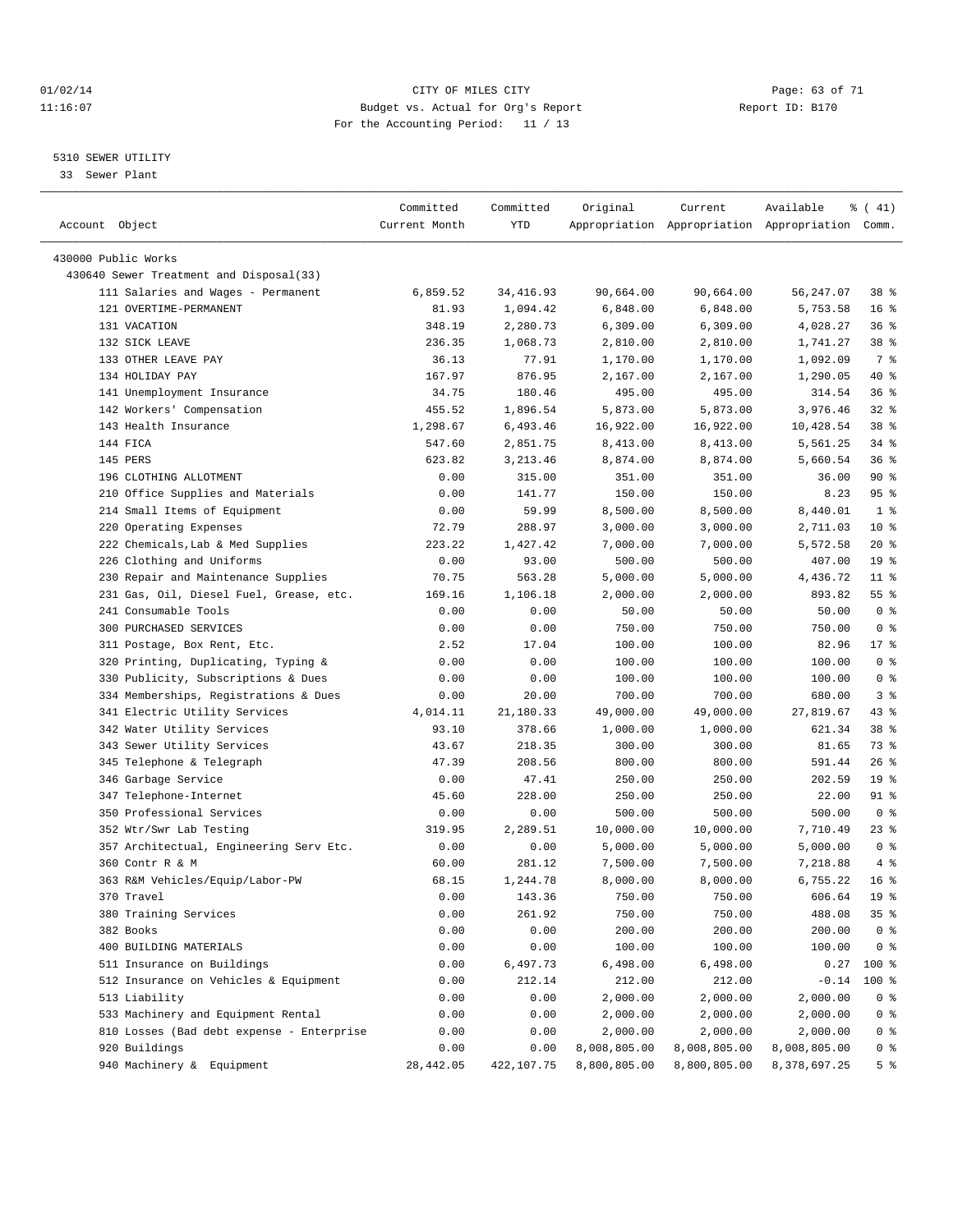#### $O1/02/14$  Page: 64 of 71 11:16:07 Budget vs. Actual for Org's Report Changer Report ID: B170 For the Accounting Period: 11 / 13

#### 5310 SEWER UTILITY

33 Sewer Plant

| Account Object                           | Committed<br>Current Month | Committed<br>YTD | Original                                                    | Current<br>Appropriation Appropriation | Available<br>Appropriation | $\frac{1}{6}$ ( 41)<br>Comm. |
|------------------------------------------|----------------------------|------------------|-------------------------------------------------------------|----------------------------------------|----------------------------|------------------------------|
|                                          |                            |                  |                                                             |                                        |                            |                              |
| Account Total:                           | 44,362.91                  |                  | 513, 783.61 17, 085, 566.00 17, 085, 566.00 16, 571, 782.39 |                                        |                            | 3 <sup>8</sup>               |
| Account Group Total:                     | 44,362.91                  |                  | 513, 783.61 17, 085, 566.00 17, 085, 566.00 16, 571, 782.39 |                                        |                            | 3 <sup>8</sup>               |
| 520000 OTHER FINANCING USES              |                            |                  |                                                             |                                        |                            |                              |
| 521000 Interfund Operating Transfers Out |                            |                  |                                                             |                                        |                            |                              |
| 820 Transfers to Other Funds             | 0.00                       | 0.00             | 6,420.00                                                    | 6,420.00                               | 6,420.00                   | 0 <sup>8</sup>               |
| Account Total:                           | 0.00                       | 0.00             | 6,420.00                                                    | 6,420.00                               | 6,420.00                   | 0 <sup>8</sup>               |
| Account Group Total:                     | 0.00                       | 0.00             | 6.420.00                                                    | 6.420.00                               | 6,420.00                   | 0 <sup>8</sup>               |
| Organization Total:                      | 44,362.91                  |                  | 513,783.61 17,091,986.00 17,091,986.00 16,578,202.39        |                                        |                            | 3 <sup>8</sup>               |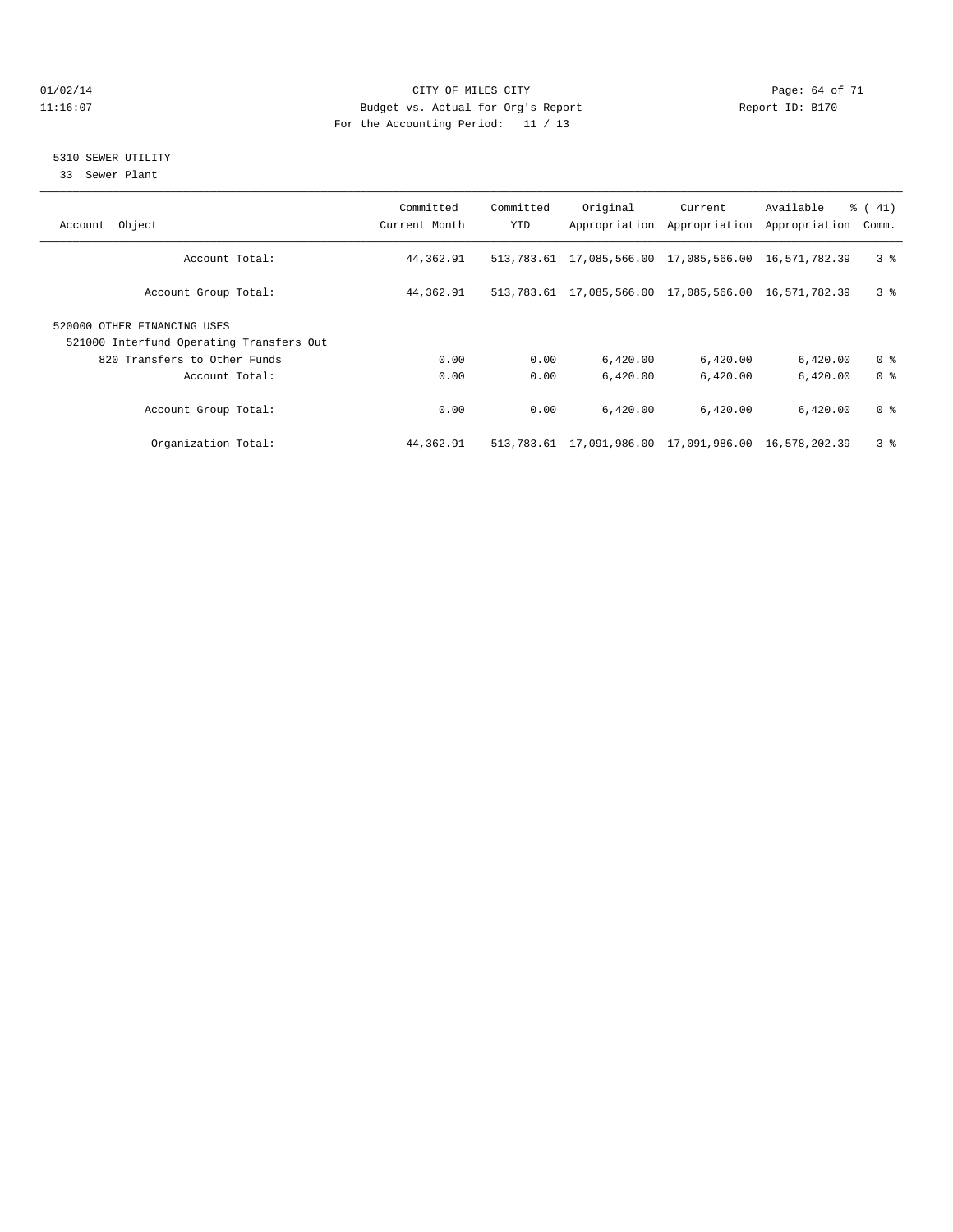#### 01/02/14 Page: 65 of 71 11:16:07 Budget vs. Actual for Org's Report Report ID: B170 For the Accounting Period: 11 / 13

#### 5310 SEWER UTILITY

36 Planning & Community Services

| Account Object                                                 | Committed<br>Current Month | Committed<br>YTD | Original | Current<br>Appropriation Appropriation Appropriation Comm. | Available | $\frac{1}{6}$ ( 41) |
|----------------------------------------------------------------|----------------------------|------------------|----------|------------------------------------------------------------|-----------|---------------------|
| 430000 Public Works<br>430640 Sewer Treatment and Disposal(33) |                            |                  |          |                                                            |           |                     |
| 370 Travel                                                     | 0.00                       | 0.20             | 0.00     | 0.00                                                       | $-0.20$   | $***$ 2             |
| Account Total:                                                 | 0.00                       | 0.20             | 0.00     | 0.00                                                       | $-0.20$   | $***$ 2             |
| Account Group Total:                                           | 0.00                       | 0.20             | 0.00     | 0.00                                                       | $-0.20$   | $***$ 2             |
| Organization Total:                                            | 0.00                       | 0.20             | 0.00     | 0.00                                                       | $-0.20$   | $***$ 2             |
|                                                                |                            |                  |          |                                                            |           |                     |

Fund Total: 73,520.45 765,168.55 18,219,799.00 18,219,799.00 17,454,630.45 4 %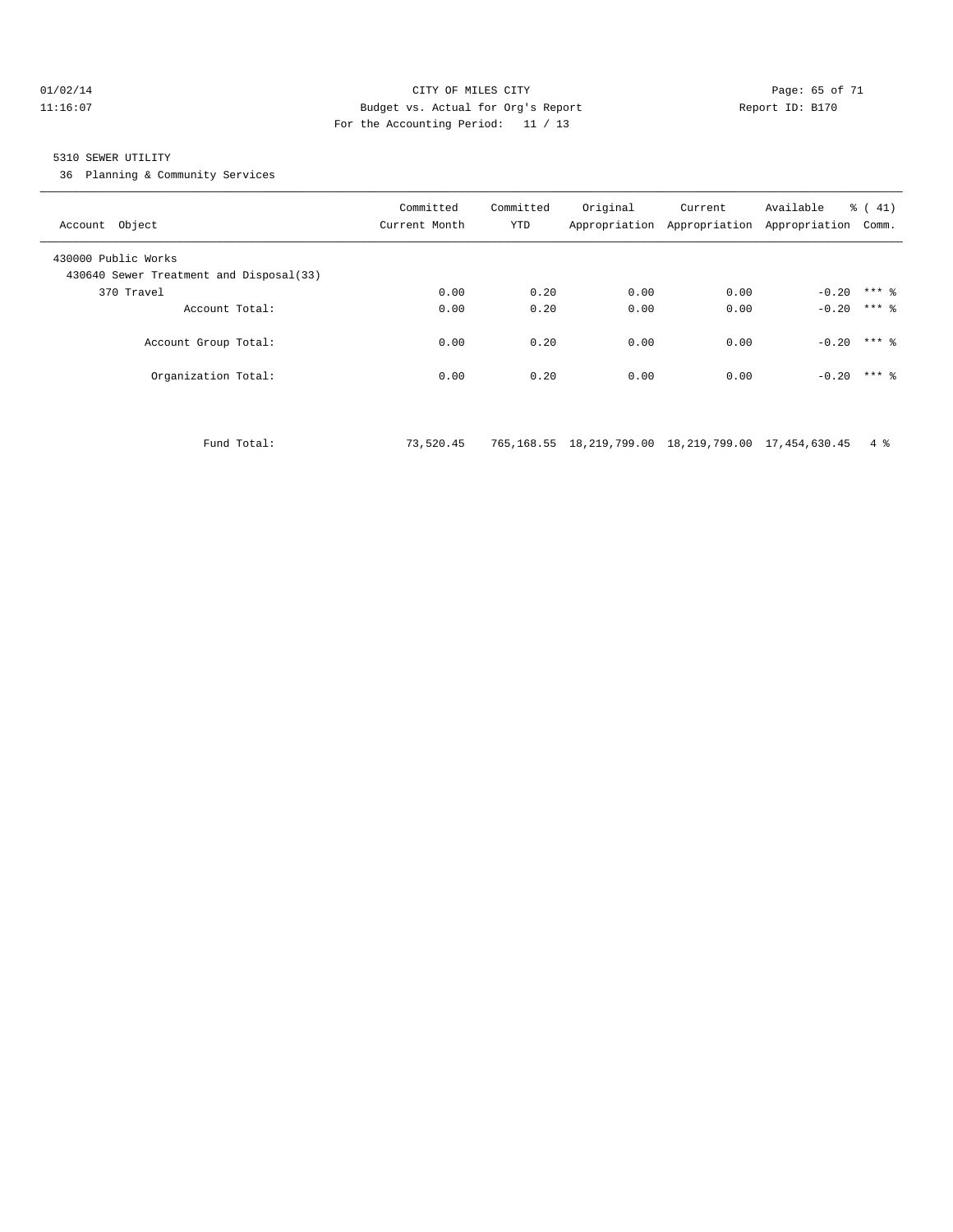#### $O1/02/14$  Page: 66 of 71 11:16:07 Budget vs. Actual for Org's Report Changer Report ID: B170 For the Accounting Period: 11 / 13

#### 5510 AMBULANCE FUND

10 Ambulance

|                                             | Committed     | Committed    | Original   | Current    | Available                                       | % (41)          |
|---------------------------------------------|---------------|--------------|------------|------------|-------------------------------------------------|-----------------|
| Account Object                              | Current Month | <b>YTD</b>   |            |            | Appropriation Appropriation Appropriation Comm. |                 |
| 420000 PUBLIC SAFETY                        |               |              |            |            |                                                 |                 |
| 420730 Emergency Medical Services-Ambulance |               |              |            |            |                                                 |                 |
| 111 Salaries and Wages - Permanent          | 20,887.66     | 106, 153. 70 | 263,767.00 | 263,767.00 | 157,613.30                                      | 40 %            |
| 112 SALARIES AND WAGES - PART PAID          | 0.00          | 1,196.35     | 4,000.00   | 4,000.00   | 2,803.65                                        | $30*$           |
| 121 OVERTIME-PERMANENT                      | 7,103.59      | 32, 255.93   | 60,000.00  | 60,000.00  | 27,744.07                                       | 54%             |
| 131 VACATION                                | 208.05        | 9,247.82     | 8,800.00   | 8,800.00   | $-447.82$                                       | 105%            |
| 132 SICK LEAVE                              | 269.04        | 7,845.18     | 10,000.00  | 10,000.00  | 2,154.82                                        | 78 %            |
| 133 OTHER LEAVE PAY                         | 0.00          | 9.61         | 950.00     | 950.00     | 940.39                                          | 1 <sup>°</sup>  |
| 134 HOLIDAY PAY                             | 587.69        | 2,324.35     | 7,000.00   | 7,000.00   | 4,675.65                                        | 33 <sup>8</sup> |
| 141 Unemployment Insurance                  | 130.73        | 715.63       | 1,178.00   | 1,178.00   | 462.37                                          | 61 %            |
| 142 Workers' Compensation                   | 935.50        | 4,308.90     | 9,199.00   | 9,199.00   | 4,890.10                                        | 47.8            |
| 143 Health Insurance                        | 3,990.61      | 18,626.17    | 44,680.00  | 44,680.00  | 26,053.83                                       | $42$ $%$        |
| 144 FICA                                    | 420.31        | 2,374.89     | 3,795.00   | 3,795.00   | 1,420.11                                        | $63$ $%$        |
| 147 Firemen's Pension                       | 2,960.26      | 15,061.10    | 37,574.00  | 37,574.00  | 22,512.90                                       | $40*$           |
| 210 Office Supplies and Materials           | 0.00          | 324.32       | 1,000.00   | 1,000.00   | 675.68                                          | $32$ %          |
| 214 Small Items of Equipment                | 0.00          | 2,104.33     | 3,000.00   | 3,000.00   | 895.67                                          | 70 %            |
| 220 Operating Expenses                      | 0.00          | 2,119.00     | 4,000.00   | 4,000.00   | 1,881.00                                        | 53%             |
| 222 Chemicals, Lab & Med Supplies           | 994.18        | 1,870.03     | 8,000.00   | 8,000.00   | 6,129.97                                        | $23$ %          |
| 230 Repair and Maintenance Supplies         | 89.95         | 2,042.18     | 5,000.00   | 5,000.00   | 2,957.82                                        | 41 %            |
| 231 Gas, Oil, Diesel Fuel, Grease, etc.     | 1,002.46      | 4,957.16     | 15,000.00  | 15,000.00  | 10,042.84                                       | 33 <sup>8</sup> |
| 241 Consumable Tools                        | 0.00          | 0.00         | 50.00      | 50.00      | 50.00                                           | 0 <sup>8</sup>  |
| 300 PURCHASED SERVICES                      | 0.00          | 0.00         | 2,000.00   | 2,000.00   | 2,000.00                                        | 0 <sup>8</sup>  |
| 311 Postage, Box Rent, Etc.                 | 0.86          | 19.24        | 250.00     | 250.00     | 230.76                                          | 8%              |
| 320 Printing, Duplicating, Typing &         | 52.89         | 108.10       | 200.00     | 200.00     | 91.90                                           | 54%             |
| 341 Electric Utility Services               | 165.76        | 1,200.90     | 2,500.00   | 2,500.00   | 1,299.10                                        | 48 %            |
| 342 Water Utility Services                  | 23.02         | 131.44       | 400.00     | 400.00     | 268.56                                          | $33$ %          |
| 343 Sewer Utility Services                  | 13.98         | 74.44        | 200.00     | 200.00     | 125.56                                          | 37 <sup>8</sup> |
| 344 Gas Utility Service                     | 32.06         | 70.85        | 1,500.00   | 1,500.00   | 1,429.15                                        | 5 <sup>8</sup>  |
| 345 Telephone & Telegraph                   | 209.40        | 838.98       | 1,800.00   | 1,800.00   | 961.02                                          | 47 %            |
| 346 Garbage Service                         | 0.00          | 493.41       | 700.00     | 700.00     | 206.59                                          | 70 %            |
| 347 Telephone-Internet                      | 28.24         | 141.20       | 350.00     | 350.00     | 208.80                                          | $40*$           |
| 350 Professional Services                   | 2,905.54      | 15,481.83    | 30,000.00  | 30,000.00  | 14,518.17                                       | $52$ $%$        |
| 360 Contr R & M                             | 0.00          | 639.51       | 1,000.00   | 1,000.00   | 360.49                                          | 64 %            |
| 364 R&M Vehicles - Fire/Amb                 | 0.00          | 2,004.22     | 6,000.00   | 6,000.00   | 3,995.78                                        | 33%             |
| 370 Travel                                  | 0.00          | 458.43       | 1,912.00   | 1,912.00   | 1,453.57                                        | $24$ %          |
| 380 Training Services                       | 0.00          | 0.00         | 1,768.00   | 1,768.00   | 1,768.00                                        | 0 <sup>8</sup>  |
| 382 Books                                   | 0.00          | 0.00         | 200.00     | 200.00     | 200.00                                          | 0 <sup>8</sup>  |
| 400 BUILDING MATERIALS                      | 0.00          | 0.00         | 500.00     | 500.00     | 500.00                                          | 0 <sup>8</sup>  |
| 512 Insurance on Vehicles & Equipment       | 0.00          | 2,115.48     | 2,116.00   | 2,116.00   | 0.52                                            | $100*$          |
| 810 Losses (Bad debt expense - Enterprise   | $-175.00$     | 46,501.18    | 70,000.00  | 70,000.00  | 23, 498.82                                      | 66 %            |
| 811 Contractual Allowances (Ambl)           | 14,470.46     | 78,350.01    | 180,000.00 | 180,000.00 | 101,649.99                                      | 44 %            |
| Account Total:                              | 57,307.24     | 362,165.87   | 790,389.00 | 790,389.00 | 428, 223. 13                                    | 46 %            |
| Account Group Total:                        | 57, 307.24    | 362,165.87   | 790,389.00 | 790,389.00 | 428, 223. 13                                    | 46 %            |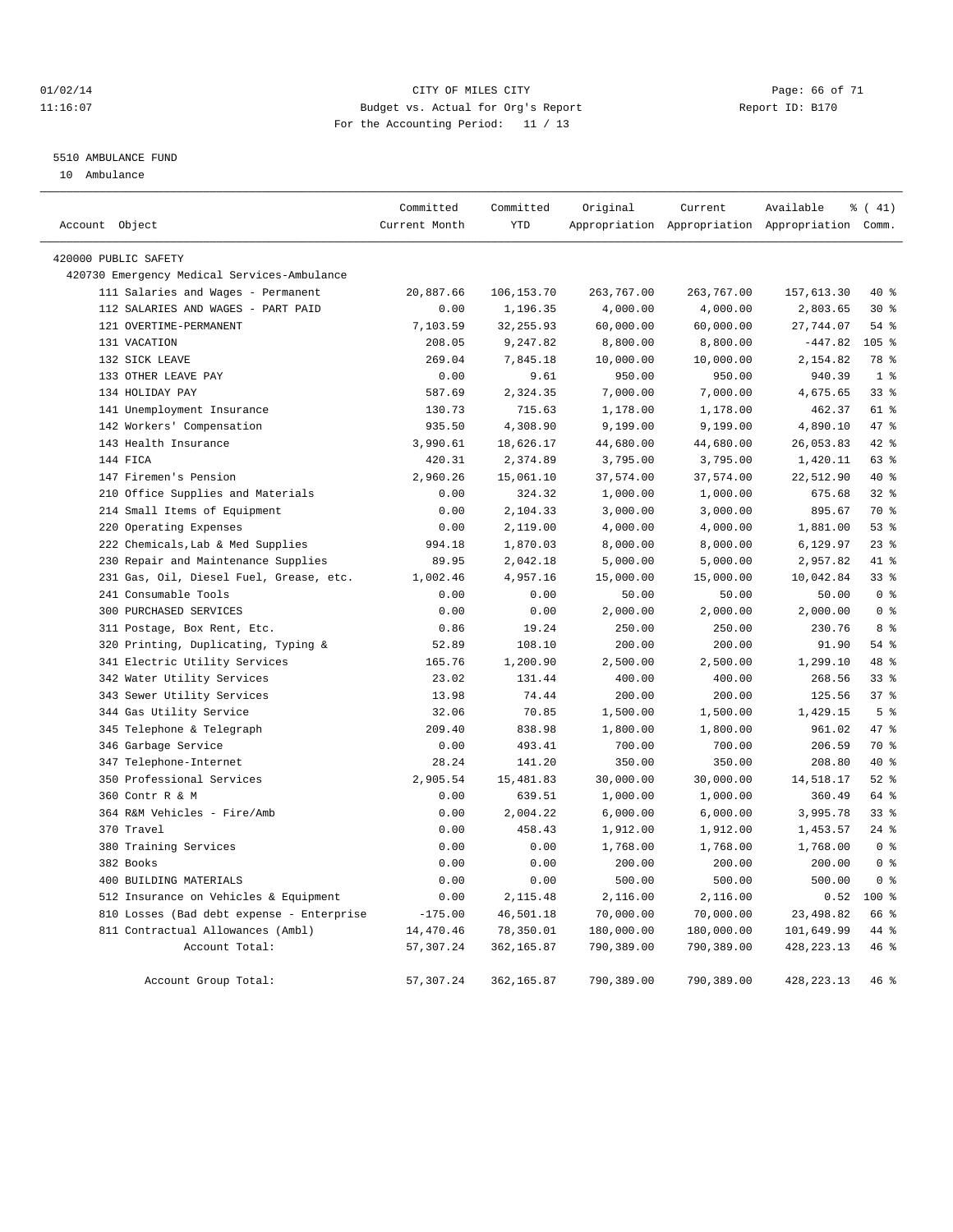#### $O1/02/14$  Page: 67 of 71 11:16:07 Budget vs. Actual for Org's Report Changer Report ID: B170 For the Accounting Period: 11 / 13

#### 5510 AMBULANCE FUND

10 Ambulance

| Account Object                           | Committed<br>Current Month | Committed<br><b>YTD</b> | Original   | Current    | Available<br>Appropriation Appropriation Appropriation | $\frac{1}{6}$ ( 41)<br>Comm. |
|------------------------------------------|----------------------------|-------------------------|------------|------------|--------------------------------------------------------|------------------------------|
| 490000 DEBT SERVICE                      |                            |                         |            |            |                                                        |                              |
| 490500 Other Debt Service Payments       |                            |                         |            |            |                                                        |                              |
| 602 Prpl-Ambulance                       | 0.00                       | 12,604.28               | 26,161.00  | 26,161.00  | 13,556.72                                              | 48 %                         |
| 629 Interest-Ambulance                   | 0.00                       | 449.44                  | 843.00     | 843.00     | 393.56                                                 | 53%                          |
| Account Total:                           | 0.00                       | 13,053.72               | 27,004.00  | 27,004.00  | 13,950.28                                              | 48 %                         |
| Account Group Total:                     | 0.00                       | 13,053.72               | 27,004.00  | 27,004.00  | 13,950.28                                              | 48 %                         |
| 510000 MISCELLANEOUS                     |                            |                         |            |            |                                                        |                              |
| 510330 Comprehensive Liability Insurance |                            |                         |            |            |                                                        |                              |
| 513 Liability                            | 0.00                       | 8,433.96                | 8,434.00   | 8,434.00   | 0.04                                                   | $100*$                       |
| Account Total:                           | 0.00                       | 8,433.96                | 8,434.00   | 8,434.00   |                                                        | $0.04$ 100 %                 |
| Account Group Total:                     | 0.00                       | 8,433.96                | 8,434.00   | 8,434.00   |                                                        | $0.04$ 100 %                 |
| 520000 OTHER FINANCING USES              |                            |                         |            |            |                                                        |                              |
| 521000 Interfund Operating Transfers Out |                            |                         |            |            |                                                        |                              |
| 820 Transfers to Other Funds             | 2,059.67                   | 10,298.35               | 34,716.00  | 34,716.00  | 24, 417.65                                             | $30*$                        |
| Account Total:                           | 2,059.67                   | 10,298.35               | 34,716.00  | 34,716.00  | 24, 417.65                                             | $30*$                        |
| Account Group Total:                     | 2,059.67                   | 10,298.35               | 34,716.00  | 34,716.00  | 24, 417.65                                             | $30*$                        |
| Organization Total:                      | 59,366.91                  | 393,951.90              | 860,543.00 | 860,543.00 | 466,591.10                                             | 46%                          |
|                                          |                            |                         |            |            |                                                        |                              |
| Fund Total:                              | 59,366.91                  | 393,951.90              | 860,543.00 | 860,543.00 | 466,591.10                                             | 46%                          |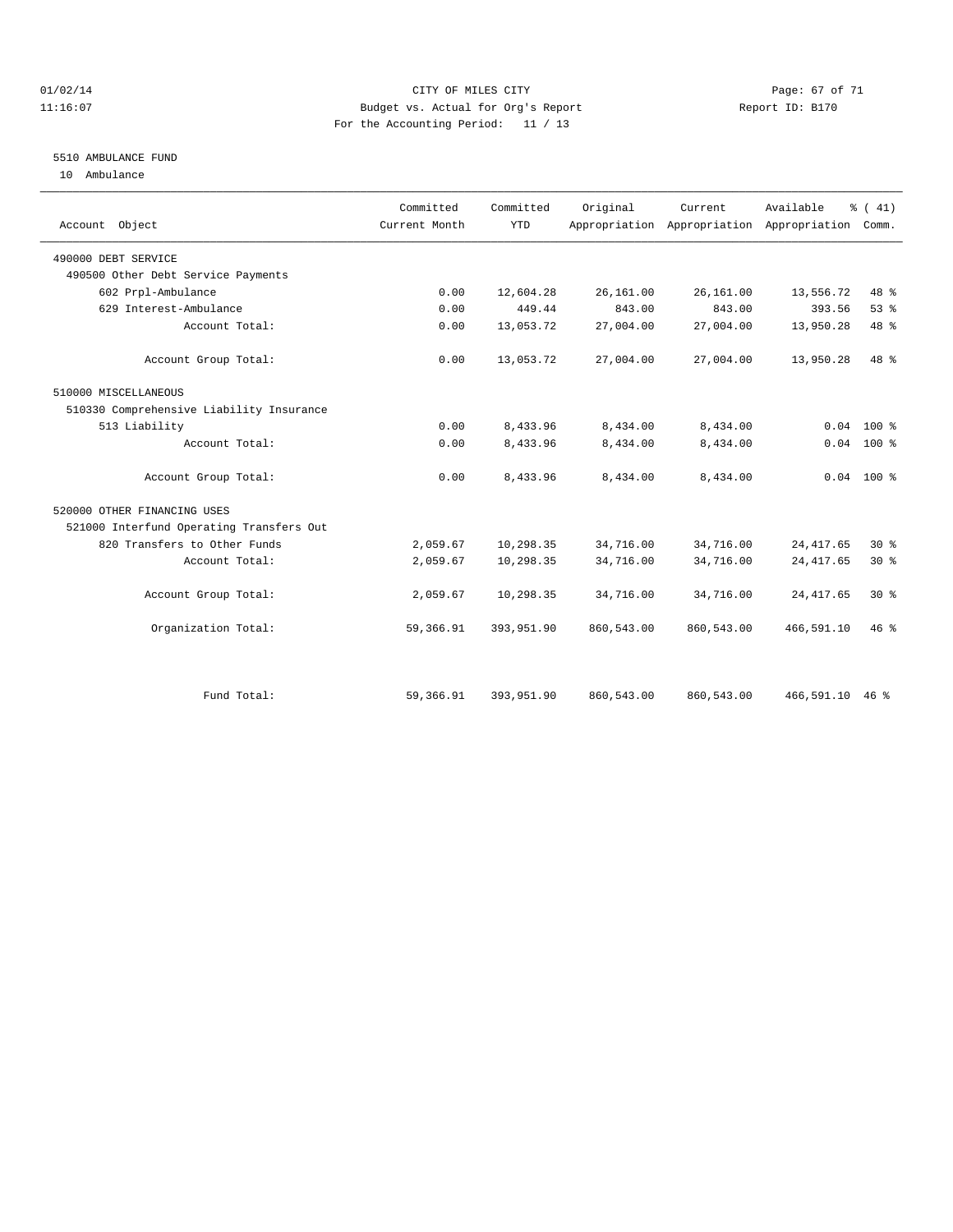#### $O1/02/14$  Page: 68 of 71 11:16:07 Budget vs. Actual for Org's Report Changer Report ID: B170 For the Accounting Period: 11 / 13

————————————————————————————————————————————————————————————————————————————————————————————————————————————————————————————————————

#### 5610 AIRPORT OPERATING

87 Airport

| Account Object                             | Committed<br>Current Month | Committed<br>YTD | Original   | Current    | Available<br>Appropriation Appropriation Appropriation Comm. | ៖ ( 41)         |  |
|--------------------------------------------|----------------------------|------------------|------------|------------|--------------------------------------------------------------|-----------------|--|
|                                            |                            |                  |            |            |                                                              |                 |  |
| 430000 Public Works                        |                            |                  |            |            |                                                              |                 |  |
| 430300 Airport (87)                        |                            |                  |            |            |                                                              |                 |  |
| 111 Salaries and Wages - Permanent         | 8,167.33                   | 43,713.29        | 123,824.00 | 123,824.00 | 80,110.71                                                    | 35 <sup>8</sup> |  |
| 121 OVERTIME-PERMANENT                     | 0.00                       | 1,221.82         | 4,511.00   | 4,511.00   | 3,289.18                                                     | $27$ %          |  |
| 132 SICK LEAVE                             | 199.92                     | 327.68           | 0.00       | 0.00       | $-327.68$                                                    | $***$ $-$       |  |
| 133 OTHER LEAVE PAY                        | 249.47                     | 249.47           | 4,498.00   | 4,498.00   | 4,248.53                                                     | 6 <sup>°</sup>  |  |
| 134 HOLIDAY PAY                            | 320.00                     | 1,007.91         | 0.00       | 0.00       | $-1,007.91$                                                  | $***$ $-$       |  |
| 141 Unemployment Insurance                 | 40.21                      | 211.06           | 598.00     | 598.00     | 386.94                                                       | 35%             |  |
| 142 Workers' Compensation                  | 459.54                     | 2,408.08         | 6,327.00   | 6,327.00   | 3,918.92                                                     | 38 %            |  |
| 143 Health Insurance                       | 1,236.65                   | 6,183.25         | 14,844.00  | 14,844.00  | 8,660.75                                                     | 42 %            |  |
| 144 FICA                                   | 683.67                     | 3,587.55         | 10,162.00  | 10,162.00  | 6,574.45                                                     | 35 <sup>8</sup> |  |
| 145 PERS                                   | 721.20                     | 3,754.18         | 9,558.00   | 9,558.00   | 5,803.82                                                     | 39%             |  |
| 196 CLOTHING ALLOTMENT                     | 0.00                       | 375.00           | 300.00     | 300.00     | $-75.00$                                                     | $125$ %         |  |
| 210 Office Supplies and Materials          | 0.00                       | 1,344.47         | 700.00     | 700.00     | $-644.47$                                                    | 192 %           |  |
| 214 Small Items of Equipment               | 0.00                       | 0.00             | 2,000.00   | 2,000.00   | 2,000.00                                                     | 0 <sup>8</sup>  |  |
| 220 Operating Expenses                     | 989.23                     | 704.02           | 3,000.00   | 3,000.00   | 2,295.98                                                     | $23$ $%$        |  |
| 230 Repair and Maintenance Supplies        | 180.00                     | 1,345.25         | 18,000.00  | 18,000.00  | 16,654.75                                                    | 7 %             |  |
| 231 Gas, Oil, Diesel Fuel, Grease, etc.    | 923.76                     | 2,819.27         | 8,000.00   | 8,000.00   | 5,180.73                                                     | 35%             |  |
| 237 Aviation Fuel                          | 53,737.38                  | 142,663.61       | 300,000.00 | 300,000.00 | 157, 336.39                                                  | 48 %            |  |
| 239 Tires, Tubes Etc.                      | 0.00                       | 1,940.07         | 2,000.00   | 2,000.00   | 59.93                                                        | 97%             |  |
| 250 Supplies for Resale                    | 0.00                       | 225.00           | 1,000.00   | 1,000.00   | 775.00                                                       | $23$ $%$        |  |
| 311 Postage, Box Rent, Etc.                | 0.00                       | 2.15             | 250.00     | 250.00     | 247.85                                                       | 1 <sup>8</sup>  |  |
| 319 Other Communication and Transportation | 36.74                      | 146.96           | 350.00     | 350.00     | 203.04                                                       | 42 %            |  |
| 330 Publicity, Subscriptions & Dues        | 0.00                       | 0.00             | 100.00     | 100.00     | 100.00                                                       | 0 <sup>8</sup>  |  |
| 334 Memberships, Registrations & Dues      | 0.00                       | 40.00            | 250.00     | 250.00     | 210.00                                                       | 16 <sup>°</sup> |  |
| 341 Electric Utility Services              | 0.00                       | 1,642.53         | 11,000.00  | 11,000.00  | 9,357.47                                                     | 15 <sup>8</sup> |  |
| 344 Gas Utility Service                    | 0.00                       | 96.54            | 5,000.00   | 5,000.00   | 4,903.46                                                     | 2 <sup>8</sup>  |  |
| 345 Telephone & Telegraph                  | 92.59                      | 676.76           | 3,000.00   | 3,000.00   | 2,323.24                                                     | $23$ $%$        |  |
| 347 Telephone-Internet                     | 37.60                      | 112.80           | 450.00     | 450.00     | 337.20                                                       | $25$ $%$        |  |
| 350 Professional Services                  | 41,426.68                  | 42,441.68        | 43,900.00  | 43,900.00  | 1,458.32                                                     | 97%             |  |
| 360 Contr R & M                            | 3,395.00                   | 3,395.00         | 4,000.00   | 4,000.00   | 605.00                                                       | 85%             |  |
| 363 R&M Vehicles/Equip/Labor-PW            | 0.00                       | 350.45           | 2,000.00   | 2,000.00   | 1,649.55                                                     | 18 %            |  |
| 367 Plumbing, Heating, Electrical          | 0.00                       | 0.00             | 3,500.00   | 3,500.00   | 3,500.00                                                     | 0 <sup>8</sup>  |  |
| 380 Training Services                      | 0.00                       | 0.00             | 500.00     | 500.00     | 500.00                                                       | 0 <sup>8</sup>  |  |
| 511 Insurance on Buildings                 | 0.00                       | 2,813.13         | 2,813.00   | 2,813.00   | $-0.13$                                                      | $100*$          |  |
| 512 Insurance on Vehicles & Equipment      | 0.00                       | 1,767.75         | 1,768.00   | 1,768.00   | 0.25                                                         | 100 %           |  |
| 530 Rent                                   | 0.00                       | 7,400.00         | 22,000.00  | 22,000.00  | 14,600.00                                                    | 34 %            |  |
| 940 Machinery & Equipment                  | 0.00                       | 0.00             | 15,000.00  | 15,000.00  | 15,000.00                                                    | 0 <sup>8</sup>  |  |
| Account Total:                             | 112,896.97                 | 274,966.73       | 625,203.00 | 625,203.00 | 350, 236.27                                                  | 44 %            |  |
| Account Group Total:                       | 112,896.97                 | 274,966.73       | 625,203.00 | 625,203.00 | 350,236.27                                                   | 44 %            |  |
|                                            |                            |                  |            |            |                                                              |                 |  |
| 490000 DEBT SERVICE                        |                            |                  |            |            |                                                              |                 |  |
| 490500 Other Debt Service Payments         |                            |                  |            |            |                                                              |                 |  |
| 641 Principal - Aeronautics Loan 08        | 0.00                       | 0.00             | 4,921.00   | 4,921.00   | 4,921.00                                                     | 0 <sup>8</sup>  |  |
| 642 Interest - Aeronautics Loan 08         | 0.00                       | 0.00             | 892.00     | 892.00     | 892.00                                                       | 0 <sup>8</sup>  |  |
| Account Total:                             | 0.00                       | 0.00             | 5,813.00   | 5,813.00   | 5,813.00                                                     | 0 <sup>8</sup>  |  |
| Account Group Total:                       | 0.00                       | 0.00             | 5,813.00   | 5,813.00   | 5,813.00                                                     | $0$ %           |  |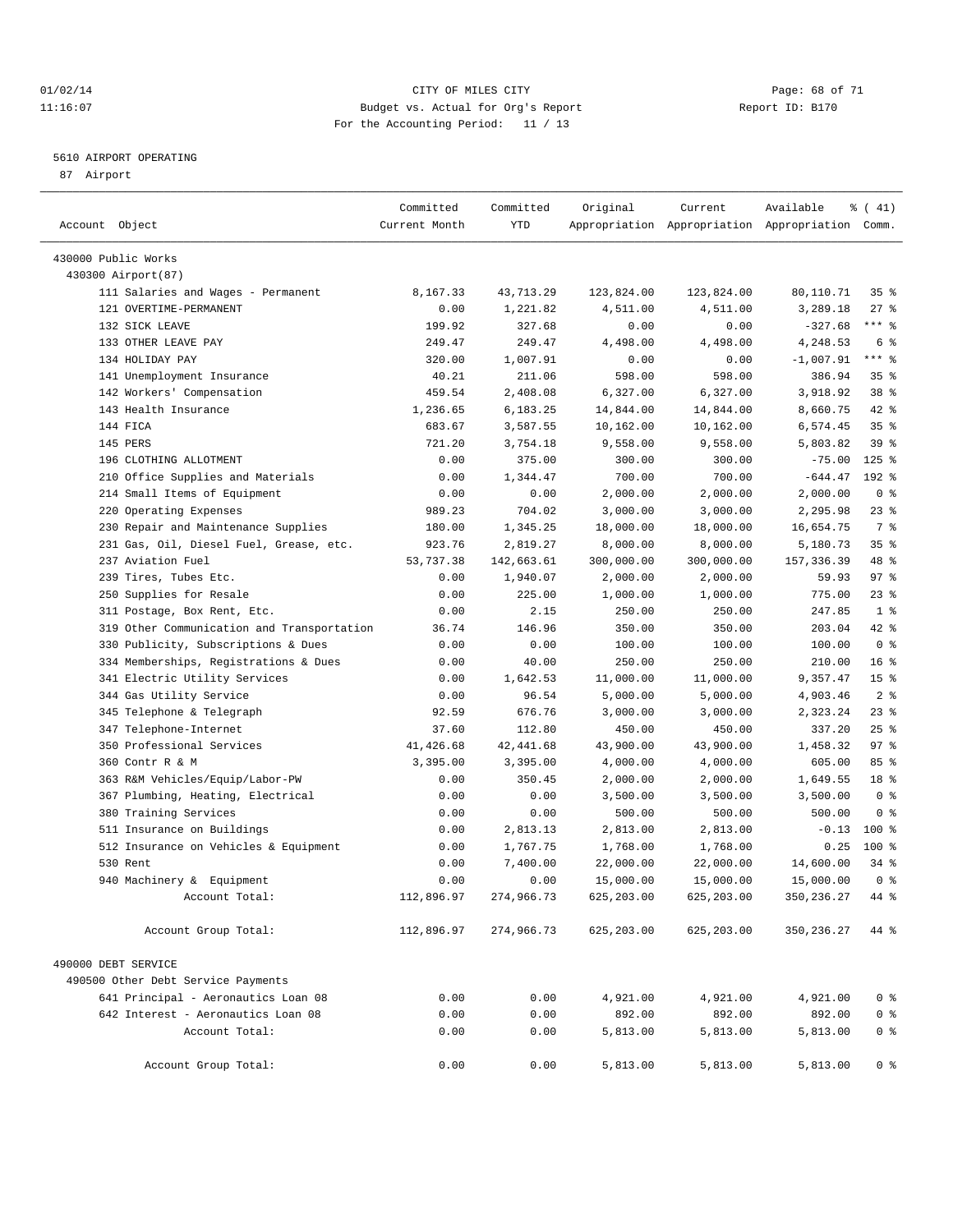#### $O1/02/14$  Page: 69 of 71 11:16:07 Budget vs. Actual for Org's Report Changer Report ID: B170 For the Accounting Period: 11 / 13

### 5610 AIRPORT OPERATING

87 Airport

| Account Object                           | Committed<br>Current Month | Committed<br><b>YTD</b> | Original   | Current    | Available<br>Appropriation Appropriation Appropriation | % (41)<br>Comm. |  |
|------------------------------------------|----------------------------|-------------------------|------------|------------|--------------------------------------------------------|-----------------|--|
| 510000 MISCELLANEOUS                     |                            |                         |            |            |                                                        |                 |  |
| 510330 Comprehensive Liability Insurance |                            |                         |            |            |                                                        |                 |  |
| 513 Liability                            | 0.00                       | 0.00                    | 5,800.00   | 5,800.00   | 5,800.00                                               | 0 <sup>8</sup>  |  |
| Account Total:                           | 0.00                       | 0.00                    | 5,800.00   | 5,800.00   | 5,800.00                                               | 0 <sup>8</sup>  |  |
| Account Group Total:                     | 0.00                       | 0.00                    | 5,800.00   | 5,800.00   | 5,800.00                                               | 0 <sup>8</sup>  |  |
| 520000 OTHER FINANCING USES              |                            |                         |            |            |                                                        |                 |  |
| 521000 Interfund Operating Transfers Out |                            |                         |            |            |                                                        |                 |  |
| 820 Transfers to Other Funds             | 1,280.69                   | 6,403.45                | 15,368.00  | 15,368.00  | 8,964.55                                               | $42*$           |  |
| Account Total:                           | 1,280.69                   | 6,403.45                | 15,368.00  | 15,368.00  | 8,964.55                                               | 42 %            |  |
| Account Group Total:                     | 1,280.69                   | 6,403.45                | 15,368.00  | 15,368.00  | 8,964.55                                               | 42 %            |  |
| Organization Total:                      | 114, 177.66                | 281,370.18              | 652,184.00 | 652,184.00 | 370,813.82                                             | 43.8            |  |
|                                          |                            |                         |            |            |                                                        |                 |  |
| Fund Total:                              | 114, 177.66                | 281,370.18              | 652,184.00 | 652,184.00 | 370,813.82 43 %                                        |                 |  |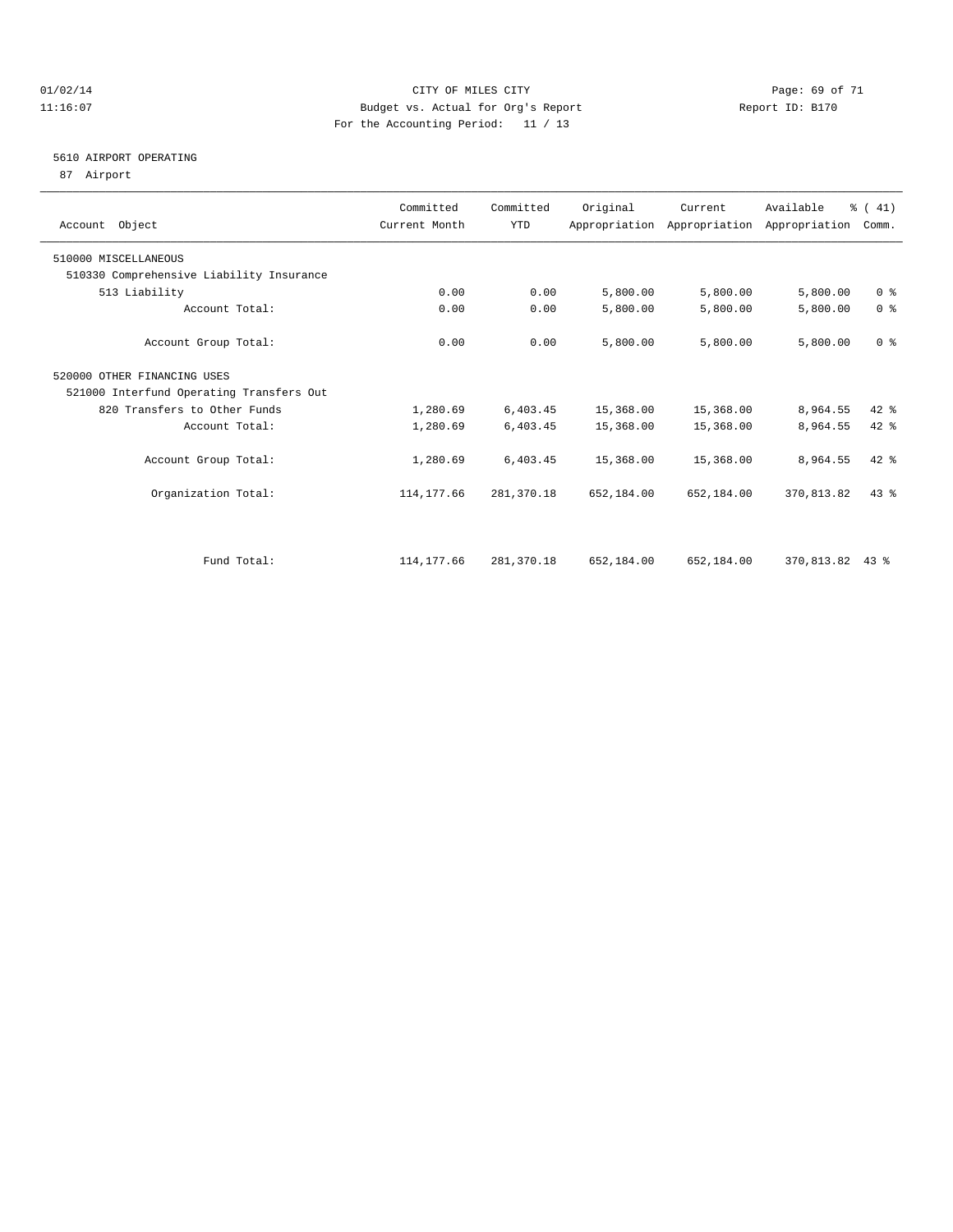#### $O1/02/14$  Page: 70 of 71 11:16:07 Budget vs. Actual for Org's Report Changer Report ID: B170 For the Accounting Period: 11 / 13

————————————————————————————————————————————————————————————————————————————————————————————————————————————————————————————————————

#### 6040 PUBLIC WORKS

910 Public Works City Garage

|                                          | Committed     | Committed  | Original   | Current    | Available                                       | % (41)          |  |
|------------------------------------------|---------------|------------|------------|------------|-------------------------------------------------|-----------------|--|
| Account Object                           | Current Month | <b>YTD</b> |            |            | Appropriation Appropriation Appropriation Comm. |                 |  |
|                                          |               |            |            |            |                                                 |                 |  |
| 430000 Public Works                      |               |            |            |            |                                                 |                 |  |
| 430220 Operations                        |               |            |            |            |                                                 |                 |  |
| 111 Salaries and Wages - Permanent       | 5,232.62      | 30,836.11  | 69,915.00  | 69,915.00  | 39,078.89                                       | 44 %            |  |
| 121 OVERTIME-PERMANENT                   | 0.00          | 39.10      | 1,000.00   | 1,000.00   | 960.90                                          | 4%              |  |
| 131 VACATION                             | 492.34        | 2,299.72   | 6,000.00   | 6,000.00   | 3,700.28                                        | 38 %            |  |
| 132 SICK LEAVE                           | 1,283.20      | 1,312.92   | 4,000.00   | 4,000.00   | 2,687.08                                        | 33%             |  |
| 133 OTHER LEAVE PAY                      | 0.00          | 0.00       | 1,000.00   | 1,000.00   | 1,000.00                                        | 0 <sup>8</sup>  |  |
| 134 HOLIDAY PAY                          | 0.00          | 79.24      | 3,000.00   | 3,000.00   | 2,920.76                                        | 3%              |  |
| 141 Unemployment Insurance               | 31.54         | 156.91     | 383.00     | 383.00     | 226.09                                          | 41 %            |  |
| 142 Workers' Compensation                | 366.94        | 1,822.84   | 4,453.00   | 4,453.00   | 2,630.16                                        | 41 %            |  |
| 143 Health Insurance                     | 1,237.00      | 6, 185.00  | 14,844.00  | 14,844.00  | 8,659.00                                        | 42 %            |  |
| 144 FICA                                 | 529.03        | 2,631.90   | 6,507.00   | 6,507.00   | 3,875.10                                        | 40 %            |  |
| 145 PERS                                 | 565.57        | 2,789.60   | 6,864.00   | 6,864.00   | 4,074.40                                        | 41 %            |  |
| 196 CLOTHING ALLOTMENT                   | 0.00          | 300.00     | 300.00     | 300.00     | 0.00                                            | 100 %           |  |
| 210 Office Supplies and Materials        | 0.00          | 301.40     | 500.00     | 500.00     | 198.60                                          | 60 %            |  |
| 214 Small Items of Equipment             | 995.30        | 995.30     | 11,900.00  | 11,900.00  | 10,904.70                                       | 8 %             |  |
| 220 Operating Expenses                   | 120.48        | 328.05     | 1,800.00   | 1,800.00   | 1,471.95                                        | 18 %            |  |
| 222 Chemicals, Lab & Med Supplies        | 0.00          | 0.00       | 150.00     | 150.00     | 150.00                                          | 0 <sup>8</sup>  |  |
| 226 Clothing and Uniforms                | 0.00          | 0.00       | 400.00     | 400.00     | 400.00                                          | 0 <sup>8</sup>  |  |
| 230 Repair and Maintenance Supplies      | 0.00          | 0.00       | 600.00     | 600.00     | 600.00                                          | 0 <sup>8</sup>  |  |
| 231 Gas, Oil, Diesel Fuel, Grease, etc.  | 79.08         | 79.08      | 1,200.00   | 1,200.00   | 1,120.92                                        | 7 %             |  |
| 241 Consumable Tools                     | 0.00          | 0.00       | 100.00     | 100.00     | 100.00                                          | 0 <sup>8</sup>  |  |
| 341 Electric Utility Services            | 208.05        | 1,573.28   | 5,000.00   | 5,000.00   | 3,426.72                                        | 31 %            |  |
| 342 Water Utility Services               | 100.09        | 504.85     | 1,300.00   | 1,300.00   | 795.15                                          | 39 %            |  |
| 343 Sewer Utility Services               | 60.43         | 302.15     | 750.00     | 750.00     | 447.85                                          | 40 %            |  |
| 344 Gas Utility Service                  | 162.85        | 340.14     | 1,800.00   | 1,800.00   | 1,459.86                                        | 19 <sup>°</sup> |  |
| 345 Telephone & Telegraph                | 50.48         | 226.36     | 750.00     | 750.00     | 523.64                                          | $30*$           |  |
| 346 Garbage Service                      | 0.00          | 71.12      | 300.00     | 300.00     | 228.88                                          | $24$ %          |  |
| 347 Telephone-Internet                   | 68.35         | 283.28     | 200.00     | 200.00     | $-83.28$                                        | 142 %           |  |
| 360 Contr R & M                          | 0.00          | 792.00     | 3,500.00   | 3,500.00   | 2,708.00                                        | 23%             |  |
| 370 Travel                               | 0.00          | 0.00       | 200.00     | 200.00     | 200.00                                          | 0 <sup>8</sup>  |  |
| 380 Training Services                    | 0.00          | 0.00       | 100.00     | 100.00     | 100.00                                          | 0 <sup>8</sup>  |  |
| 513 Liability                            | 0.00          | 0.00       | 1,561.00   | 1,561.00   | 1,561.00                                        | 0 <sup>8</sup>  |  |
| Account Total:                           | 11,583.35     | 54, 250.35 | 150,377.00 | 150,377.00 | 96,126.65                                       | 36%             |  |
| Account Group Total:                     | 11,583.35     | 54,250.35  | 150,377.00 | 150,377.00 | 96,126.65                                       | $36*$           |  |
| 510000 MISCELLANEOUS                     |               |            |            |            |                                                 |                 |  |
| 510330 Comprehensive Liability Insurance |               |            |            |            |                                                 |                 |  |
| 513 Liability                            | 0.00          | 1,426.89   | 1,427.00   | 1,427.00   |                                                 | $0.11$ 100 %    |  |
| Account Total:                           | 0.00          | 1,426.89   | 1,427.00   | 1,427.00   |                                                 | $0.11$ 100 %    |  |
|                                          |               |            |            |            |                                                 |                 |  |
| Account Group Total:                     | 0.00          | 1,426.89   | 1,427.00   | 1,427.00   |                                                 | $0.11$ 100 %    |  |
| 520000 OTHER FINANCING USES              |               |            |            |            |                                                 |                 |  |
| 521000 Interfund Operating Transfers Out |               |            |            |            |                                                 |                 |  |
| 820 Transfers to Other Funds             | 0.00          | 0.00       | 10,961.00  | 10,961.00  | 10,961.00                                       | 0 <sup>8</sup>  |  |
| Account Total:                           | 0.00          | 0.00       | 10,961.00  | 10,961.00  | 10,961.00                                       | 0 <sup>8</sup>  |  |